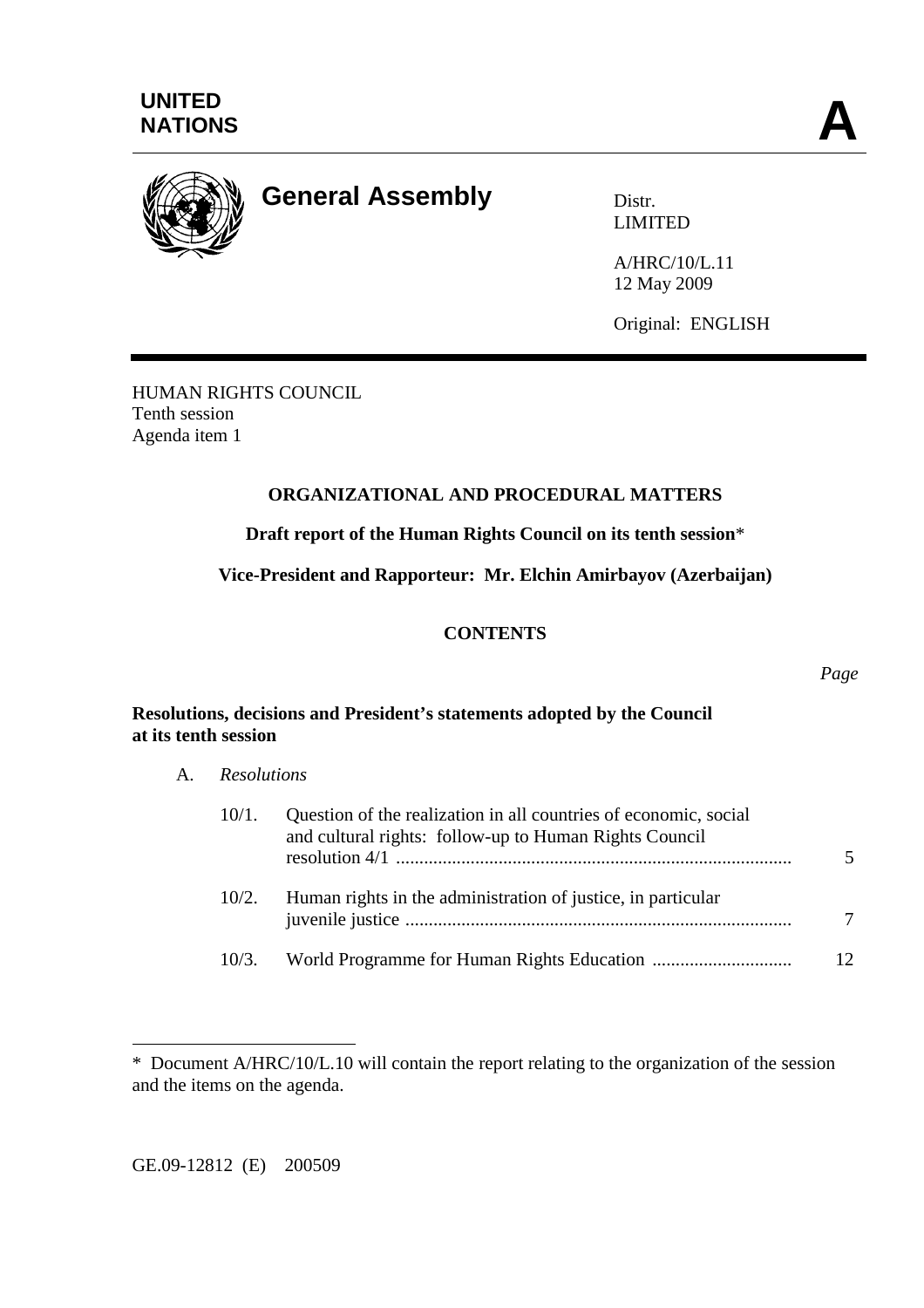# **CONTENTS (***continued***)**

|        |                                                                                                                                   | Page |
|--------|-----------------------------------------------------------------------------------------------------------------------------------|------|
| 10/4.  |                                                                                                                                   | 14   |
| 10/5.  | Composition of the staff of the Office of the United Nations                                                                      | 16   |
| 10/6.  | Enhancement of international cooperation in the field of                                                                          | 20   |
| 10/7.  | Human rights of persons with disabilities: national frameworks<br>for the promotion and protection of the human rights of persons | 22   |
| 10/8.  | Draft United Nations guidelines for the appropriate use and                                                                       | 26   |
| 10/9.  |                                                                                                                                   | 27   |
| 10/10. |                                                                                                                                   | 29   |
| 10/11. | The use of mercenaries as a means of violating human rights<br>and impeding the exercise of the right of peoples to               | 34   |
| 10/12. |                                                                                                                                   | 40   |
| 10/13. | Human rights and arbitrary deprivation of nationality                                                                             | 49   |
| 10/14. | Implementation of the Convention on the Rights of the Child                                                                       | 53   |
| 10/15. | Protection of human rights and fundamental freedoms while                                                                         | 58   |
| 10/16. | Situation of human rights in the Democratic People's                                                                              | 61   |
| 10/17. |                                                                                                                                   | 64   |
| 10/18. | Israeli settlements in the Occupied Palestinian Territory,<br>including East Jerusalem, and in the occupied                       | 67   |
| 10/19. | Human rights violations emanating from the Israeli military<br>attacks and operations in the Occupied Palestinian Territory       | 72   |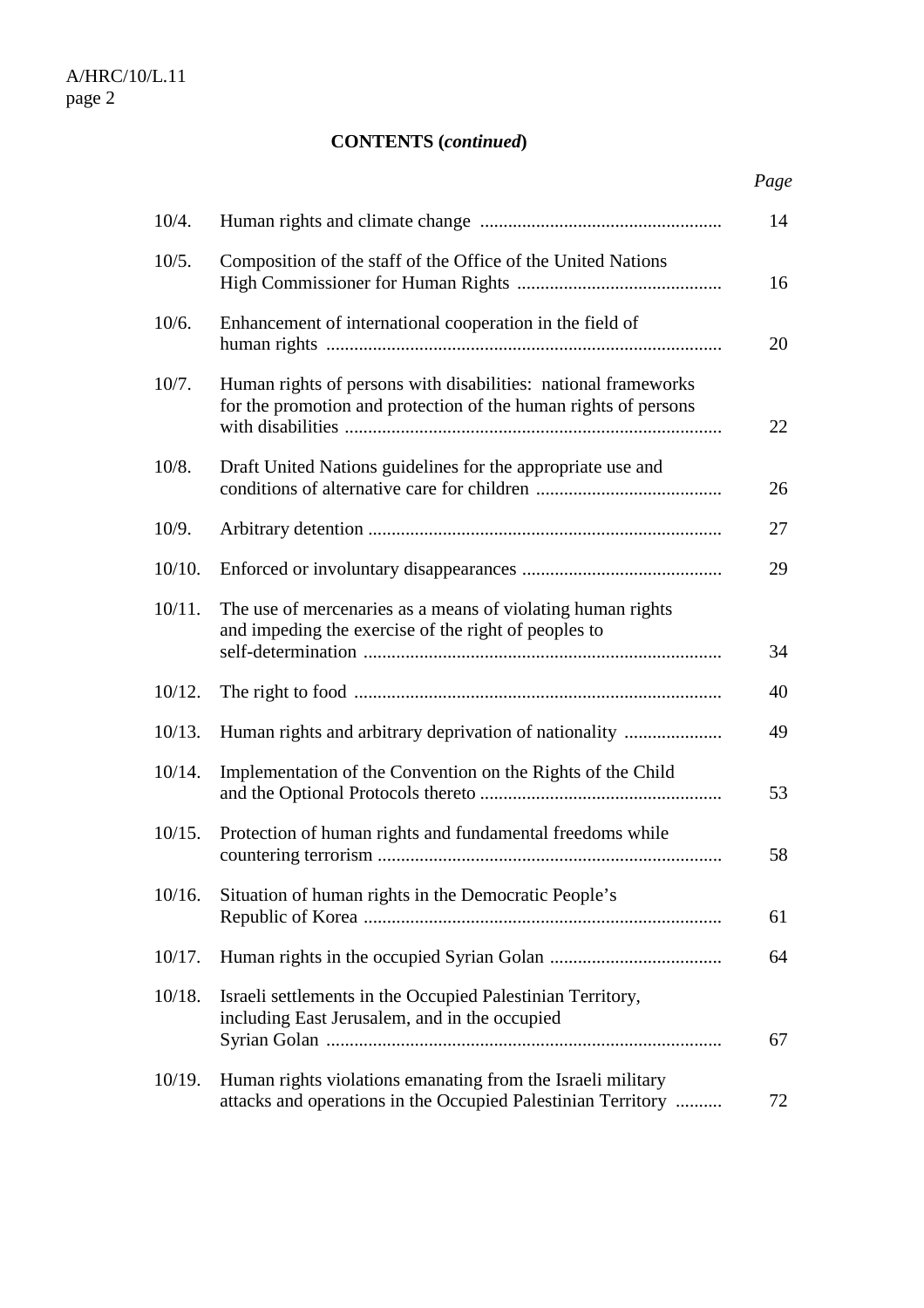# **CONTENTS (***continued***)**

|           |                                                                                                                                                                                            | Page |
|-----------|--------------------------------------------------------------------------------------------------------------------------------------------------------------------------------------------|------|
| 10/20.    |                                                                                                                                                                                            | 75   |
| 10/21.    | Follow-up to Council resolution S-9/1 on the grave violations<br>of human rights in the Occupied Palestinian Territory,<br>particularly due to the recent Israeli military attacks against | 77   |
| 10/22.    |                                                                                                                                                                                            | 78   |
| $10/23$ . |                                                                                                                                                                                            | 83   |
| 10/24.    | Torture and other cruel, inhuman or degrading treatment or<br>punishment: the role and responsibility of medical and                                                                       | 87   |
| 10/25.    | Discrimination based on religion or belief and its impact<br>on the enjoyment of economic, social and cultural rights                                                                      | 92   |
| 10/26.    |                                                                                                                                                                                            | 96   |
| 10/27.    |                                                                                                                                                                                            | 99   |
| 10/28.    | United Nations Declaration on Human Rights Education                                                                                                                                       | 104  |
| 10/29.    |                                                                                                                                                                                            | 105  |
| 10/30.    | Elaboration of complementary standards to the International<br>Convention on the Elimination of All Forms of Racial                                                                        | 109  |
| 10/31.    | From rhetoric to reality: a global call for concrete action<br>against racism, racial discrimination, xenophobia and                                                                       | 110  |
| 10/32.    |                                                                                                                                                                                            | 112  |
| 10/33.    | Situation of human rights in the Democratic Republic of<br>the Congo and the strengthening of technical cooperation                                                                        | 114  |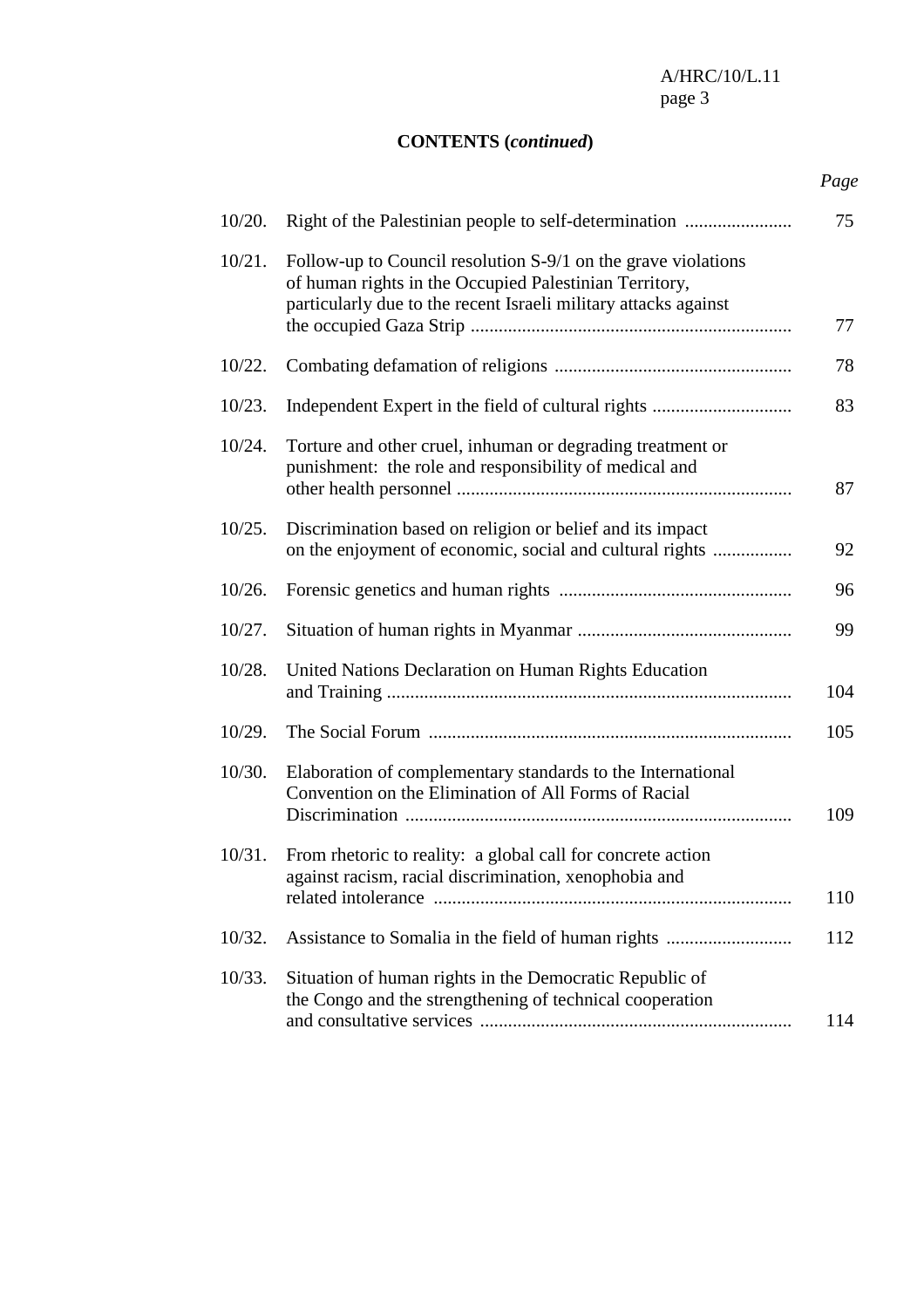# **CONTENTS (***continued***)**

|    | 10/101. Outcome of the universal periodic review: Botswana       | 117 |
|----|------------------------------------------------------------------|-----|
|    | 10/102. Outcome of the universal periodic review: Bahamas        | 118 |
|    | 10/103. Outcome of the universal periodic review: Burundi        | 118 |
|    | 10/104. Outcome of the universal periodic review: Luxembourg     | 119 |
|    | 10/105. Outcome of the universal periodic review: Barbados       | 120 |
|    | 10/106. Outcome of the universal periodic review: Montenegro     | 120 |
|    | 10/107. Outcome of the universal periodic review:                | 121 |
|    | 10/108. Outcome of the universal periodic review: Liechtenstein  | 122 |
|    | 10/109. Outcome of the universal periodic review: Serbia         | 122 |
|    | 10/110. Outcome of the universal periodic review: Turkmenistan   | 123 |
|    | 10/111. Outcome of the universal periodic review: Burkina Faso   | 124 |
|    |                                                                  | 124 |
|    | 10/113. Outcome of the universal periodic review: Cape Verde     | 125 |
|    | 10/114. Outcome of the universal periodic review: Colombia       | 126 |
|    | 10/115. Outcome of the universal periodic review: Uzbekistan     | 126 |
|    | 10/116. Outcome of the universal periodic review: Tuvalu         | 127 |
|    | 10/117. Publication of reports completed by the Subcommission on | 128 |
| C. | President's statement                                            |     |
|    |                                                                  | 129 |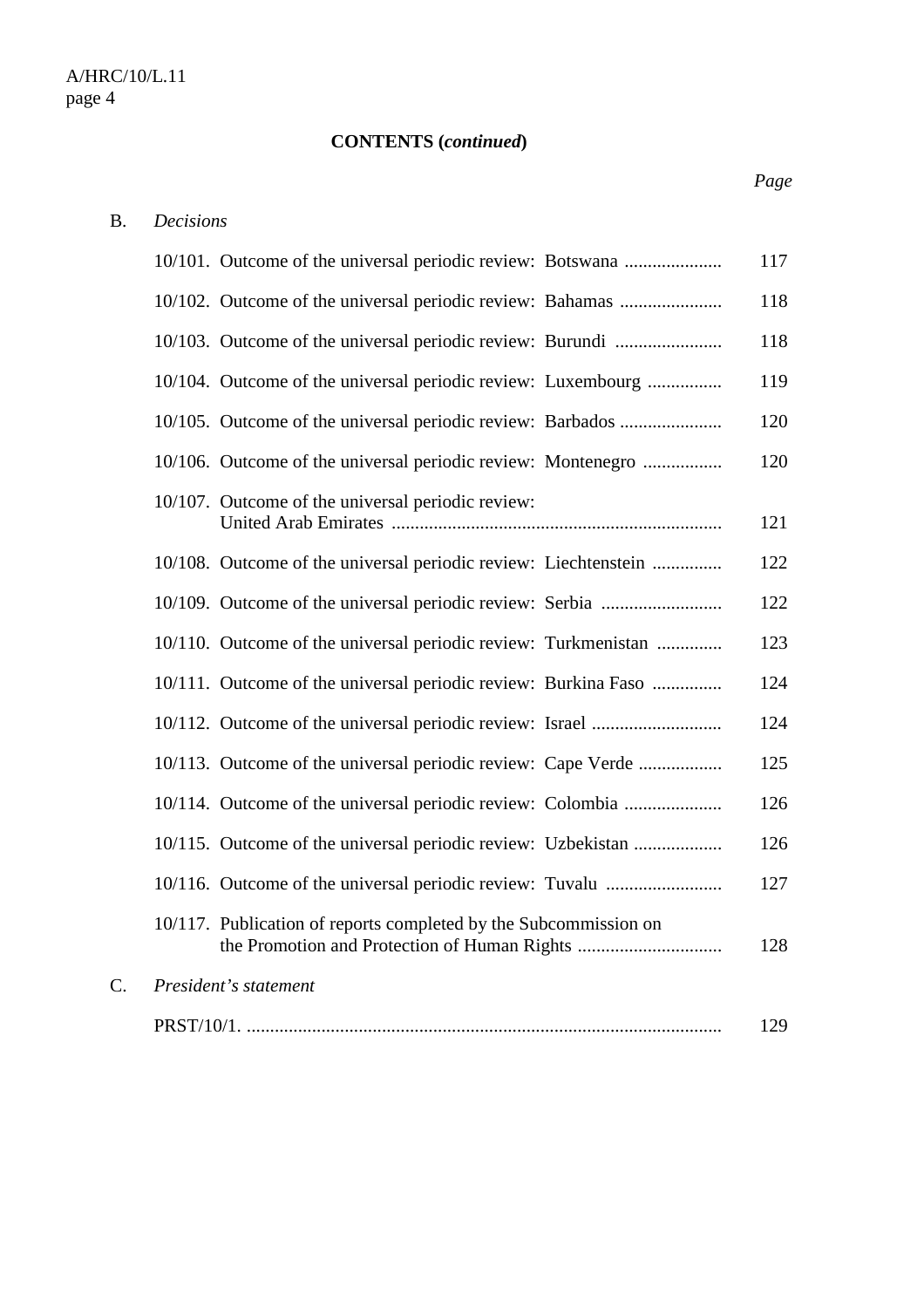# **Resolutions, decisions and President's statements adopted by the Council at its tenth session**

### **A. Resolutions**

# **10/1. Question of the realization in all countries of economic, social and cultural rights: follow-up to Human Rights Council resolution 4/1**

*The Human Rights Council*,

*Guided* by the principles relating to economic, social and cultural rights enshrined in, inter alia, the Universal Declaration of Human Rights and the International Covenant on Economic, Social and Cultural Rights,

*Mindful* of recent significant developments and remaining challenges in the promotion and protection of economic, social and cultural rights at the national, regional and international levels,

*Reaffirming* its resolution 4/1 of 23 March 2007, and recalling the resolutions adopted by the Commission on Human Rights on the question of the realization in all countries of economic, social and cultural rights,

 1. *Calls upon* all States to take all measures to implement Council resolution 4/1 with a view to improving the realization of economic, social and cultural rights;

 2. *Welcomes* the increase in the number of States parties to the International Covenant on Economic, Social and Cultural Rights, and reminds States parties of their obligations under the Covenant;

 3. *Notes with interest* the adoption of the Optional Protocol to the International Covenant on Economic, Social and Cultural Rights by the General Assembly on the occasion of the sixtieth anniversary of the Universal Declaration of Human Rights as one of the important tools to help strengthen the protection of economic, social and cultural rights worldwide;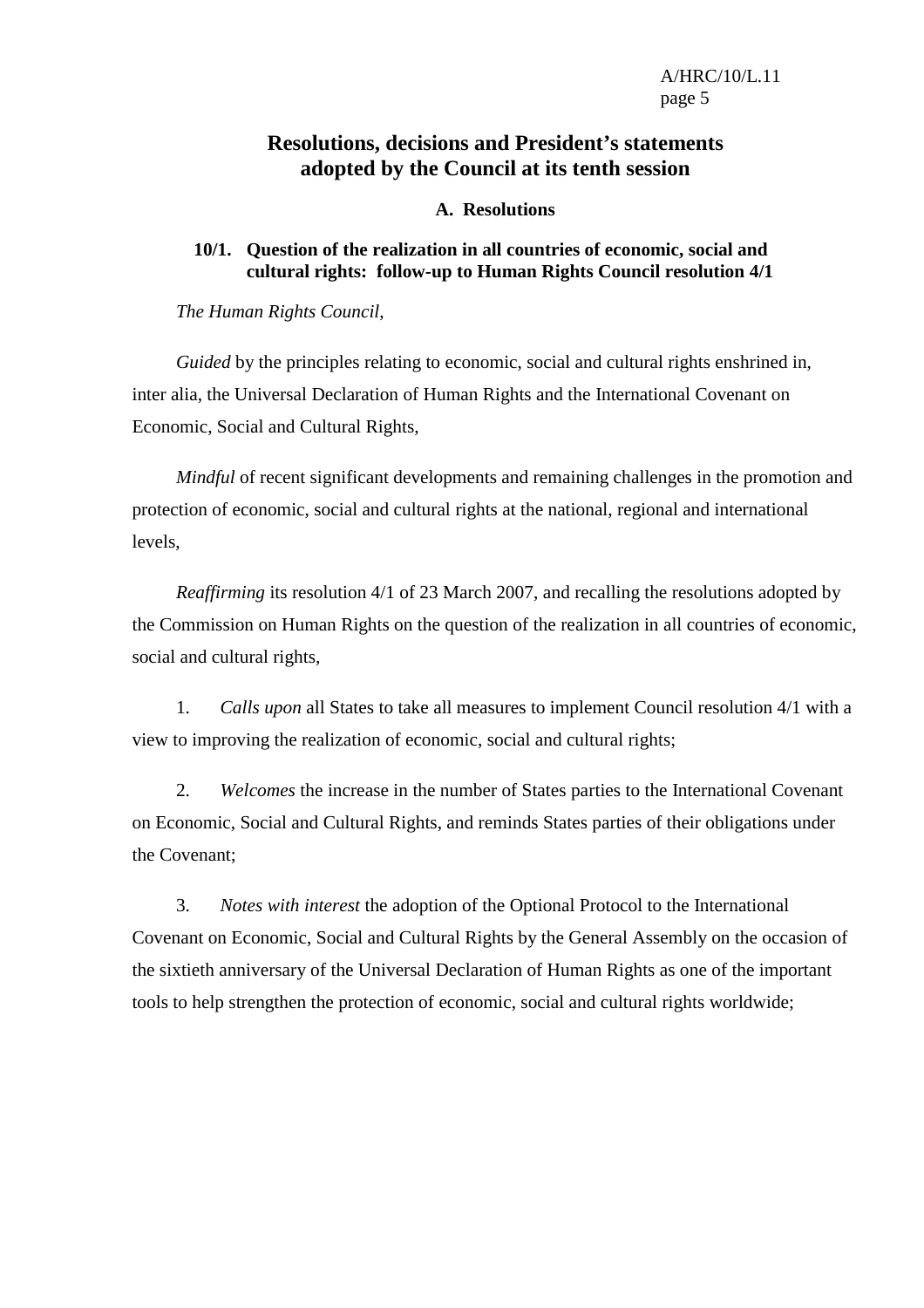4. *Invites* all States parties to participate in the ceremony of opening for signature of the Optional Protocol, to be held in New York on 24 September 2009 during the 2009 Treaty Event, and to consider signing and ratifying or acceding to the Optional Protocol with a view to its early entry into force;

 5. *Notes with interest* the work carried out by the Committee on Economic, Social and Cultural Rights to assist States parties in fulfilling their obligations under the Covenant, and, in such context, notes the recent adoption by the Committee of general comment No. 19 on the right to social security and of the revised guidelines on treaty-specific documents to be submitted by States parties under articles 16 and 17 of the International Covenant on Economic, Social and Cultural Rights;

 6. *Also notes with interest* the work of other relevant treaty bodies and special procedures in the promotion and protection of economic, social and cultural rights within their respective mandates;

 7. *Expresses its appreciation* for the activities of the Office of the United Nations High Commissioner for Human Rights in the field of economic, social and cultural rights, in particular when facilitating cooperation within its mandate, and strengthening its thematic expertise in this area at the country and regional levels, and when paying special attention to such issues as the legal protection of economic, social and cultural rights;

 8. *Encourages* the Office of the High Commissioner, the treaty bodies, the special procedures of the Council and other relevant United Nations bodies and mechanisms, specialized agencies or programmes, within their respective mandates, to continue their efforts to promote the realization of economic, social and cultural rights worldwide, and to enhance their cooperation in this regard;

 9. *Takes note* of the reports of the Secretary-General on the question of the realization in all countries of economic, social and cultural rights (A/HRC/7/58 and A/HRC/10/46), submitted to the Council pursuant to its resolution  $4/1$ ;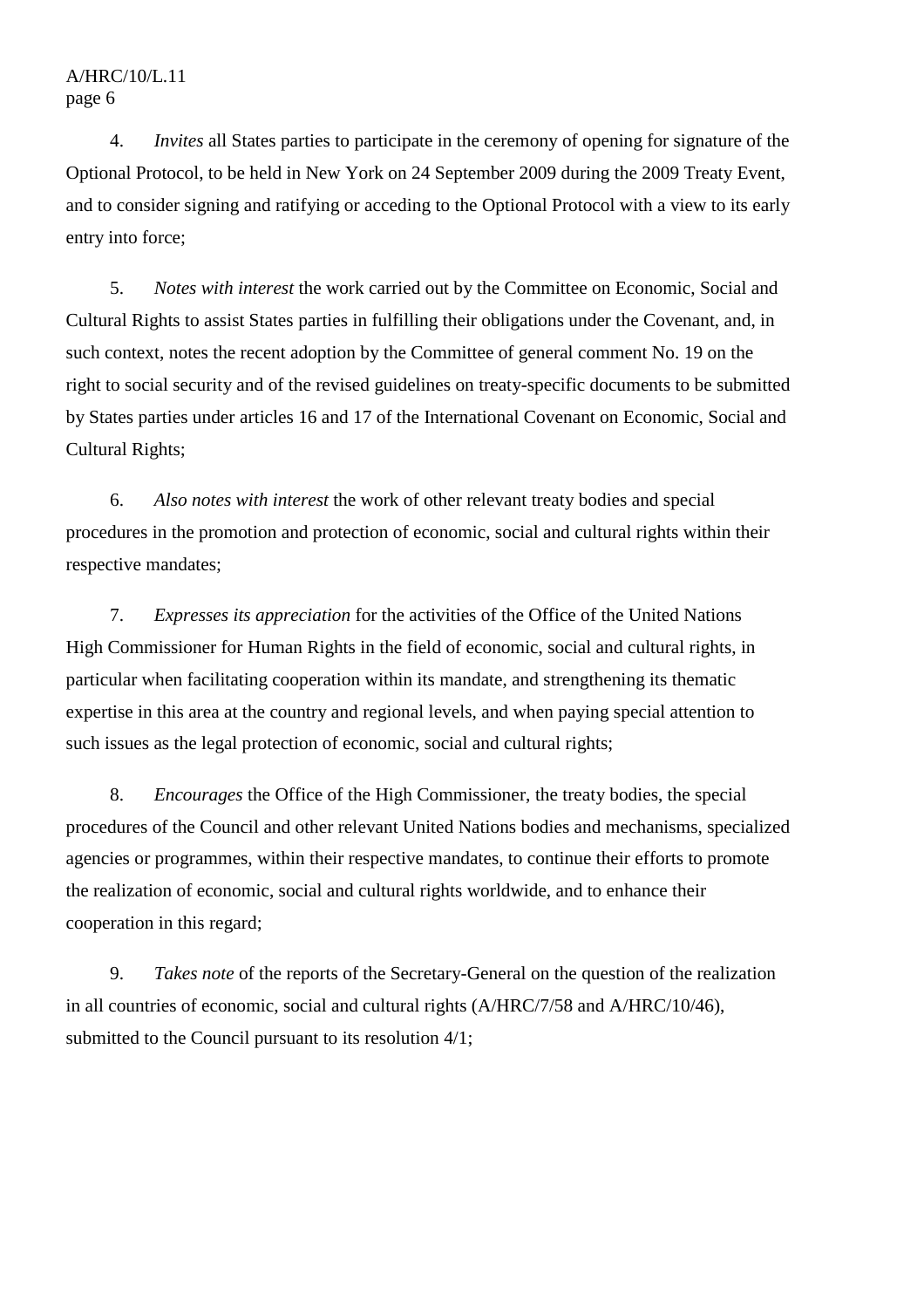10. *Requests* the High Commissioner for Human Rights to continue to prepare and submit to the Council an annual report on the question of the realization in all countries of economic, social and cultural rights under agenda item 3;

11. *Decides* to remain seized of the matter.

*41st meeting 25 March 2009*  [Adopted without a vote.]

#### **10/2. Human rights in the administration of justice, in particular juvenile justice**

 *The Human Rights Council*,

 *Recalling* the Universal Declaration of Human Rights and all relevant international treaties, including the Convention on the Rights of the Child, and in particular its articles 3, 37, 39 and 40,

 *Bearing in mind* the numerous other international standards and norms in the field of the administration of justice, in particular of juvenile justice, including the United Nations Standard Minimum Rules for the Administration of Juvenile Justice (the "Beijing Rules"), adopted by the General Assembly in its resolution 40/33 on 29 November 1985, the United Nations Guidelines for the Prevention of Juvenile Delinquency (the "Riyadh Guidelines") and the United Nations Rules for the Protection of Juveniles Deprived of their Liberty, adopted by the Assembly in its resolutions 45/112 and 45/113 on 14 December 1990 and the Guidelines in matters involving child victims and witnesses of crimes,

 *Recalling* all resolutions of the Council, the Commission on Human Rights, the General Assembly and the Economic and Social Council relevant to the subject, including Human Rights Council resolution 7/29 of 28 March 2008, Commission resolution 2004/43 of 19 April 2004, Assembly resolutions 62/158 of 18 December 2007 and 63/241 of 24 December 2008, and Economic and Social Council resolution 2007/23 of 26 July 2007,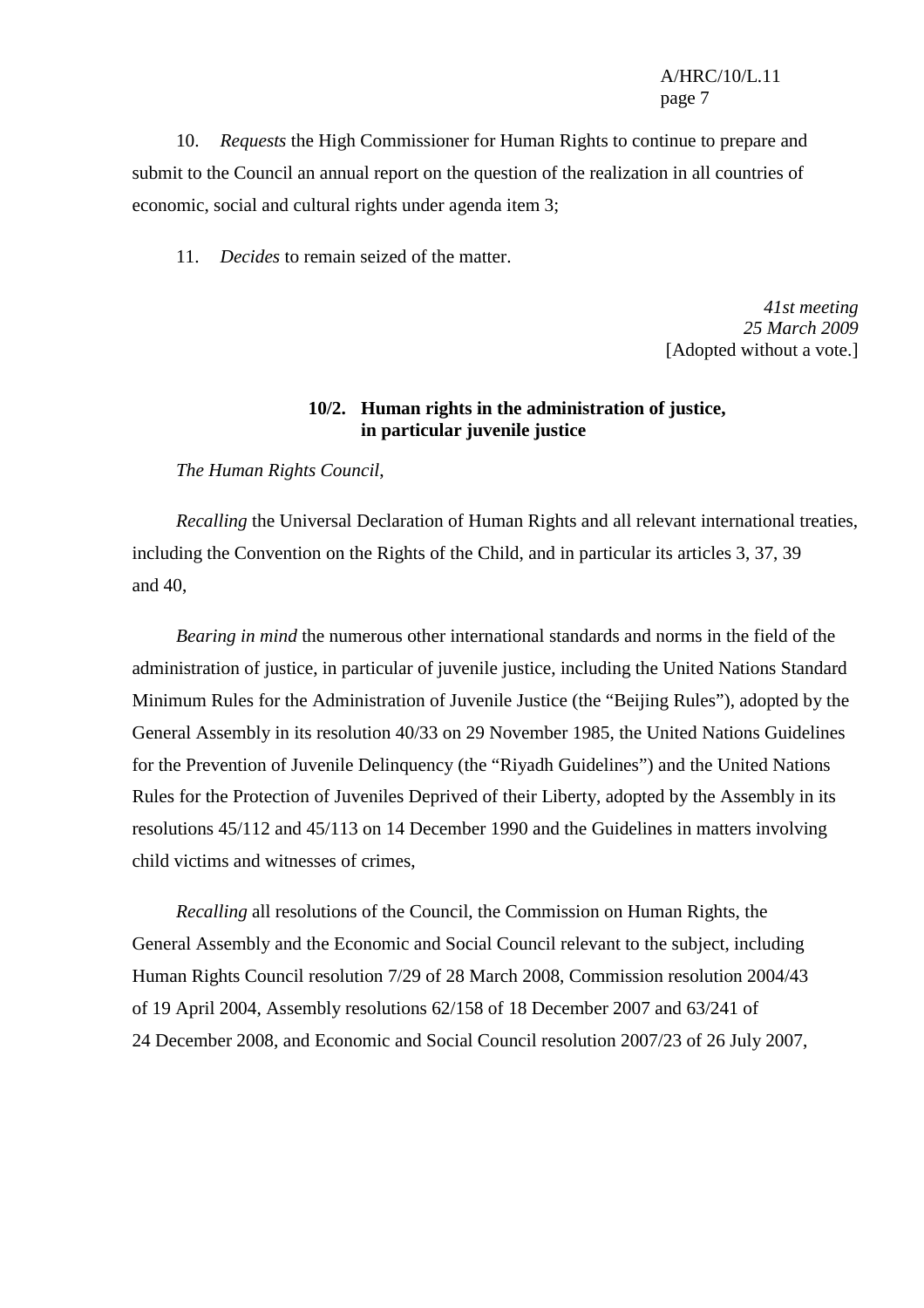*Noting with interest* the adoption by the Human Rights Committee of general comment No. 32 on the right to equality before courts and tribunals and to a fair trial (CCPR/C/GC/32) and the adoption by the Committee on the Rights of the Child of general comment No. 10 on children's rights in juvenile justice (CRC/C/GC/10),

 *Acknowledging* the efforts made by the Secretary-General on improving the coordination of United Nations activities in the field of administration of justice, the rule of law and juvenile justice, in particular his reports on the enhancement of support by the United Nations for the rule of law (A/61/636), his guidance notes on a United Nations approach to rule of law assistance and on the United Nations approach to justice for children,

*Noting with interest* the relevant work of the United Nations Office on Drugs and Crime in the administration of justice,

 *Noting with satisfaction* the work of the Interagency Panel on Juvenile Justice and its members, including the United Nations Children's Fund, the Office of the United Nations High Commissioner for Human Rights, the United Nations Office on Drugs and Crime, the United Nations Interregional Crime and Justice Research, the United Nations Development Programme, the Department of Peacekeeping Operations, the Committee on the Rights of the Child and various non-governmental organizations, in particular their coordination in providing technical advice and assistance in juvenile justice, and the active participation of civil society in its respective work,

 *Mindful* of the importance of ensuring respect for the rule of law and human rights in the administration of justice, in particular in post-conflict situations, as a crucial contribution to building peace and justice,

 *Reaffirming* that an independent and impartial judiciary, an independent legal profession and the integrity of the judicial system are essential prerequisites for the protection of human rights and for ensuring that there is no discrimination in the administration of justice,

 *Aware* of the need for special vigilance with regard to the specific situation of children, juveniles and women in the administration of justice, in particular while deprived of their liberty, and their vulnerability to various forms of violence, abuse, injustice and humiliation,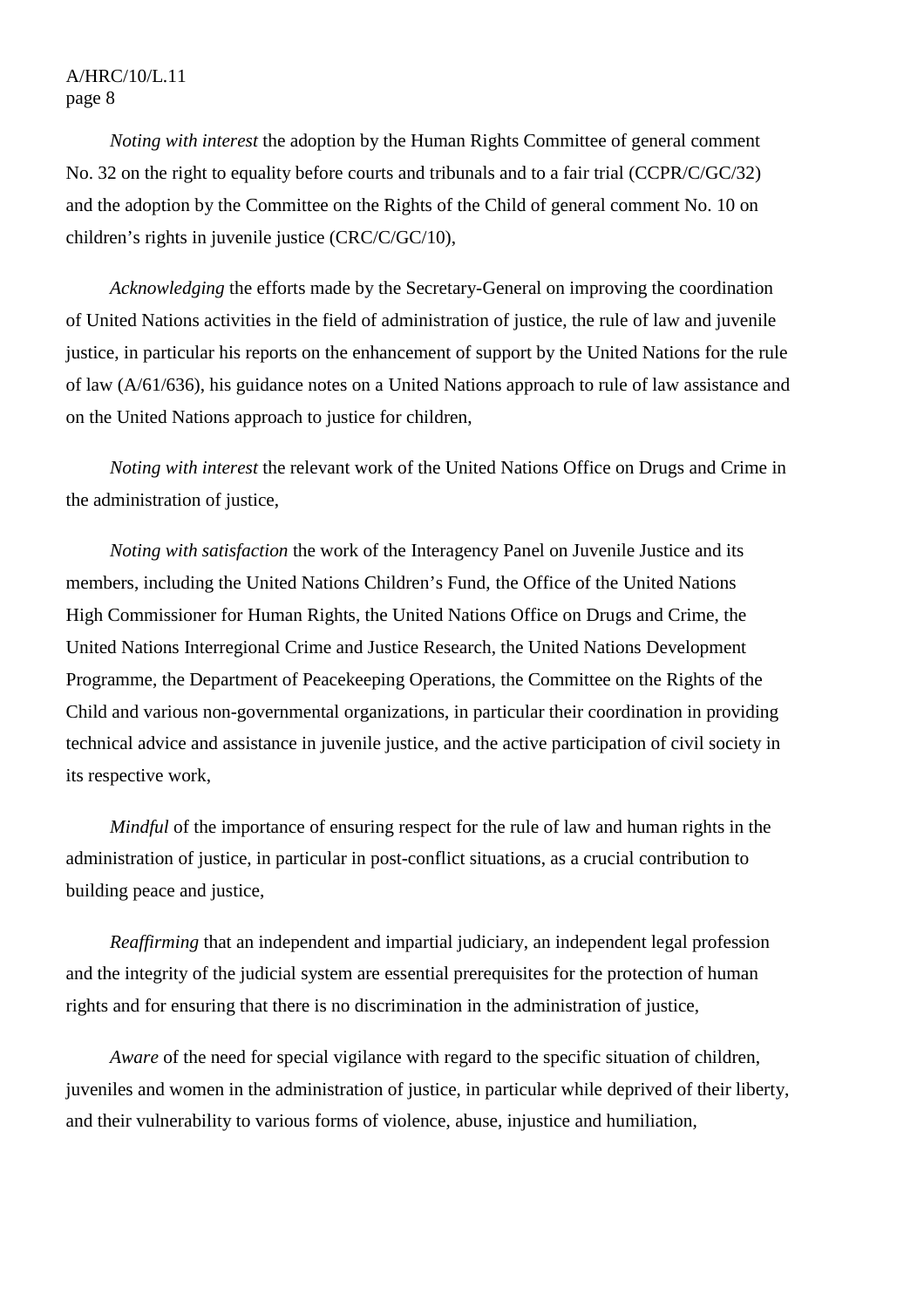*Reaffirming* that the best interests of the child must be a primary consideration in all decisions concerning deprivation of liberty, and in particular that depriving children and juveniles of their liberty should be used only as a measure of last resort and for the shortest appropriate period of time, in particular before trial, and the need to ensure that, if they are arrested, detained or imprisoned, children should be separated from adults, to the greatest extent feasible, unless it is considered in the child's best interest not to do so,

*Recalling* that the best interests of the child should also be a primary consideration in relation to the question of whether and how long children of imprisoned mothers should stay with them in prison, and emphasizing the responsibility of the State to provide adequate care for the women in prison and their children,

 1. *Welcomes* the latest report of the Secretary-General submitted to the Human Rights Council on human rights in the administration of justice, including juvenile justice (A/HRC/4/102);

 2. *Reaffirms* the importance of the full and effective implementation of all United Nations standards on human rights in the administration of justice;

 3. *Calls upon* Member States to spare no effort in providing for effective legislative, judicial, social, educative and other relevant mechanisms and procedures, as well as adequate resources, to ensure the full implementation of those standards, and invites them to take into consideration the issue of human rights in the administration of justice in the universal periodic review procedure;

 4. *Invites* Governments to include in their national development plans the administration of justice as an integral part of the development process, and to allocate adequate resources for the provision of legal aid services with a view to the promotion and protection of human rights, and invites the international community to respond favourably to requests for financial and technical assistance for the enhancement and strengthening of the administration of justice, including juvenile justice;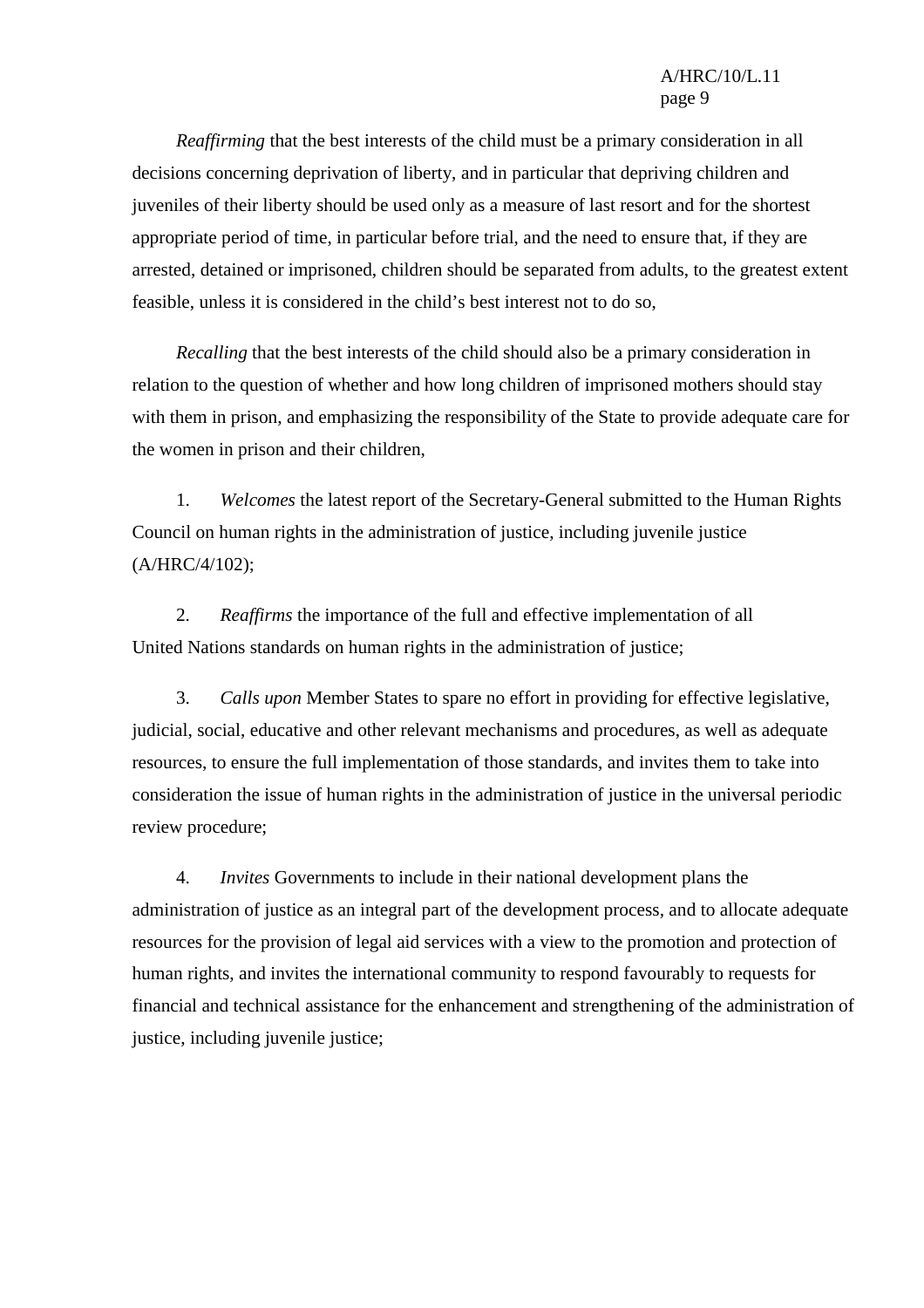5. *Stresses* the special need for national capacity-building in the field of the administration of justice, in particular to establish and maintain stable societies and the rule of law in post-conflict situations, through reform of the judiciary, the police and the penal system, as well as juvenile justice reform;

 6. *Invites* Governments to provide for training, including anti-racist, multicultural and gender-sensitive and child rights training, in human rights in the administration of justice, including juvenile justice, for all judges, lawyers, prosecutors, social workers, immigration and police officers and other professionals working in the field of administration of justice, including personnel deployed in international field presences;

 7. *Recognizes* that every child and juvenile in conflict with the law must be treated in a manner consistent with his or her rights, dignity and needs, in accordance with international law, including relevant international standards on human rights in the administration of justice, and calls on States parties to the Convention on the Rights of the Child to abide strictly by its principles and provisions and to improve the status of information on the situation of juvenile justice;

 8. *Notes* the concern of the Committee on the Rights of the Child that, in all regions of the world and in relation to all legal systems, the provisions of the Convention on the Rights of the Child relating to the administration of juvenile justice are in many instances not reflected in national legislation or practice, and welcomes the fact that the Committee makes concrete recommendations concerning the improvement of national juvenile justice systems, including the implementation of juvenile justice legislation;

 9. *Encourages* States that have not yet integrated children's issues in their overall rule of law efforts to do so and to develop and implement a comprehensive juvenile justice policy to prevent and address juvenile delinquency as well as with a view to promoting, inter alia, the use of alternative measures, such as diversion and restorative justice, and ensuring compliance with the principle that deprivation of liberty of children should only be used as a measure of last resort and for the shortest appropriate period of time, as well as to avoid, wherever possible, the use of pretrial detention for children;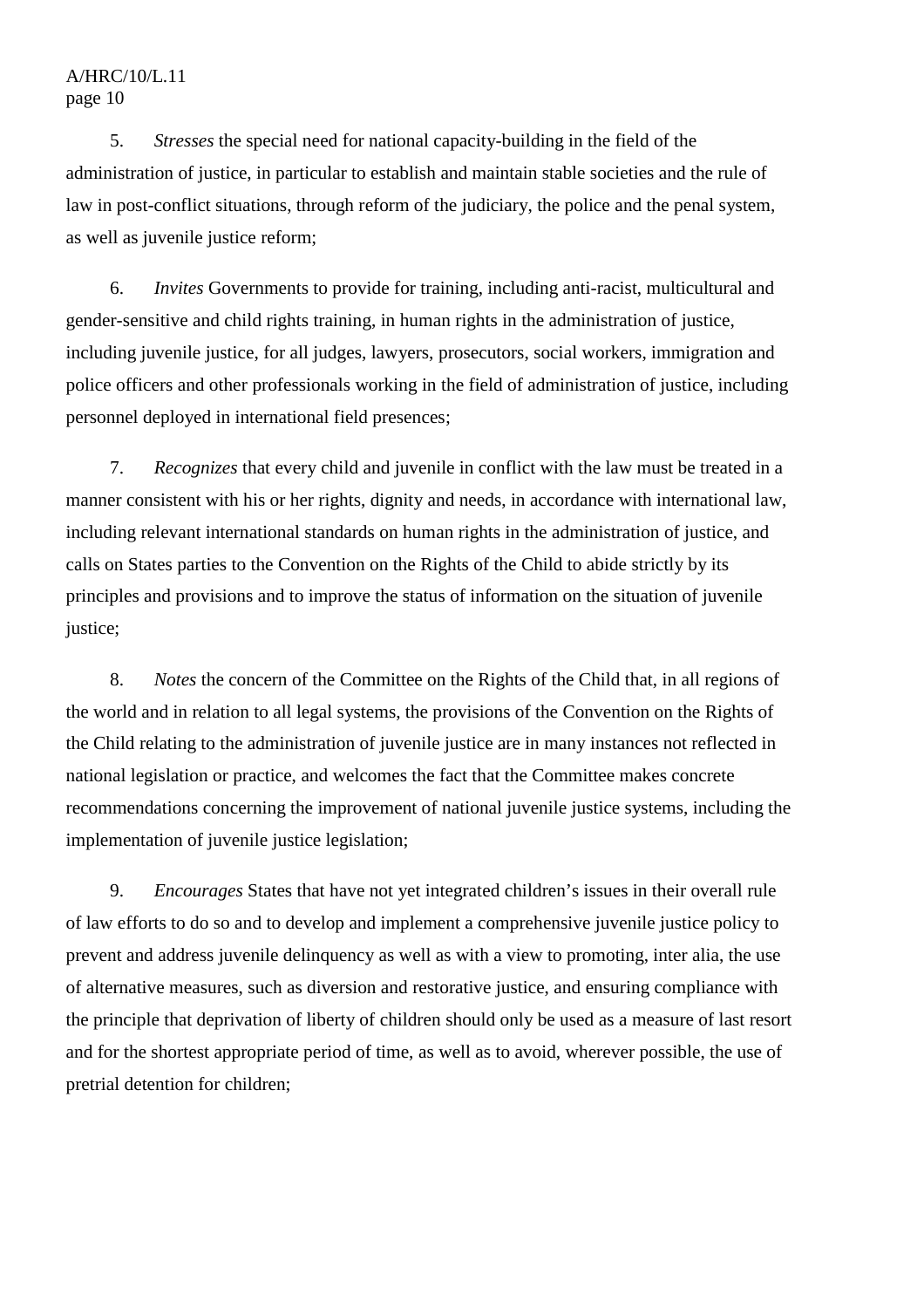10. *Stresses* the importance of including rehabilitation and reintegration strategies for former child offenders in juvenile justice policies, in particular through education programmes, with a view to their assuming a constructive role in society;

 11. *Urges* States to ensure that, under their legislation and practice, neither capital punishment nor life imprisonment without the possibility of release is imposed for offences committed by persons under 18 years of age;

 12. *Invites* Governments, relevant international and regional bodies, national human rights institutions and non-governmental organizations to devote greater attention to the issue of women and girls in prison, including issues relating to the children of women in prison, with a view to identifying and addressing the gender-specific aspects and challenges related to this problem;

 13. *Emphasizes* that, when sentencing or deciding on pretrial measures for a pregnant woman or a child's sole or primary carer, priority should be given to non-custodial measures, bearing in mind the gravity of the offence and after taking into account the best interest of the child;

 14. *Welcomes* the important activities of the Committee on the Rights of the Child, the United Nations Children's Fund, the Office of the United Nations High Commissioner for Human Rights, the United Nations Office on Drugs and Crime and the United Nations Development Programme in the field of administration of justice, in particular juvenile justice, and invites States, upon their request, to benefit from technical advice and assistance in juvenile justice provided by the relevant United Nations agencies and programmes, in particular the Interagency Panel on Juvenile Justice, in order to strengthen national capacities and infrastructures in the field of the administration of justice, in particular juvenile justice;

 15. *Calls upon* relevant special procedures of the Council to give special attention to questions relating to the effective protection of human rights in the administration of justice, including juvenile justice, and to provide, wherever appropriate, specific recommendations in this regard, including proposals for advisory services and technical assistance measures;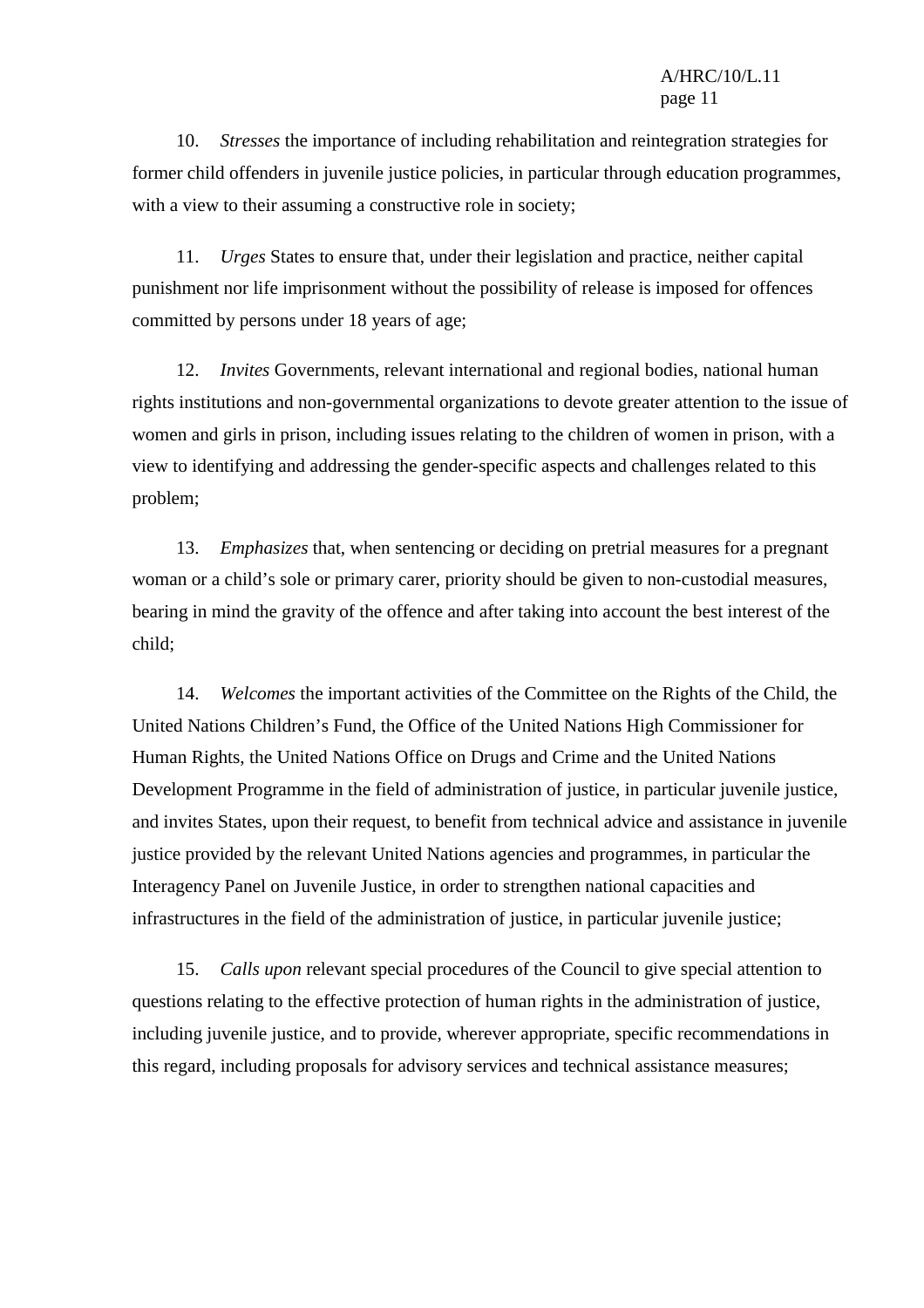16. *Calls upon* the United Nations High Commissioner for Human Rights to reinforce advisory services and technical assistance relating to national capacity-building in the field of the administration of justice, in particular juvenile justice, taking into account, inter alia, the Nairobi Declaration of October 2008 on the role of national human rights institutions in the administration of justice, adopted at the ninth international conference of the International Coordinating Committee of national human rights institutions;

 17. *Calls upon* the Secretary-General and the High Commissioner to strengthen system-wide coordination in this area further, including by providing assistance to national human rights institutions in implementing the Nairobi Declaration and by further supporting the Interagency Panel on Juvenile Justice in its work to respond favourably to requests for technical assistance in the field of juvenile justice;

18. *Requests* the Secretary-General to submit a report to the Council at its thirteenth session on the latest developments, challenges and good practices in human rights in the administration of justice, including juvenile justice and conditions for women and children in detention, as well as in activities undertaken by the United Nations system as a whole;

 19. *Requests* the High Commissioner to report to the Council at its thirteenth session on the implementation of the present resolution;

 20. *Decides* to continue its consideration of this issue under the same agenda item in accordance with its annual programme of work.

> *41st meeting 25 March 2009* [Adopted without a vote.]

#### **10/3. World Programme for Human Rights Education**

# *The Human Rights Council*,

 *Recalling* General Assembly resolutions 43/128 of 8 December 1988, by which the Assembly launched the World Public Information Campaign on Human Rights; 59/113 A of 10 December 2004, 59/113 B of 14 July 2005 and 60/251 of 15 March 2006, by which the Assembly decided, inter alia, that the Human Rights Council would promote human rights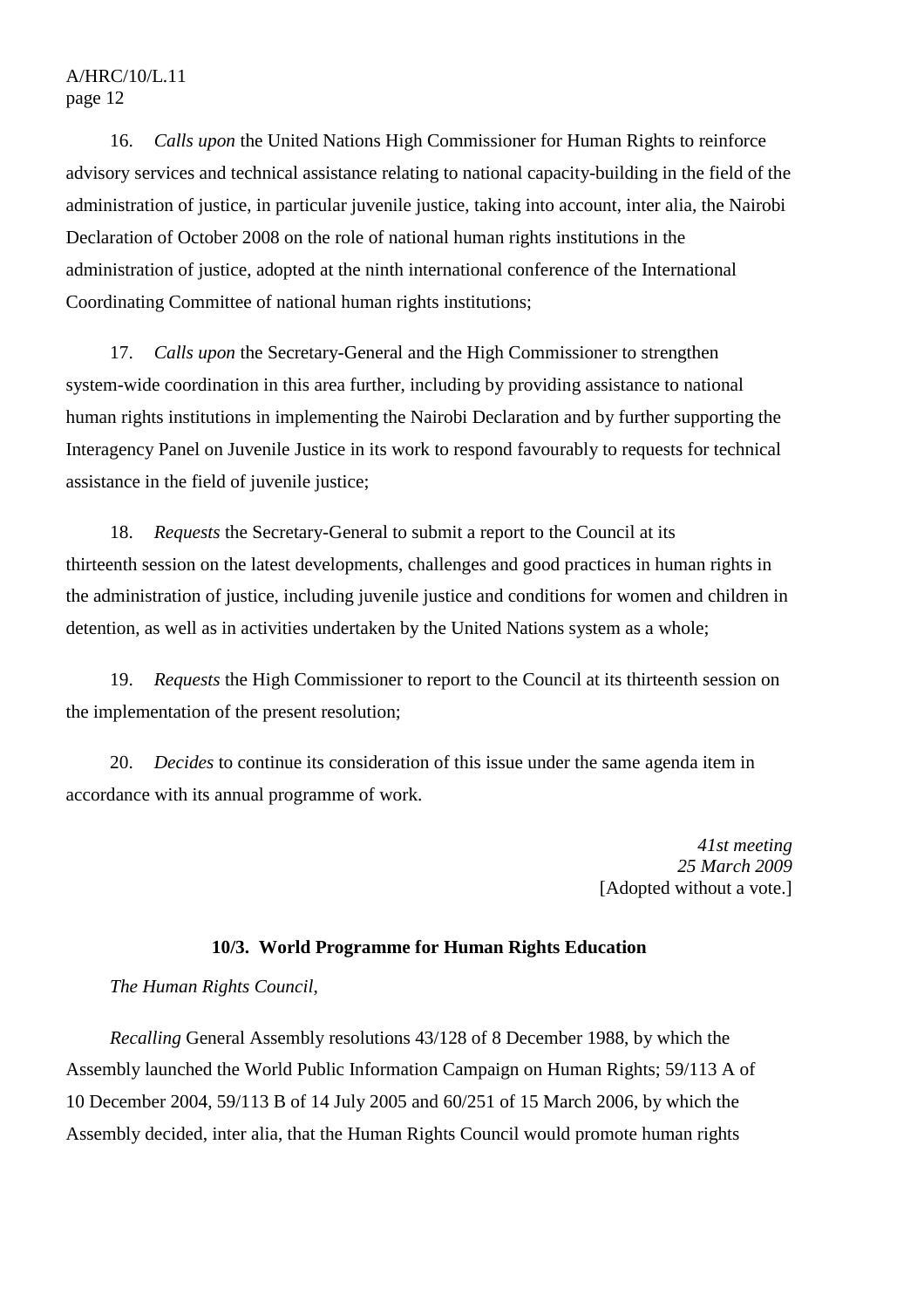education and learning, as well as Commission on Human Rights resolution 2005/61 of 20 April 2005 and Subcommission for the Promotion and Protection of Human Rights resolution 2006/19 of 24 August 2006, concerning the World Programme for Human Rights Education, structured in consecutive phases, and the Plan of Action for its first phase (2005-2007),

 *Recalling also* Council resolutions 6/9 of 28 September 2007 on the development of public information activities in the field of human rights and 6/24 of 28 September 2007, extending to December 2009 the first phase of the World Programme focusing on the primary and secondary school systems,

 *Noting* paragraphs 49 to 51 of the Plan of Action of the first phase of the World Programme, according to which, at the conclusion of the first phase, Member States are expected to prepare their national evaluation reports, taking into consideration progress made in a number of areas, such as legal frameworks and policies, curricula, teaching and learning processes and tools, revision of textbooks, teacher training and improvement of the school environment, and to provide their final national evaluation reports to the United Nations Inter-Agency Coordinating Committee on Human Rights Education in the School System through the Office of the United Nations High Commissioner for Human Rights,

 1. *Takes note* of the report of the United Nations High Commissioner for Human Rights on the World Programme for Human Rights Education (A/HRC/9/4);

 2. *Requests* the United Nations High Commissioner for Human Rights to consult with United Nations Member States, national human rights institutions and intergovernmental and non-governmental organizations on the possible focus, in terms of target sector or thematic area, of the second phase of the World Programme to begin on 1 January 2010, and to submit a report on those consultations to the Council at its twelfth session;

 3. *Encourages* United Nations Member States to start taking steps for the preparation of their national evaluation reports on the first phase, with the assistance of international and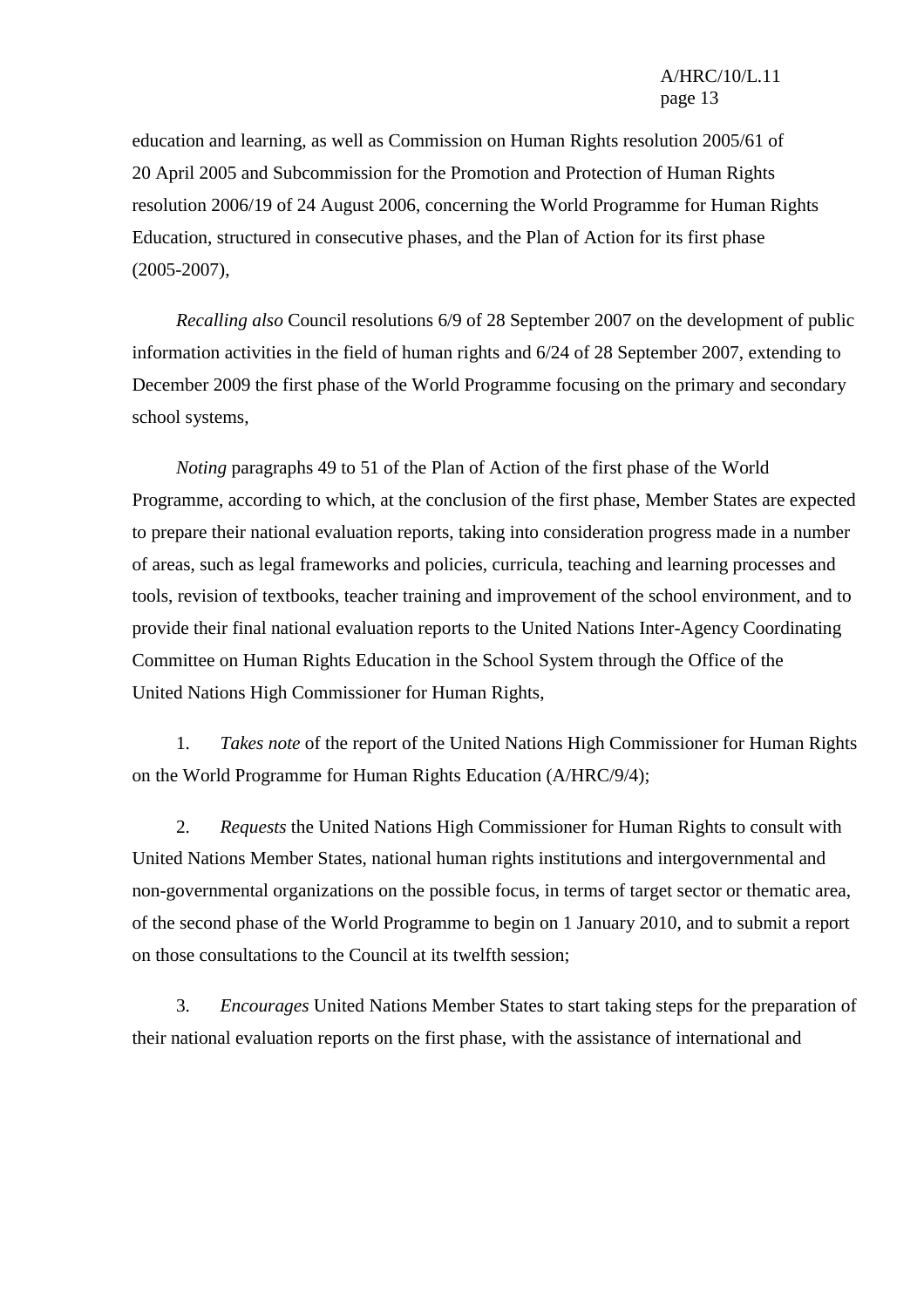regional organizations, as well as civil society actors, to be provided to the United Nations Inter-Agency Coordinating Committee on Human Rights Education in the School System in early 2010;

4. *Decides* to consider this issue at its twelfth session under the same agenda item.

*41st meeting 25 March 2009*  [Adopted without a vote.]

#### **10/4. Human rights and climate change**

#### *The Human Rights Council*,

 *Guided* by the Charter of the United Nations, and reaffirming the Universal Declaration of Human Rights, the International Covenant on Economic, Social and Cultural Rights, the International Covenant on Civil and Political Rights and the Vienna Declaration and Programme of Action,

 *Reaffirming* the United Nations Framework Convention on Climate Change and the objectives and principles thereof, and welcoming the decisions of the United Nations Climate Change Conference, held in Bali, Indonesia, in December 2007, and in particular the adoption of the Bali Action Plan,

 *Reaffirming also* the Rio Declaration on Environment and Development, Agenda 21, the Programme for the Further Implementation of Agenda 21, the Johannesburg Declaration on Sustainable Development and the Plan of Implementation of the World Summit on Sustainable Development, and recognizing that human beings are at the centre of concerns for sustainable development and that the right to development must be fulfilled so as to meet equitably the development and environmental needs of present and future generations,

 *Reaffirming further* that all human rights are universal, indivisible, interdependent and interrelated and that they must be treated in a fair and equal manner, on the same footing and with the same emphasis,

 *Recalling* its resolution 7/23 of 28 March 2008 on human rights and climate change,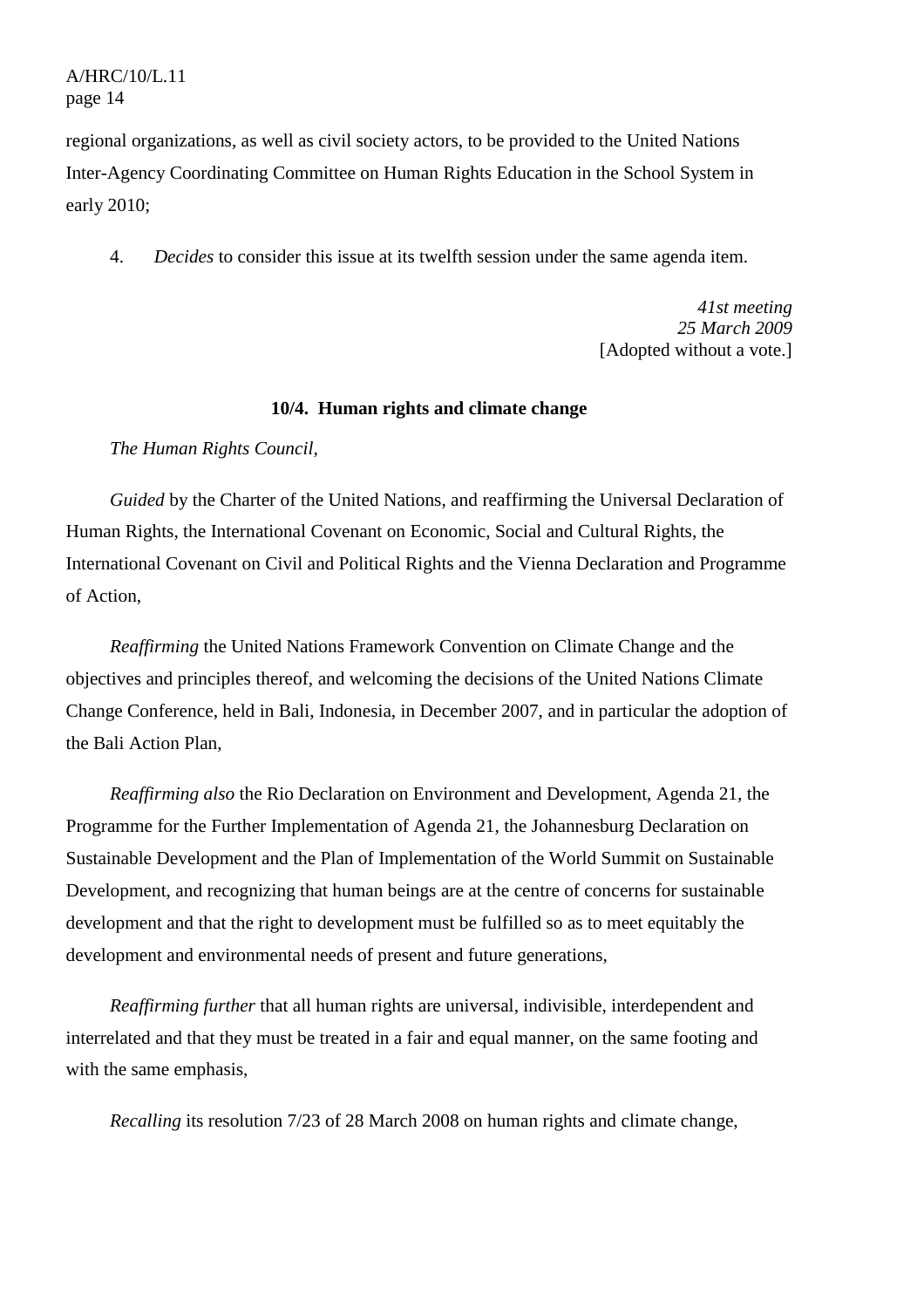*Taking note* of the report of the Office of the United Nations High Commissioner for Human Rights on the relationship between climate change and human rights (A/HRC/10/61),

 *Noting* that climate change-related impacts have a range of implications, both direct and indirect, for the effective enjoyment of human rights including, inter alia, the right to life, the right to adequate food, the right to the highest attainable standard of health, the right to adequate housing, the right to self-determination and human rights obligations related to access to safe drinking water and sanitation, and recalling that in no case may a people be deprived of its own means of subsistence,

 *Recognizing* that while these implications affect individuals and communities around the world, the effects of climate change will be felt most acutely by those segments of the population who are already in vulnerable situations owing to factors such as geography, poverty, gender, age, indigenous or minority status and disability,

 *Recognizing also* that climate change is a global problem requiring a global solution, and that effective international cooperation to enable the full, effective and sustained implementation of the United Nations Framework Convention on Climate Change in accordance with the provisions and principles of the Convention is important in order to support national efforts for the realization of human rights implicated by climate change-related impacts,

 *Affirming* that human rights obligations and commitments have the potential to inform and strengthen international and national policy-making in the area of climate change, promoting policy coherence, legitimacy and sustainable outcomes,

1. *Decides* to hold a panel discussion on the relationship between climate change and human rights at its eleventh session in order to contribute to the realization of the goals set out in the Bali Action Plan and to invite all relevant stakeholders to participate therein;

 2. *Requests* the Office of the United Nations High Commissioner for Human Rights to prepare a summary of the panel discussion and decides to make the summary available to the Conference of Parties of the United Nations Framework Convention on Climate Change for its consideration;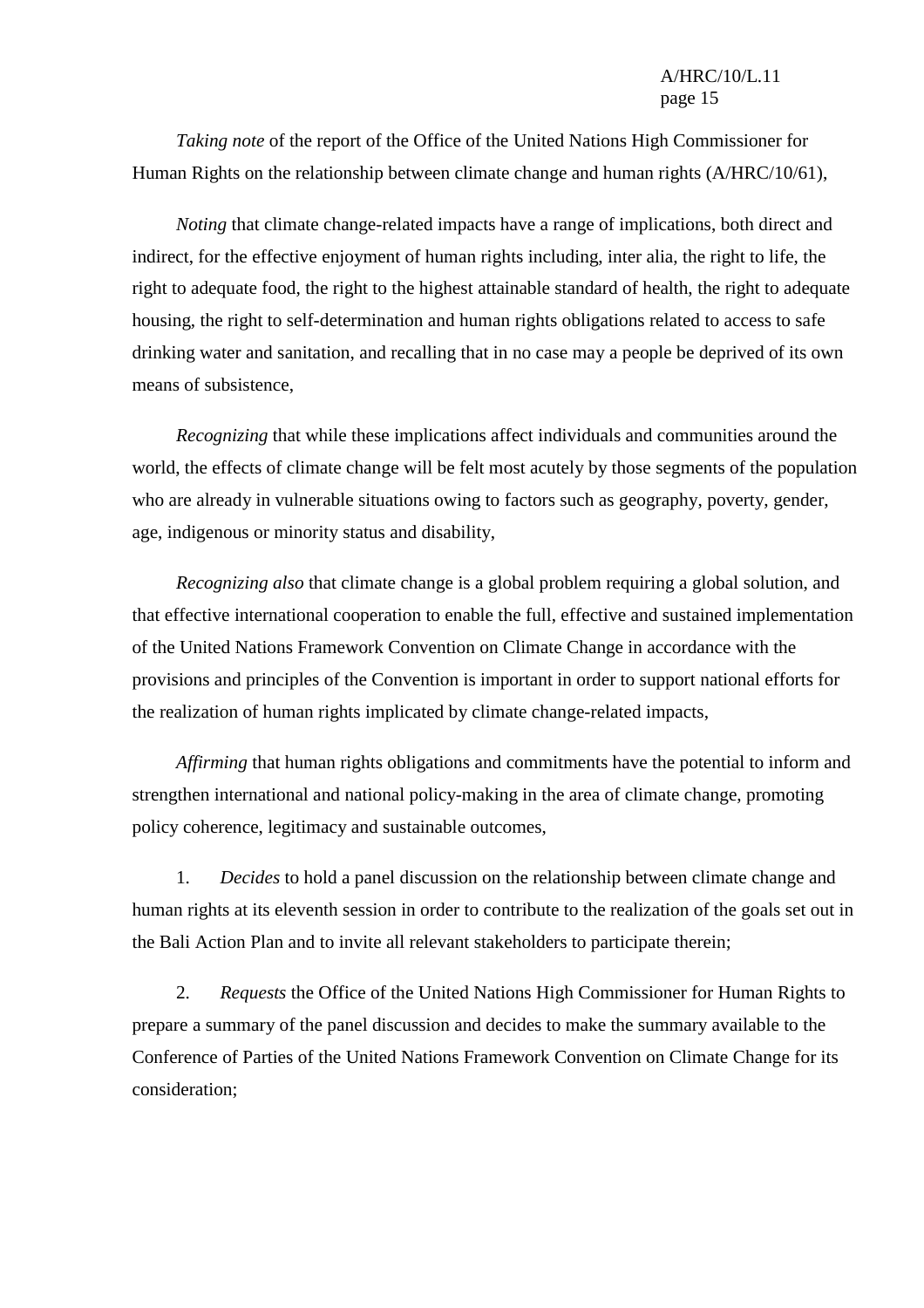3. *Welcomes* the decision of the Special Rapporteur on adequate housing as a component of the right to an adequate standard of living to prepare and present a thematic report on the potential impact of climate change on the right to adequate housing, and encourages other relevant special procedure mandate-holders to give consideration to the issue of climate change within their respective mandates;

4. *Welcomes* the steps by the Office of the High Commissioner and the secretariat of the United Nations Framework Convention on Climate Change to facilitate exchange of information in the area of human rights and climate change;

 5. *Encourages* the Office of the High Commissioner to participate at a senior level, during the High-level Meeting on Climate Change, to be held ahead of the general debate of the General Assembly at its sixty-fourth session, and at the fifteenth session and Conference of Parties to the United Nations Framework Convention on Climate Change.

> *41st meeting 25 March 2009*  [Adopted without a vote.]

# **10/5. Composition of the staff of the Office of the United Nations High Commissioner for Human Rights**

# *The Human Rights Council*,

 *Recalling* paragraph 5 (g) of General Assembly resolution 60/251 of 15 March 2006, in which the Assembly decided that the Council should assume the role and responsibilities of the Commission on Human Rights relating to the work of the Office of the United Nations High Commissioner for Human Rights, as decided by the Assembly in its resolution 48/141 of 20 December 1993,

 *Taking note* of all relevant resolutions on this issue adopted by the General Assembly, the Commission on Human Rights and the Council,

 *Taking note also* of the report of the United Nations High Commissioner for Human Rights on the composition of the staff of the Office of the United Nations High Commissioner for Human Rights (A/HRC/10/45),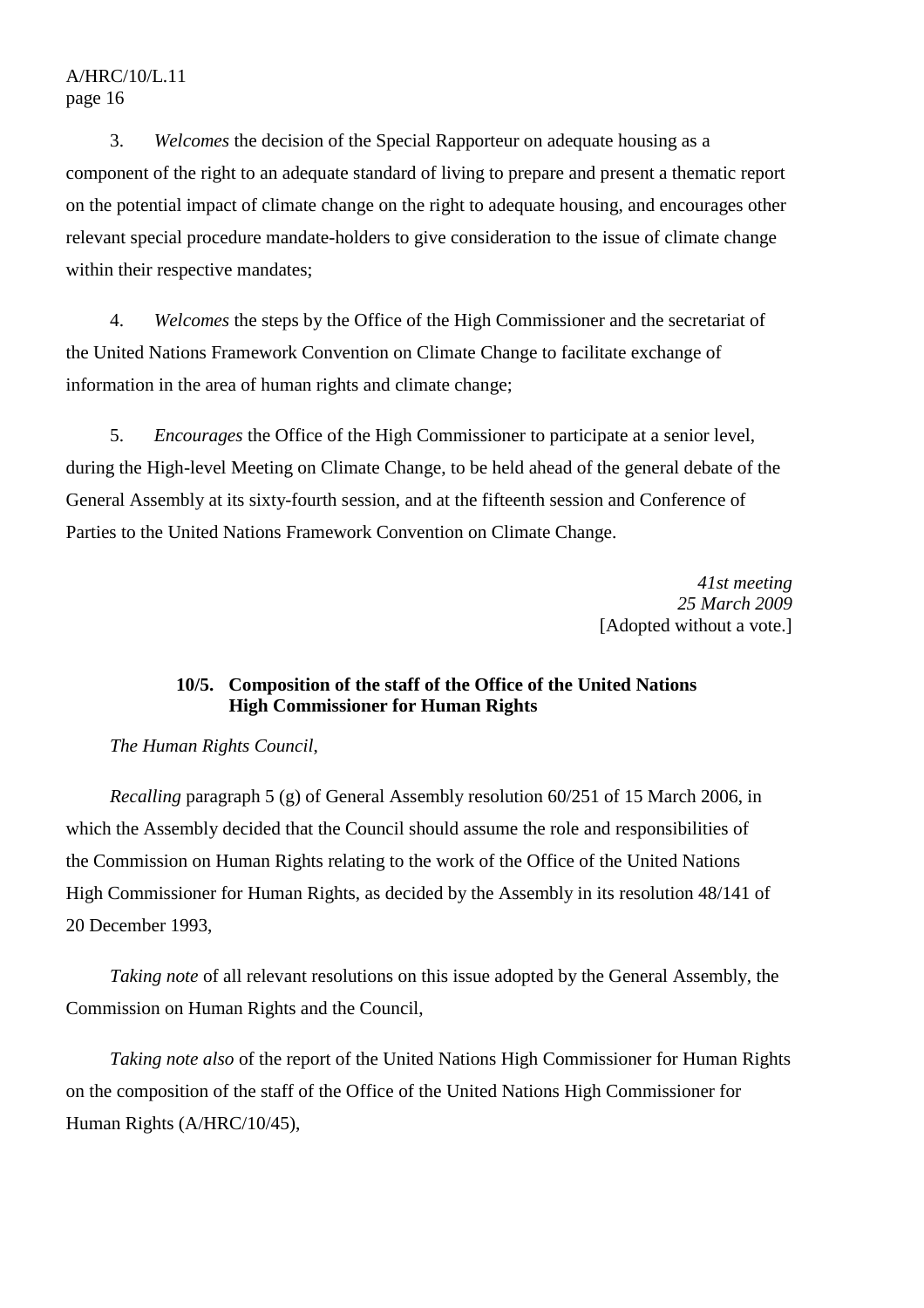*Taking note further* of the reports of the Joint Inspection Unit on the follow-up to the management review of the Office of the United Nations High Commissioner for Human Rights (A/59/65-E/2004/48 and Add.1) and on the funding and staffing of the Office of the United Nations High Commissioner for Human Rights (JIU/REP/2007/8),

 *Bearing in mind* that an imbalance in the composition of the staff could diminish the effectiveness of the work of the Office of the High Commissioner if it is perceived to be culturally biased and unrepresentative of the United Nations as a whole,

*Expressing its concern* that, despite the repeated requests to correct the unbalanced geographical distribution of the staff, the situation remains that one region accounts for more than half of the posts of the Office of the High Commissioner and for more posts than the four remaining regional groups combined,

*Reaffirming* the importance of continuing the ongoing efforts to address the imbalance regarding the regional representation of the staff of the Office of the High Commissioner,

*Underlining* that the paramount consideration for employing staff at every level is the need for the highest standards of efficiency, competence and integrity, and taking into account Article 101, paragraph 3, of the Charter of the United Nations, expressing its conviction that this objective is compatible with the principle of equitable geographical distribution,

 *Reaffirming* that the Fifth Committee is the appropriate Main Committee of the General Assembly entrusted with responsibilities for administrative and budgetary matters,

 1. *Welcomes* the statement made by the High Commissioner in her report that achieving geographical balance in the staff of the Office of the United Nations High Commissioner for Human Rights will remain one of her priorities, and requests the High Commissioner to continue taking all measures needed to redress the current imbalance in geographical distribution of the staff of the Office of the High Commissioner;

 2. *Notes* the increase in the percentage of staff from regions identified as requiring better representation and the various measures proposed and already taken to address the imbalance in geographical distribution of the staff, while stressing that the imbalance in geographical distribution is still prominent;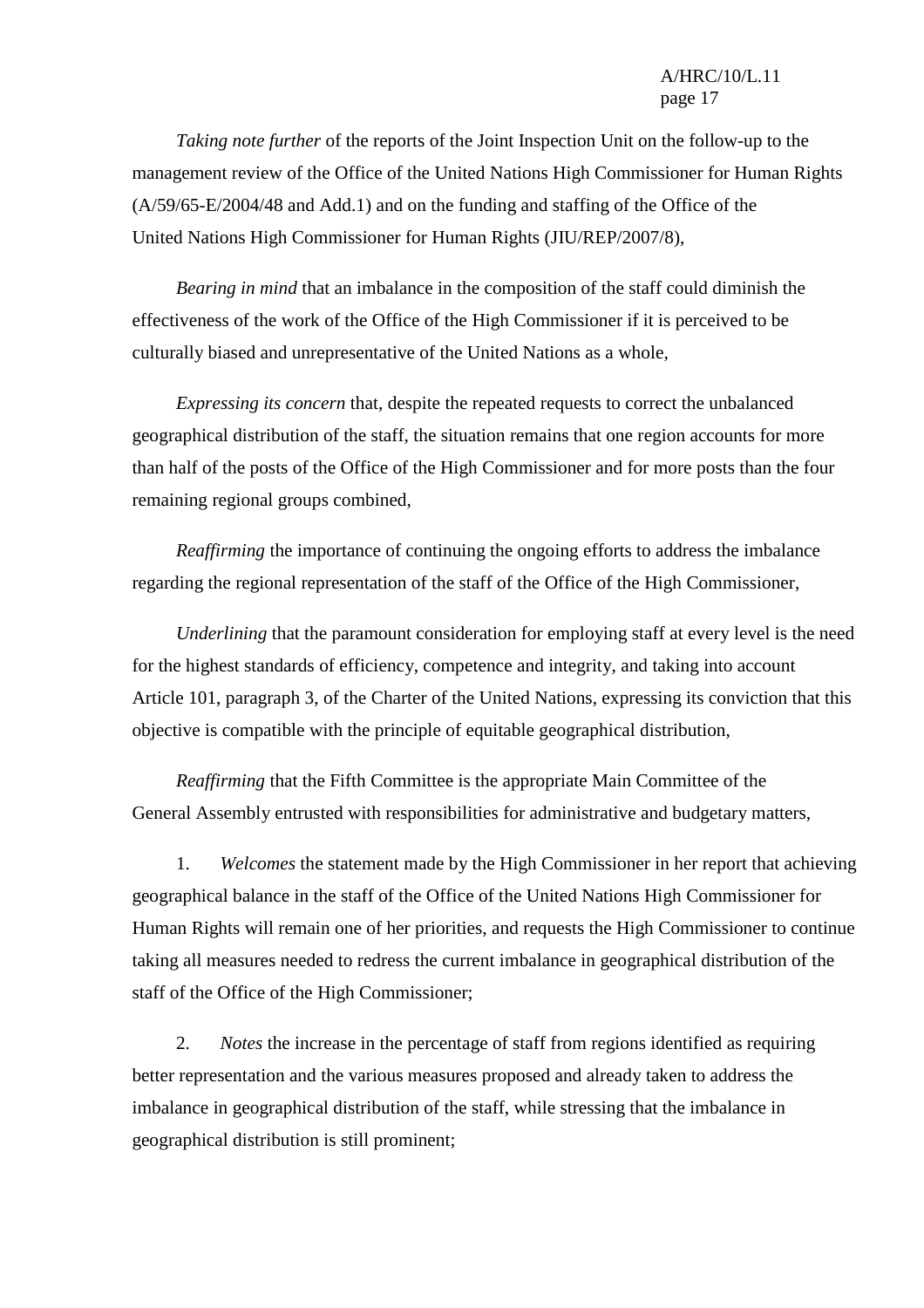3. *Takes note* of the progress achieved towards improved geographic diversity in the staff of the Office, and takes note also of the commitment of the High Commissioner to remain attentive to the need to maintain the emphasis on the broadest possible geographic diversity of her Office, as stated in the conclusion of her report;

 4. *Requests* the High Commissioner to work on the broadest geographic diversity of her staff by enhancing the implementation of measures to achieve a better representation of countries and regions that are unrepresented or underrepresented, particularly from the developing world, while considering applying a zero-growth cap on the representation of countries and regions already overrepresented in the Office of the High Commissioner;

 5. *Welcomes* the efforts towards the achievement of a gender balance in the composition of the staff and the decision to continue paying special attention to this issue;

 6. *Requests* future High Commissioners to continue enhancing the ongoing efforts in the fulfilment of the goal of a geographical balance in the composition of the staff of the Office;

 7. *Underlines* the importance of continuing promoting geographical diversity in the recruitment of and promotion to high-level and Professional posts, including senior managers, as a principle of the staffing policies of the Office of the High Commissioner;

 8. *Affirms* the vital importance of geographical balance in the composition of the staff of the Office of the High Commissioner, taking into account the significance of national and regional specificities and various historic, cultural and religious backgrounds, as well as of different political, economic and legal systems, to the promotion and protection of the universality of human rights;

 9. *Recalls* the provisions contained in section X, paragraph 3, of General Assembly resolution 55/258 of 14 June 2001, on human resources management, in which the Assembly reiterated its request to the Secretary-General to increase further his efforts to improve the composition of the Secretariat by ensuring a wide and equitable geographical distribution of staff in all departments, and also recalls the request that he submit to the General Assembly proposals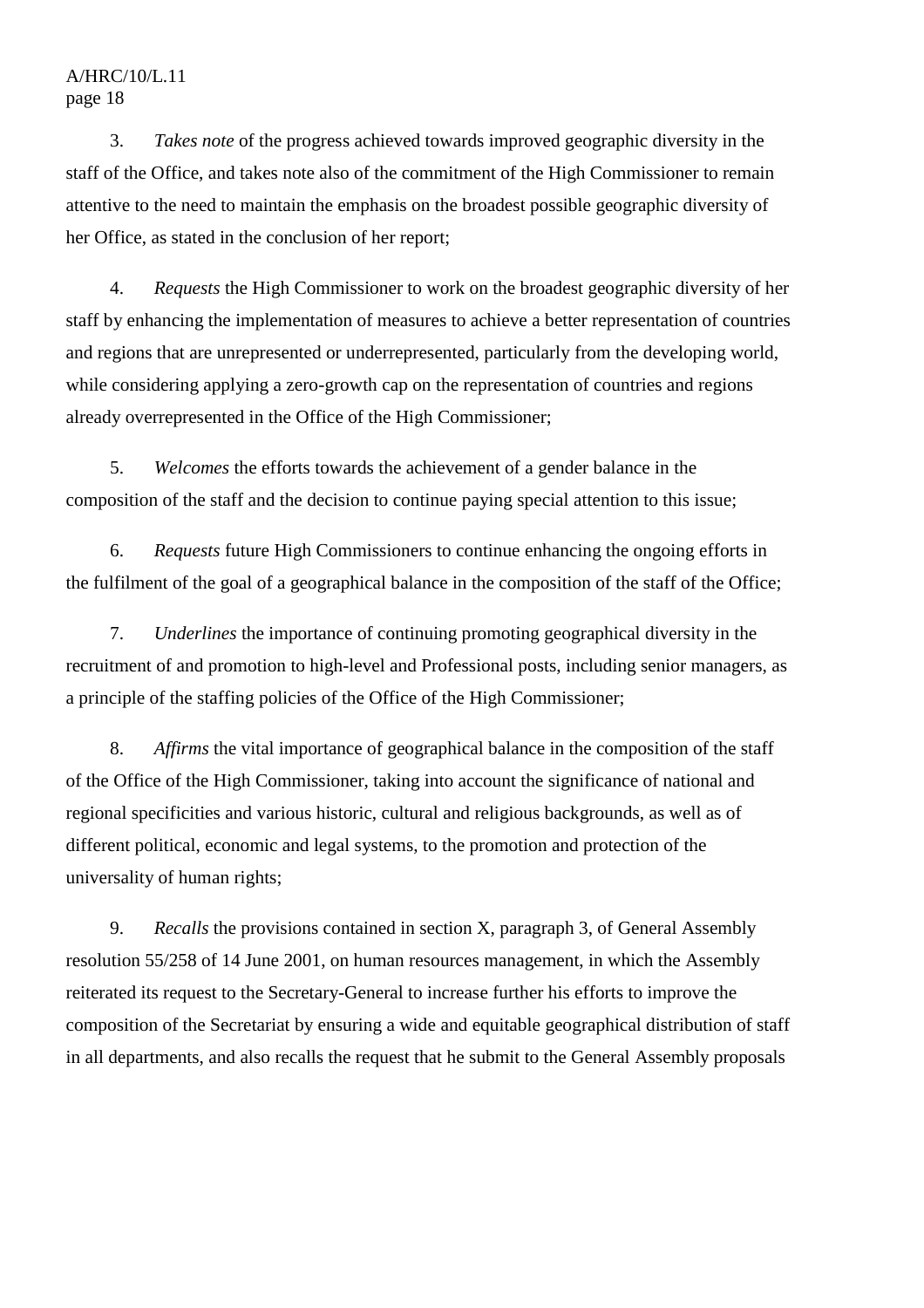for a comprehensive review of the system of desirable ranges, with a view to establishing a more effective tool to ensure equitable geographic distribution in relation to the total number of staff of the Secretariat;

 10. *Encourages* the General Assembly to consider further measures for promoting desirable ranges of geographical balance in the staff of the Office of the High Commissioner representing national and regional specificities and various historic, cultural and religious backgrounds, as well as the diversity of political, economic and legal systems;

 11. *Welcomes* the significant increase in the human and financial resources allocated to the activities of the Office of the High Commissioner, and the impact it should have on the geographic composition of the Office;

 12. *Recognizes* the importance of the follow-up to and implementation of General Assembly resolution 61/159 of 19 December 2006, and underlines the priority importance that the Assembly continue providing support and guidance to the High Commissioner in the ongoing process of improvement of the geographical balance in the composition of the staff of the Office of the High Commissioner;

 13. *Requests* the High Commissioner to submit a comprehensive and updated report to the Council at its thirteenth session in 2010, in accordance with its annual programme of work, following the structure and scope of her report and with a special focus on further measures taken to correct the imbalance in geographical composition of the staff of the Office.

> *42nd meeting 26 March 2009*

[Adopted by a recorded vote of 33 to 12, with 2 abstentions. See chapter II. The voting was as follows:

- *In favour:* Angola, Argentina, Azerbaijan, Bahrain, Bangladesh, Bolivia, Brazil, Burkina Faso, Cameroon, China, Cuba, Djibouti, Egypt, Gabon, Ghana, India, Indonesia, Jordan, Madagascar, Malaysia, Mauritius, Mexico, Nicaragua, Nigeria, Pakistan, Philippines, Qatar, Russian Federation, Saudi Arabia, Senegal, South Africa, Uruguay, Zambia;
- *Against*: Bosnia and Herzegovina, Canada, France, Germany, Italy, Japan, Netherlands, Slovakia, Slovenia, Switzerland, Ukraine, United Kingdom of Great Britain and Northern Ireland;

*Abstaining*: Chile, Republic of Korea.]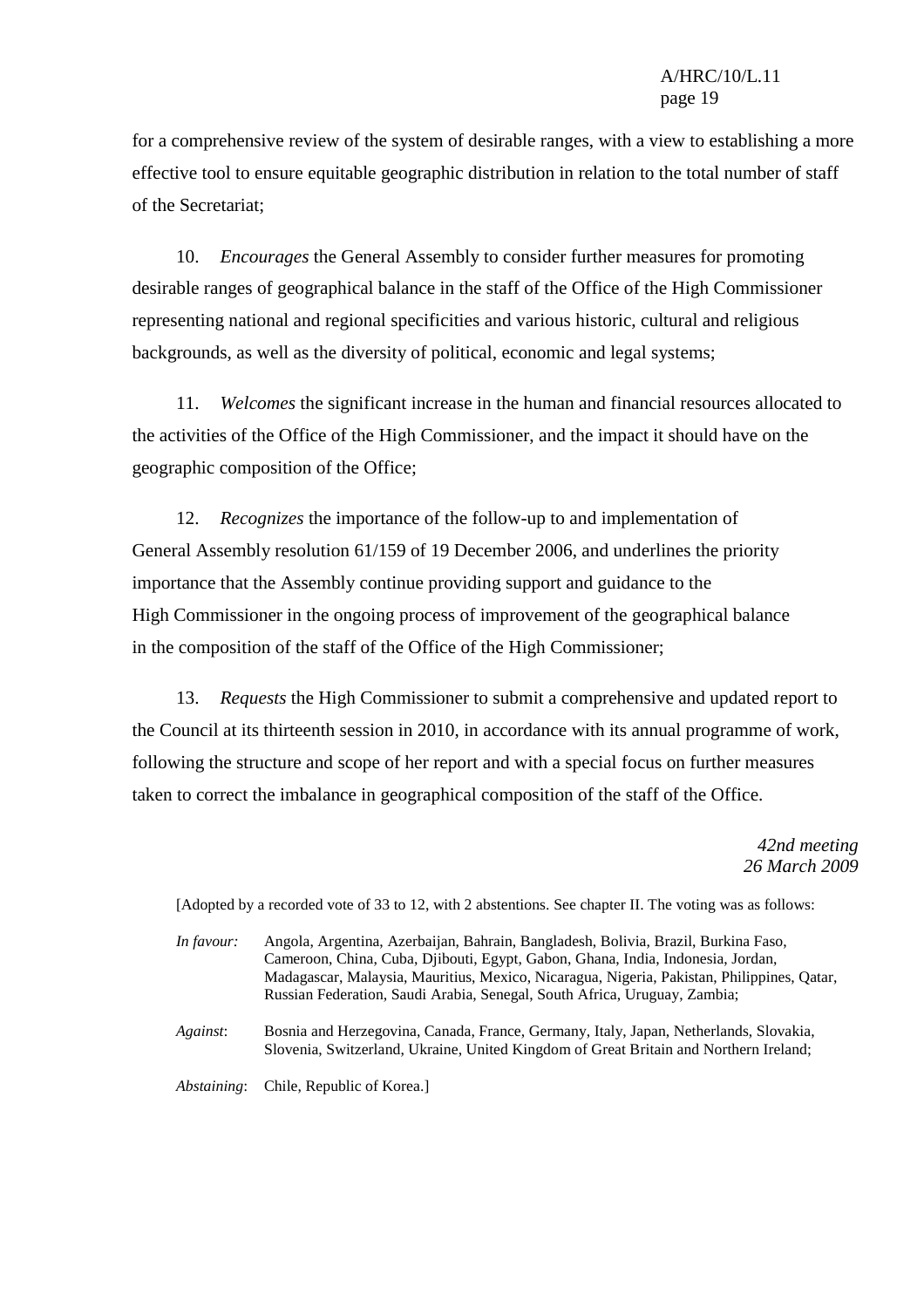# **10/6. Enhancement of international cooperation in the field of human rights**   *The Human Rights Council*,

 *Reaffirming* its commitment to promoting international cooperation, as set forth in the Charter of the United Nations, in particular Article 1, paragraph 3, as well as relevant provisions of the Vienna Declaration and Programme of Action adopted by the World Conference on Human Rights on 25 June 1993 for enhancing genuine cooperation among Member States in the field of human rights,

 *Recalling* the adoption by the General Assembly of the United Nations Millennium Declaration on 8 September 2000, General Assembly resolution 63/180 of 18 December 2008, and Human Rights Council resolution 7/3 of 27 March 2008,

 *Recalling also* the World Conference against Racism, Racial Discrimination, Xenophobia and Related Intolerance, held at Durban, South Africa, from 31 August to 8 September 2001, and its role in the enhancement of international cooperation in the field of human rights,

*Recognizing* that the enhancement of international cooperation in the field of human rights is essential for the full achievement of the purposes of the United Nations, including the effective promotion and protection of all human rights,

 *Recognizing also* that the promotion and protection of human rights should be based on the principle of cooperation and genuine dialogue and aimed at strengthening the capacity of Member States to comply with their human rights obligations for the benefit of all human beings,

 *Reaffirming* that dialogue among religions, cultures and civilizations in the field of human rights could contribute greatly to the enhancement of international cooperation in this field,

*Emphasizing* the need for further progress in the promotion and encouragement of respect for human rights and fundamental freedoms through, inter alia, international cooperation,

*Underlining* the fact that mutual understanding, dialogue, cooperation, transparency and confidence-building are important elements in all the activities for the promotion and protection of human rights,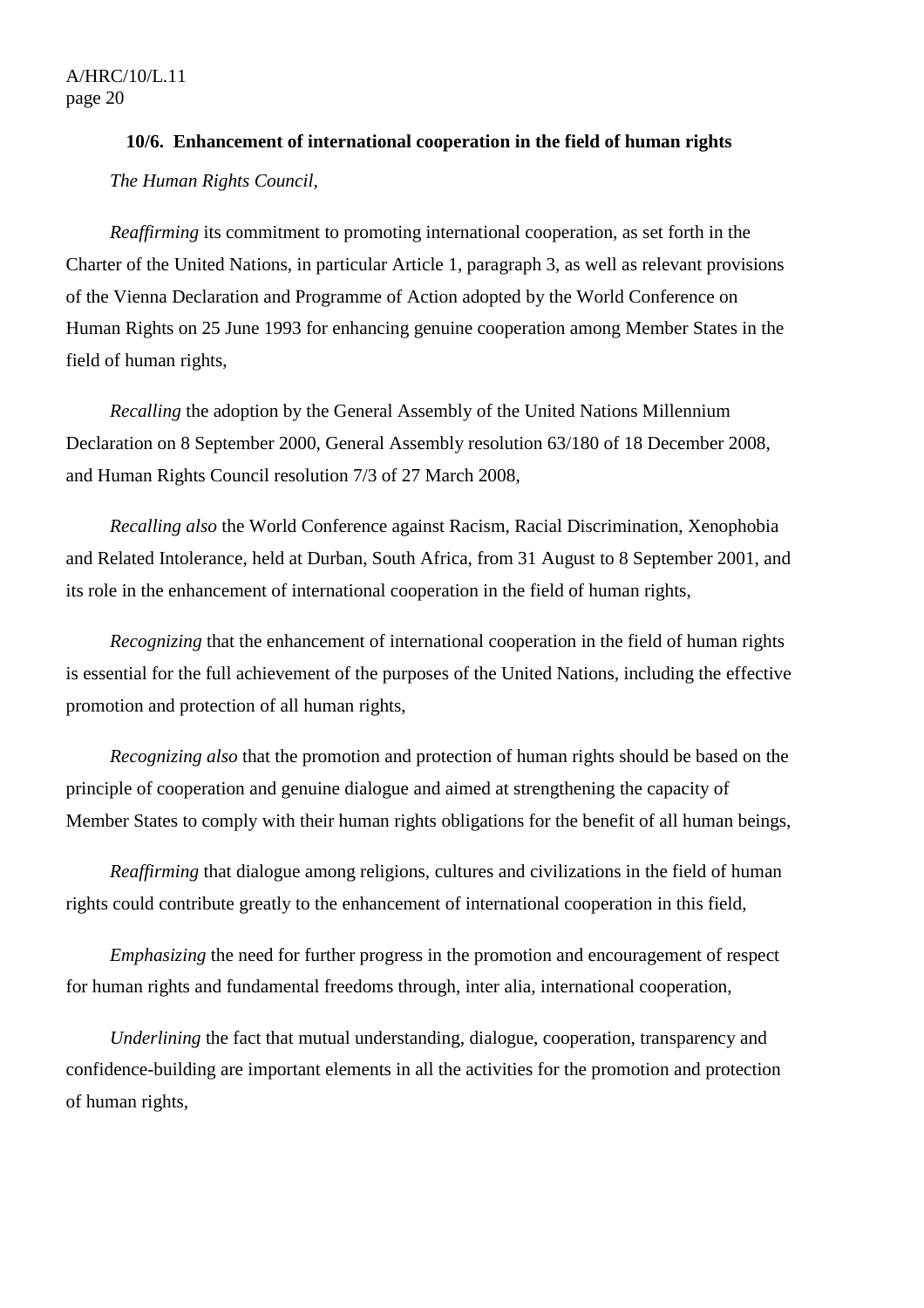1. *Reaffirms* that it is one of the purposes of the United Nations and the responsibility of all Member States to promote, protect and encourage respect for human rights and fundamental freedoms through, inter alia, international cooperation;

 2. *Recognizes* that, in addition to their separate responsibilities to their individual societies, States have a collective responsibility to uphold the principles of human dignity, equality and equity at the global level;

 3. *Reaffirms* that dialogue among cultures and civilizations facilitates the promotion of a culture of tolerance and respect for diversity, and welcomes in this regard the holding of conferences and meetings at the national, regional and international levels on dialogue among civilizations;

 4. *Urges* all actors on the international scene to build an international order based on inclusion, justice, equality and equity, human dignity, mutual understanding and promotion of and respect for cultural diversity and universal human rights, and to reject all doctrines of exclusion based on racism, racial discrimination, xenophobia and related intolerance;

 5. *Reaffirms* the importance of the enhancement of international cooperation for the promotion and protection of human rights and for the achievement of the objectives of the fight against racism, racial discrimination, xenophobia and related intolerance;

 6. *Considers* that international cooperation in the field of human rights, in conformity with the purposes and principles set out in the Charter of the United Nations and international law, should make an effective and practical contribution to the urgent task of preventing violations of human rights and fundamental freedoms;

 7. *Reaffirms* that the promotion, protection and full realization of all human rights and fundamental freedoms should be guided by the principles of universality, non-selectivity, objectivity and transparency, in a manner consistent with the purposes and principles set out in the Charter;

 8. *Takes note* of the report of the United Nations High Commissioner for Human Rights on the enhancement of international cooperation in the field of human rights (A/HRC/10/26);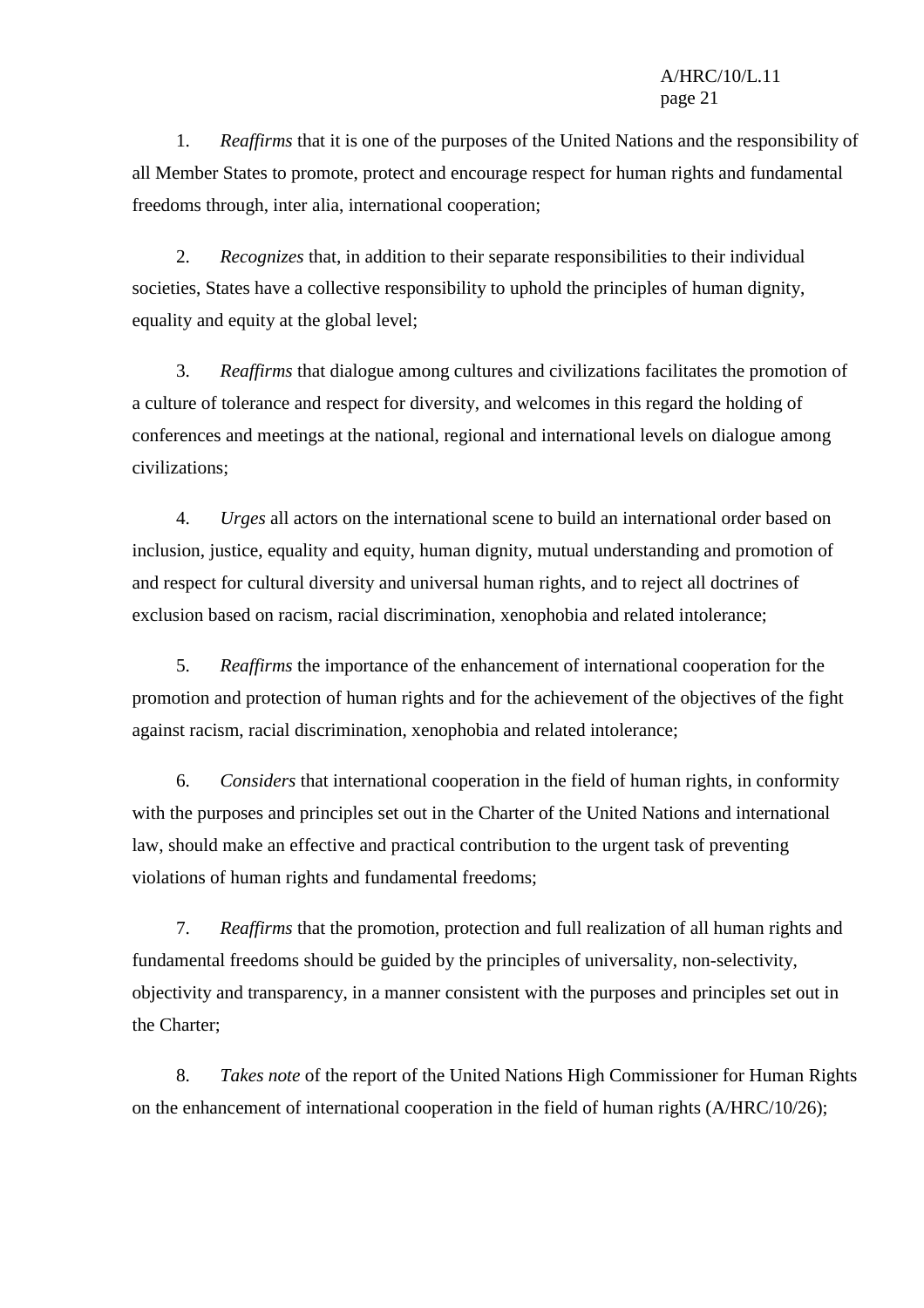9. *Calls upon* Member States, specialized agencies and intergovernmental organizations to continue to carry out a constructive dialogue and consultations for the enhancement of understanding and the promotion and protection of all human rights and fundamental freedoms, and encourages non-governmental organizations to contribute actively to this endeavour;

 10. *Invites* States and relevant United Nations human rights mechanisms and procedures to continue to pay attention to the importance of mutual cooperation, understanding and dialogue in ensuring the promotion and protection of all human rights;

 11. *Requests* the United Nations High Commissioner for Human Rights to consult States and intergovernmental and non-governmental organizations on ways and means, including obstacles and challenges, as well as possible proposals to overcome them, for enhancement of international cooperation and dialogue in the United Nations human rights machinery, including the Human Rights Council, as recognized by the General Assembly in the preamble of its resolution 60/251 of 15 March 2006, and to present a report on her findings to the Council at the relevant session in 2010;

 12. *Decides* to continue its consideration of the question in 2010, in accordance with its annual programme of work.

> *42nd meeting 26 March 2009*  [Adopted without a vote.]

### **10/7. Human rights of persons with disabilities: national frameworks for the promotion and protection of the human rights of persons with disabilities**

# *The Human Rights Council*,

*Reaffirming* its resolution 7/9, which provides a framework for the Council's consideration of the rights of persons with disabilities, and welcoming the efforts of all stakeholders to implement the resolution,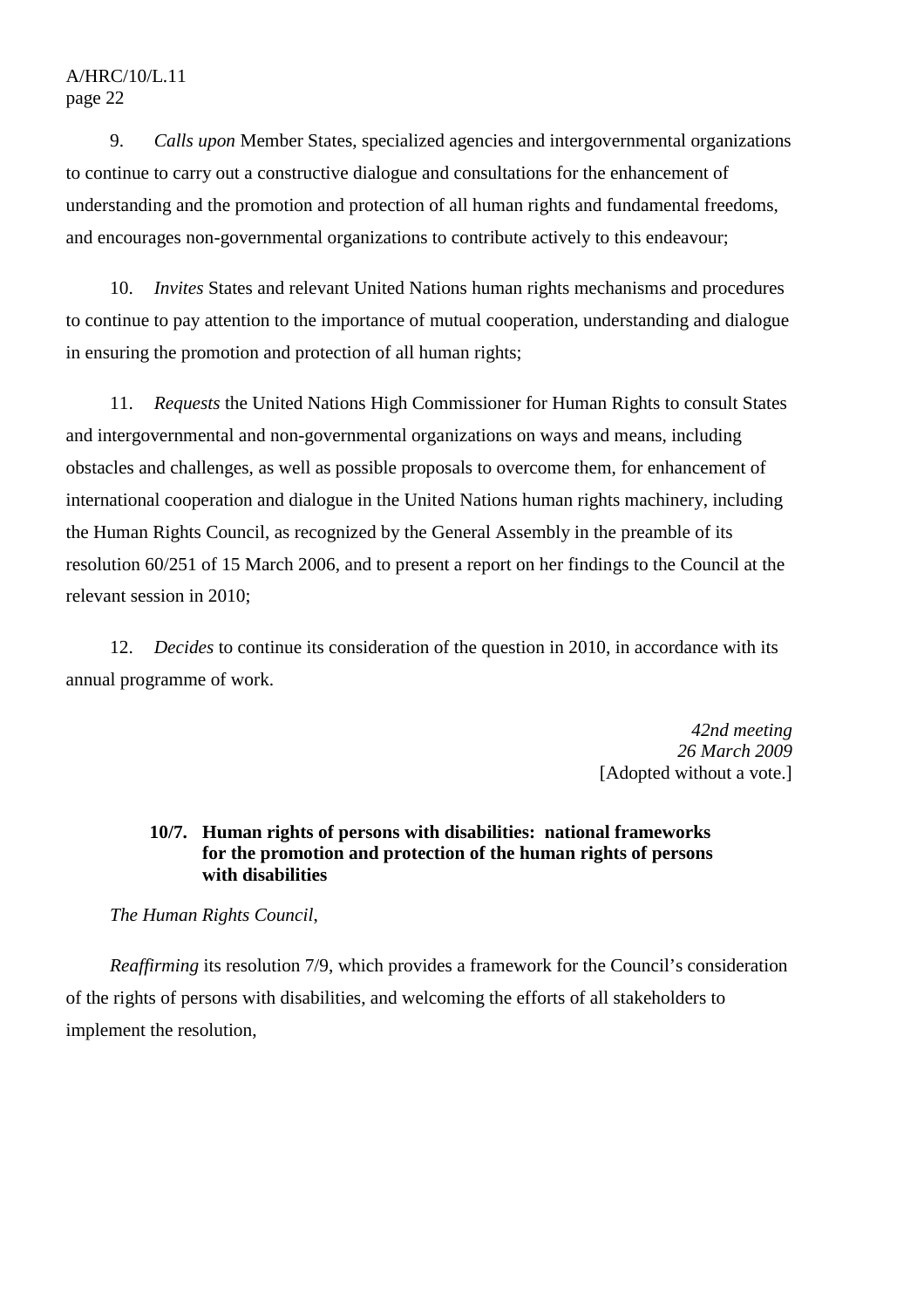*Reaffirming also* its commitment to promote, protect and ensure the full and equal enjoyment of all human rights and fundamental freedoms by all persons with disabilities, to promote respect for their inherent dignity, and to eliminate discrimination against persons with disabilities,

*Stressing* the importance of effective national legislative, policy and institutional frameworks for the full enjoyment of rights by persons with disabilities,

 1. *Welcomes* the entry into force of the Convention on the Rights of Persons with Disabilities and its Optional Protocol on 3 May 2008, as well as the convening of the first meeting of the Conference of States Parties and of the Committee on the Rights of Persons with Disabilities:

 2. *Also welcomes* the fact that to date 139 States and one regional integration organization have signed and 50 have ratified the Convention, and that 82 have signed and 29 have ratified the Optional Protocol, and calls upon those States and regional integration organizations that have not yet done so to consider ratifying or acceding to the Convention and the Optional Protocol as a matter of priority;

 3. *Encourages* States that have ratified the Convention and have submitted one or more reservations to the Convention to implement a process to review regularly the effect and continued relevance of such reservations, and to consider the possibility of withdrawing the reservations;

 4. *Takes note with appreciation* of the thematic study on key legal measures for the ratification and effective implementation of the Convention prepared by the Office of the United Nations High Commissioner for Human Rights (A/HRC/10/48), and invites all stakeholders to consider the study when designing and implementing measures for the promotion and protection of the rights of persons with disabilities, including the establishment of national frameworks to this effect;

 5. *Encourages* States to promptly undertake a review of all legislation and other measures so as to identify and modify or abolish existing laws, regulations, customs and practices that constitute discrimination against persons with disabilities;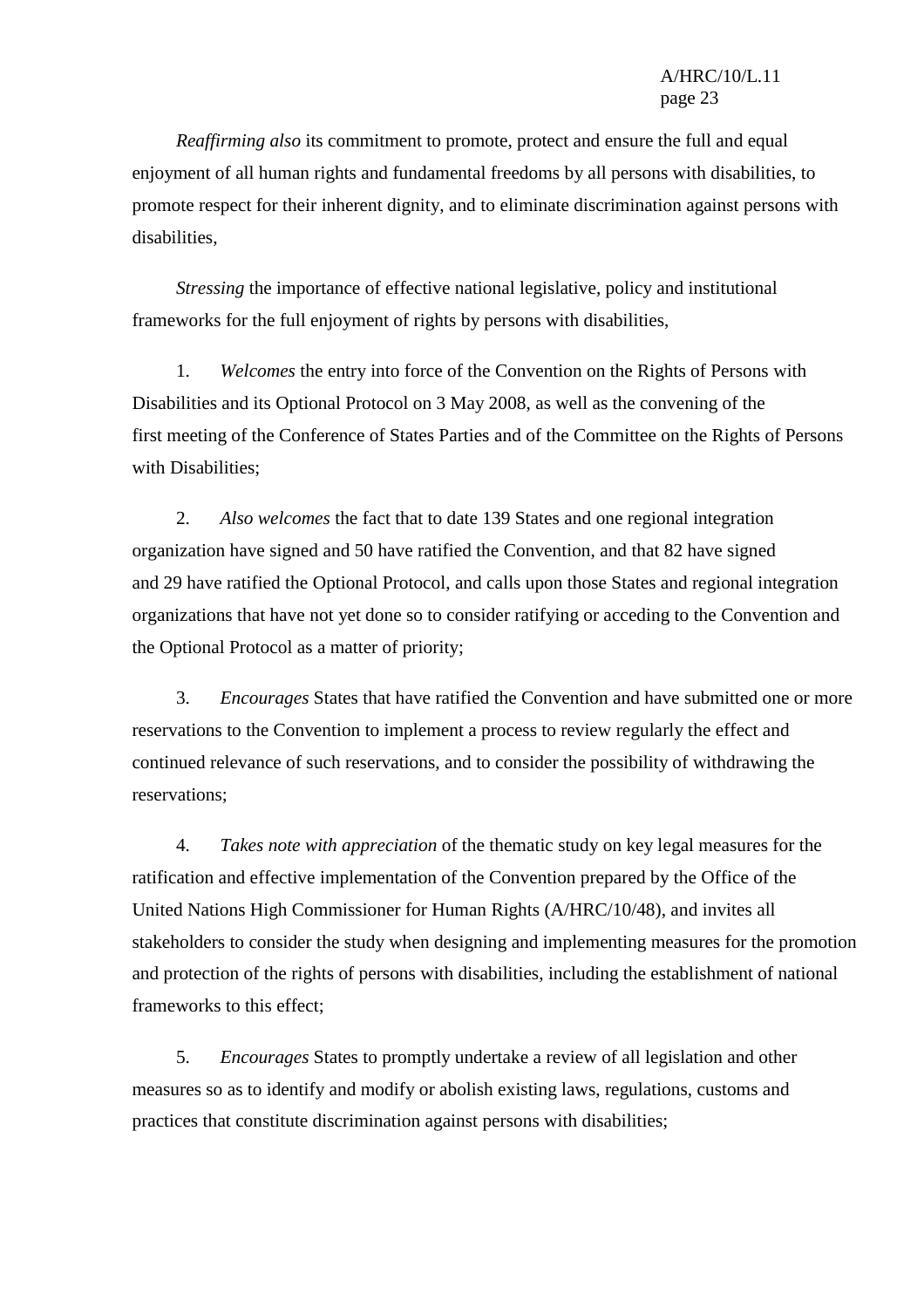6. *Calls upon* States to take all appropriate measures to prohibit by law and eliminate any form of discrimination on the basis of disability and to ensure equal and effective legal protection to persons with disabilities from discrimination on all grounds;

 7. *Encourages* States to exchange information and experiences on legislative measures and models which guarantee the human rights of persons with disabilities, on an equal basis with others, including on measures for accessibility, reasonable accommodation, equal recognition before the law, access to justice, and supported decision-making;

 8. *Calls upon* States to adopt specific measures to give practical effect to the principle of non-discrimination on the basis of disability and to the provision of reasonable accommodation, including in the administrative, justice and education sectors, and, where appropriate, special measures to enhance the effective implementation of the Convention and its Optional Protocol;

 9. *Encourages* States to adopt or strengthen policies and programmes to promote awareness of and increase expertise on the rights of persons with disabilities within all branches of government, including through training programmes for public officials and agents, taking into account multiple or aggravated forms of discrimination experienced by persons with disabilities;

 10. *Calls upon* States to adopt measures to guarantee the enjoyment of political rights of persons with disabilities and to actively promote an environment in which persons with disabilities can effectively and fully participate in the conduct of public affairs, on an equal basis with others, and to promote their participation in the formulation of policies and programmes;

 11. *Calls upon* States to monitor the effectiveness of steps taken to eliminate discrimination on the basis of disability by any person, organization or enterprise, inter alia, in the housing, transport, health, labour and education sectors, and, in so doing, to develop methodologies for compliance with the principles of non-discrimination and accessibility, taking duly into account the need to closely consult with and actively involve persons with disabilities and their representatives in such processes;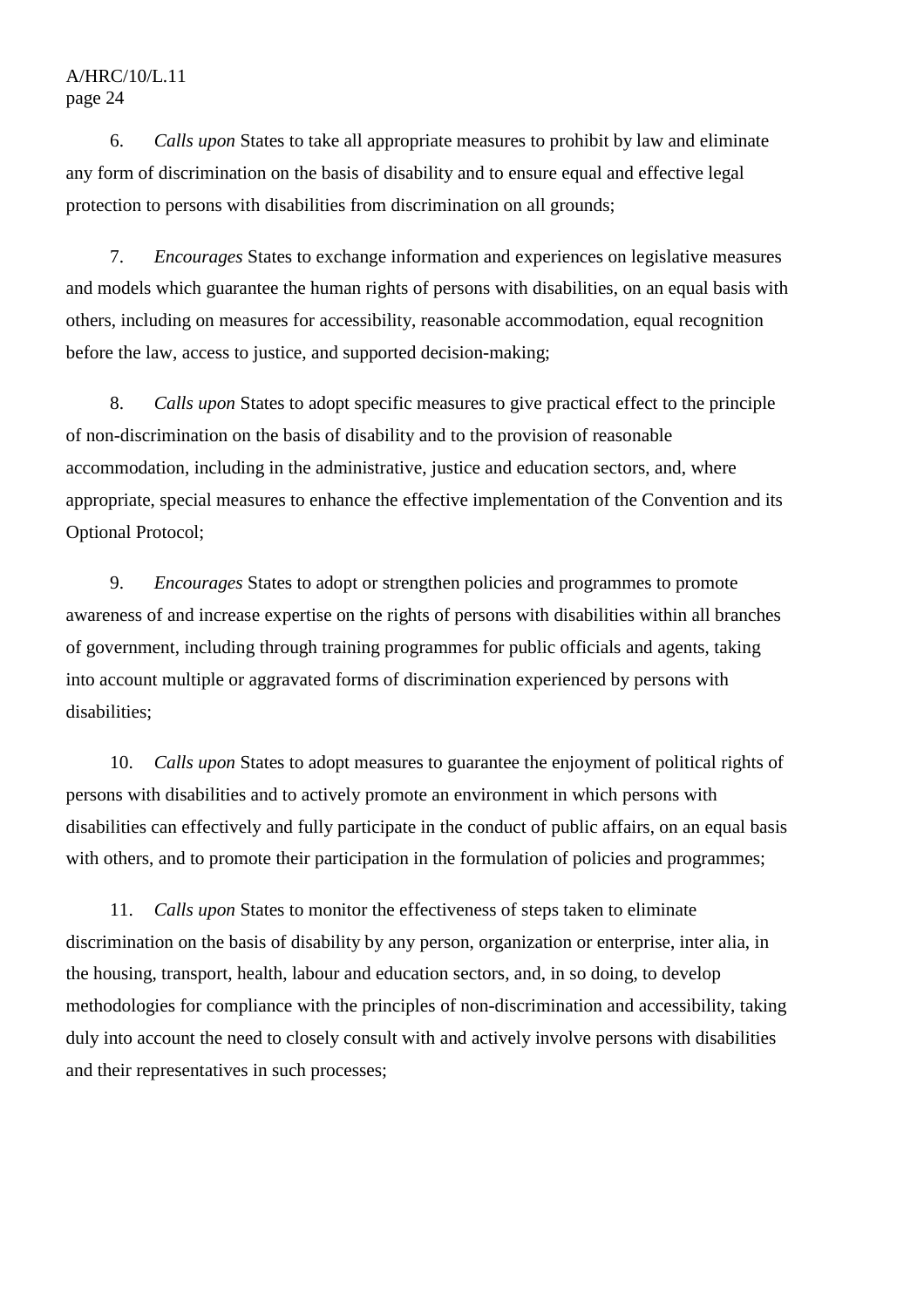12. *Calls upon* States to ensure that persons with disabilities have effective access to justice and to effective remedies and redress, on an equal basis with others, including administrative and judicial remedies for persons with disabilities whose enjoyment of human rights is denied;

 13. *Encourages* States, in consultation with relevant stakeholders, to collect and compile disaggregated data to measure national progress and to identify barriers that prevent or undermine the full enjoyment by persons with disabilities of their human rights, and to formulate appropriate steps to remove such barriers;

 14. *Acknowledges* the important role that national monitoring mechanisms, including independent mechanisms such as national human rights institutions, play in protecting and promoting the rights of persons with disabilities;

 15. *Decides* to continue to integrate the rights of persons with disabilities into its work, in accordance with resolution 7/9;

 16. *Decides* that its next annual interactive debate on the rights of persons with disabilities will be held at its thirteenth session, and that it will focus on the structure and role of national mechanisms for the implementation and monitoring of the Convention on the Rights of Persons with Disabilities;

 17. *Requests* the Office of the United Nations High Commissioner for Human Rights to prepare a study to enhance awareness on the structure and role of national mechanisms for the implementation and monitoring of the Convention on the Rights of Persons with Disabilities, in consultation with relevant stakeholders, including States, regional organizations, civil society organizations, including organizations of persons with disabilities, and national human rights institutions, and requests that the study be available on the website of the Office of the United Nations High Commissioner for Human Rights, in an accessible format, prior to the thirteenth session of the Council;

 18. *Further requests* the Office of the United Nations High Commissioner for Human Rights to continue to elaborate and disseminate training and awareness-raising material on the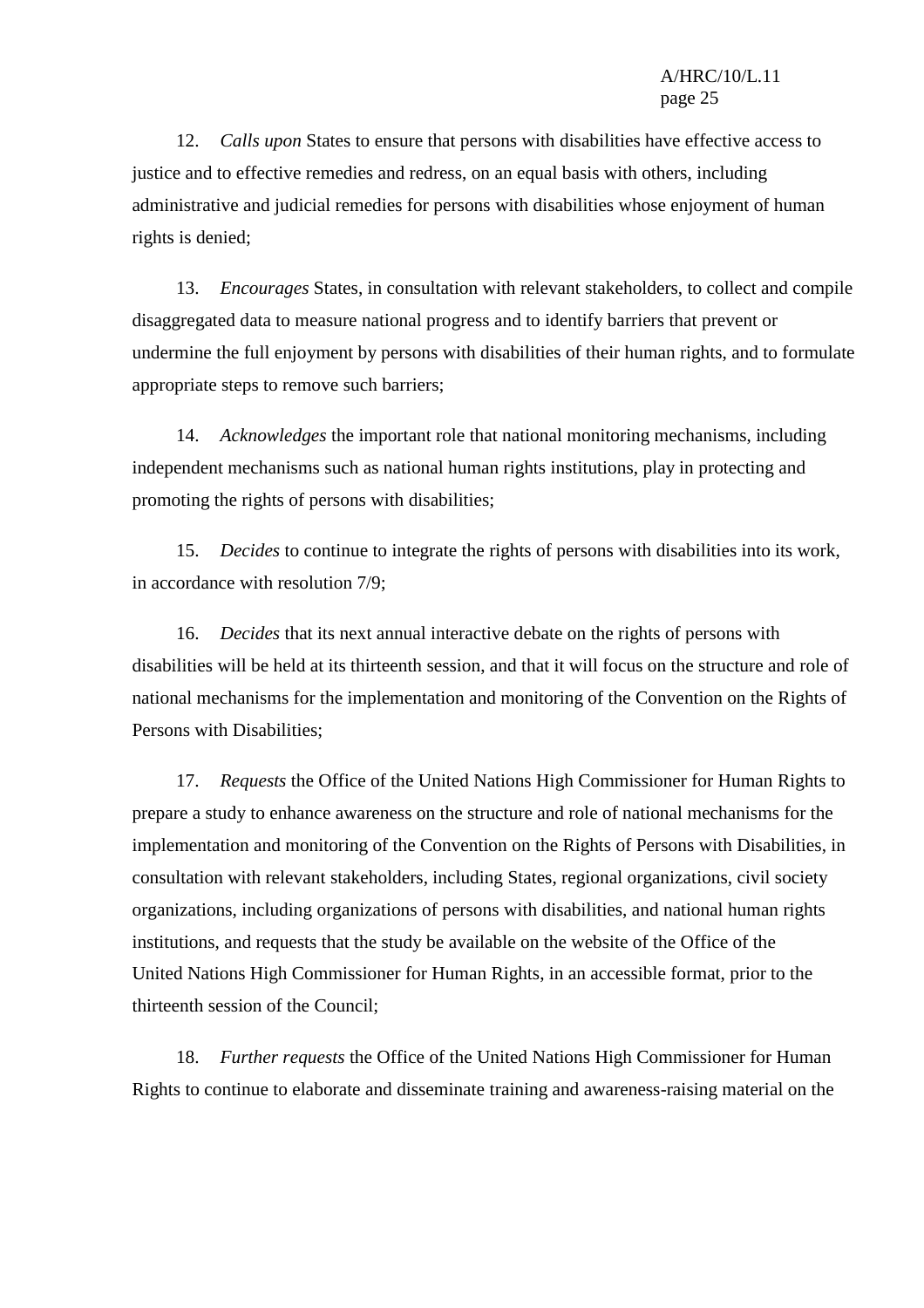rights of persons with disabilities and the implementation of the Convention, and to continue to contribute, as required, to national efforts in the development of tools to mainstream the rights of persons with disabilities, taking into consideration good practices;

 19. *Requests* the Secretary-General to continue to ensure that the mandate of the Office of the United Nations High Commissioner for Human Rights on the rights of persons with disabilities is adequately resourced for the fulfilment of its tasks;

 20. *Encourages* organizations of persons with disabilities, national monitoring bodies and human rights institutions to participate actively in the session referred to in paragraph 16 above, as well as in regular and special sessions of the Human Rights Council and its working groups.

> *42nd meeting 26 March 2009*  [Adopted without a vote.]

### **10/8. Draft United Nations guidelines for the appropriate use and conditions of alternative care for children**

 *The Human Rights Council*,

*Reaffirming* the Universal Declaration of Human Rights and the Convention on the Rights of the Child, and celebrating the twentieth anniversary of the Convention in 2009,

*Reaffirming also* all previous resolutions on the rights of the child of the Council, the Commission on Human Rights and the General Assembly, the most recent being Council resolutions 7/29 of 28 March 2008 and 9/13 of 24 September 2008 and General Assembly resolution 63/241 of 23 December 2008,

 *Welcomes* the progress made during consultations on the draft United Nations guidelines for the appropriate use and conditions of alternative care for children and decides to continue efforts to take action on them at its eleventh session.

> *42nd meeting 26 March 2009*  [Adopted without a vote.]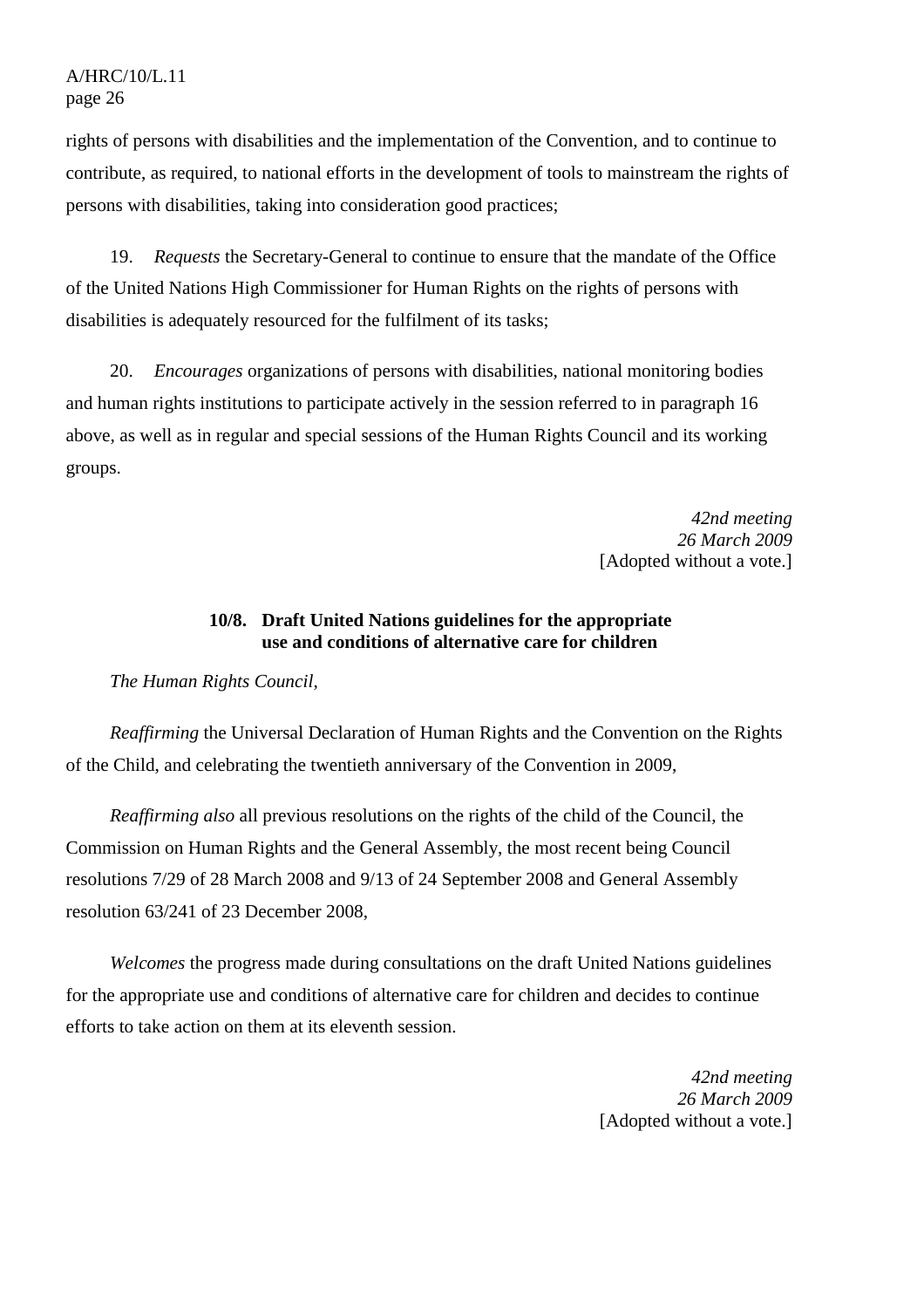#### **10/9. Arbitrary detention**

 *The Human Rights Council*,

 *Reaffirming* articles 3, 9, 10 and 29 and other relevant provisions of the Universal Declaration of Human Rights,

 *Recalling* articles 9, 10, 11, and 14 to 22 of the International Covenant on Civil and Political Rights,

 *Recalling also* resolutions 1991/42 and 1997/50 of the Commission on Human Rights, and Council resolution 6/4 of 28 September 2007 extending the mandate of the Working Group on Arbitrary Detention for a further period of three years,

 1. *Stresses* the importance of the work of the Working Group on Arbitrary Detention and encourages it to pursue the fulfilment of its mandate, as set out in Council resolution 6/4;

 2. *Takes note* of the report of the Working Group on Arbitrary Detention (A/HRC/10/21), including the recommendations contained therein;

 3. *Requests* the States concerned to take account of the Working Group's views and, where necessary, to take appropriate steps to remedy the situation of persons arbitrarily deprived of their liberty and to inform the Working Group of the steps they have taken;

4. *Encourages* all States:

(*a*) To give due consideration to the recommendations of the Working Group;

(*b*) To take appropriate measures in order to ensure that their legislation, regulations and practices remain in conformity with the relevant international standards and the applicable international legal instruments;

(*c*) To respect and promote the right of anyone who is arrested or detained on a criminal charge to be brought promptly before a judge or other officer authorized by law to exercise judicial power and to be entitled to trial within a reasonable time or to release;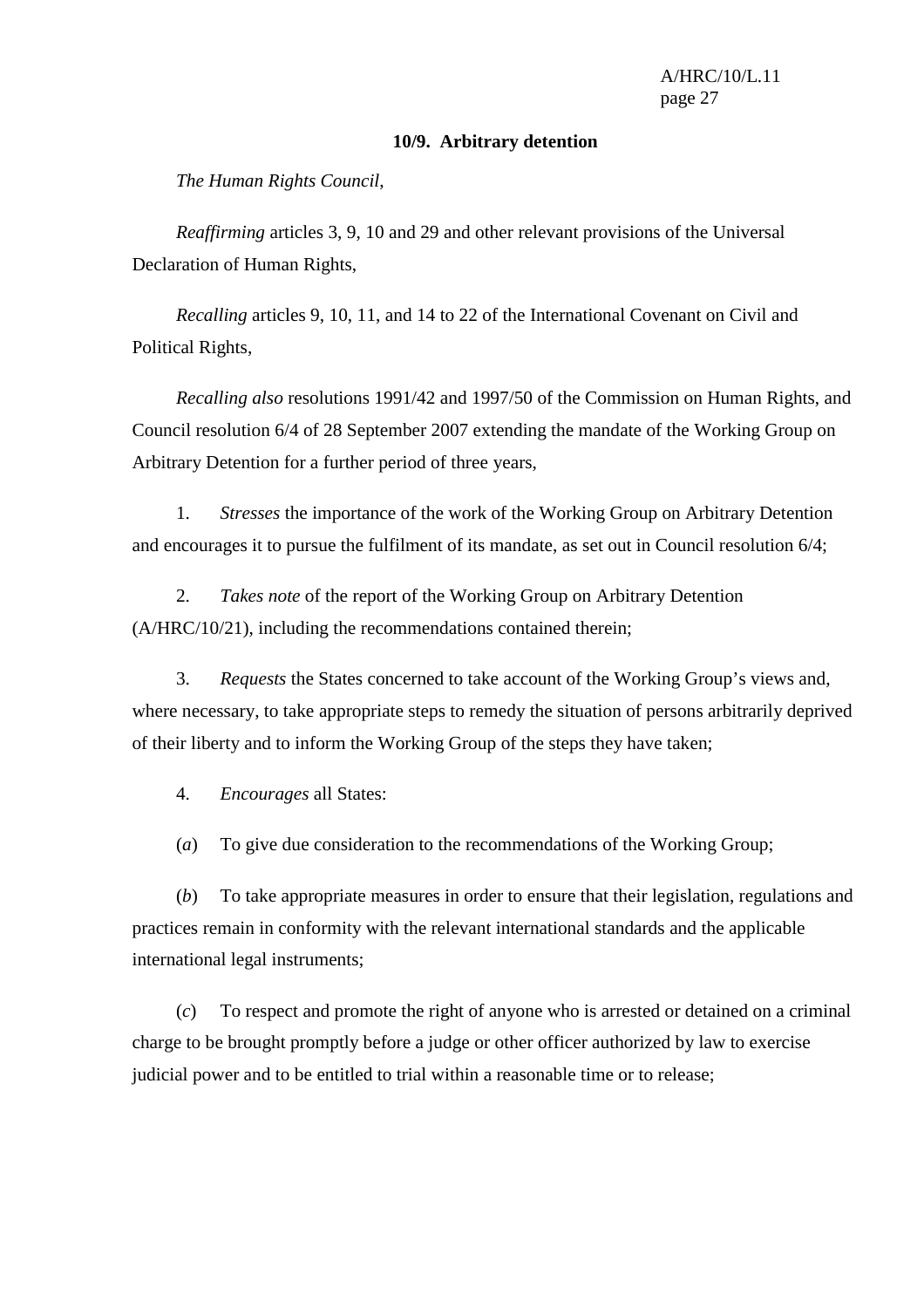(*d*) To respect and promote the right of anyone who is deprived of his/her liberty by arrest or detention to be entitled to bring proceedings before a court, in order that the court may decide without delay on the lawfulness of his/her detention and order his/her release if the detention is not lawful, in accordance with their international obligations;

(*e*) To ensure that the right referred to in subparagraph (d) above is equally respected in cases of administrative detention, including administrative detentions in relation to public security legislation;

(*f*) To ensure that the conditions of pretrial detention do not undermine the fairness of the trial;

 5. *Also encourages* all States concerned to ensure that any measures taken to combat terrorism comply with their obligations that ensure protection against arbitrary detention, bearing in mind relevant recommendations of the Working Group;

 6. *Further encourages* all States to ensure that immigrants in an irregular situation and asylum-seekers are protected from arbitrary arrest and detention and to take action to prevent any form of arbitrary deprivation of liberty of immigrants and asylum-seekers, and notes with appreciation that some States have successfully implemented alternative measures to detention for undocumented migrants;

 7. *Notes with concern* the comments made by the Working Group in its report (A/HRC/10/21) on the effects caused by corruption on the effective protection of human rights, including the right not to be subject to arbitrary detention;

 8. *Encourages* all States to cooperate with the Working Group, and to give serious consideration to responding favourably to its requests for visits, so that it may carry out its mandate even more effectively;

 9. *Notes with concern* that a persistent proportion of urgent appeals of the Working Group has been left unanswered and urges the States concerned to give the necessary attention to the urgent appeals addressed to them by the Working Group on a strictly humanitarian basis and without prejudging its possible final conclusions;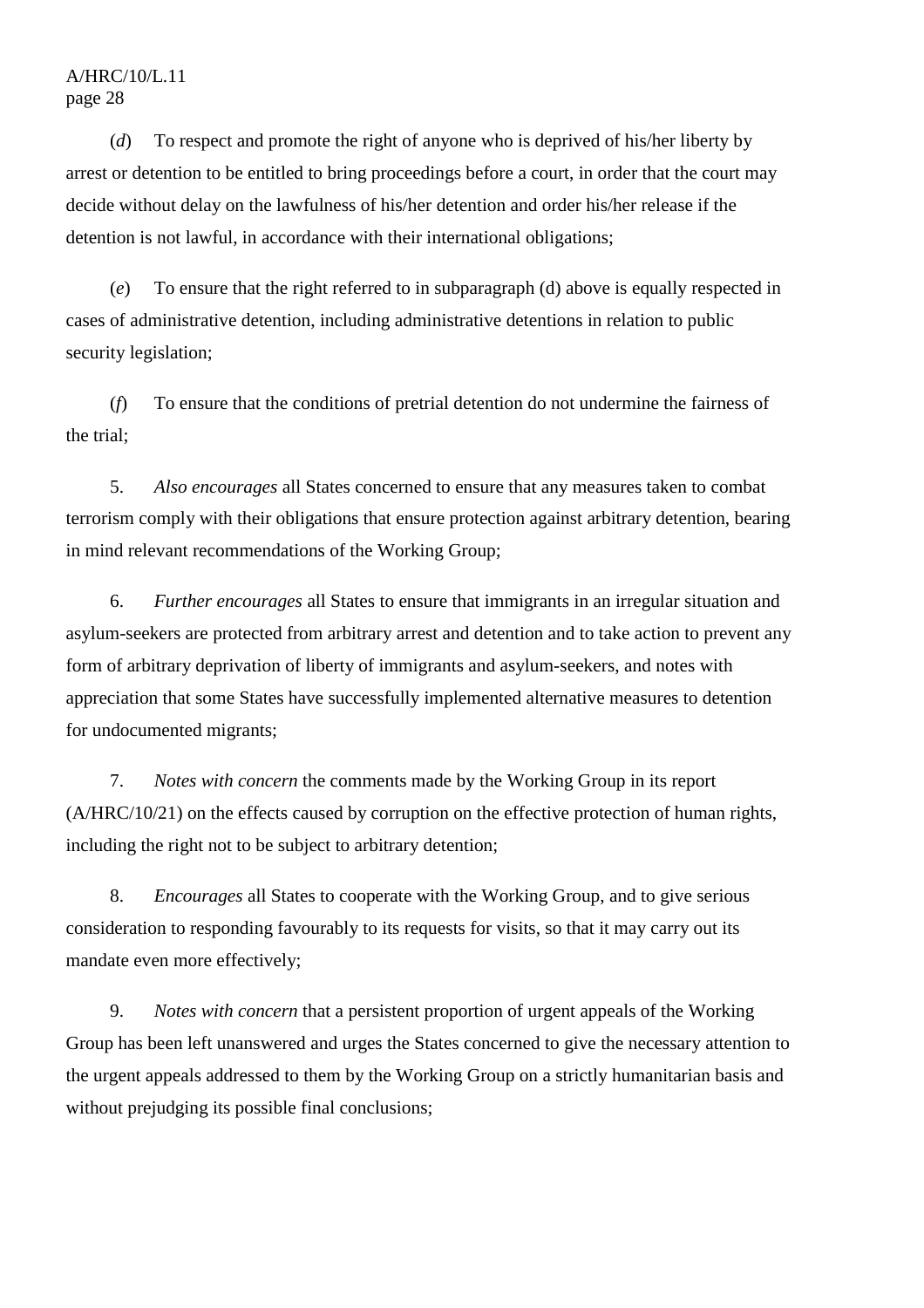10. *Expresses* its profound thanks to the States that have extended their cooperation to the Working Group and responded to its requests for information, and invites all States concerned to demonstrate the same spirit of cooperation;

 11. *Notes with satisfaction* that the Working Group has been informed of the release of some of the individuals whose situation has been brought to its attention, while deploring the many cases that have not yet been resolved;

 12. *Requests* the Secretary-General to ensure that the Working Group receives all necessary assistance, particularly with regard to the staffing and resources needed for the effective fulfilment of its mandate, especially in respect of field missions;

 13. *Decides* to continue consideration of the matter in conformity with its programme of work.

> *42nd meeting 26 March 2009*  [Adopted without a vote.]

#### **10/10. Enforced or involuntary disappearances**

*The Human Rights Council*,

*Reaffirming* the relevant articles of the Universal Declaration of Human Rights and the International Covenant on Civil and Political Rights, which protect the right to life, liberty and security of the person, the right not to be subjected to torture and the right to recognition as a person before the law,

*Recalling* resolution 20 (XXXVI) of 29 February 1980 of the Commission on Human Rights establishing a Working Group to examine questions relevant to enforced or involuntary disappearances,

*Recalling also* General Assembly resolution 47/133 of 18 December 1992, by which the Assembly adopted the Declaration on the Protection of All Persons from Enforced Disappearance,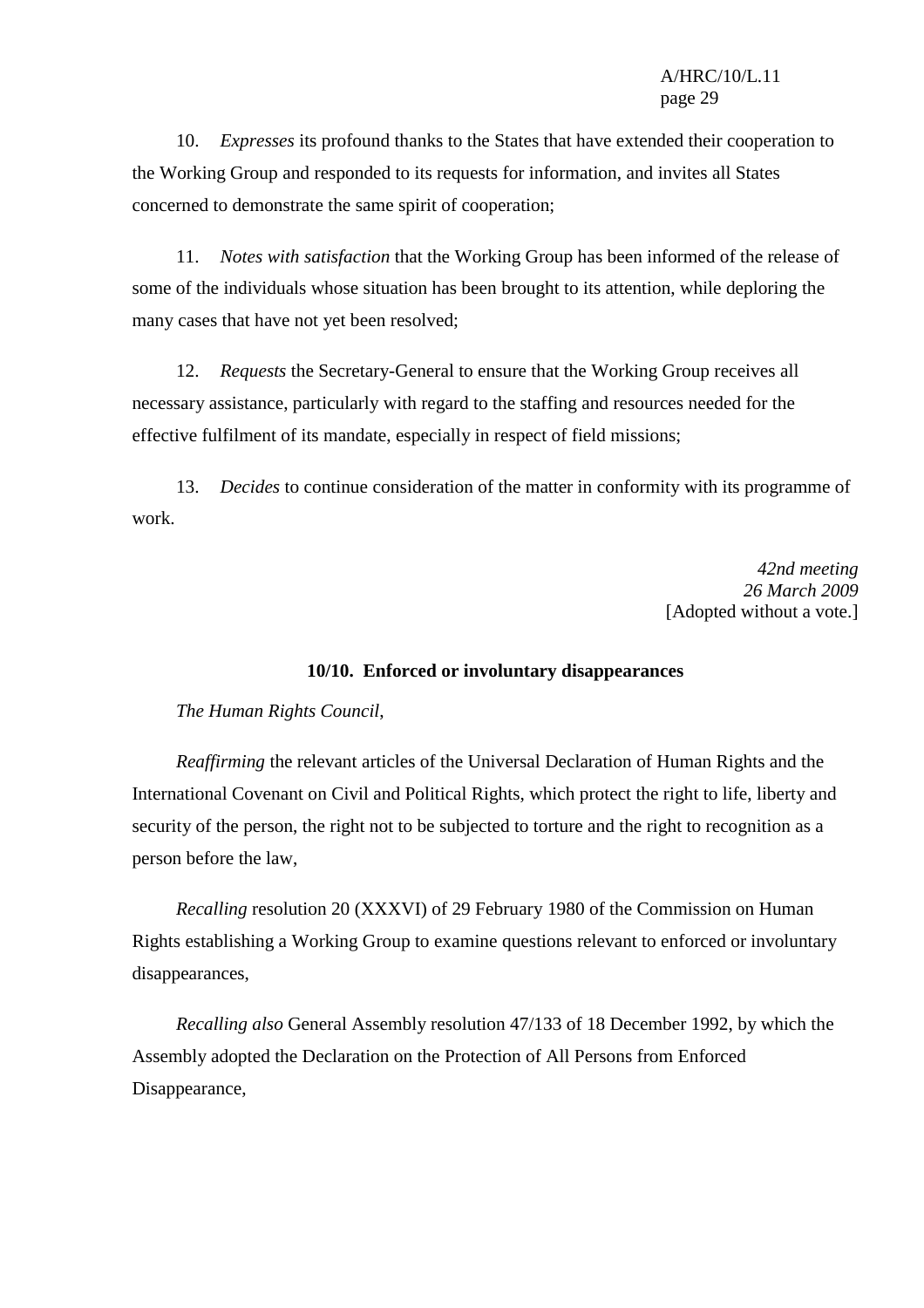*Acknowledging* the adoption of the International Convention for the Protection of All Persons from Enforced Disappearance by the General Assembly in its resolution 61/177 of 20 December 2006, and recognizing that its entry into force as soon as possible through its ratification by 20 States will be a significant event,

*Deeply concerned* by the increasing number of cases of enforced or involuntary disappearances around the world, including arrest, detention and abduction, when these are part of or amount to enforced disappearances, and by the growing number of reports concerning harassment, ill-treatment and intimidation of witnesses of disappearances or relatives of persons who have disappeared,

*Acknowledging* that acts of enforced disappearance may amount to crimes against humanity as defined in the Rome Statute of the International Criminal Court,

*Recognizing* the importance of the right of victims to know the truth regarding the circumstances of the enforced disappearance, as set out in the International Convention for the Protection of All Persons from Enforced Disappearance (art. 24 (2) and preamble), so as to contribute to end impunity and to promote and protect human rights,

*Recalling* the set of principles for the protection and promotion of human rights through action to combat impunity (E/CN.4/Sub.2/1997/20/Rev.1, annex II), and taking note with appreciation of the updated version of these principles (E/CN.4/2005/102/Add.1),

*Recalling also* its resolution 7/12 of 27 March 2008, extending the mandate of the Working Group on Enforced or Involuntary Disappearances for a further period of three years,

 1. *Takes note of* the report submitted by the Working Group on Enforced or Involuntary Disappearances (A/HRC/10/9) and of the recommendations contained therein;

 2. *Stresses* the importance of the work of the Working Group, and encourages it to pursue the fulfilment of its mandate as set out in resolution 7/12;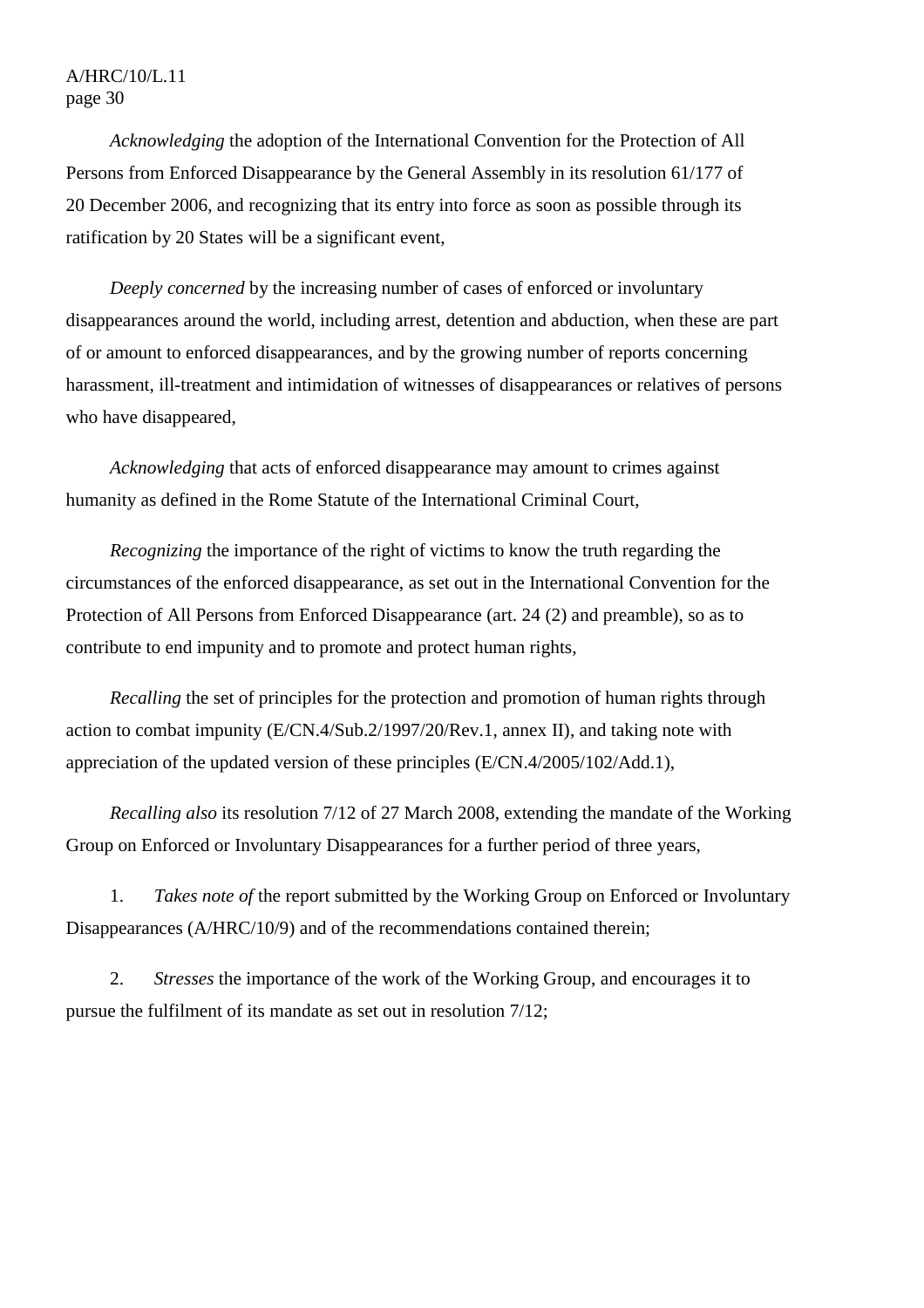3. *Calls on* the Governments that have not provided for a long period of time substantive replies concerning claims of enforced disappearances in their countries to do so and to give due consideration to relevant recommendations concerning this subject made in the reports of the Working Group;

4. *Urges* States:

 (*a*) To promote and give full effect to the Declaration on the Protection of All Persons from Enforced Disappearances;

 (*b*) To cooperate with the Working Group and help it to carry out its mandate effectively and, in that framework, give serious consideration to responding favourably to the requests for visits to their countries;

 (*c*) To prevent the occurrence of enforced disappearances, including by guaranteeing that any person deprived of liberty is held solely in officially recognized and supervised places of detention, guaranteeing access to all places of detention by authorities and institutions whose competence in this regard has been recognized by the concerned State, maintaining official, accessible, up-to-date registers and/or records of detainees, and ensuring that detainees are brought before a judicial authority promptly after detention;

 (*d*) To work to eradicate the culture of impunity for the perpetrators of enforced disappearances and to elucidate cases of enforced disappearances as crucial steps in effective prevention;

 (*e*) To prevent and investigate with special attention enforced disappearances of persons belonging to vulnerable groups, especially children, and enforced disappearances of women, as they may become particularly vulnerable to sexual violence and other forms of violence, and to bring the perpetrators of those enforced disappearances to justice;

 (*f*) To take steps to provide adequate protection to witnesses of enforced or involuntary disappearances, human rights defenders acting against enforced disappearances, and the lawyers and families of disappeared persons against any intimidation, persecution, reprisals or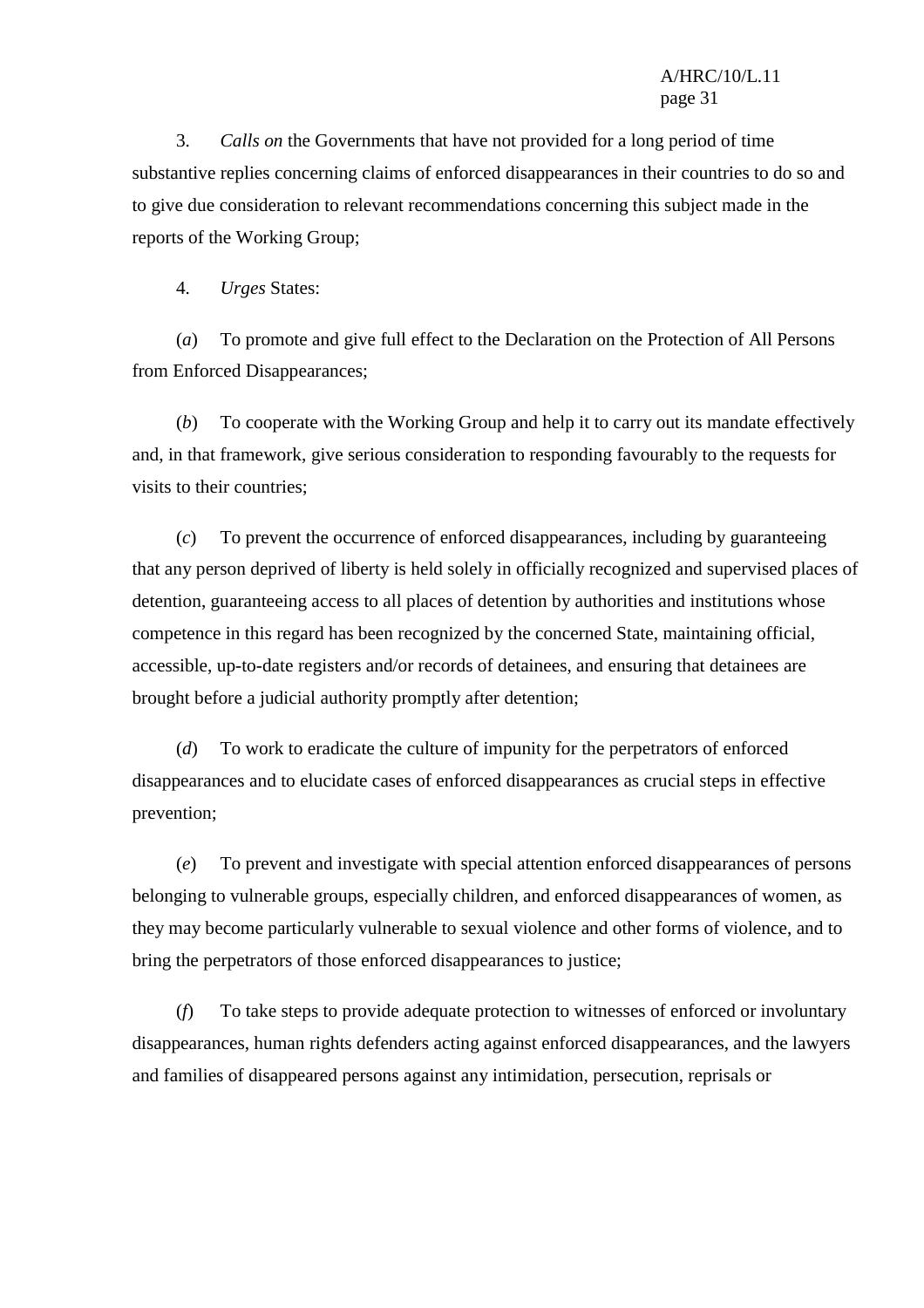ill-treatment to which they might be subjected, with special attention to women as relatives of disappeared persons in the context of their struggle to resolve the disappearance of members of their families;

5. *Urges* the Governments concerned:

 (*a*) To intensify their cooperation with the Working Group on any action taken pursuant to recommendations addressed to them by the Working Group;

 (*b*) To continue their efforts to elucidate the fate of disappeared persons and to ensure that competent authorities in charge of investigation and prosecution are provided with adequate means and resources to resolve cases and bring perpetrators to justice, including after considering establishing, where appropriate, specific judicial mechanisms or truth and reconciliation commissions that complement the justice system;

 (*c*) To make provision in their legal systems for victims of enforced or involuntary disappearances or their families to seek fair, prompt and adequate reparation and in addition, where appropriate, to consider symbolic measures recognizing the suffering of victims and restoring their dignity and reputation;

(*d*) To address the specific needs of the families of disappeared persons;

6. *Reminds* States that:

 (*a*) As proclaimed in article 2 of the Declaration of the Protection of All Persons from Enforced Disappearances, no State shall practise, permit or tolerate enforced disappearances;

 (*b*) All acts of enforced or involuntary disappearances are crimes punishable by appropriate penalties which should take due account of their extreme seriousness under criminal law;

 (*c*) They should ensure that their competent authorities proceed immediately to conduct impartial inquiries in all circumstances where there is reason to believe that an enforced disappearance has occurred in territory under their jurisdictions;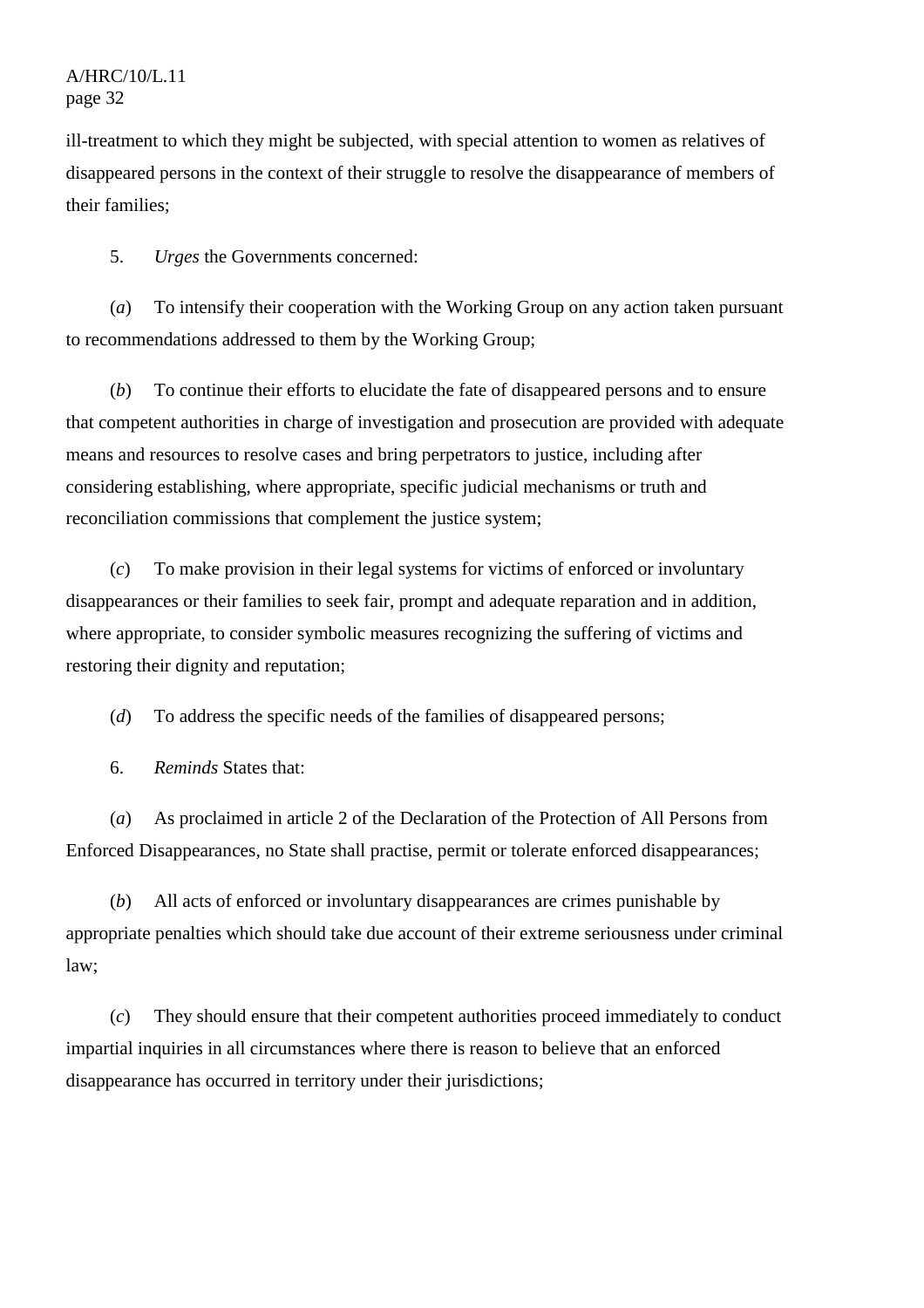(*d*) If such belief is borne out, all the perpetrators of enforced or involuntary disappearances must be brought to justice;

 (*e*) Impunity is simultaneously one of the underlying causes of enforced disappearances and one of the major obstacles to the elucidation of cases thereof;

 (*f*) As proclaimed in article 11 of the Declaration, all persons deprived of liberty must be released in a manner permitting reliable verification that they have actually been released and, further, have been released in conditions in which their physical integrity and ability fully to exercise their rights are assured;

7. *Expresses*:

 (*a*) Its thanks to the many Governments that have cooperated with the Working Group and replied to its requests for information and to the Governments that have accepted visits of the Working Group to their countries, requesting them to give all necessary attention to the Working Group's recommendations and inviting them to inform the Working Group of any action they take on those recommendations;

 (*b*) Its appreciation to the Governments that are investigating, cooperating at the international and bilateral levels, and have developed or are developing appropriate mechanisms to investigate any claims of enforced disappearance that are brought to their attention, and encourages all the Governments concerned to expand their efforts in this area;

 8. *Invites* States to take legislative, administrative, legal and other steps, including when a state of emergency has been declared, to take action at the national and regional levels and in cooperation with the United Nations, if appropriate through technical assistance, and to provide the Working Group with concrete information on the measures taken and the obstacles encountered in preventing enforced or involuntary disappearances and in giving effect to the principles set forth in the Declaration;

 9. *Takes note of* the assistance provided to the Working Group by non-governmental organizations and their activities in support of the implementation of the Declaration and invites those organizations to continue their cooperation;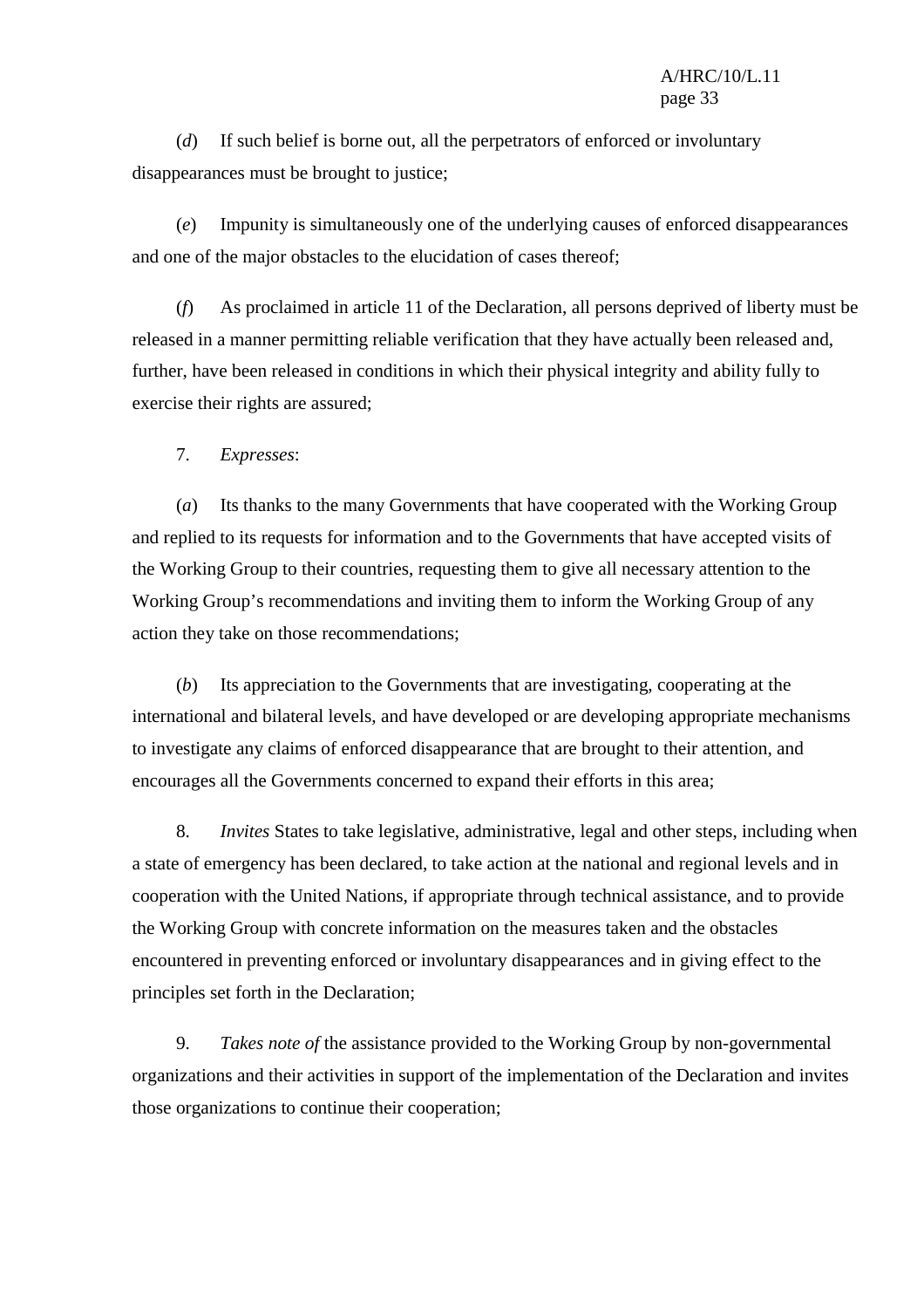10. *Requests* the Secretary-General to continue:

 (*a*) To ensure that the Working Group receives all the assistance and resources it requires to perform its functions, including supporting the principles of the Declaration, carrying out and following up on missions, and holding sessions in countries that are prepared to receive it;

 (*b*) To provide the resources needed to update the database on cases of enforced disappearance;

 (*c*) To keep the Working Group and the Human Rights Council regularly informed of the steps taken for the wide dissemination and promotion of the Declaration;

 11. *Encourages* States that have not done so to consider signing, ratifying or acceding to the International Convention for the Protection of All Persons from Enforced Disappearance, and States that are in the process of signing, ratifying or acceding to this instrument to complete their internal procedures towards those ends in compliance with domestic legislation as soon as possible;

 12. *Invites* States to consider joining all efforts to share information on best practices and to work towards the early entry into force of the Convention with the aim of its universality;

 13. *Decides* to continue consideration of the matter in conformity with its programme of work.

> *42nd meeting 26 March 2009*  [Adopted without a vote.]

#### **10/11. The use of mercenaries as a means of violating human rights and impeding the exercise of the right of peoples to self-determination**

 *The Human Rights Council*,

 *Recalling* all previous resolutions adopted by the General Assembly, the Human Rights Council and the Commission on Human Rights on the subject, including General Assembly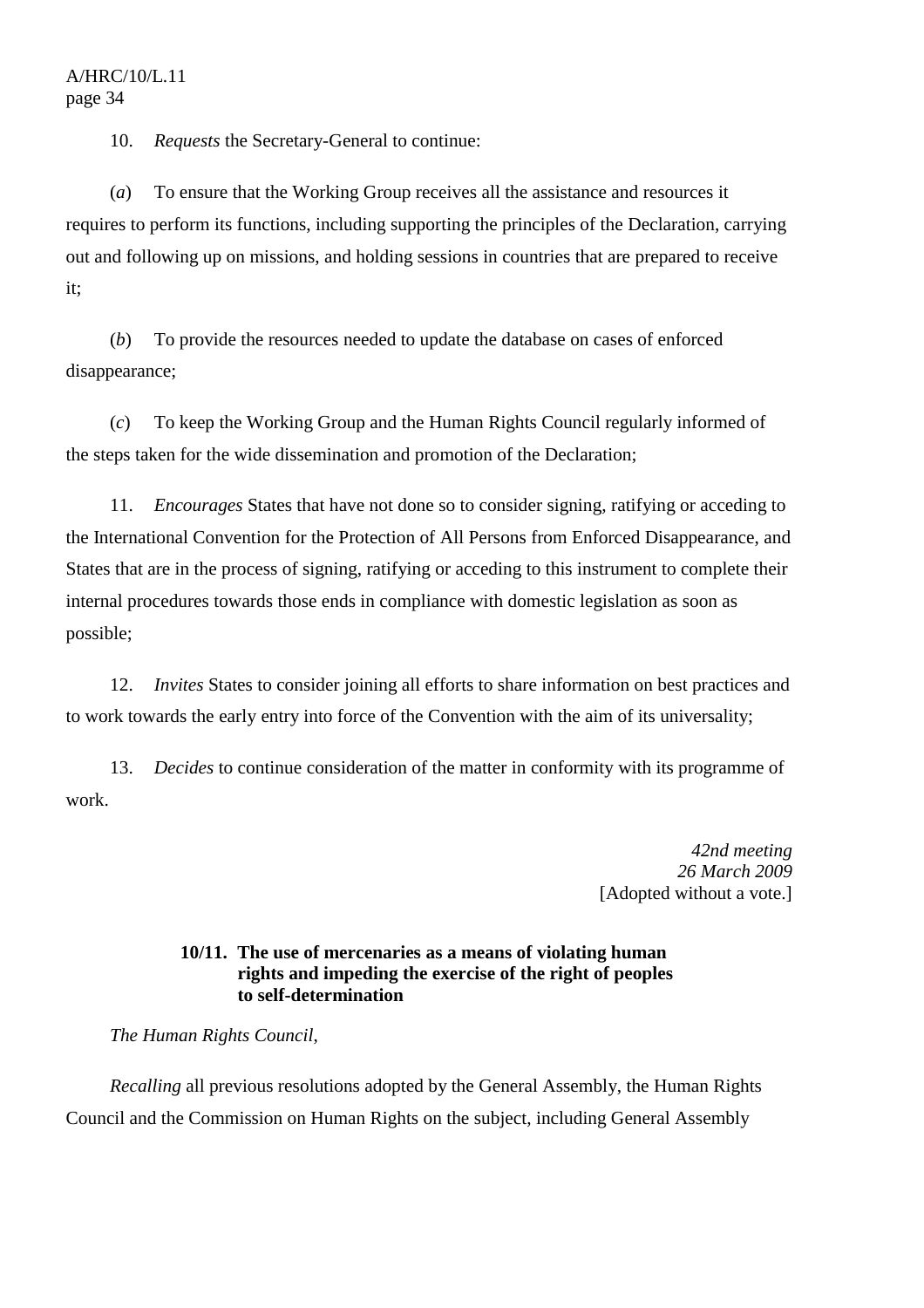resolution 63/164 of 18 December 2008 and Human Rights Council resolution 7/21 of 28 March 2008, which extended the mandate of the Working Group on the use of mercenaries as a means of violating human rights and impeding the exercise of the right of peoples to self-determination for a period of three years and outlined its tasks,

*Recalling also* all relevant resolutions which, inter alia, condemn any State that permits or tolerates the recruitment, financing, training, assembly, transit or use of mercenaries with the objective of overthrowing the Governments of States Members of the United Nations, especially those of developing countries, or of fighting against national liberation movements, and recalling further the relevant resolutions and international instruments adopted by the General Assembly, the Security Council, the Economic and Social Council, the African Union and the Organization of African Unity, inter alia, the Convention for the Elimination of Mercenarism in Africa,

 *Reaffirming* the purposes and principles enshrined in the Charter of the United Nations concerning the strict observance of the principles of sovereign equality, political independence, the territorial integrity of States, the self-determination of peoples, the non-use of force or threat of use of force in international relations and non-interference in affairs within the domestic jurisdiction of States,

 *Reaffirming also* that, by virtue of the principle of self-determination, all peoples have the right to determine freely their political status and to pursue freely their economic, social and cultural development,

 *Reaffirming further* the Declaration on Principles of International Law concerning Friendly Relations and Cooperation among States in accordance with the Charter of the United Nations,

 *Alarmed and concerned* about the threat posed by the activities of mercenaries to peace and security in developing countries in various parts of the world, in particular in areas of conflict,

*Deeply concerned* at the loss of life, the substantial damage to property and the negative effects on the policy and economies of affected countries resulting from mercenary international criminal activities,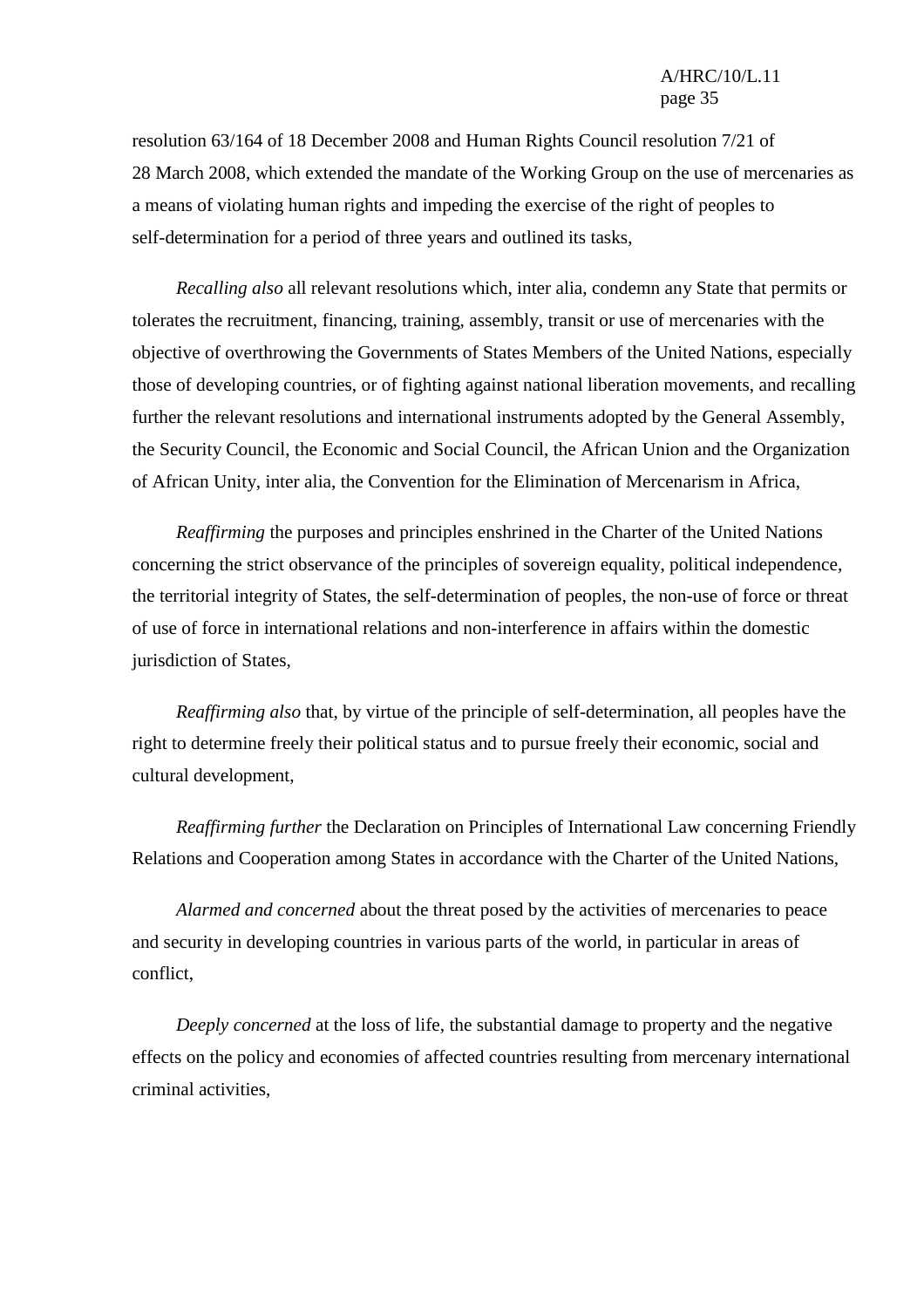*Extremely alarmed and concerned* about recent mercenary activities in developing countries in various parts of the world, in particular in areas of conflict, and the threat they pose to the integrity and respect of the constitutional order of the affected countries,

 *Convinced* that, notwithstanding the way in which mercenaries or mercenary-related activities are used or the form they take to acquire a semblance of legitimacy, they are a threat to peace, security and the self-determination of peoples and an obstacle to the enjoyment of human rights by peoples,

 1. *Reaffirms* that the use of mercenaries and their recruitment, financing and training are causes for grave concern to all States and violate the purposes and principles enshrined in the Charter of the United Nations;

 2. *Recognizes* that armed conflicts, terrorism, arms trafficking and covert operations by third powers, inter alia, encourage the demand for mercenaries on the global market;

 3. *Urges* all States to take the necessary steps and to exercise the utmost vigilance against the menace posed by the activities of mercenaries, and to take legislative measures to ensure that their territories and other territories under their control, as well as their nationals, are not used for the recruitment, assembly, financing, training and transit of mercenaries for the planning of activities designed to impede the right to self-determination, to overthrow the Government of any State, or to dismember or impair, totally or in part, the territorial integrity or political unity of sovereign and independent States conducting themselves in compliance with the right to self-determination of peoples;

 4. *Requests* all States to exercise the utmost vigilance against any kind of recruitment, training, hiring or financing of mercenaries by private companies offering international military consultancy and security services, as well as to impose a specific ban on such companies intervening in armed conflicts or actions to destabilize constitutional regimes;

 5. *Calls upon* all States that have not yet done so to consider taking the necessary action to become parties to the International Convention against the Recruitment, Use, Financing and Training of Mercenaries;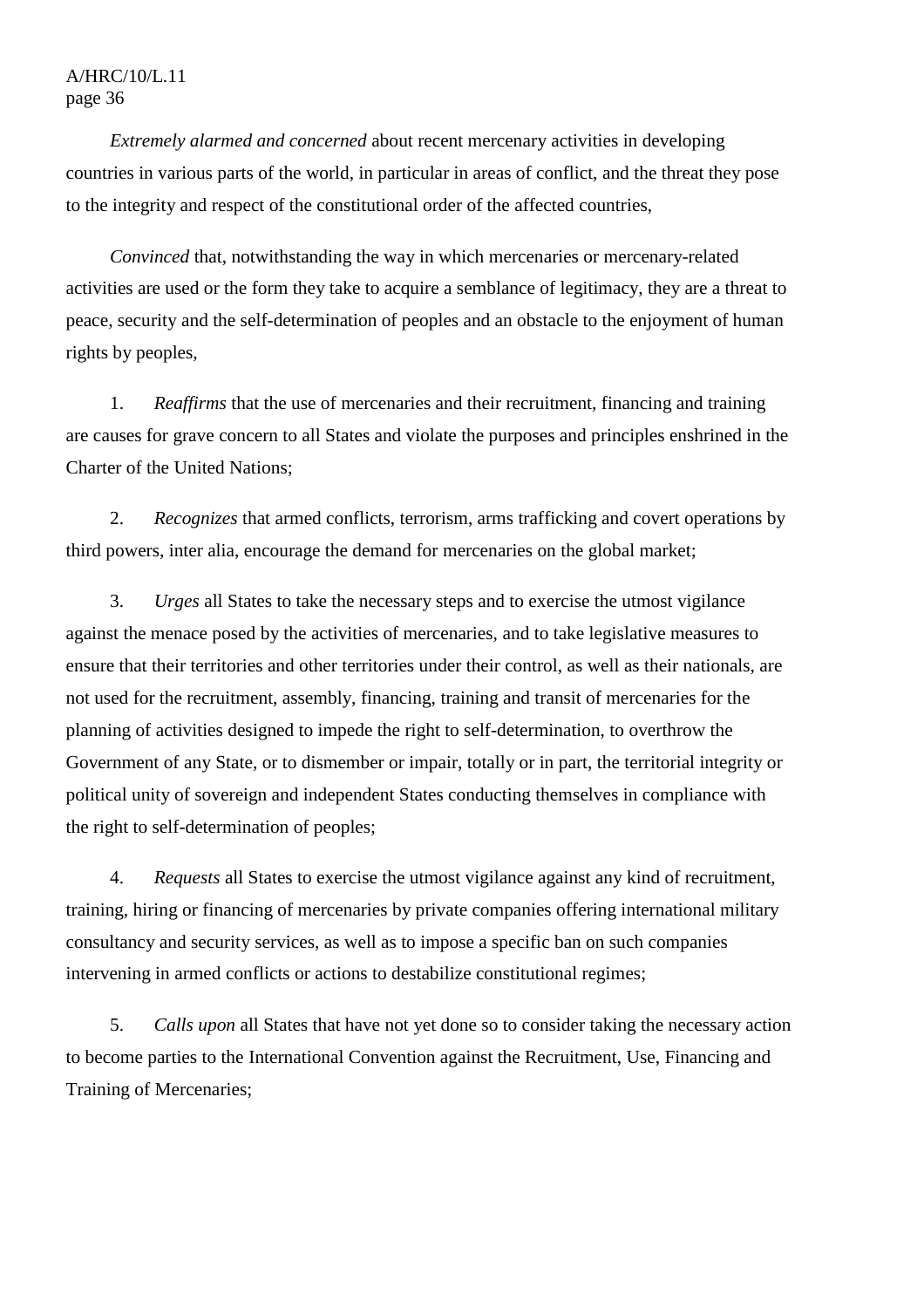6. *Welcomes* the cooperation extended by those countries that received a visit by the Working Group and the adoption by some States of national legislation that restricts the recruitment, assembly, financing, training and transit of mercenaries;

 7. *Invites* States to investigate the possibility of mercenary involvement whenever and wherever criminal acts of a terrorist nature occur;

 8. *Condemns* recent mercenary activities in developing countries in various parts of the world, in particular in areas of conflict, and the threat they pose to the integrity of and respect for the constitutional order of these countries and the exercise of the right to self-determination of their peoples, and commends the Governments of Africa on their collaboration in thwarting these illegal actions;

 9. *Calls upon* the international community, in accordance with its obligations under international law, to cooperate with and assist the judicial prosecution of those accused of mercenary activities, in transparent, open and fair trials;

 10. *Acknowledges with appreciation* the work and contributions made by the Working Group, and takes note with appreciation of its latest report (A/HRC/10/14);

 11*. Requests* the Working Group to continue the work already done by the previous special rapporteurs on the strengthening of the international legal framework for the prevention and sanction of the recruitment, use, financing and training of mercenaries, taking into account the proposal for a new legal definition of a mercenary drafted by the Special Rapporteur in his report to the Commission on Human Rights at its sixtieth session (E/CN.4/2004/15);

 12. *Notes with appreciation* the work of the Working Group on its elaboration of concrete principles on the regulation of private companies offering military assistance, consultancy and other military security-related services on the international market, carried out by the Working Group after country visits and through the process of regional consultations, and consultation with academics and intergovernmental and non-governmental organizations, and reflected in the reports of the Working Group to the General Assembly at its sixty-third session and to the Council at its tenth session;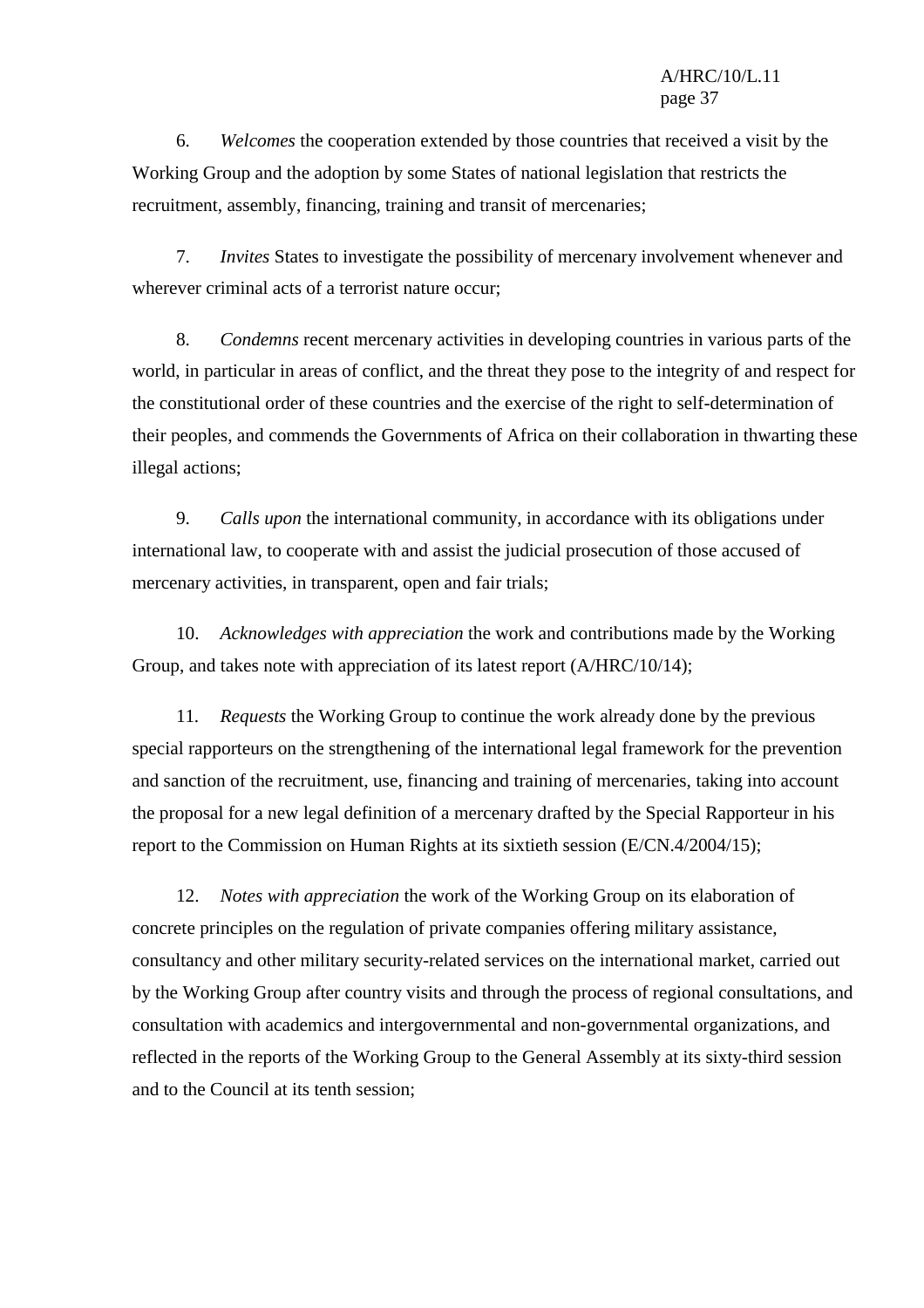13*. Requests* the Working Group to:

 (*a*) Consult with intergovernmental and non-governmental organizations, academic institutions and experts on the content and scope of a possible draft convention on private companies offering military assistance, consultancy and other military security-related services on the international market, and an accompanying Model Law, and other legal instruments;

 (*b*) Share with Member States, through the Office of the United Nations High Commissioner for Human Rights, elements for a possible draft convention on private military and security companies, request their input on the content and scope of such a convention and transmit their replies to the Working Group;

 (*c*) Report to the fifteenth session of the Human Rights Council on the progress achieved in the elaboration of the draft legal instrument for proper consideration and action;

 14*. Requests* the Office of the High Commissioner, as a matter of priority, to publicize the adverse effects of the activities of mercenaries and of private companies offering military assistance, consultancy and other military security-related services on the international market on the right of peoples to self-determination and, when requested and where necessary, to render advisory services to States that are affected by those activities;

 15. *Expresses its appreciation* to the Office of the High Commissioner for its support for convening in the Russian Federation the regional governmental consultation for States in the Eastern European Group and Central Asia region on traditional and new forms of mercenary activities as a means of violating human rights and impeding the exercise of the right of peoples to self-determination, in particular regarding the effects of the activities of private military and security companies on the enjoyment of human rights;

 16. *Requests* the Office of the High Commissioner to continue supporting the Working Group convening regional governmental consultations on this matter, in conformity with paragraph 15 of General Assembly resolution 62/145, with the remaining three to be held before the end of 2010, bearing in mind that this process may lead to the holding of a high-level round table of States, under the auspices of the United Nations, to discuss the fundamental question of the role of the State as holder of the monopoly of the use of force, with the objective of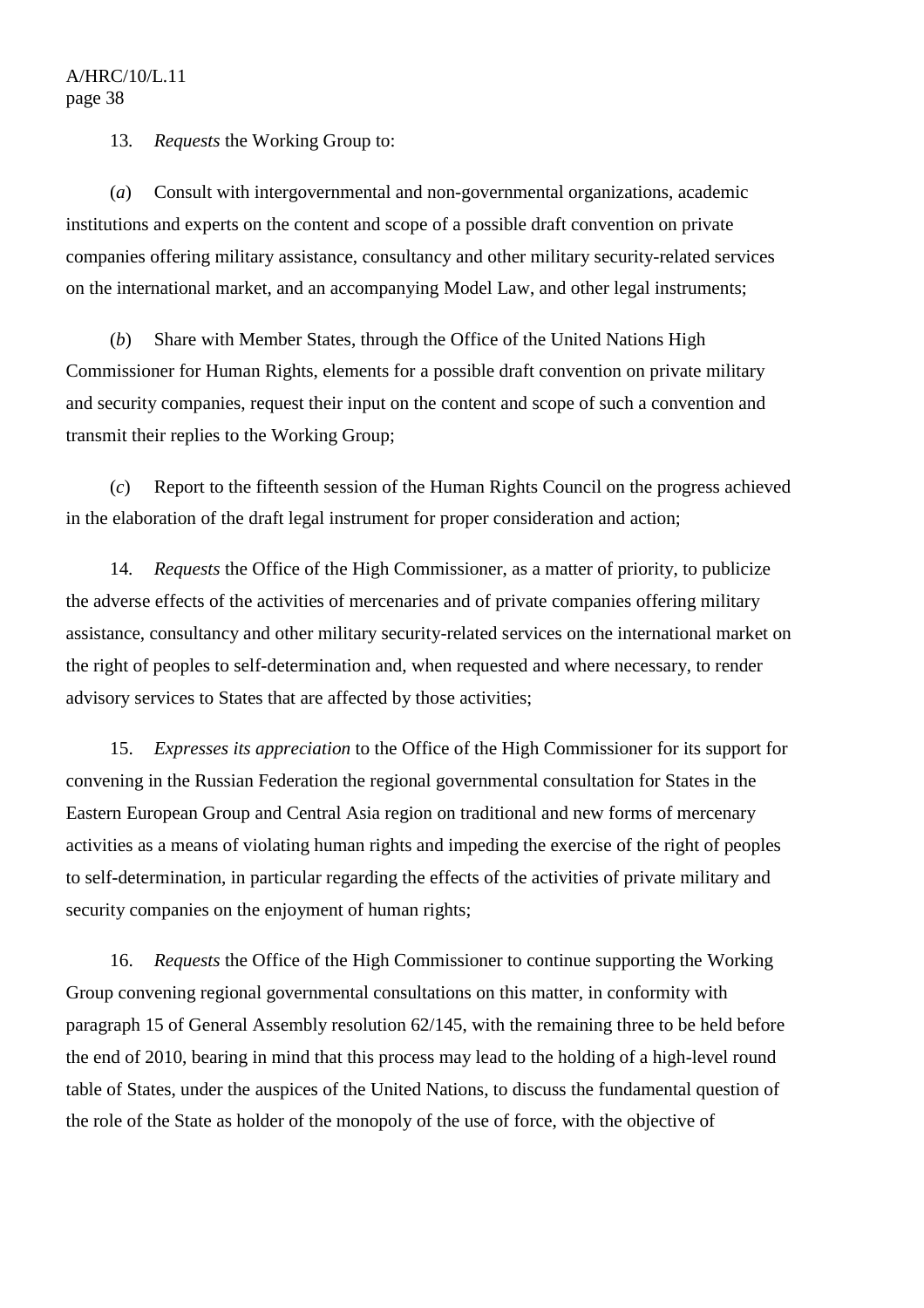facilitating a critical understanding of the responsibilities of the different actors, including private military and security companies, in the current context, and their respective obligations for the protection and promotion of human rights and in reaching a common understanding as to which additional regulations and controls are needed at the international level;

 17*. Urges* all States to cooperate fully with the Working Group in the fulfilment of its mandate;

 18. *Requests* the Secretary-General and the United Nations High Commissioner for Human Rights to provide the Working Group with all the necessary assistance and support for the fulfilment of its mandate, both professional and financial, including through the promotion of cooperation between the Working Group and other components of the United Nations system that deal with countering mercenary-related activities, in order to meet the demands of its current and future activities;

 19. *Requests* the Working Group to consult States, intergovernmental organizations, non-governmental organizations and other relevant actors of civil society in the implementation of the present resolution and to report its findings on the use of mercenaries as a means of violating human rights and impeding the exercise of the right of peoples to self-determination to the General Assembly at its sixty-fourth session and to the Council at its fifteenth session;

 20. *Decides* to continue its consideration of this matter under the same agenda item at its fifteenth session.

> *42nd meeting 26 March 2009*

[Adopted by a recorded vote of 32 to 12, with 3 abstentions. See chapter III. The voting was as follows:

- *In favour*: Angola, Argentina, Azerbaijan, Bahrain, Bangladesh, Bolivia, Brazil, Burkina Faso, Cameroon, China, Cuba, Djibouti, Egypt, Gabon, Ghana, India, Indonesia, Jordan, Madagascar, Malaysia, Mauritius, Nicaragua, Nigeria, Pakistan, Philippines, Qatar, Russian Federation, Saudi Arabia, Senegal, South Africa, Uruguay, Zambia;
- *Against*: Bosnia and Herzegovina, Canada, France, Germany, Italy, Japan, Netherlands, Republic of Korea, Slovakia, Slovenia, Ukraine, United Kingdom of Great Britain and Northern Ireland;

*Abstaining*: Chile, Mexico, Switzerland.]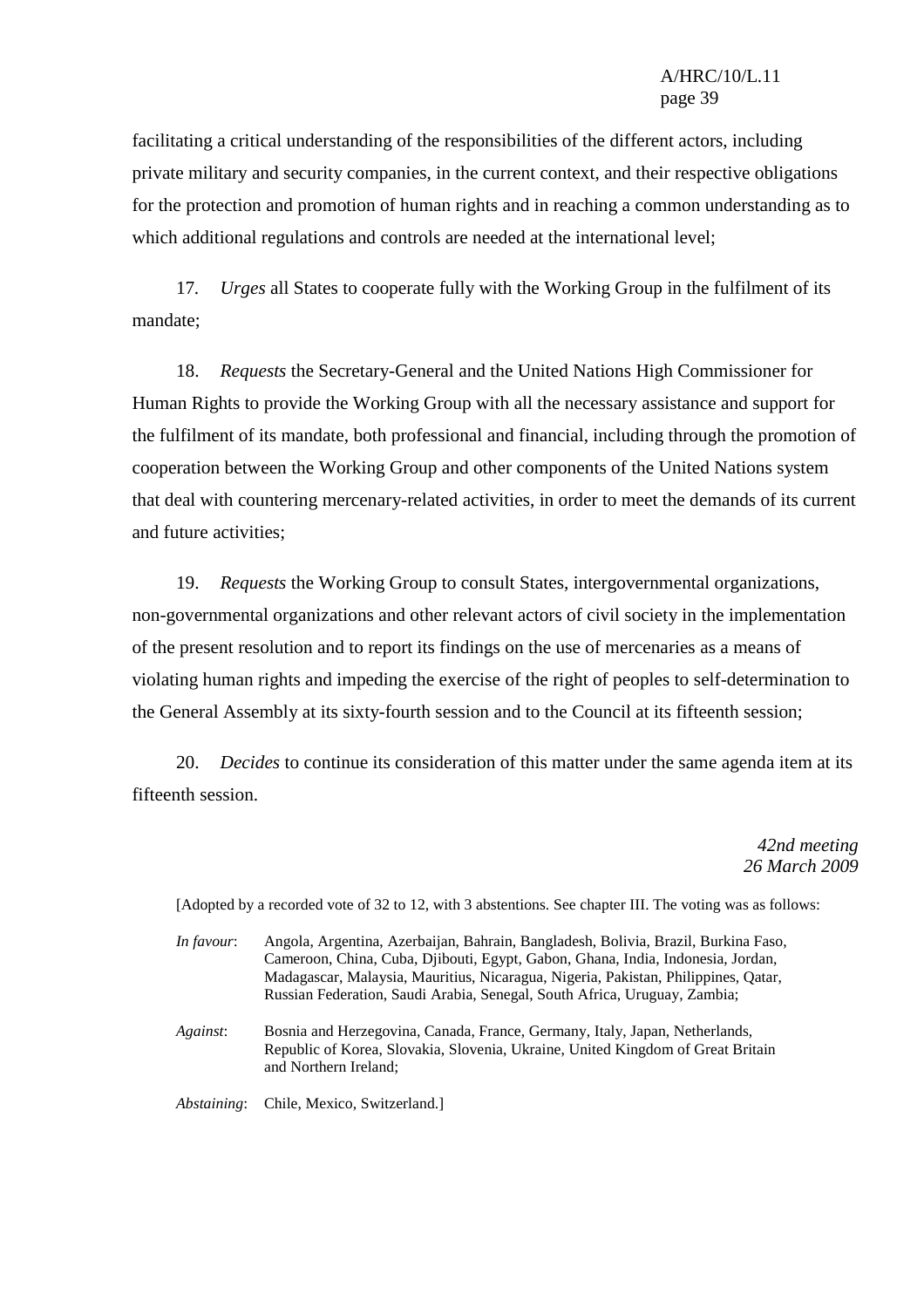#### **10/12. The right to food**

#### *The Human Rights Council*,

 *Recalling* all previous General Assembly and Human Rights Council resolutions on the right to food, in particular General Assembly resolution 63/187 of 18 December 2008 and Council resolution 7/14 of 27 March 2008, as well as all resolutions of the Commission on Human Rights in this regard,

 *Recalling also* the holding of its seventh special session, which analysed the negative impact of the worsening of the world food crisis on the realization of the right to food for all, and that a follow-up to that issue is being carried out,

 *Recalling further* the Universal Declaration of Human Rights, which provides that everyone has the right to a standard of living adequate for her or his health and well-being, including food, the Universal Declaration on the Eradication of Hunger and Malnutrition and the United Nations Millennium Declaration,

 *Recalling further* the provisions of the International Covenant on Economic, Social and Cultural Rights, in which the fundamental right of every person to be free from hunger is recognized,

 *Bearing in mind* the Rome Declaration on World Food Security and the World Food Summit Plan of Action and the Declaration of the World Food Summit: five years later, adopted in Rome on 13 June 2002,

 *Reaffirming* the concrete recommendations contained in the Voluntary Guidelines to support the progressive realization of the right to adequate food in the context of national food security, adopted by the Council of the Food and Agriculture Organization of the United Nations in November 2004,

 *Bearing in mind* paragraph 6 of General Assembly resolution 60/251 of 15 March 2006,

 *Reaffirming* that all human rights are universal, indivisible, interdependent and interrelated, and that they must be treated globally, in a fair and equal manner, on the same footing and with the same emphasis,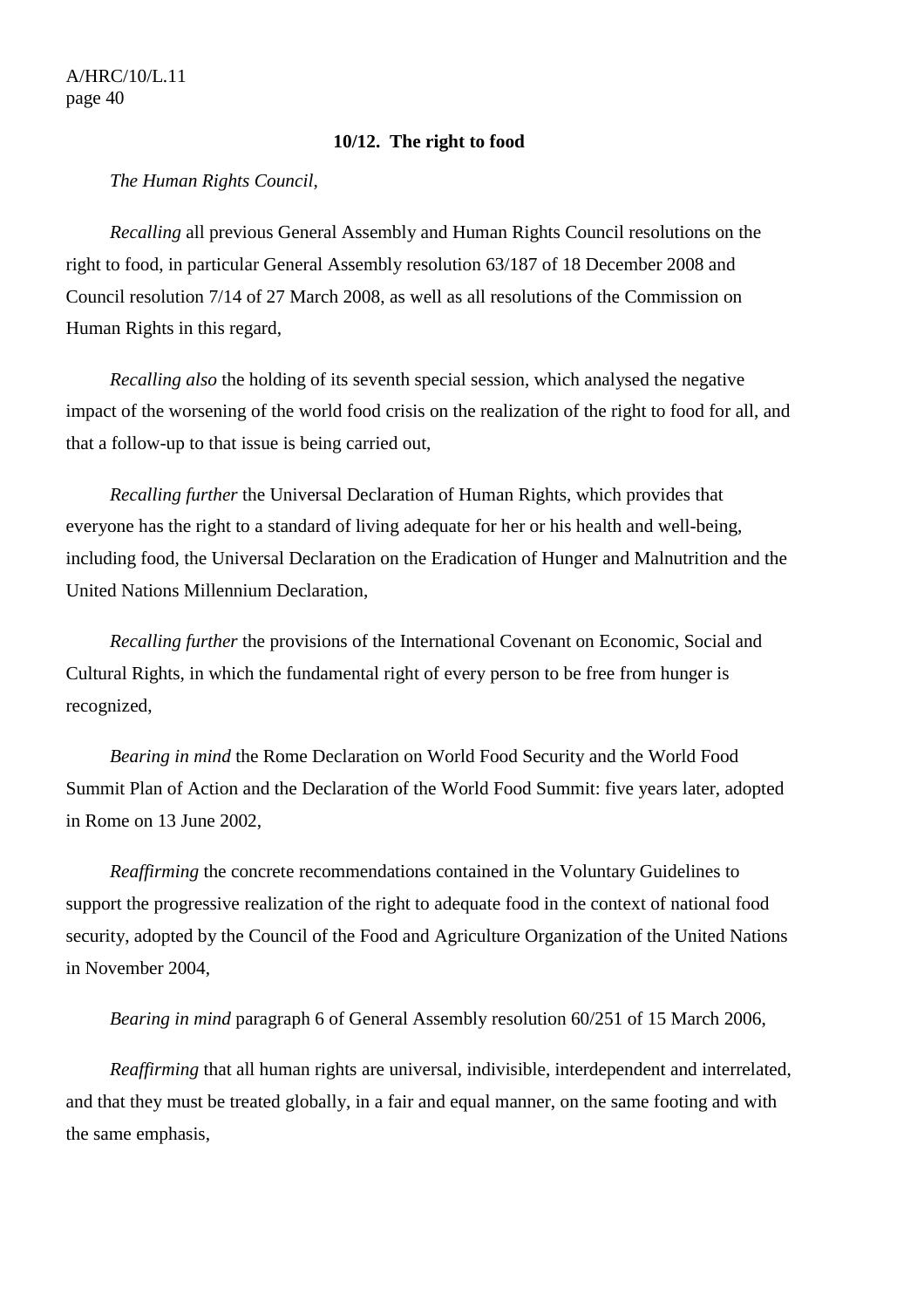*Reaffirming also* that a peaceful, stable and enabling political, social and economic environment, at both the national and the international levels, is the essential foundation that will enable States to give adequate priority to food security and poverty eradication,

 *Reiterating*, as in the Rome Declaration on World Food Security and the Declaration of the World Food Summit: five years later, that food should not be used as an instrument of political or economic pressure, and reaffirming in this regard the importance of international cooperation and solidarity, as well as the necessity of refraining from unilateral measures that are not in accordance with international law and the Charter of the United Nations and that endanger food security,

*Convinced* that each State must adopt a strategy consistent with its resources and capacities to achieve its individual goals in implementing the recommendations contained in the Rome Declaration on World Food Security and the World Food Summit Plan of Action and, at the same time, cooperate regionally and internationally in order to organize collective solutions to global issues of food security in a world of increasingly interlinked institutions, societies and economies where coordinated efforts and shared responsibilities are essential,

*Recognizing* that the problems of hunger and food insecurity have global dimensions and that there has been insufficient progress made on reducing hunger, and that they could increase dramatically in some regions unless urgent, determined and concerted action is taken, given the anticipated increase in the world population and the stress on natural resources,

 *Noting* that environmental degradation, desertification and global climate change are factors contributing to destitution and desperation, causing a negative impact on the realization of the right to food, in particular in developing countries,

 *Expressing its deep concern* at the number and scale of natural disasters, diseases and pests and their increasing impact in recent years, which have resulted in massive loss of life and livelihood and threatened agricultural production and food security, in particular in developing countries,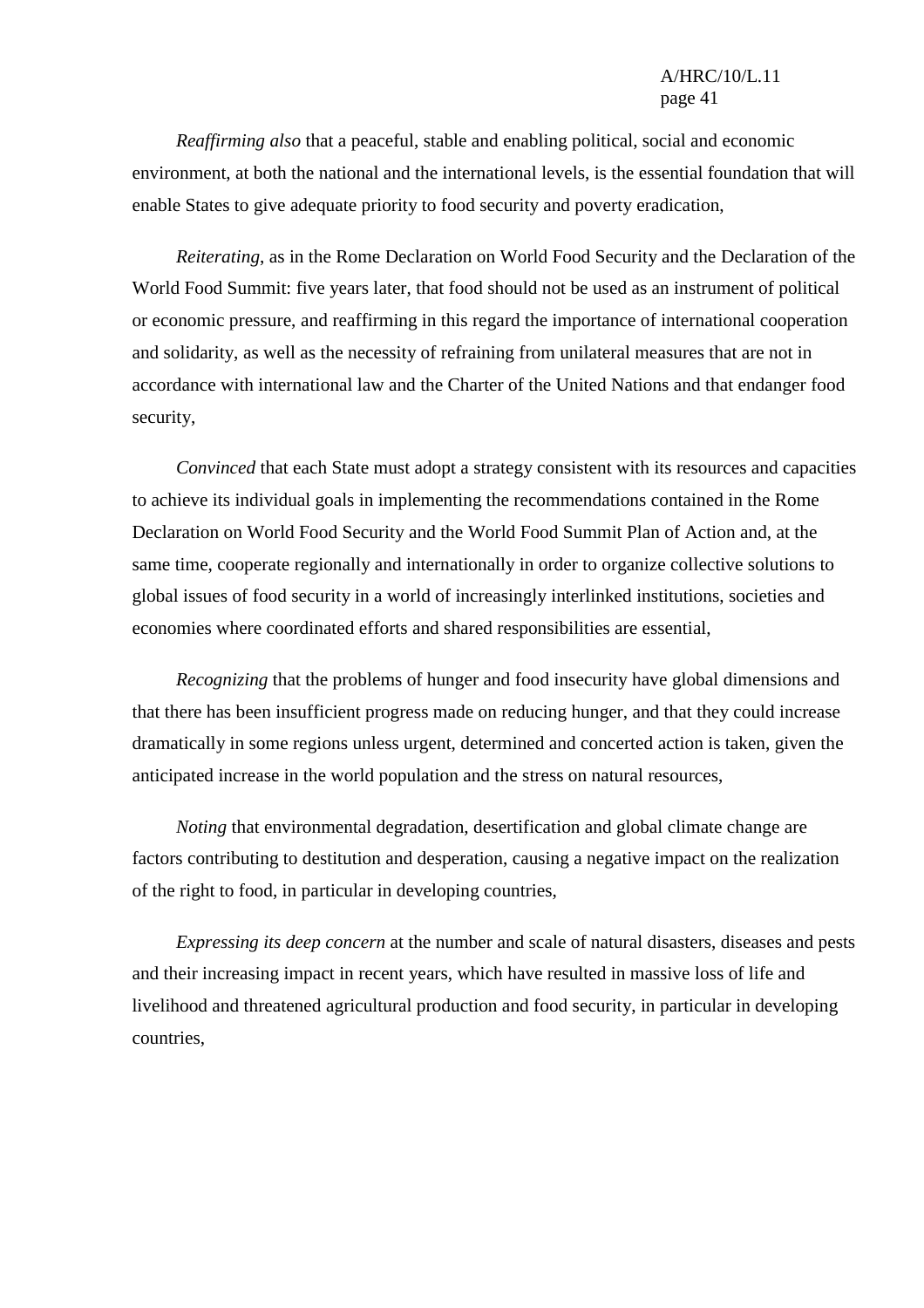*Stressing* the importance of reversing the continuing decline of official development assistance devoted to agriculture, both in real terms and as a share of total official development assistance,

*Welcoming* the recent pledges to increase official development assistance devoted to agriculture, and reminding that the realization of the right to food does not only entail increase in productivity, but also a holistic approach that includes a focus on smallholder and traditional farmers and the most vulnerable groups and national and international policies that are conducive to the realization of this right,

 1. *Reaffirms* that hunger constitutes an outrage and a violation of human dignity and therefore requires the adoption of urgent measures at the national, regional and international levels for its elimination;

 2. *Also reaffirms* the right of everyone to have access to safe and nutritious food, consistent with the right to adequate food and the fundamental right of everyone to be free from hunger, so as to be able to fully develop and maintain his or her physical and mental capacities;

 3. *Considers it intolerable* that more than 6 million children still die every year from hunger-related illnesses before their fifth birthday, that there are at least 963 million undernourished people in the world and that, while the prevalence of hunger has diminished, the absolute number of undernourished people has been increasing in recent years, when, according to a study by the Food and Agriculture Organization of the United Nations, the planet could produce enough food to feed 12 billion people, twice the world's present population;

 4. *Expresses its concern* that women and girls are disproportionately affected by hunger, food insecurity and poverty, in part as a result of gender inequality and discrimination, that in many countries girls are twice as likely as boys to die from malnutrition and preventable childhood diseases, and that it is estimated that almost twice as many women as men suffer from malnutrition;

 5. *Encourages* States, in accordance with their relevant obligations under the Convention on the Elimination of All Forms of Discrimination against Women, to take action to address gender inequality and discrimination against women, in particular where it contributes to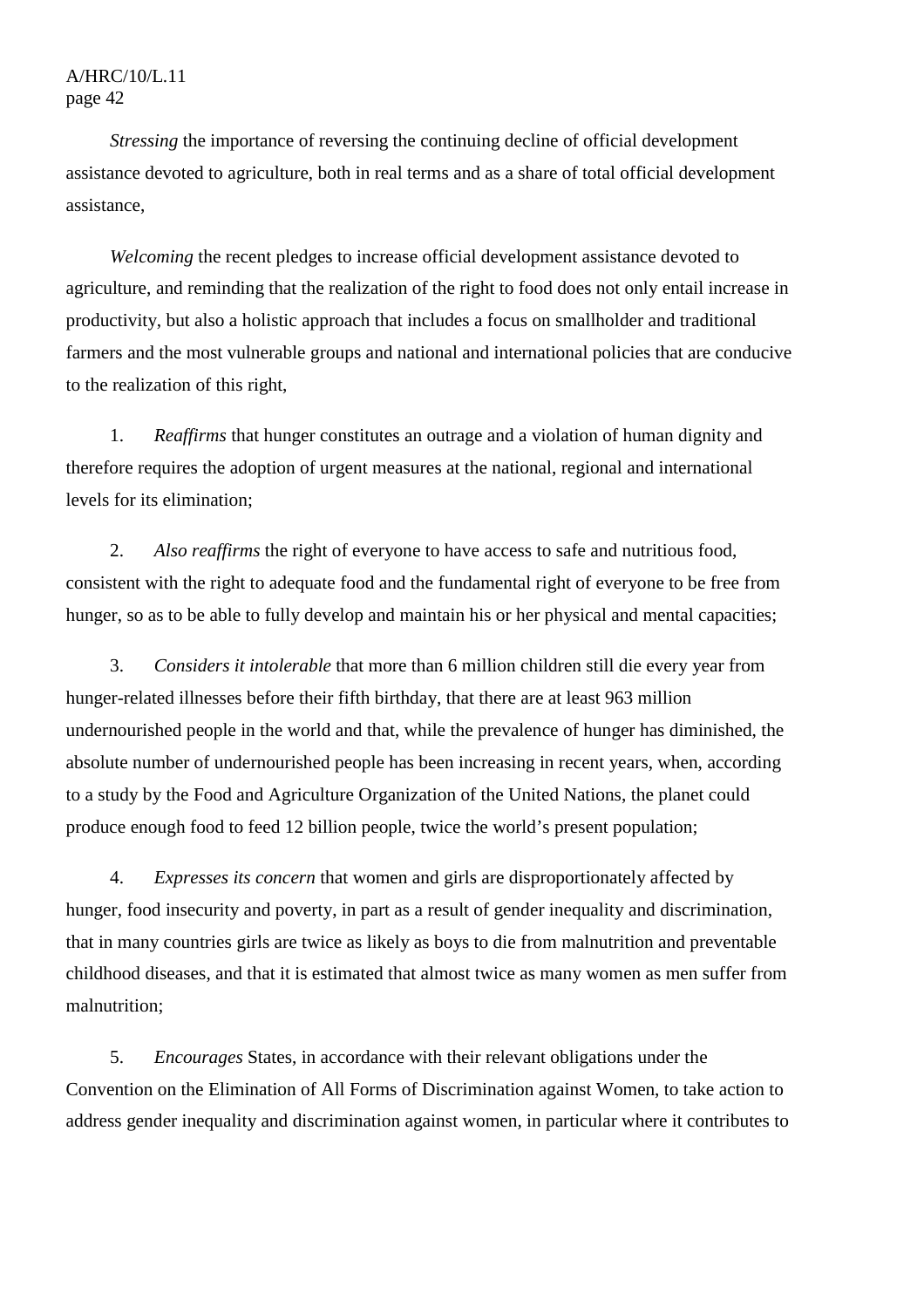the malnutrition of women and girls, including measures to ensure the full and equal realization of the right to food and ensuring that women have equal access to resources, including income, land and water, to enable them to feed themselves and their families;

 6. *Stresses* the need to guarantee a fair and non-discriminatory access to land rights for smallholders, traditional farmers and their organizations, including in particular rural women and vulnerable groups;

 7. *Encourages* the Special Rapporteur on the right to food to ensure mainstreaming a gender perspective in the fulfilment of his mandate, and encourages the Food and Agriculture Organization of the United Nations and all other United Nations bodies and mechanisms addressing the right to food and food insecurity to integrate and effectively implement a gender perspective and a human rights perspective into their relevant policies, programmes and activities regarding access to food;

 8. *Reaffirms* the need to ensure that programmes delivering safe and nutritious food are inclusive and accessible to persons with disabilities;

 9. *Encourages* all States to take steps with a view to achieving progressively the full realization of the right to food, including steps to promote the conditions for everyone to be free from hunger and, as soon as possible, to enjoy fully the right to food, and**,** where appropriate, to adopt national strategies for the realization of the right to adequate food and to consider establishing appropriate institutional mechanisms, in order to:

 (*a*) Identify, at the earliest stage possible, emerging threats to the right to adequate food, with a view to facing them;

 (*b*) Strengthen the overall national human rights protection system with a view to contributing to the realization of the right to food;

 (*c*) Improve coordination between the different relevant ministries and between the national and sub-national levels of government;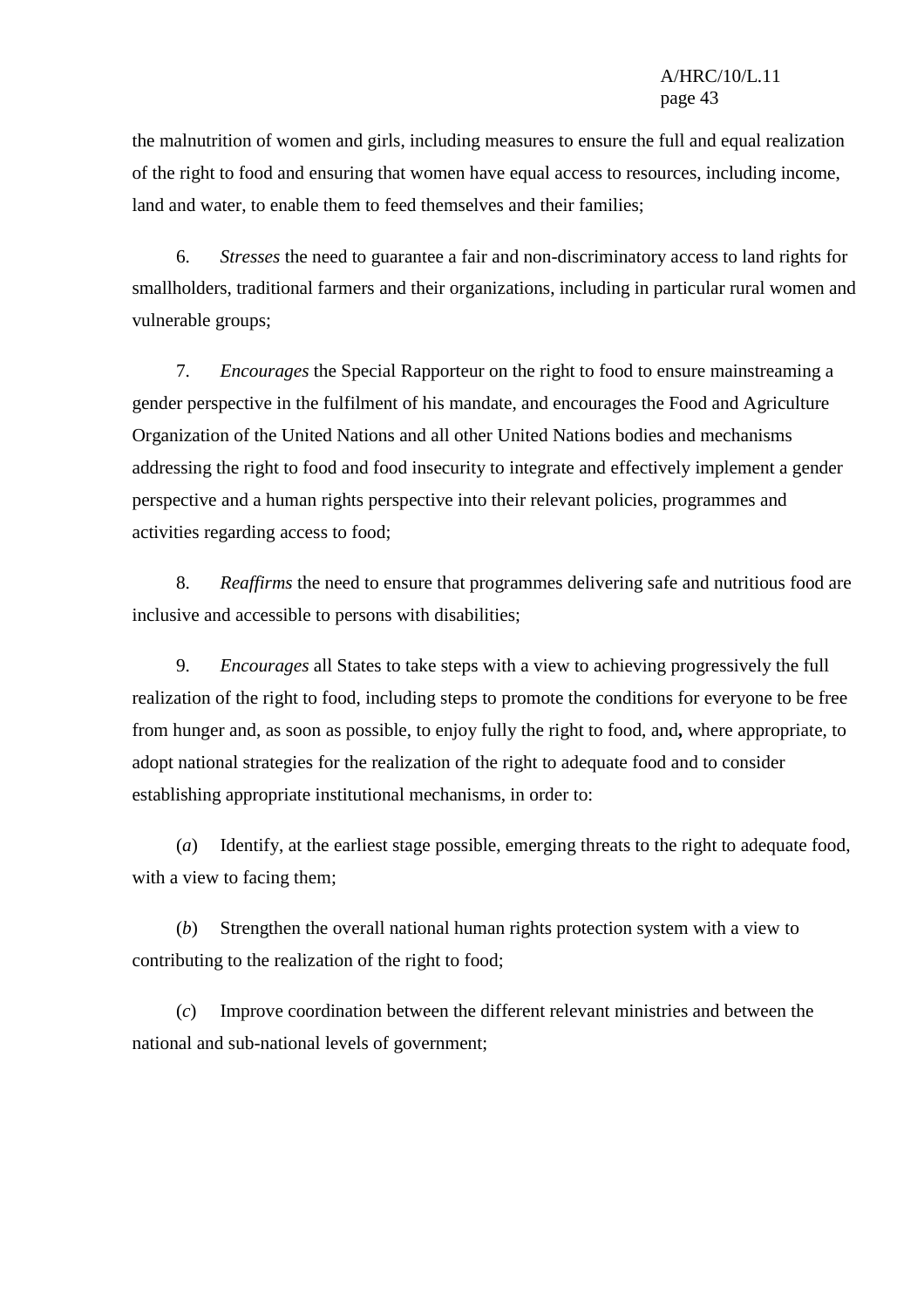(*d*) Improve accountability, with a clear allocation of responsibilities, and the setting of precise time frames for the realization of the dimensions of the right to food which require progressive implementation;

 (*e*) Ensure the adequate participation, particularly, of the most food-insecure segments of the population;

 (*f*) Pay specific attention to the need to improve the situation of the most vulnerable segments of society;

 10. *Calls upon* States parties to the International Covenant on Economic, Social and Cultural Rights to fulfil their obligations under article 2, paragraph 1, and article 11, paragraph 2, in particular with regard to the right to adequate food;

 11. *Stresses* that improving access to productive resources and public investment in rural development is essential for eradicating hunger and poverty, in particular in developing countries, including through the promotion of investments in appropriate, small-scale irrigation and water management technologies in order to reduce vulnerability to droughts;

 12. *Recognizes* that 80 per cent of hungry people live in rural areas, and 50 per cent are small-scale and traditional farm-holders, and that these people are especially vulnerable to food insecurity, given the increasing cost of various inputs and the fall in farm incomes, that access to land, water, seeds and other natural resources is an increasing challenge for poor producers, and that support by States for small farmers, fishing communities and local enterprises is an element key to food security and provision of the right to food;

 13. *Stresses* the importance of fighting hunger in rural areas, including through national efforts supported by international partnerships to stop desertification and land degradation and through investments and public policies that are specifically appropriate to the risk of drylands, and, in this regard, calls for the full implementation of the United Nations Convention to Combat Desertification in Those Countries Experiencing Serious Drought and/or Desertification, particularly in Africa;

 14. *Also stresses* its commitments to promote and protect, without discrimination, the economic, social and cultural rights of indigenous peoples, in accordance with international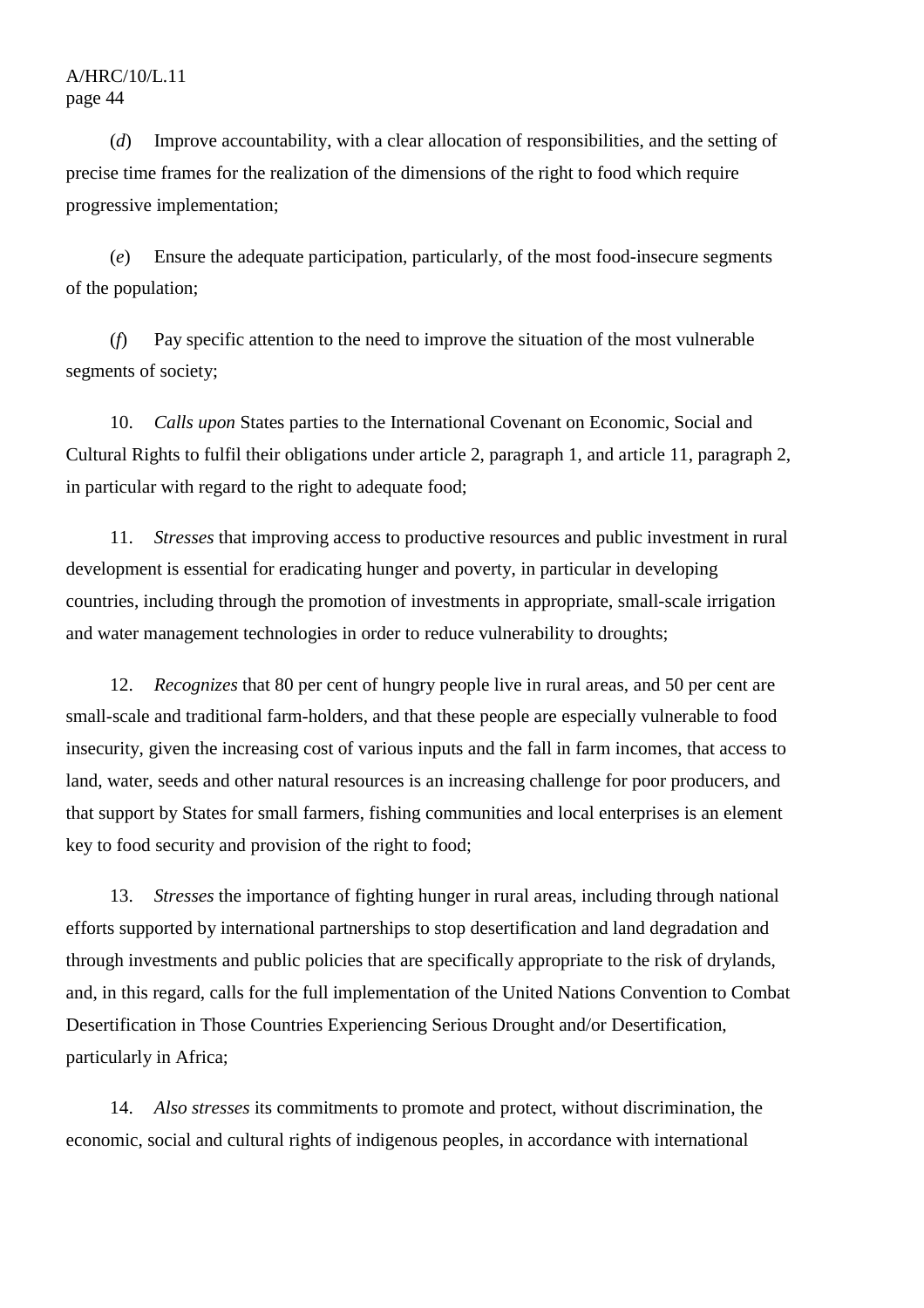human rights obligations and taking into account, as appropriate, the United Nations Declaration on the Rights of Indigenous Peoples, and acknowledges that many indigenous organizations and representatives of indigenous communities have expressed in different forums their deep concerns over the obstacles and challenges they face for the full enjoyment of the right to food, and calls upon States to take special actions to combat the root causes of the disproportionately high level of hunger and malnutrition among indigenous peoples and the continuous discrimination against them;

 15. *Requests* all States and private actors, as well as international organizations within their respective mandates, to take fully into account the need to promote the effective realization of the right to food for all, including in the ongoing negotiations in different fields;

 16. *Recognizes* the need to strengthen national commitment as well as international assistance, upon request and in cooperation with affected countries, towards a better realization and protection of the right to food, and in particular to develop national protection mechanisms for people forced to leave their homes and land because of hunger or natural or man-made disasters affecting the enjoyment of the right to food;

 17. *Stresses* the need to make efforts to mobilize and optimize the allocation and utilization of technical and financial resources from all sources, including external debt relief for developing countries, and to reinforce national actions to implement sustainable food security policies;

 18. *Takes note* of the report of the Special Rapporteur on the right to food (A/HRC/10/5), which examines how development cooperation and food aid policies could make a contribution to the realization of the right to food everywhere;

 19. *Encourages* the Special Rapporteur to continue cooperating with States in order to enhance the contribution of development cooperation and food aid to the realization of the right to food, within existing mechanisms, taking into account the views of all stakeholders;

 20. *Stresses* that all States should make every effort to ensure that their international policies of a political and economic nature, including international trade agreements, do not have a negative impact on the right to food in other countries;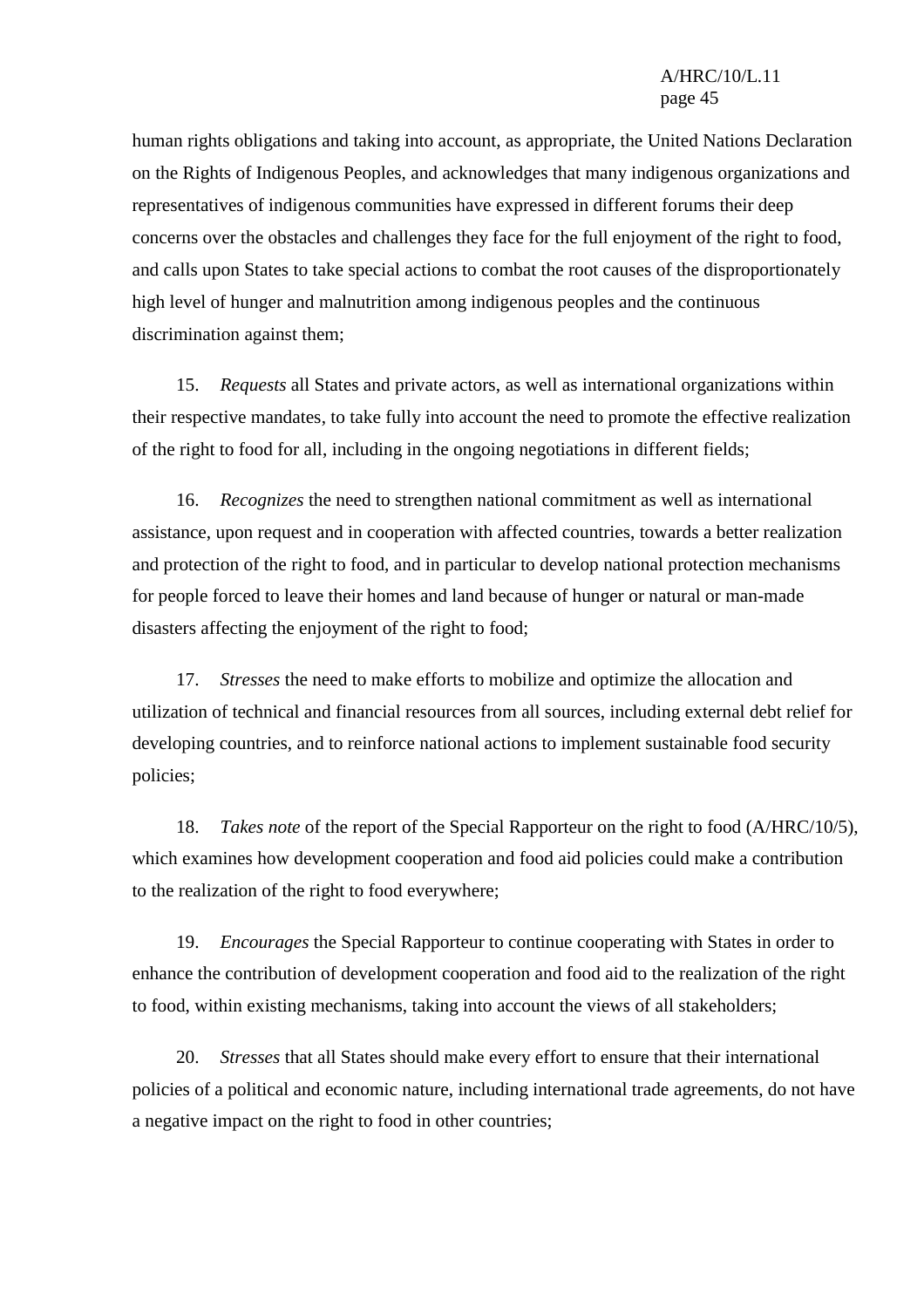21. *Takes note* of the report of the Special Rapporteur on the right to food on his mission to the World Trade Organization (A/HRC/10/5/Add.2), and encourages the Special Rapporteur to continue to engage with the World Trade Organization to follow up on the issues of concern identified in his report;

 22. *Recalls* the importance of the New York Declaration on Action against Hunger and Poverty, and recommends the continuation of efforts aimed at identifying additional sources of financing for the fight against hunger and poverty;

 23. *Recognizes* that the promises made at the World Food Summit in 1996 to halve the number of persons who are undernourished are not being fulfilled, and invites once again all Governments, international financial and development institutions, as well as the relevant United Nations agencies and funds, to give priority to and provide the necessary funding to realize the aim of halving by 2015 the number, or at least the proportion, of people who suffer from hunger, as stated in Millennium Development Goal 1, as well as the right to food, as set out in the Rome Declaration on World Food Security and the United Nations Millennium Declaration;

 24. *Reaffirms* that integrating food and nutritional support, with the goal that all people at all times will have access to sufficient, safe and nutritious food to meet their dietary needs and food preferences for an active and healthy life, is part of a comprehensive response to the spread of HIV/AIDS, tuberculosis, malaria and other communicable diseases;

 25. *Urges* States to give adequate priority in their development strategies and expenditures to the realization of the right to food;

 26. *Stresses* the importance of international development cooperation and assistance, in particular in activities related to disaster risk reduction and in emergency situations such as natural and man-made disasters, diseases and pests, for the realization of the right to food and the achievement of sustainable food security, while recognizing that each country has the primary responsibility for ensuring the implementation of national programmes and strategies in this regard;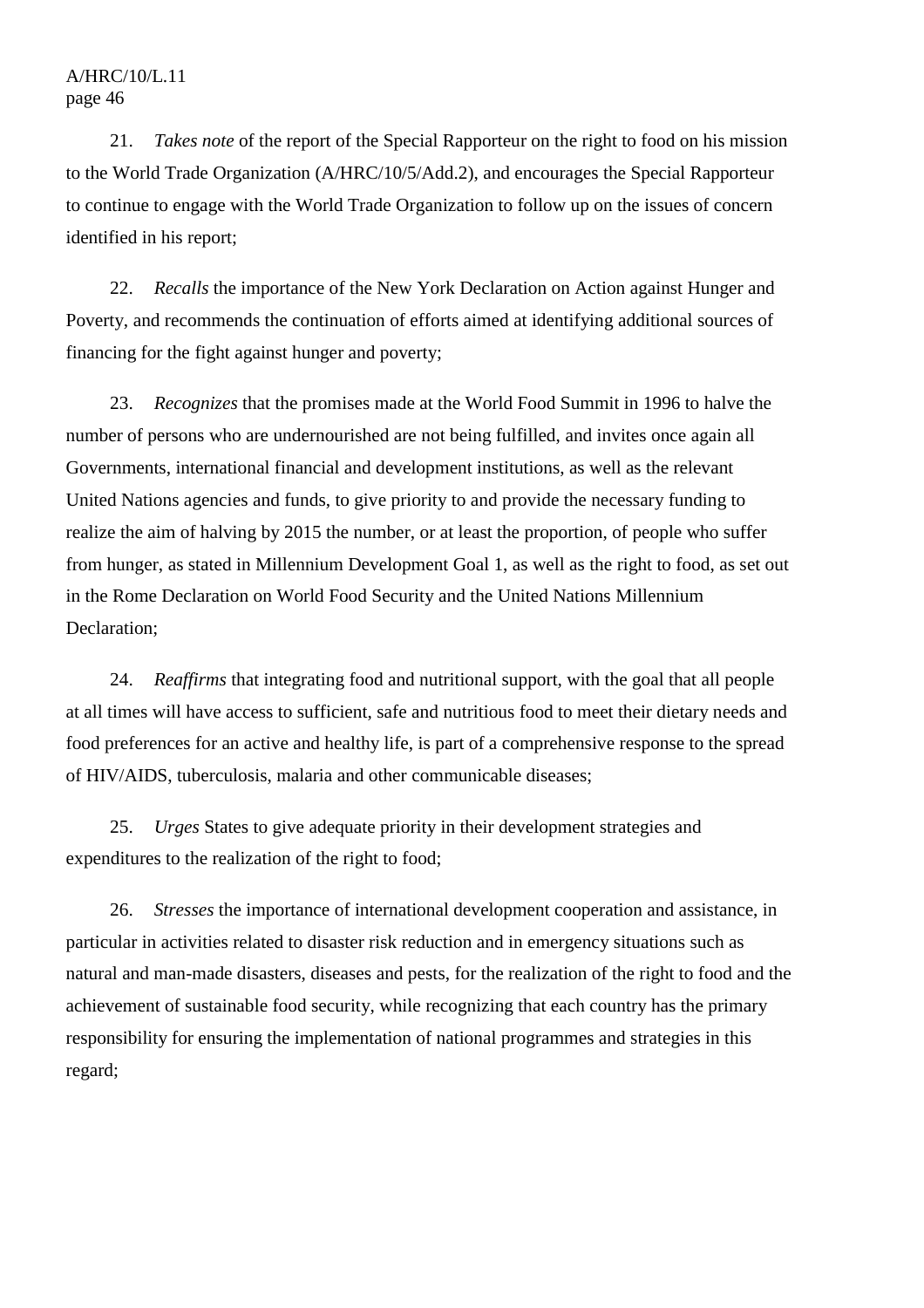27. *Invites* all relevant international organizations, including the World Bank and the International Monetary Fund, to promote policies and projects that have a positive impact on the right to food, to ensure that partners respect the right to food in the implementation of common projects, to support strategies of Member States aimed at the fulfilment of the right to food and to avoid any actions that could have a negative impact on the realization of the right to food;

 28. *Encourages* the Special Rapporteur on the right to food and the Special Representative of the Secretary-General on the issue of human rights and transnational corporations and other business enterprises to cooperate on the subject of the contribution of the private sector to the realization of the right to food, including the importance of ensuring sustainable water resources for human consumption and agriculture;

 29. *Recognizes* the negative impact on the full enjoyment of the right to adequate food of insufficient purchasing power and of increased volatility of prices of agricultural commodities on the international markets, particularly on people in developing countries and on net-food importing countries;

 30. *Supports* the realization of the mandate of the Special Rapporteur as extended for a period of three years by the Council in its resolution 6/2 of 27 September 2007;

 31. *Requests* the Secretary-General and the United Nations High Commissioner for Human Rights to continue to provide all the necessary human and financial resources for the effective fulfilment of the mandate of the Special Rapporteur;

 32. *Welcomes* the work already done by the Committee on Economic, Social and Cultural Rights in promoting the right to adequate food, in particular its general comment No. 12 (1999) on the right to adequate food (article 11 of the International Covenant on Economic, Social and Cultural Rights), in which the Committee affirmed, inter alia, that the right to adequate food is indivisibly linked to the inherent dignity of the human person and is indispensable for the fulfilment of other human rights enshrined in the International Bill of Human Rights, and is also inseparable from social justice, requiring the adoption of appropriate economic, environmental and social policies, at both the national and the international levels, oriented to the eradication of poverty and the fulfilment of all human rights for all;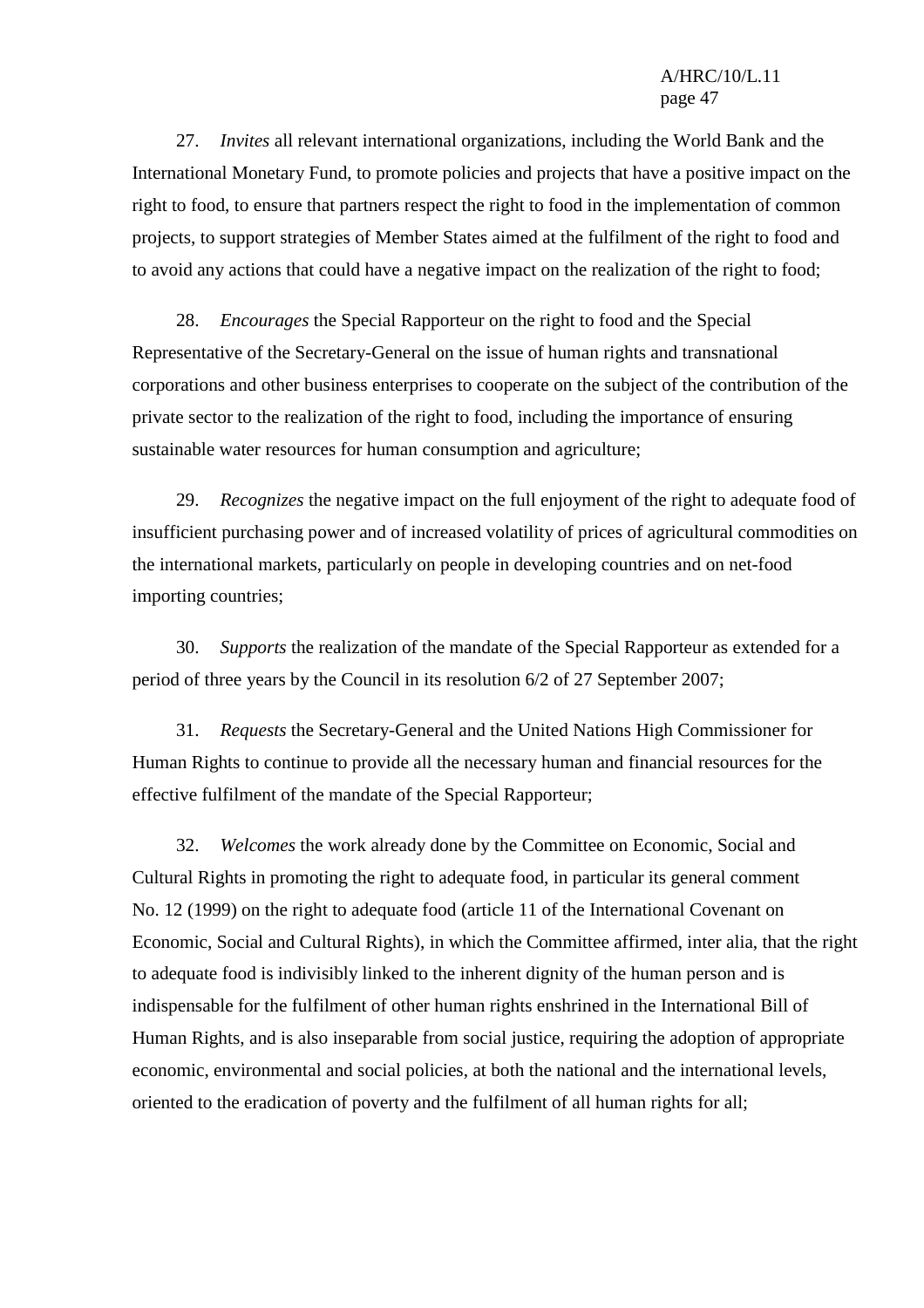33. *Recalls* general comment No. 15 (2002) of the Committee on the right to water (articles 11 and 12 of the Covenant), in which the Committee noted, inter alia, the importance of ensuring sustainable water resources for human consumption and agriculture in the realization of the right to adequate food;

 34. *Reaffirms* that the Voluntary Guidelines to support the progressive realization of the right to adequate food in the context of national food security represent a practical tool to promote the realization of the right to food for all, contribute to the achievement of food security and thus provide an additional instrument in the attainment of internationally agreed development goals, including those contained in the Millennium Declaration;

35. *Acknowledges* the work undertaken by the Advisory Committee on the right to food;

 36. *Requests* the Advisory Committee to undertake a study on discrimination in the context of the right to food, including identification of good practices of anti-discriminatory policies and strategies, and to report on it at the thirteenth session of the Council;

 37. *Welcomes* the continued cooperation of the United Nations High Commissioner for Human Rights, the Advisory Committee and the Special Rapporteur, and encourages them to continue their cooperation in this regard;

 38. *Calls upon* all Governments to cooperate with and assist the Special Rapporteur in his/her task to supply all necessary information requested by him/her and to give serious consideration to responding favourably to the requests of the Special Rapporteur to visit their countries to enable him/her to fulfil his/her mandate more effectively;

 39. *Recalls* the requests made by the General Assembly, in its resolution 63/187, that the Special Rapporteur submit to it an interim report at its sixty-fourth session on the implementation of that resolution and to continue his/her work, including by examining the emerging issues with regard to the realization of the right to food within his existing mandate;

 40. *Invites* Governments, relevant United Nations agencies, funds and programmes, treaty bodies and civil society actors, including non-governmental organizations, as well as the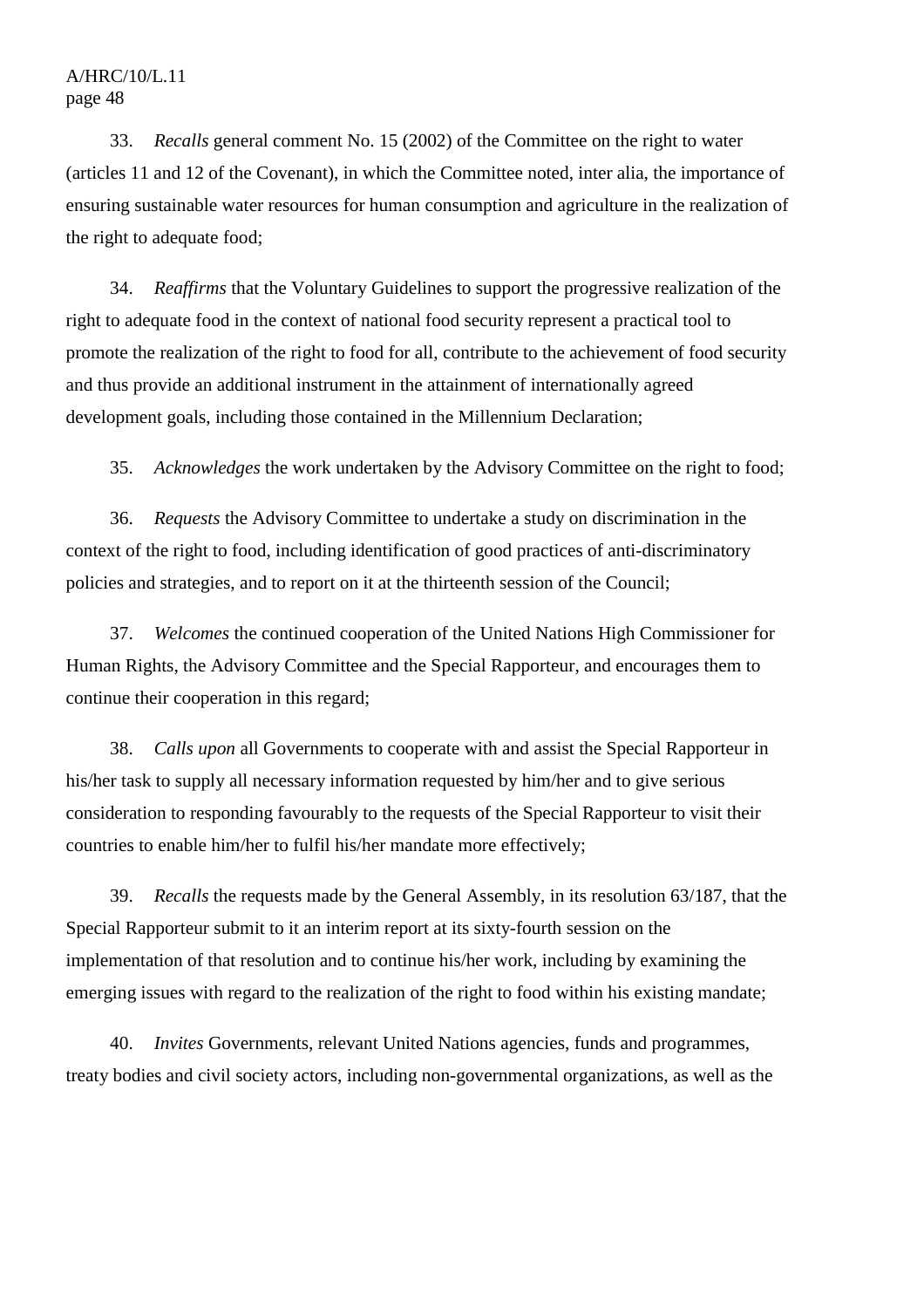private sector, to cooperate fully with the Special Rapporteur in the fulfilment of his/her mandate, inter alia, through the submission of comments and suggestions on ways and means of realizing the right to food;

 41. *Requests* the Special Rapporteur to submit a report on the implementation of the present resolution to the Council at its thirteenth session;

 42. *Decides* to continue the consideration of this matter under the same agenda item at its thirteenth session.

> *42nd meeting 26 March 2009*  [Adopted without a vote.]

#### **10/13. Human rights and arbitrary deprivation of nationality**

*The Human Rights Council*,

*Guided by* the purposes, principles and provisions of the Charter of the United Nations,

*Guided also* by article 15 of the Universal Declaration of Human Rights, according to which everyone has the right to a nationality and no one shall be arbitrarily deprived of his nationality,

*Reaffirming* its resolution 7/10 as well as all previous resolutions adopted by the Commission on Human Rights on the issue of human rights and arbitrary deprivation of nationality,

*Recognizing* the right of States to establish laws governing the acquisition, renunciation or loss of nationality in accordance with international law, and noting that the issue of statelessness is already under consideration by the General Assembly within the broad issue of State succession,

 *Noting* the provisions of international human rights instruments and international instruments on statelessness and nationality prohibiting arbitrary deprivation of nationality, inter alia, article 5, paragraph (d) (iii), of the International Convention on the Elimination of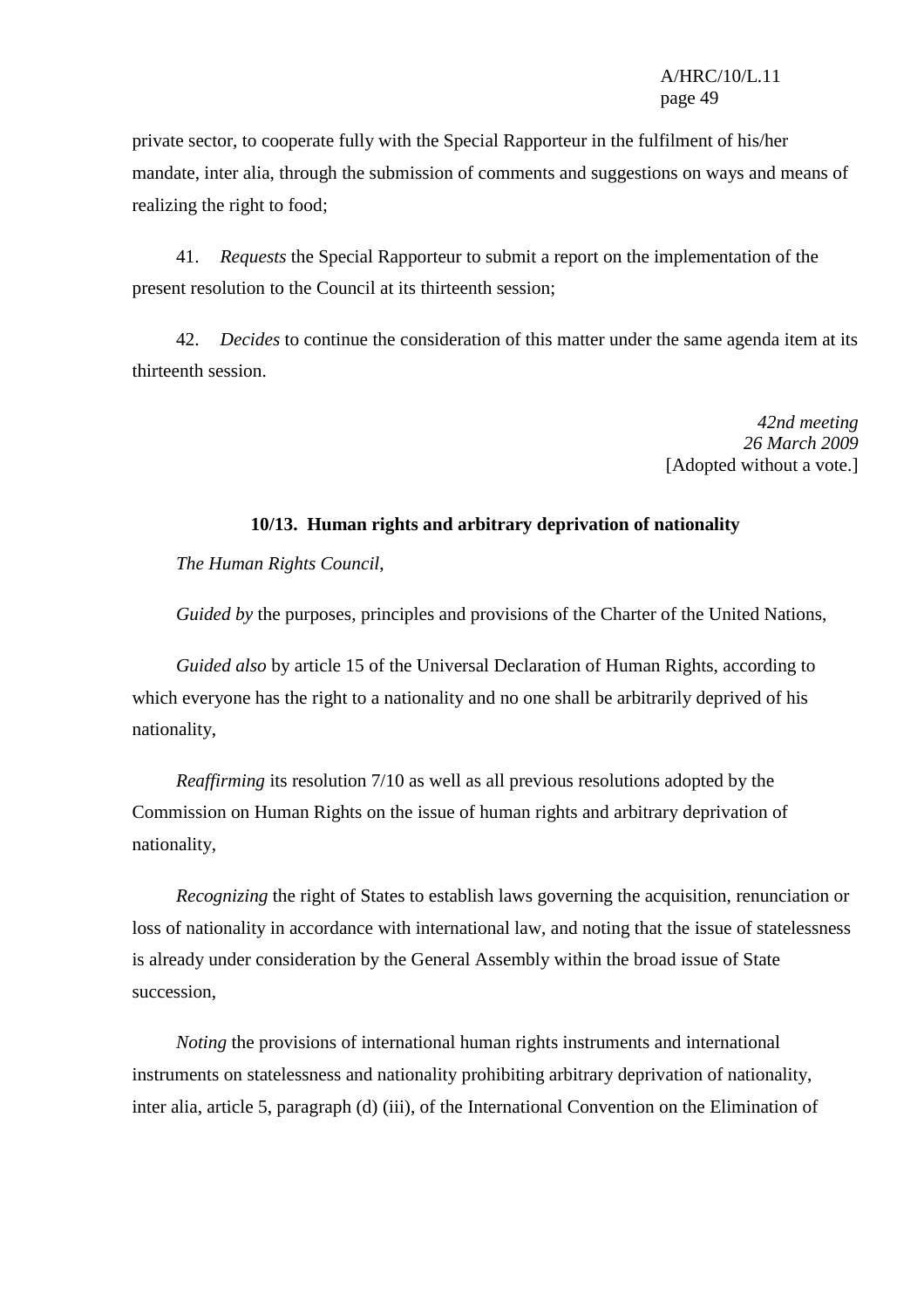All Forms of Racial Discrimination; article 24, paragraph 3, of the International Covenant on Civil and Political Rights; articles 7 and 8 of the Convention on the Rights of the Child; articles 1 to 3 of the Convention on the Nationality of Married Women; article 9 of the Convention on the Elimination of All Forms of Discrimination against Women; article 18 of the Convention on the Rights of Persons with Disabilities; the Convention on the Reduction of Statelessness; and the Convention relating to the Status of Stateless Persons,

 *Recalling* that persons arbitrarily deprived of nationality are protected by international human rights and refugee law as well as instruments on statelessness, including, with respect to States parties, the Convention relating to the Status of Stateless Persons and the Convention relating to the Status of Refugees and the Protocol thereto,

 *Stressing* that all human rights are universal, indivisible, interdependent and interrelated and that the international community must treat human rights globally in a fair and equal manner, on the same footing and with the same emphasis,

 *Recalling* General Assembly resolution 63/148 of 18 December 2008, in which, inter alia, the Assembly urged the Office of the United Nations High Commissioner for Refugees to continue its work with regard to identifying stateless persons, preventing and reducing statelessness and protecting stateless persons,

 *Noting* the important work of the Office of the United Nations High Commissioner for Refugees in seeking to address and prevent the problem of statelessness, as guided by, in particular, the conclusion of its Executive Committee on identification, prevention and reduction of statelessness and protection of stateless persons No. 106 (LVII) 2006,

*Mindful* of the endorsement by the General Assembly, in its resolution 41/70 of 3 December 1986, of the call upon all States to promote human rights and fundamental freedoms and to refrain from denying those to individuals in their populations because of nationality, ethnicity, race, religion or language,

 *Recalling* General Assembly resolutions 55/153 of 12 December 2000 and 59/34 of 2 December 2004 on the nationality of natural persons in relation to the succession of States,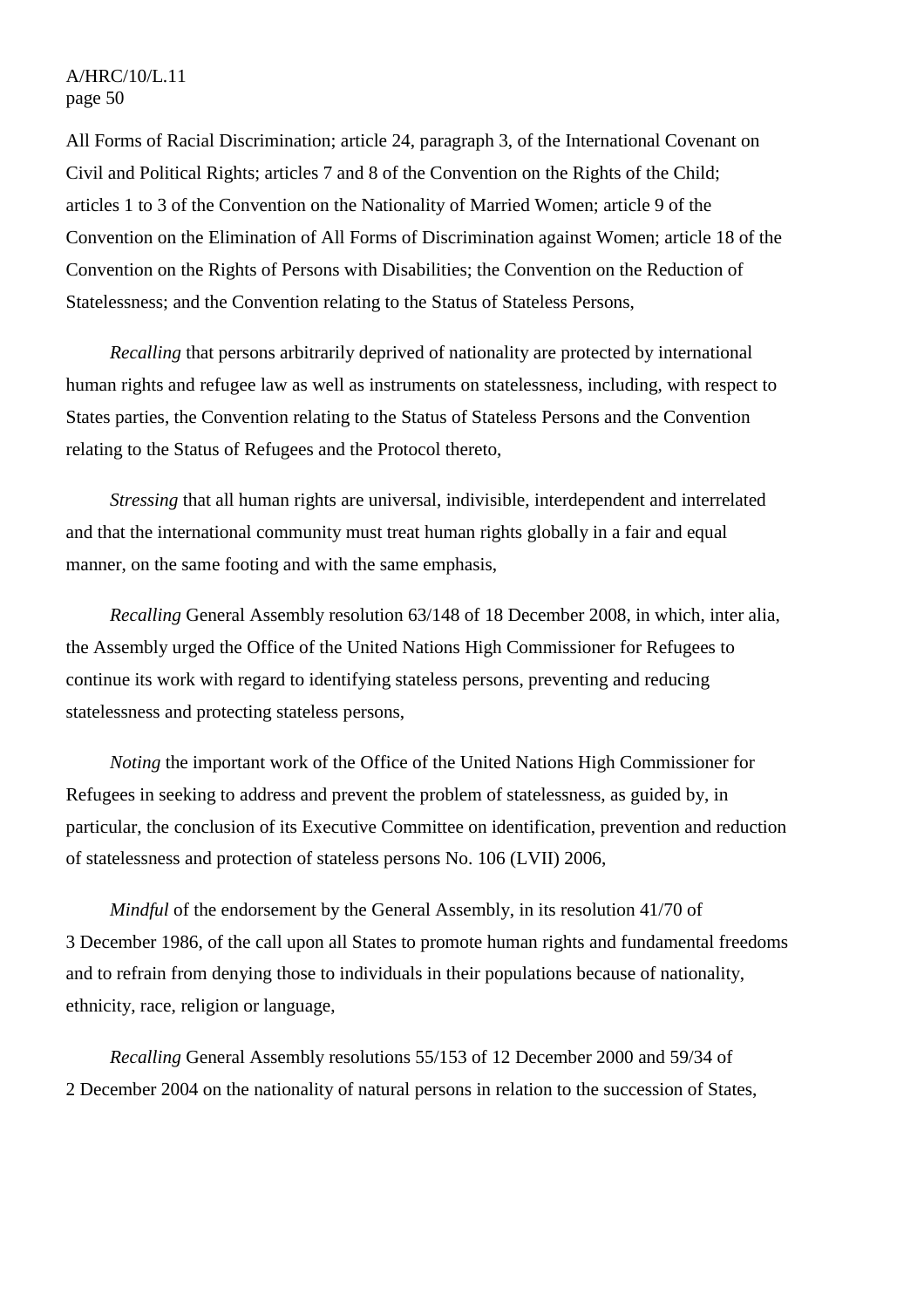*Taking note with appreciation* of the report of the Secretary-General submitted in accordance with Council resolution 7/10**<sup>1</sup>** and the contributions made to it by States and other stakeholders,

 *Recognizing* that arbitrary deprivation of nationality disproportionately affects persons belonging to minorities and recalling the work done by the independent expert on minority issues on the subject of the right to nationality,**<sup>2</sup>**

*Expressing its deep concern* at the arbitrary deprivation of persons or groups of persons of their nationality, especially on discriminatory grounds such as race, colour, sex, language, religion, political or other opinion, national or social origin, property, birth or other status,

*Recalling* that arbitrarily depriving a person of his or her nationality may lead to statelessness, and in this regard expressing concern at various forms of discrimination against stateless persons that violate the obligations of States under international human rights law,

 *Emphasizing* that the human rights and fundamental freedoms of persons whose nationality may be affected by State succession must be fully respected,

 1. *Reaffirms* that the right to a nationality of every human person is a fundamental human right;

 2. *Recognizes* that arbitrary deprivation of nationality, especially on discriminatory grounds such as race, colour, sex, language, religion, political or other opinion, national or social origin, property, birth or other status, is a violation of human rights and fundamental freedoms;

 3. *Calls upon* all States to refrain from taking discriminatory measures and from enacting or maintaining legislation that would arbitrarily deprive persons of their nationality on

**2** A/HRC/7/23.

 $\overline{a}$ **1** A/HRC/10/34.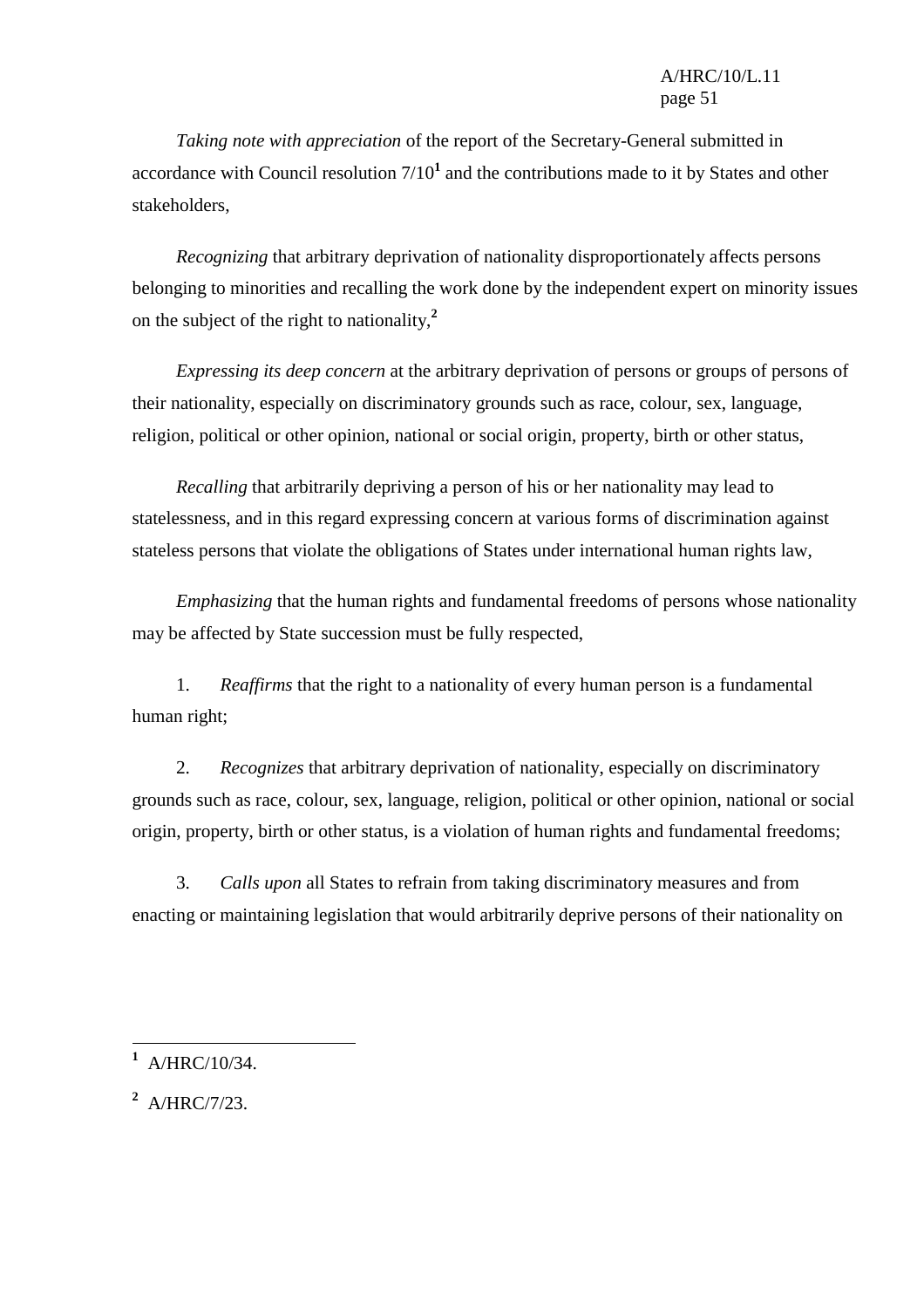grounds of race, colour, sex, language, religion, political or other opinion, national or social origin, property, birth or other status, especially if such measures and legislation render a person stateless;

 4. *Urges* all States to adopt and implement nationality legislation with a view to avoiding statelessness, consistent with fundamental principles of international law, in particular by preventing arbitrary deprivation of nationality and statelessness as a result of State succession;

 5. *Encourages* States that have not acceded to the Convention on the Reduction of Statelessness and the Convention relating to the Status of Stateless Persons to consider doing so;

 6. *Notes* that the full enjoyment of all human rights and fundamental freedoms of an individual might be impeded as a result of arbitrary deprivation of nationality;

 7. *Expresses its concern* that persons arbitrarily deprived of nationality may be affected by poverty, social exclusion and legal incapacity;

 8. *Recognizes* the special needs of children for protection against arbitrary deprivation of nationality;

 9. *Calls upon* States to ensure access of persons arbitrarily deprived of their nationality to effective remedies, including, but not limited to, restoration of nationality;

 10. *Urges* relevant United Nations human rights mechanisms and the appropriate treaty bodies and encourages the Office of the United Nations High Commissioner for Refugees to continue to collect information on the issue of human rights and arbitrary deprivation of nationality from all relevant sources and to take account of such information, together with any recommendations thereon, in their reports and activities conducted within their respective mandates;

 11. *Requests* the Secretary-General to prepare a report on the right to nationality with emphasis on the issue of arbitrary deprivation of nationality, including in cases of States succession, taking into account the information gathered pursuant to Council resolution 7/10,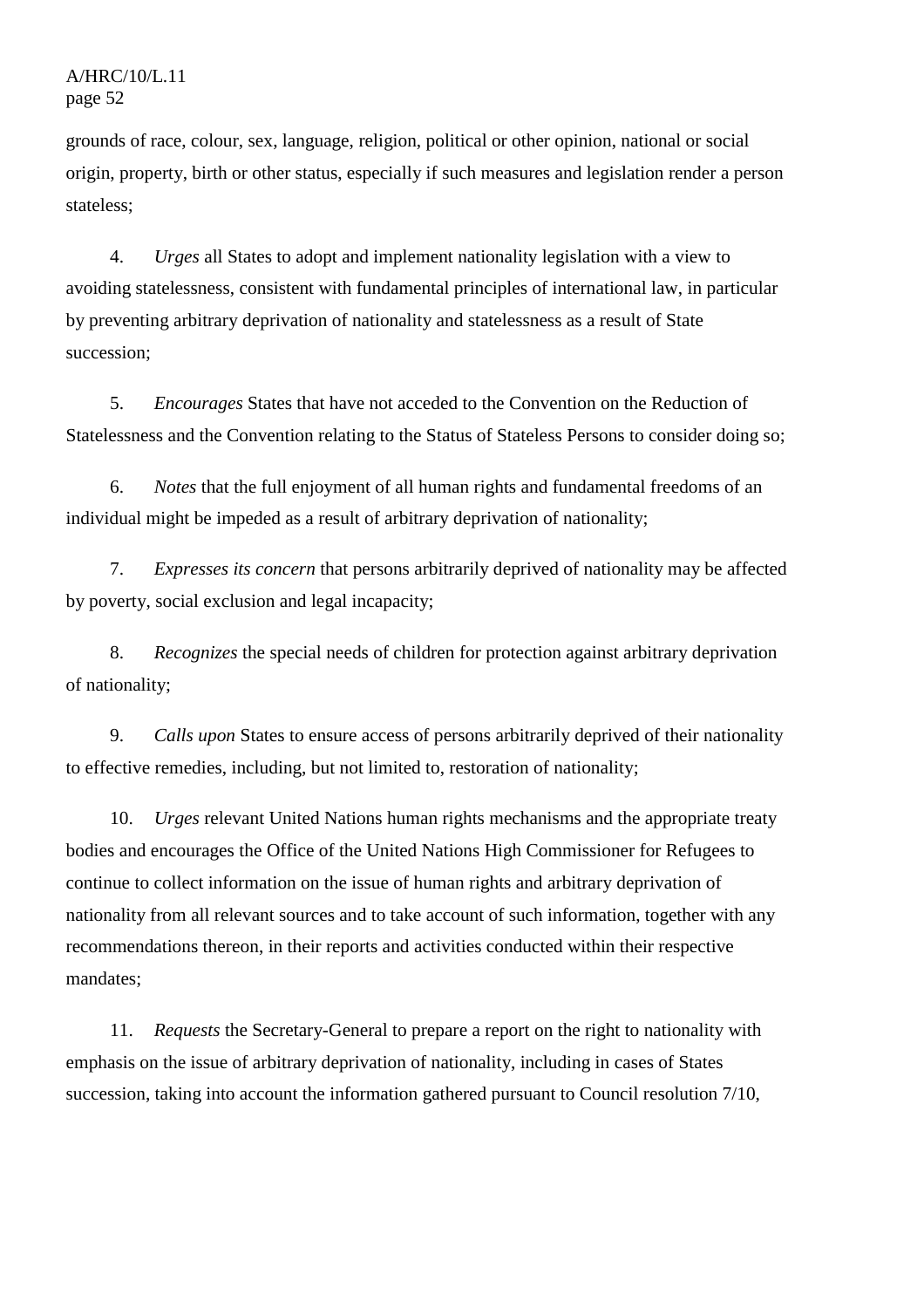similar studies conducted by the Subcommission for the Promotion and Protection of Human Rights and other relevant sources of information, and to present it to the Council at its thirteenth session;

 12. *Decides* to continue its consideration of this matter at its thirteenth session under the same agenda item.

> *42nd meeting 26 March 2009*  [Adopted without a vote.]

#### **10/14. Implementation of the Convention on the Rights of the Child and the Optional Protocols thereto**

*The Human Rights Council*,

*Emphasizing* that the Convention on the Rights of the Child must constitute the standard in the promotion and protection of the rights of the child, and bearing in mind the importance of the Optional Protocols to the Convention, as well as other human rights instruments,

 *Reaffirming* all previous resolutions on the rights of the child of the Council, the Commission on Human Rights and the General Assembly, the most recent being Council resolution 7/29 of 28 March 2008 and General Assembly resolution 63/241 of 23 December 2008,

 *Welcoming* the report of the Secretary-General on the status of the Convention on the Rights of the Child (A/HRC/10/86),

 *Celebrating* the twentieth anniversary of the Convention in 2009 and taking this opportunity to call for its effective implementation by all States parties to ensure that all children may fully enjoy all their human rights and fundamental freedoms,

 *Bearing in mind* paragraph 47 of Council resolution 7/29 and particularly the Council's decision to consider an omnibus resolution on the rights of the child every four years, and to focus on a theme of the rights of the child on an annual basis in the intervening period,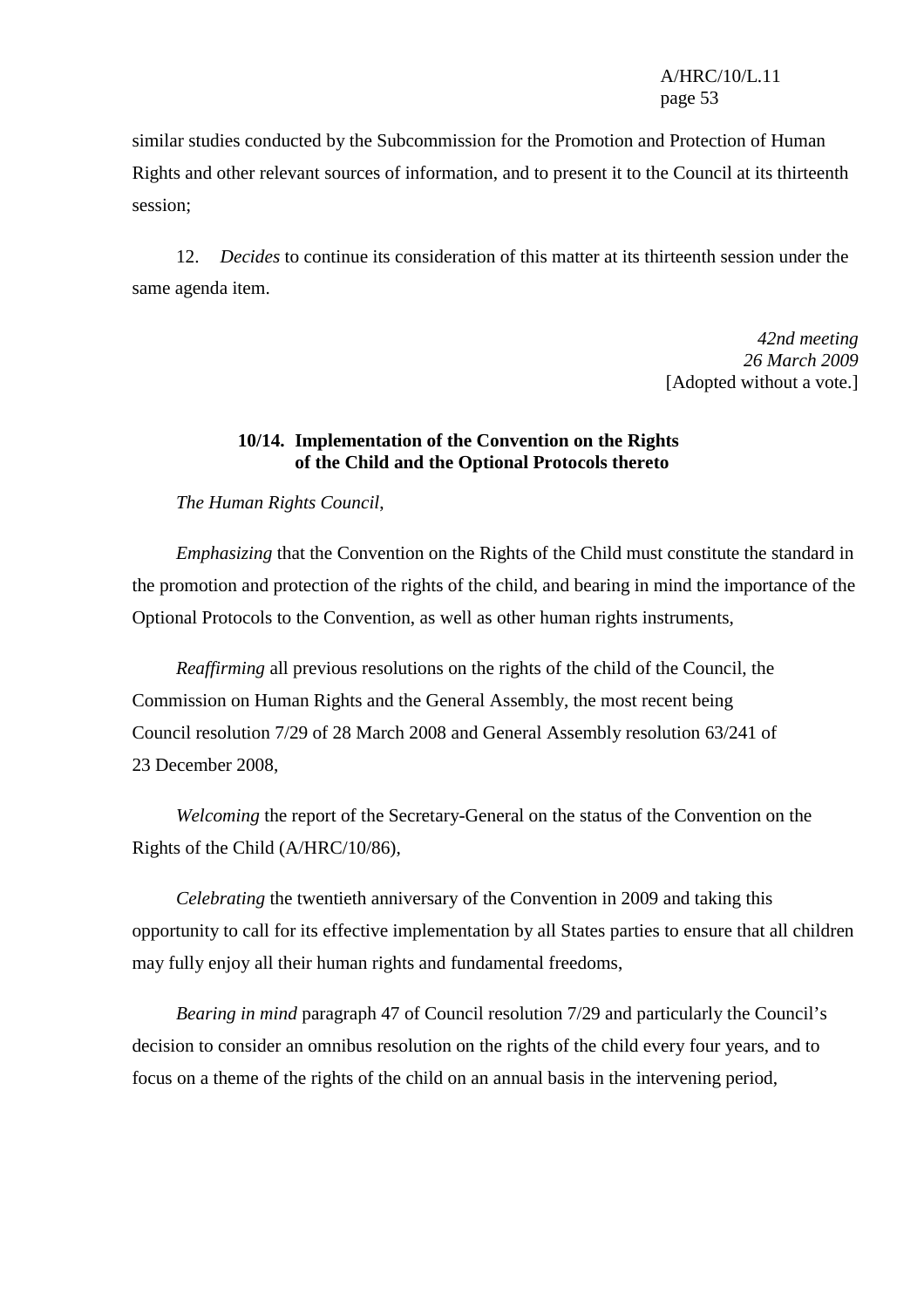*Welcoming* the constructive dialogue on "20 years of the Convention on the Rights of the Child: achievements and challenges ahead for its full realization" on the occasion of the full day annual meeting on the rights of the child on 11 March 2009 and renewed commitment expressed on this occasion by States to the implementation of the Convention,

 *Recalling* the different initiatives at the international and regional levels to contribute to the implementation of the Convention and international events, such as the recent Third World Congress against Sexual Exploitation of Children and Adolescents, held in November 2008 in Rio de Janeiro,

 *Profoundly concerned* that the situation of children in many parts of the world remains critical and convinced that urgent and effective national and international action is needed,

 1. *Calls on* the States that have not yet become States parties to the Convention and the Optional Protocols thereto to do so as a matter of priority;

 2. *Also calls on* all States parties to withdraw reservations that are incompatible with the object and purpose of the Convention or the Optional Protocols thereto, and encourages all States parties to the Convention or the Optional Protocols to establish a regular procedure to regularly evaluate the impact of their reservations to the Convention and the Optional Protocols, with a view to withdrawing them in order to ensure the fullest possible respect for the Convention and the Optional Protocols in all States parties;

 3. *Requests* the States parties to take effective measures to ensure that their obligations arising from the Convention are given effect and comprehensively implemented through policy and legislation within their domestic systems and to review with this aim their national legislation;

 4. *Calls upon* all States parties to systematically assess any proposed law, administrative guidance, policy or budgetary allocation that is likely to have an impact on children and their rights, taking into account interdependence and indivisibility of rights of the child and ensuring appropriate enforcement of their obligations under the Convention and the Optional Protocols thereto;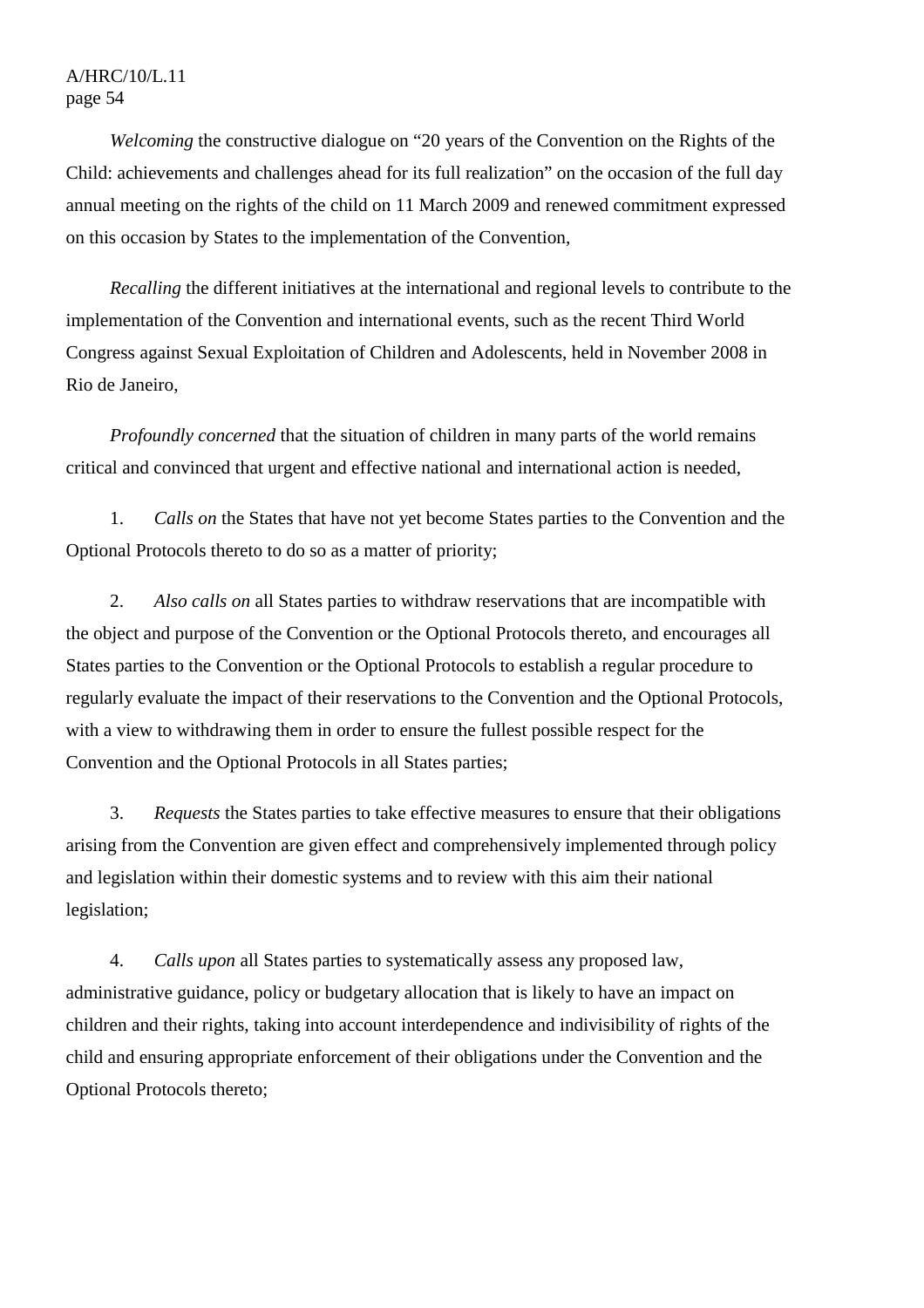5. *Also calls upon* all States to ensure that development and evaluation of States policies on children are informed by available, sufficient, reliable and disaggregated data on children, covering the whole period of childhood and all the rights guaranteed in the Convention;

 6. *Urges* all States to develop or renew, as appropriate through a process of consultation, including with children and young people and their representatives, as well as those living and working with them, comprehensive national strategies for children, taking into account the Convention, setting out specific goals, targeted implementation measures and allocation of financial and human resources and including arrangements for monitoring and regular review, and to endorse this strategy at the highest level of government and ensure its comprehensive dissemination, including in child-friendly formats as well as in appropriate languages and forms;

 7. *Recognizing* that the sufficient allocation of resources in public spending, including in primary education and basic health care, is a fundamental condition for the full realization of the rights of the child, calls upon States to make children a priority in their budgetary allocations, make resources allocated to children visible in the State budget through a detailed compilation of resources allocated to them and to take all necessary measures to ensure that children, including in particular marginalized and disadvantaged groups of children, are protected from adverse effects of financial downturns;

 8. *Calls on* States to take all appropriate measures, including legal reforms and special support measures, to ensure the enjoyment by children of all their human rights and fundamental freedoms without discrimination of any kind;

 9. *Recalls* the United Nations target for international development assistance of 0.7 per cent of gross domestic product and the 20/20 initiative**<sup>3</sup>** and calls upon all States to ensure that their international development assistance related directly or indirectly to children is rights-based and supports the implementation of the Convention;

<sup>&</sup>lt;sup>3</sup> Outcome document of the World Summit for Social Development.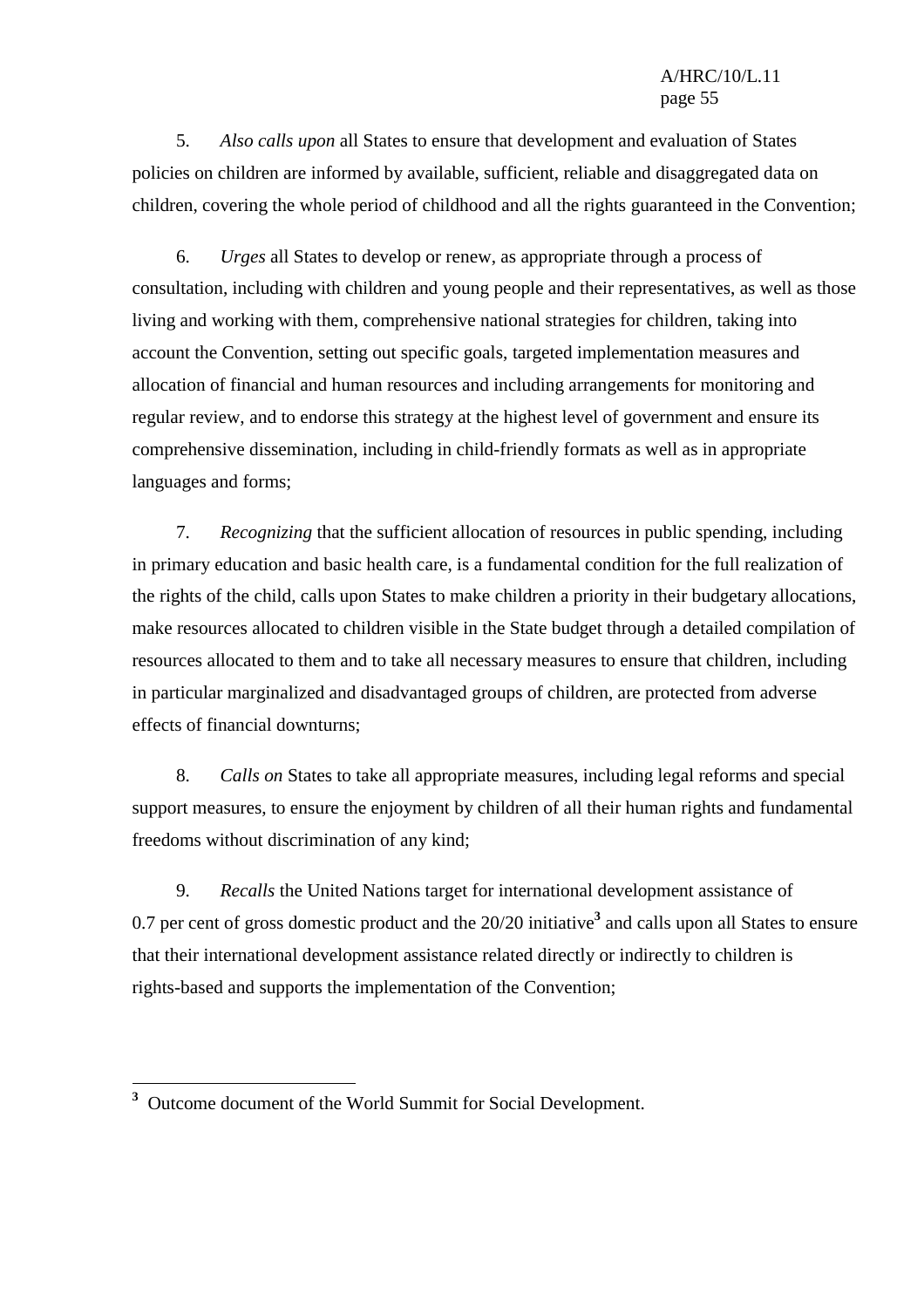10. *Calls upon* all States to establish, maintain, strengthen or designate, in complementarity to effective governmental structures for children, independent mechanisms such as national human rights institutions in accordance with the Paris Principles, children's ombudspersons, commissioners or focal points on the rights of the child in national human rights institutions that are sufficiently funded and accessible to children, to promote and monitor the implementation of the Convention and advance the universal realization of children's rights;

 11. *Also calls on* all States to ensure that child-sensitive procedures are made available to children and their representatives so that children have access to means of facilitating effective remedies for any breaches of any of their rights arising from the Convention through independent advice, advocacy and complaint procedures, including justice mechanisms, and that their views are heard when they are involved or their interests concerned in justice procedures;

 12. *Further calls on* States to develop further, as appropriate, effective mechanisms that encourage and facilitate expression by children of their views, in particular with regard to the formulation of public policies from the local level up to the national level and to ensure meaningful participation of children and reflection of their views in monitoring and reporting on the implementation of the Convention;

 13. *Calls upon* all States to promote and develop as appropriate practical and systematic education and training for all those involved in the implementation of the Convention, government officials, parliamentarians and members of the judiciary, and for all those working with and for children as well as continuous specific education for children themselves, with the aim of emphasizing the status of the child as a holder of human rights, increasing knowledge and understanding of the Convention and encouraging active respect for all its provisions;

 14. *Urges* States parties to publish and widely disseminate the text of the Convention and the Optional Protocols thereto as well as national reports submitted to the Committee on the Rights of the Child and concluding observations and recommendations of that Committee to all, including children, by effective means, including the Internet, and also in appropriate languages and in child-friendly and other accessible formats;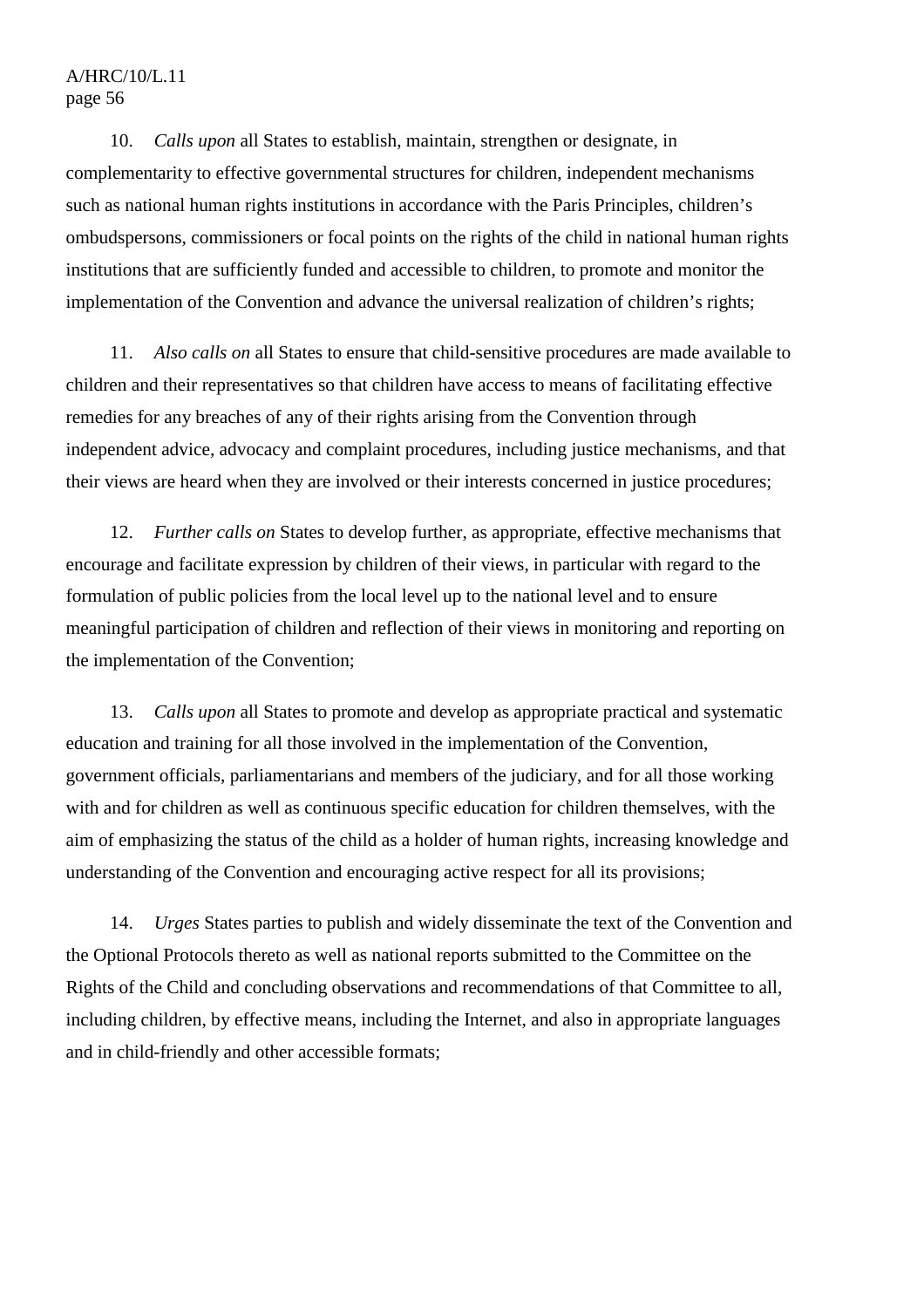15. *Encourages* States parties to take duly into account, in implementing the provisions of the Convention and the Optional Protocols thereto, the recommendations, observations and general comments of the Committee on the Rights of the Child;

 16. *Welcomes* actions of the Committee on the Rights of the Child to follow up and monitor the implementation of its concluding observations and recommendations by the States parties and, in this regard, particularly underlines the regional workshops and the Committee's participation in national-level initiatives;

 17. *Also welcomes* the role that the Office of the United Nations High Commissioner for Human Rights plays in promoting the implementation of the Convention and the Optional Protocol thereto, and, while noting with satisfaction the recent establishment of the Office-wide task force on the rights of the child, encourages the Office of the High Commissioner, in collaboration with the United Nations Children's Fund and other relevant United Nations agencies, to ensure further the systematic integration of child rights into its programmes and activities;

 18. *Calls on* all States parties, while implementing the Convention and the Optional Protocol thereto, to work closely with civil society organizations, including child and youth-led organizations;

 19. *Affirms* its commitment to integrate the provisions of the Convention and the Optional Protocols thereto into its work, in a regular, systematic and transparent manner, and requests special procedures and other human rights mechanisms of the Council to take into account the relevant provisions of the Convention and the Optional Protocols thereto in the fulfilment of their mandates;

 20. *Calls on* States parties to integrate the Convention on the Rights of the Child and the Optional Protocols thereto in the universal periodic review process, and encourages States parties to take into account the relevant recommendations derived thereof in implementing the Convention and the Optional Protocols thereto;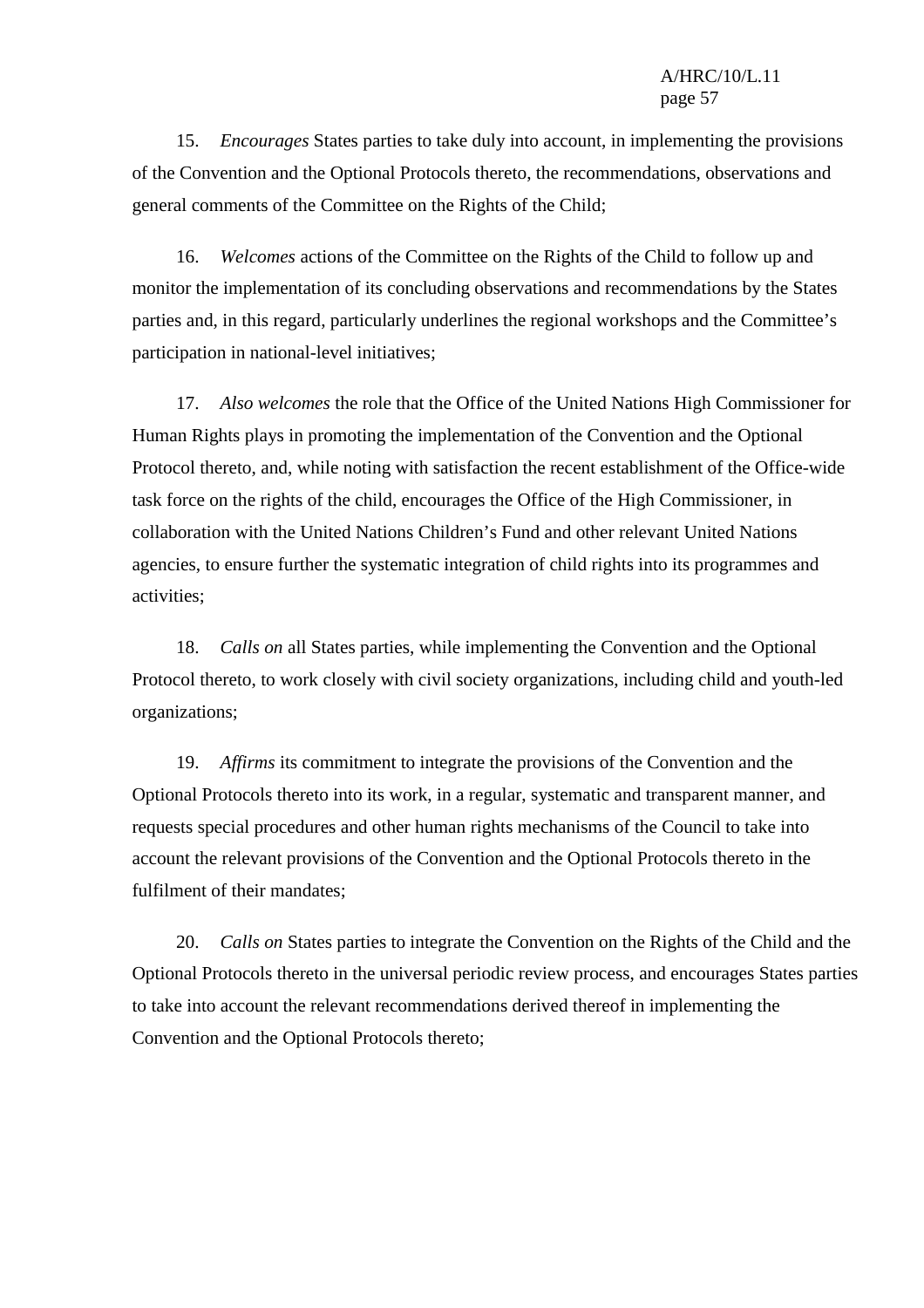21. *Encourages* States parties, while implementing the Committee's recommendations, to request, as appropriate, the technical support of United Nations agencies and other relevant international institutions in their country or region;

 22. *Requests* the High Commissioner for Human Rights to prepare a summary of the full-day meeting on the rights of the child on an annual basis by way of follow-up to paragraph 7 of Council resolution 7/29;

 23. *Recalling* Council resolution 7/29 and General Assembly resolution 63/241, expresses deep concern at the delay in the appointment of the Special Representative of the Secretary-General on Violence against Children, and requests the Secretary-General to proceed urgently to that appointment in accordance with Assembly resolution 62/141, and to report to the Council at its eleventh session on progress made in this regard;

 24. *Decides* to continue its consideration of the rights of the child in accordance with its programme of work and with its resolution 7/29, and to focus its next resolution and full-day meeting on the fight against sexual violence against children.

> *43rd meeting 26 March 2009*  [Adopted without a vote.]

# **10/15. Protection of human rights and fundamental freedoms while countering terrorism**

*The Human Rights Council*,

*Reaffirming* its decision 2/112 and its resolutions 6/28 and 7/7, and Commission on Human Rights resolutions 2003/68, 2004/87 and 2005/80, and recalling General Assembly resolutions 57/219, 58/187, 59/191, 60/158, 61/171, 62/159 and 63/185, and welcoming the efforts of all relevant stakeholders to implement those resolutions,

 1. *Calls upon* States to ensure that any measure taken to counter terrorism complies with international law, in particular international human rights, refugee and humanitarian law;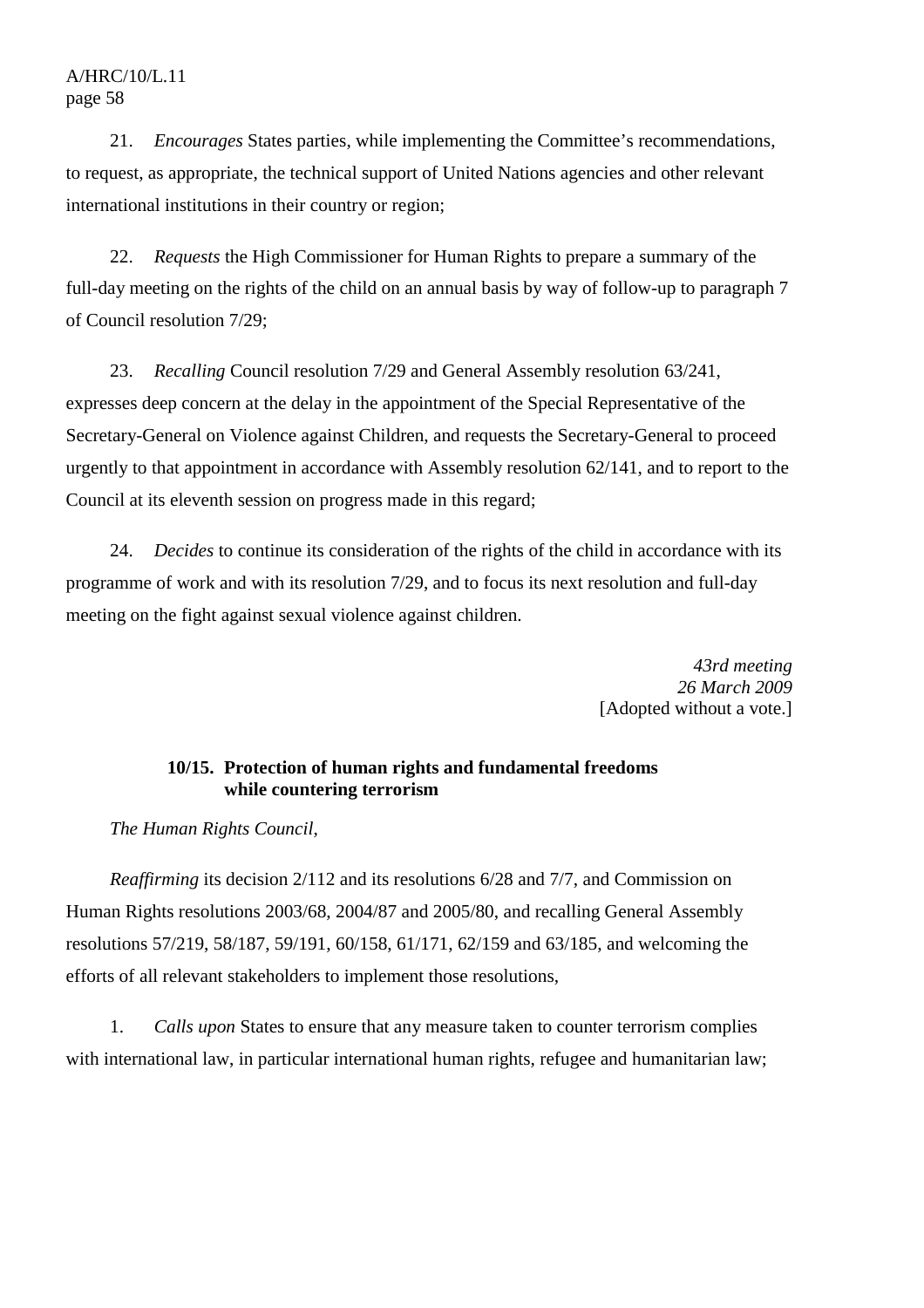2. *Expresses serious concern* at the violations of human rights and fundamental freedoms, as well as of refugee and international humanitarian law, in the context of countering terrorism;

 3. *Deeply deplores* the suffering caused by terrorism to the victims and their families, expresses its profound solidarity with them and stresses the importance of providing them with proper assistance;

 4. *Reaffirms* its unequivocal condemnation of all acts, methods and practices of terrorism in all its forms and manifestations, wherever and by whomsoever committed, regardless of their motivation, as criminal and unjustifiable, and renews its commitment to strengthen international cooperation to prevent and combat terrorism, and in that regard calls upon States and other relevant actors, as appropriate, to continue to implement the United Nations Global Counter-Terrorism Strategy, which, inter alia, reaffirms respect for human rights for all and the rule of law to be the fundamental basis of the fight against terrorism;

 5. *Calls upon* States, while countering terrorism, to ensure that any person whose human rights or fundamental freedoms have been violated has access to an effective remedy and that victims will receive adequate, effective and prompt reparations where appropriate, including by bringing to justice those responsible for such violations;

 6. *Urges* States, while countering terrorism, to protect all human rights, including economic, social and cultural rights, bearing in mind that certain counter-terrorism measures may have an impact on the enjoyment of these rights;

 7. *Also urges* States, while countering terrorism, to respect the right to be equal before the courts and tribunals and to a fair trial, as provided for by international law, including international human rights law, such as article 14 of the International Covenant on Civil and Political Rights and, as applicable, international humanitarian law and refugee law;

 8. *Invites* States to study the recent list of principles of the Working Group on Arbitrary Detention on the deprivation of liberty in the context of measures to counter terrorism related to articles 9 and 10 of the Universal Declaration of Human Rights and articles 9 and 14 of the International Covenant on Civil and Political Rights (A/HRC/10/21);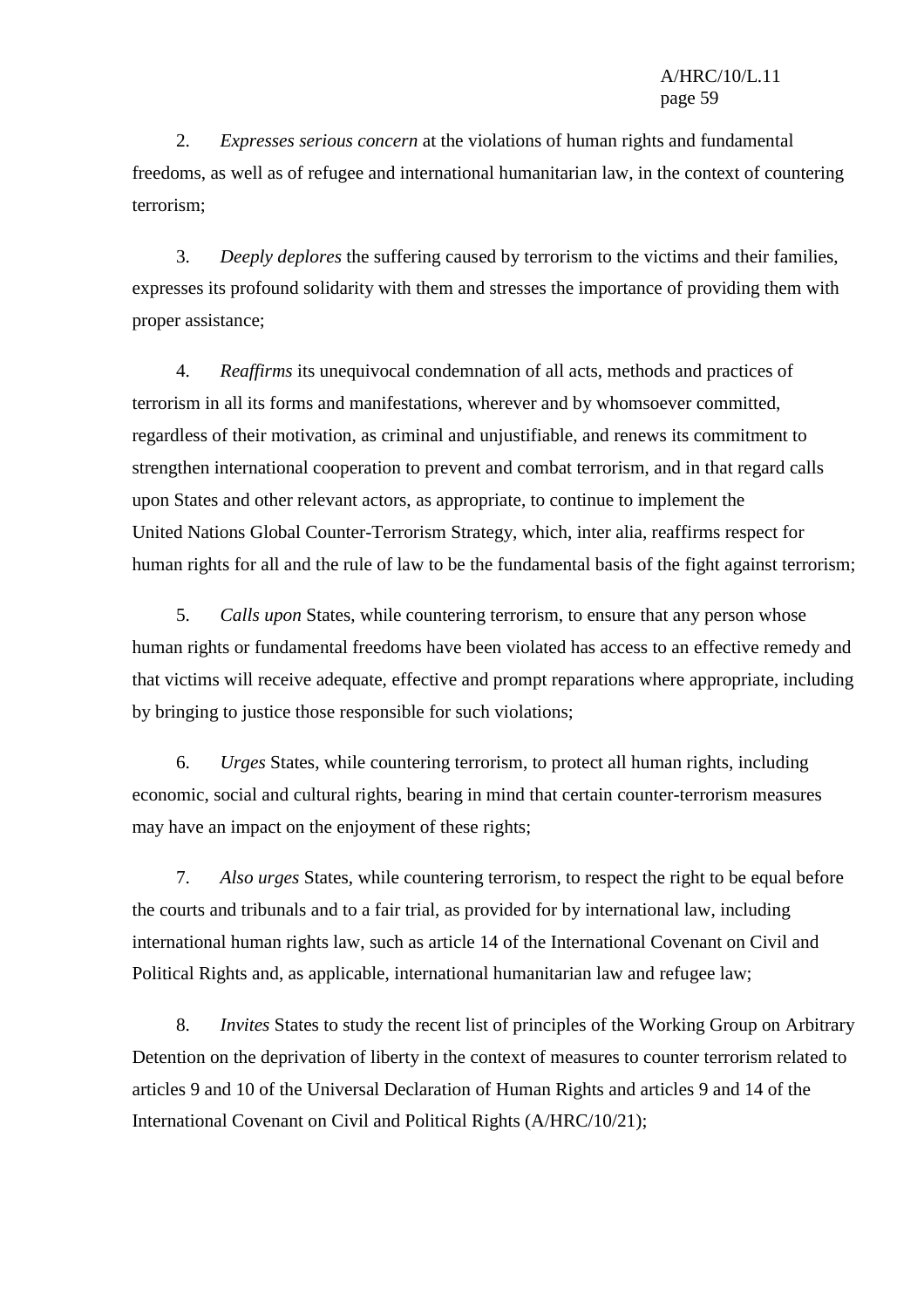9. *Recognizes* that the universal periodic review mechanism may serve as a tool for the promotion and protection of human rights and fundamental freedoms while countering terrorism and urges all stakeholders to continue to increase their efforts in this regard;

 10. *Acknowledges* the report of the Special Rapporteur on the promotion and protection of human rights while countering terrorism (A/HRC/10/3);

 11. *Requests* all States to cooperate fully with the Special Rapporteur in the performance of the tasks and duties mandated, including by reacting promptly to the urgent appeals and providing the information requested, and also requests States to give serious consideration to responding favourably to requests by the Special Rapporteur to visit their countries;

 12. *Requests* the Special Rapporteur, pursuant to his mandate, to prepare, working in consultation with States and other relevant stakeholders, a compilation of good practices on legal and institutional frameworks and measures that ensure respect for human rights by intelligence agencies while countering terrorism, including on their oversight, and to present the compilation in a report to the Council at its thirteenth session;

 13. *Acknowledges* the report of the United Nations High Commissioner for Human Rights on the protection of human rights and fundamental freedoms while countering terrorism submitted to the Council (A/HRC/8/13) as well as the work to implement the mandate given to her by the Commission on Human Rights in its resolution 2005/80 and the General Assembly in its resolution 60/158 on the protection of human rights and fundamental freedoms while countering terrorism, and requests the High Commissioner to continue her efforts in this regard;

 14. *Requests* the High Commissioner and the Special Rapporteur to contribute further appropriately to the ongoing discussion regarding efforts of States Members of the United Nations to assure adequate human rights guarantees to ensure fair and clear procedures, in particular with regard to placing and removing individuals and entities from terrorism-related sanctions lists;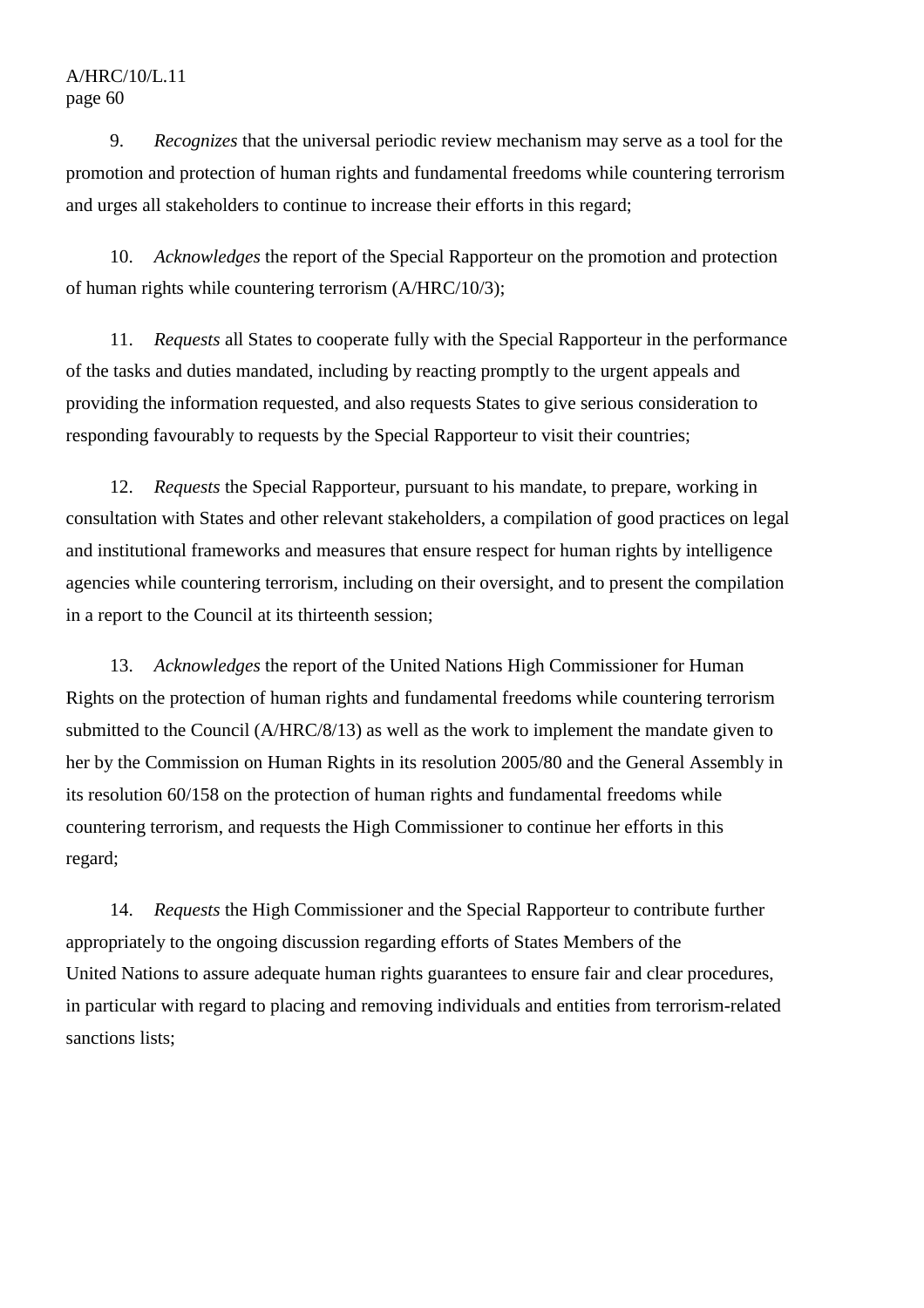15. *Stresses* the importance that relevant United Nations bodies and entities and international, regional and subregional organizations, in particular those that are participating in the Counter-Terrorism Implementation Task Force, which provide technical assistance related to the prevention and suppression of terrorism to consenting States include, as appropriate and where consistent with their mandates, the respect of international human rights law, and, as applicable, international humanitarian law and refugee law, as well as the rule of law, as an important element of technical assistance that they offer to States related to counter terrorism, including by drawing on the advice of, and otherwise ensuring the ongoing dialogue with, the special procedures of the Council within their mandates and the Office of the High Commissioner and relevant stakeholders;

 16. *Requests* the High Commissioner and the Special Rapporteur to present their reports, bearing in mind the content of the present resolution, to the Council at its thirteenth session under agenda item 3, in conformity with its annual programme of work.

> *43rd meeting 26 March 2009*  [Adopted without a vote.]

### **10/16. Situation of human rights in the Democratic People's Republic of Korea**

 *The Human Rights Council*,

 *Guided* by the Charter of the United Nations, the Universal Declaration of Human Rights, the International Covenants on Human Rights and other human rights instruments,

 *Recalling* all previous resolutions adopted by the Commission on Human Rights, the Human Rights Council and the General Assembly on the situation of human rights in the Democratic People's Republic of Korea, including Council resolution 7/15 of 27 March 2008 and General Assembly resolution 63/190 of 18 December 2008, and urging the implementation of those resolutions,

 *Bearing in mind* paragraph 3 of General Assembly resolution 60/251 of 15 March 2006,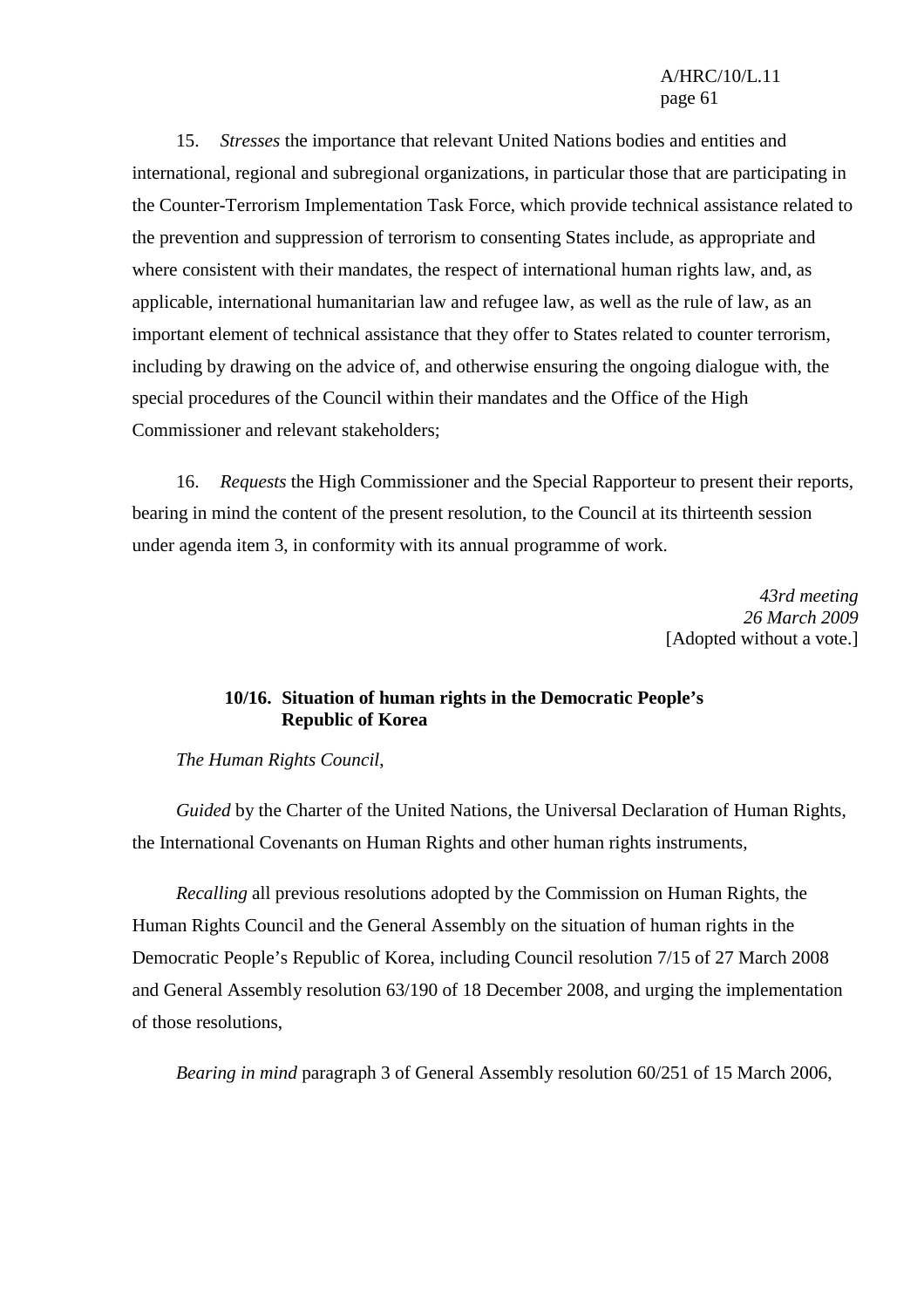*Recalling* Council resolutions 5/1 on institution-building of the United Nations Human Rights Council, and 5/2 on the Code of Conduct for Special Procedures Mandate-holders of the Human Rights Council, of 18 June 2007, and stressing that the mandate-holder shall discharge his/her duties in accordance with those resolutions and the annexes thereto,

 *Bearing in mind* the reports on the situation of human rights in the Democratic People's Republic of Korea submitted by the Special Rapporteur (A/63/322 and A/HRC/10/18), and urging the implementation of the recommendations contained therein,

 *Having reviewed* the mandate of the Special Rapporteur on the situation of human rights in the Democratic People's Republic of Korea,

 *Deeply concerned* at the continuing reports of systematic, widespread and grave violations of civil, political, economic, social and cultural rights in the Democratic People's Republic of Korea and at the unresolved questions of international concern relating to the abduction of nationals of other States, and urging the Government of the Democratic People's Republic of Korea to respect all human rights and fundamental freedoms fully,

 *Deploring* the grave, widespread and systematic human rights abuses in the Democratic People's Republic of Korea, in particular the use of torture and labour camps against political prisoners and repatriated citizens of the Democratic People's Republic of Korea,

 *Deeply regretting* the refusal of the Government of the Democratic People's Republic of Korea to recognize the mandate of the Special Rapporteur or to extend full cooperation to him, and allow him access to the country,

 *Alarmed* by the precarious humanitarian situation in the country,

*Reaffirming* that it is the responsibility of the Government of the Democratic People's Republic of Korea to ensure the full enjoyment of all human rights and fundamental freedoms of its entire population,

 *Recognizing* the vulnerability of women, children, persons with disabilities and the elderly, and the need to ensure their protection against neglect, abuse, exploitation and violence,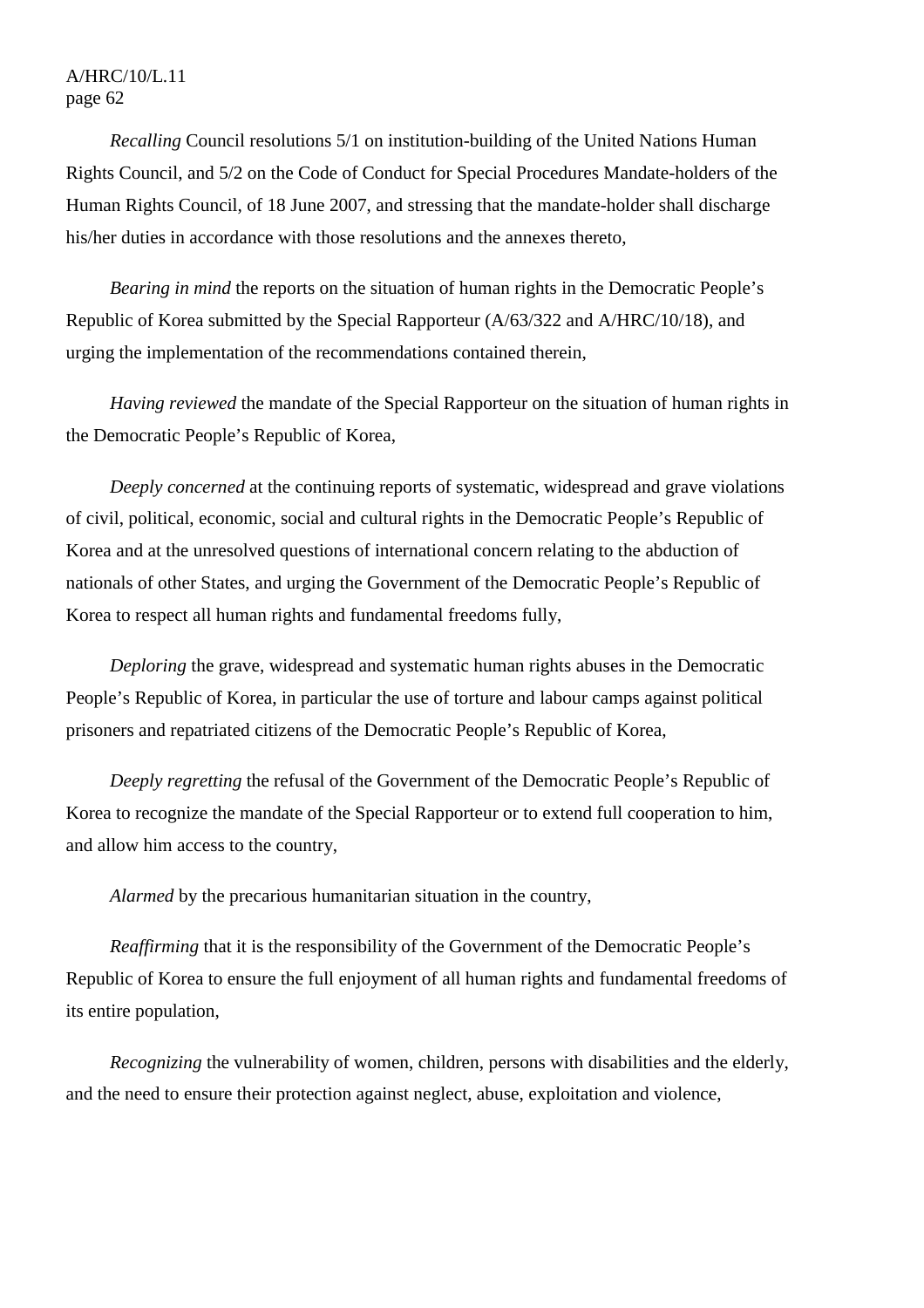1. *Expresses* serious concern at ongoing grave, widespread and systematic human rights violations in the Democratic People's Republic of Korea;

 2. *Commends* the Special Rapporteur on the situation of human rights in the Democratic People's Republic of Korea for the activities undertaken so far and his continued efforts in the conduct of the mandate, despite the limited access to information;

 3. *Decides* to extend the mandate of the Special Rapporteur, in accordance with Council resolution 7/15, for a period of one year;

 4. *Urges* the Government of the Democratic People's Republic of Korea to cooperate fully with the Special Rapporteur and to permit him unrestricted access to visit the country and to provide him with all necessary information to enable him to fulfil his mandate;

 5. *Also urges* the Government of the Democratic People's Republic of Korea to engage fully and positively with the universal periodic review process in December 2009, with a view to improving the human rights situation through effective engagement with the international community;

 6. *Further urges* the Government of the Democratic People's Republic of Korea to ensure full, rapid and unimpeded access of humanitarian assistance that is delivered on the basis of need, in accordance with humanitarian principles;

 7. *Encourages* the United Nations, including its specialized agencies, regional intergovernmental organizations, mandate-holders, interested institutions and independent experts and non-governmental organizations to develop regular dialogue and cooperation with the Special Rapporteur in the fulfilment of his mandate;

 8. *Requests* the Secretary-General to provide the Special Rapporteur with all assistance and adequate staffing necessary to carry out his mandate effectively and to ensure that this mechanism works with the support of the Office of the United Nations High Commissioner for Human Rights;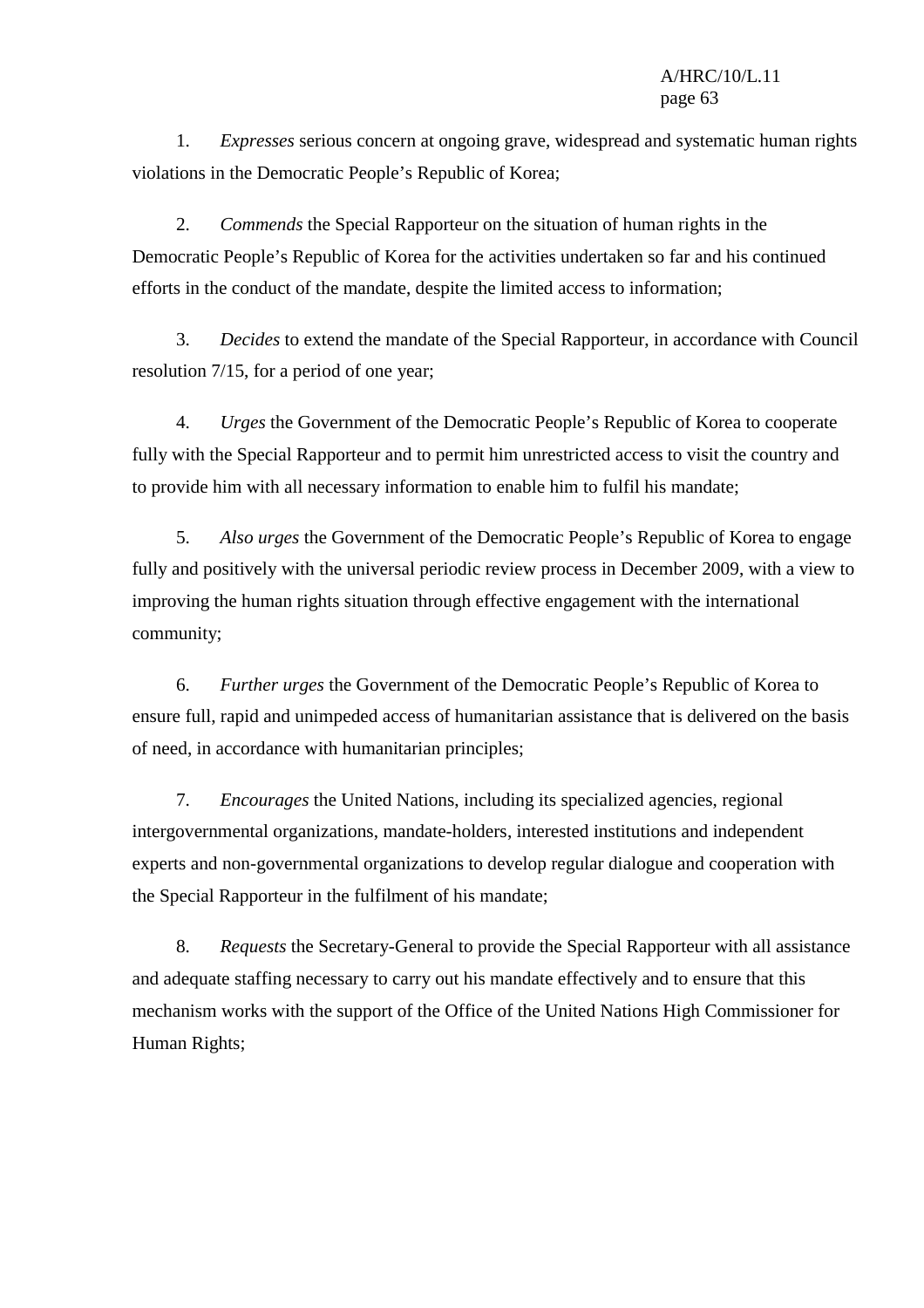9. *Invites* the Special Rapporteur to submit regular reports on the implementation of his mandate to the Council and the General Assembly.

> *43rd meeting 26 March 2009*

[Adopted by a recorded vote of 26 to 6, with 15 abstentions. See chapter IV. The voting was as follows:

| In favour:         | Argentina, Bahrain, Bosnia and Herzegovina, Burkina Faso, Cameroon, Canada, Chile,<br>France, Germany, Ghana, Italy, Japan, Jordan, Madagascar, Mauritius, Mexico, Netherlands,<br>Republic of Korea, Saudi Arabia, Slovakia, Slovenia, Switzerland, Ukraine, United Kingdom<br>of Great Britain and Northern Ireland, Uruguay, Zambia; |
|--------------------|-----------------------------------------------------------------------------------------------------------------------------------------------------------------------------------------------------------------------------------------------------------------------------------------------------------------------------------------|
| Against:           | China, Cuba, Egypt, Indonesia, Nigeria, Russian Federation;                                                                                                                                                                                                                                                                             |
| <i>Abstaining:</i> | Angola, Azerbaijan, Bangladesh, Bolivia, Brazil, Djibouti, Gabon, India, Malaysia,                                                                                                                                                                                                                                                      |

#### **10/17. Human rights in the occupied Syrian Golan**

Nicaragua, Pakistan, Philippines, Qatar, Senegal, South Africa.]

#### *The Human Rights Council*,

 *Deeply concerned* at the suffering of the Syrian citizens in the occupied Syrian Golan due to the systematic and continuous violation of their fundamental and human rights by Israel since the Israeli military occupation of 1967,

 *Recalling* Security Council resolution 497 (1981) of 17 December 1981,

 *Recalling also* all relevant General Assembly resolutions, the most recent being resolution 63/99 of 5 December 2008, in which the Assembly declared that Israel had failed so far to comply with Security Council resolution 497 (1981) and demanded that Israel withdraw from all the occupied Syrian Golan,

 *Reaffirming once more* the illegality of the decision by Israel of 14 December 1981 to impose its laws, jurisdiction and administration on the occupied Syrian Golan, which has resulted in the effective annexation of that territory,

 *Reaffirming* the principle of the inadmissibility of the acquisition of territory by force in accordance with the Charter of the United Nations and the principles of international law,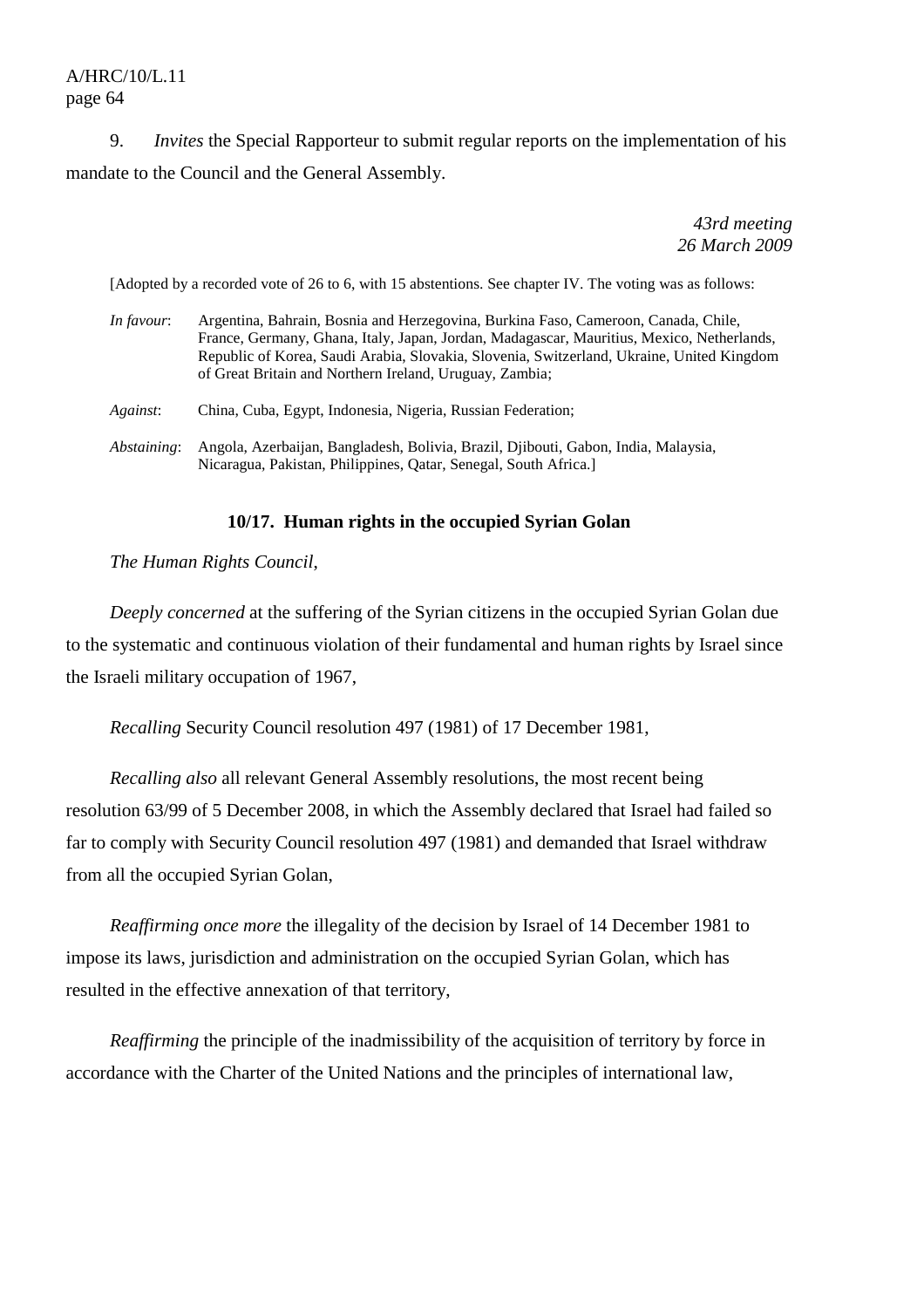*Taking note with deep concern* of the report of the Special Committee to Investigate Israeli Practices Affecting the Human Rights of the Palestinian People and Other Arabs of the Occupied Territories (A/63/401), in which the Committee referred to the grave deterioration of the human rights situation in the occupied Syrian Golan and, in this connection, deploring the Israeli settlement in the occupied Arab territories and expressing regret at the constant refusal of Israel to cooperate with and to receive the Special Committee,

 *Guided* by the relevant provisions of the Charter of the United Nations, international law and the Universal Declaration of Human Rights and reaffirming the applicability of the Geneva Convention relative to the Protection of Civilian Persons in Time of War, of 12 August 1949, and the relevant provisions of the Hague Conventions of 1899 and 1907 to the occupied Syrian Golan,

 *Reaffirming* the importance of the peace process, which started in Madrid on the basis of Security Council resolutions 242 (1967) of 22 November 1967 and 338 (1973) of 22 October 1973 and the principle of land for peace, and expressing its concern at the halting of the peace process in the Middle East and its hope that peace talks will be resumed on the basis of the full implementation of Security Council resolutions 242 (1967) and 338 (1973) for the establishment of a just and comprehensive peace in the region,

 *Reaffirming also* the previous relevant resolutions of the Commission on Human Rights and the Human Rights Council, the most recent being resolution 7/30 of 28 March 2008,

 1. *Calls upon* Israel, the occupying Power, to comply with the relevant resolutions of the General Assembly, the Security Council and the Human Rights Council, in particular Security Council resolution 497 (1981), in which the Council decided, inter alia, that the decision of Israel to impose its laws, jurisdiction and administration on the occupied Syrian Golan is null and void and without international legal effect, and demanded that Israel should rescind forthwith its decision;

 2. *Also calls upon* Israel to desist from changing the physical character, demographic composition, institutional structure and legal status of the occupied Syrian Golan, and emphasizes that the displaced persons of the population of the occupied Syrian Golan must be allowed to return to their homes and to recover their property;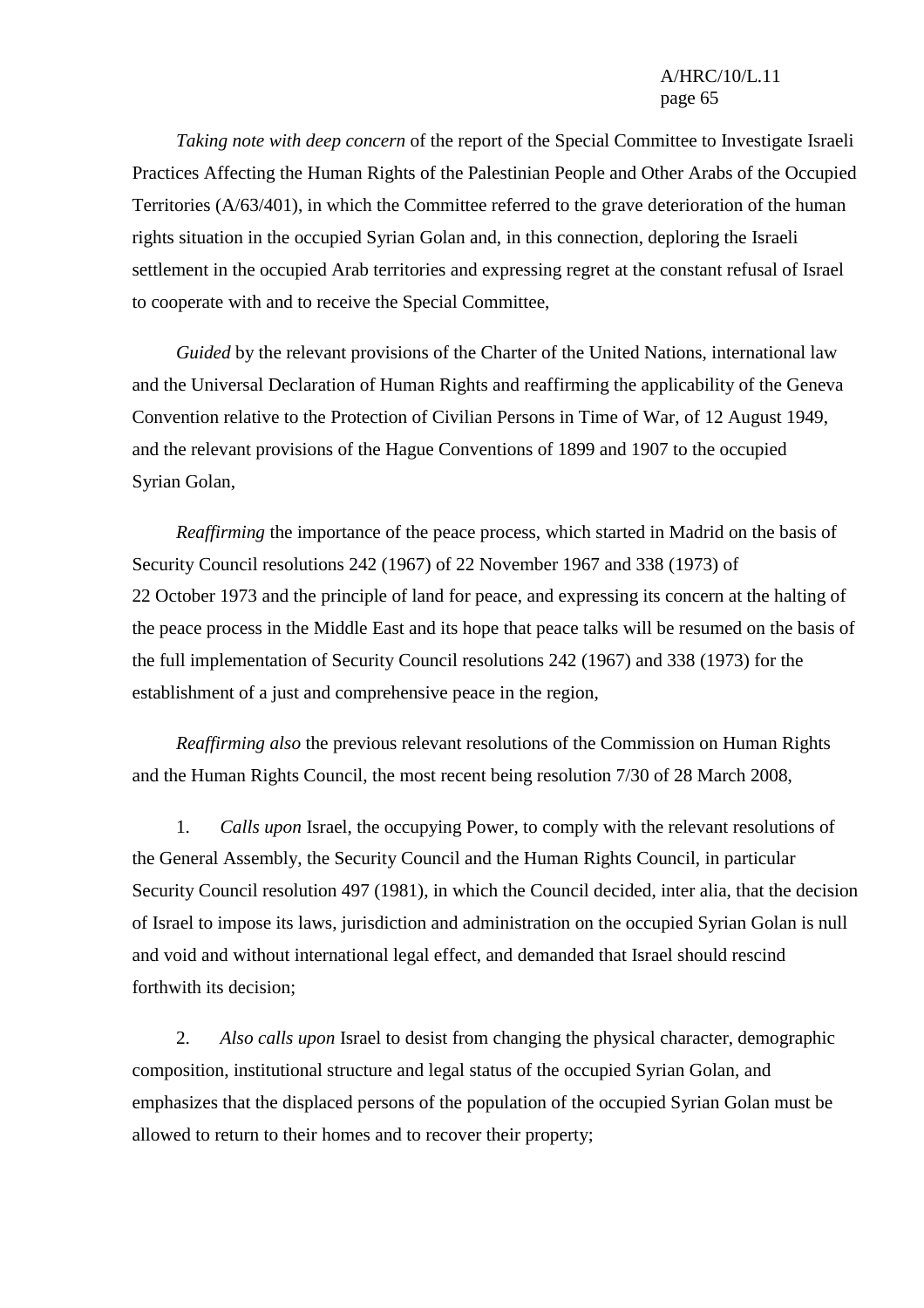3. *Further calls upon* Israel to desist from imposing Israeli citizenship and Israeli identity cards on the Syrian citizens in the occupied Syrian Golan, and to desist from its repressive measures against them and from all other practices that obstruct the enjoyment of their fundamental rights and their civil, political, economic, social and cultural rights, some of which are mentioned in the report of the Special Committee to Investigate Israeli Practices Affecting the Human Rights of the Palestinian People and Other Arabs of the Occupied Territories;

4. *Calls upon* Israel to allow the Syrian population of the occupied Syrian Golan to visit their families and relatives in the Syrian motherland through the Quneitra checkpoint and under the supervision of the International Committee of the Red Cross, and to rescind its decision to prohibit these visits, as it is in flagrant violation of the Fourth Geneva Convention and the International Covenant on Civil and Political Rights;

5. *Also calls upon* Israel to release immediately the Syrian detainees in Israeli prisons, some of whom have been detained for more than 23 years, and calls on Israel to treat them in conformity with international humanitarian law;

6. *Further calls upon* Israel, in this connection, to allow delegates of the International Committee of the Red Cross to visit Syrian prisoners of conscience and detainees in Israeli prisons accompanied by specialized physicians to assess the state of their physical and mental health and to protect their lives;

7. *Determines* that all legislative and administrative measures and actions taken or to be taken by Israel, the occupying Power, that aim to alter the character and legal status of the occupied Syrian Golan are null and void, constitute a flagrant violation of international law and of the Geneva Convention relative to the Protection of Civilian Persons in Time of War, of 12 August 1949, and have no legal effect;

 8. *Again calls upon* States members of the United Nations not to recognize any of the above-mentioned legislative or administrative measures;

 9. *Requests* the Secretary-General to bring the present resolution to the attention of all Governments, the competent United Nations organs, specialized agencies, international and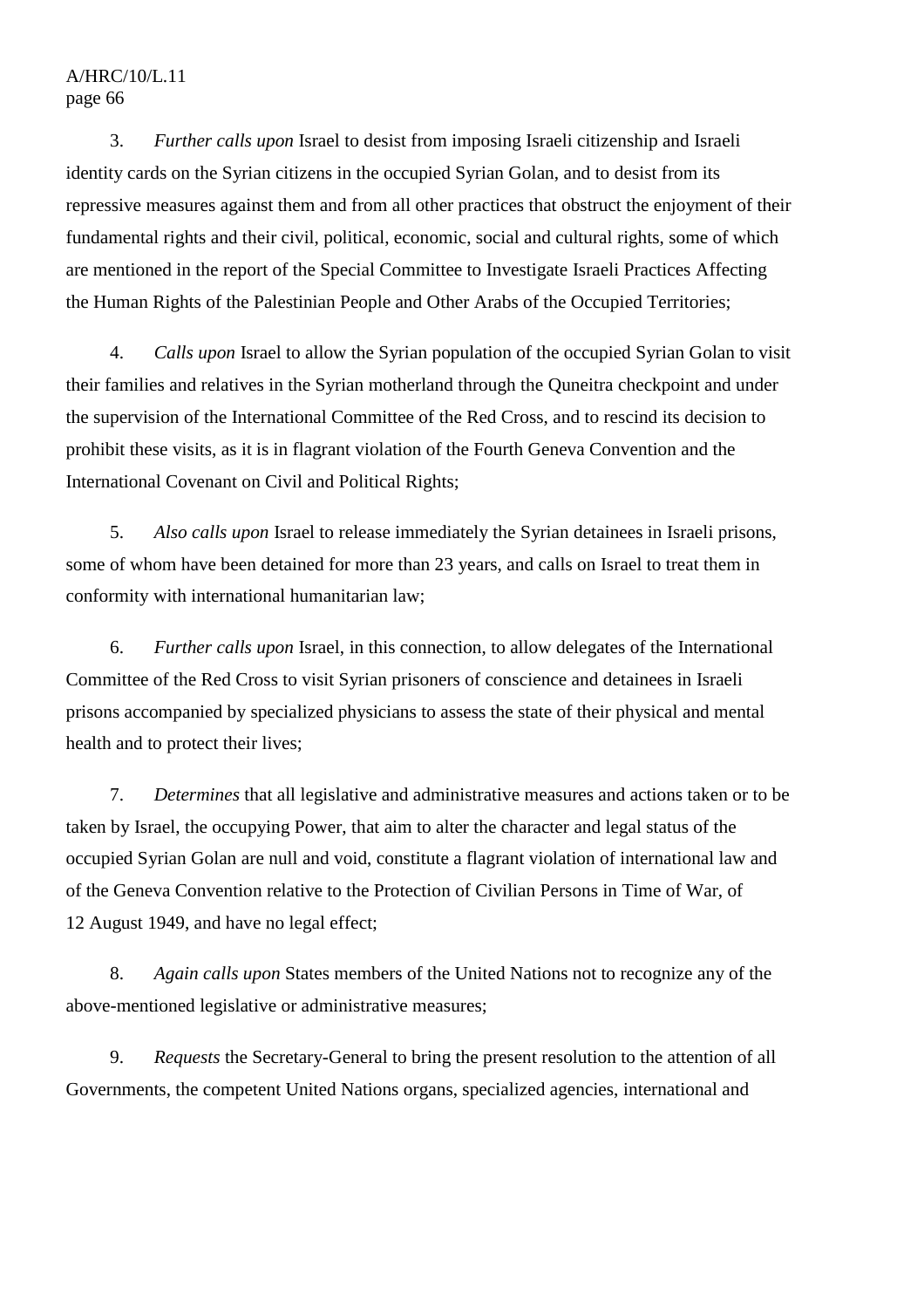regional intergovernmental organizations and international humanitarian organizations, to disseminate it as widely as possible and to report on this matter to the Council at its thirteenth session;

 10. *Decides* to continue the consideration of the human rights violations in the occupied Syrian Golan at its thirteenth session.

> *43rd meeting 26 March 2009*

[Adopted by a recorded vote of 33 to 13, with 1 abstention. See chapter VII. The voting was as follows:

- *In favour*: Angola, Argentina, Azerbaijan, Bahrain, Bangladesh, Bolivia, Brazil, Burkina Faso, Chile, China, Cuba, Djibouti, Egypt, Gabon, Ghana, India, Indonesia, Jordan, Madagascar, Malaysia, Mauritius, Mexico, Nicaragua, Nigeria, Pakistan, Philippines, Qatar, Russian Federation, Saudi Arabia, Senegal, South Africa, Uruguay, Zambia;
- *Against*: Canada;
- *Abstaining*: Bosnia and Herzegovina, Cameroon, France, Germany, Italy, Japan, Netherlands, Republic of Korea, Slovakia, Slovenia, Switzerland, Ukraine, United Kingdom of Great Britain and Northern Ireland.]

#### **10/18. Israeli settlements in the Occupied Palestinian Territory, including East Jerusalem, and in the occupied Syrian Golan**

*The Human Rights Council*,

 *Guided* by the principles of the Charter of the United Nations and affirming the inadmissibility of the acquisition of territory by force,

 *Reaffirming* that all States have an obligation to promote and protect human rights and fundamental freedoms, as stated in the Charter of the United Nations and as elaborated in the Universal Declaration of Human Rights, the International Covenants on Human Rights and other applicable instruments,

 *Recalling* relevant resolutions of the Commission on Human Rights, the Human Rights Council, the Security Council and the General Assembly, reaffirming, inter alia, the illegality of the Israeli settlements in the occupied territories,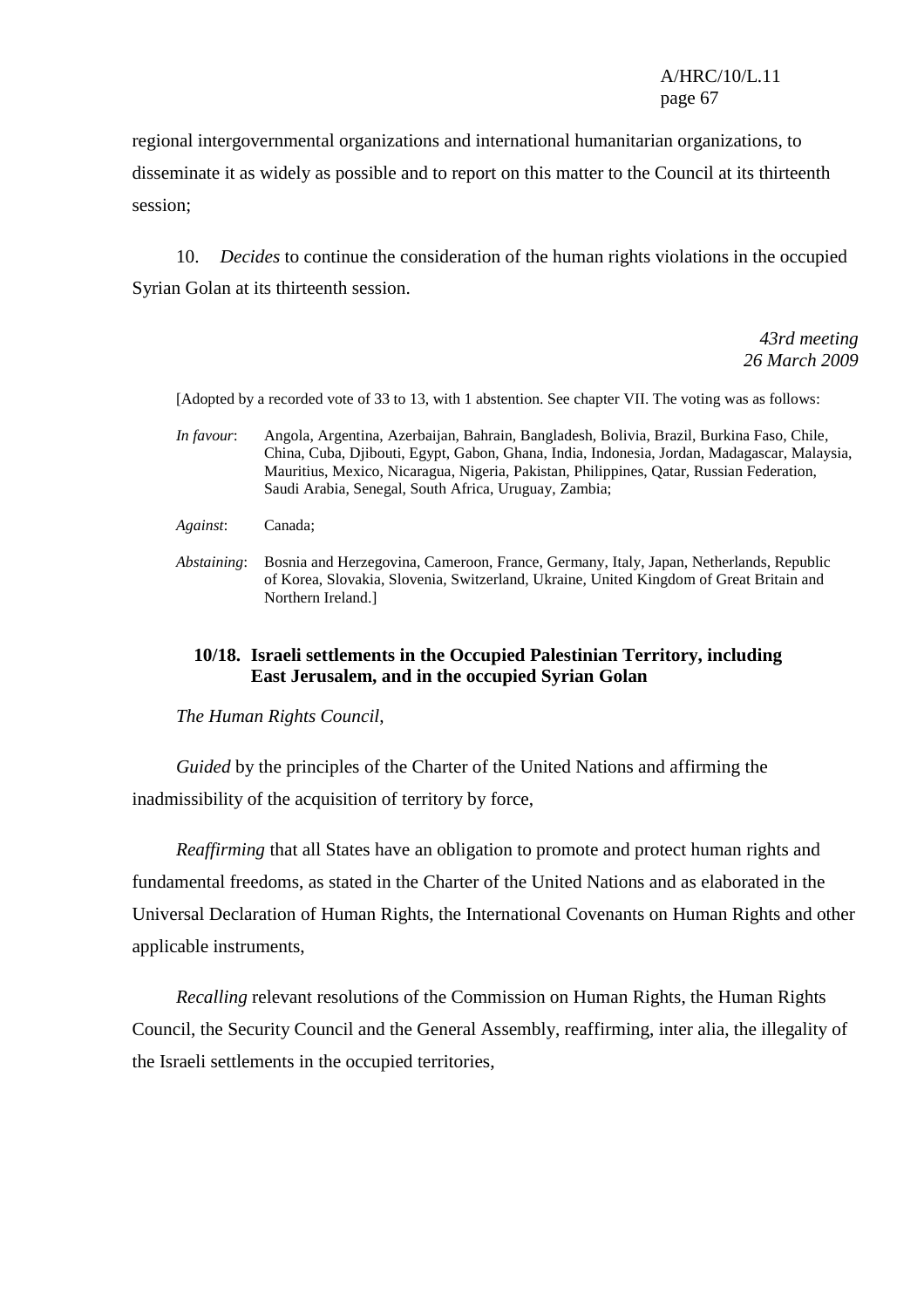*Mindful* that Israel is a party to the Fourth Geneva Convention relative to the Protection of Civilian Persons in Time of War, of 12 August 1949, which is applicable de jure to Palestinian and all Arab territories occupied by Israel since 1967, including East Jerusalem, and the Syrian Golan, and recalling the declaration adopted by the Conference of High Contracting Parties to the Fourth Geneva Convention, held in Geneva on 5 December 2001,

*Considering* that the transfer by the occupying Power of parts of its own civilian population into the territory it occupies constitutes a breach of the Fourth Geneva Convention and relevant provisions of customary law, including those codified in Additional Protocol I to the Geneva Conventions of 12 August 1949,

*Recalling* the advisory opinion rendered on 9 July 2004 by the International Court of Justice on the *Legal Consequences of the Construction of a Wall in the Occupied Palestinian Territory*, and its conclusion that the Israeli settlements in the Occupied Palestinian Territory, including East Jerusalem, were established in breach of international law,

 *Recalling also* General Assembly resolution ES-10/15 of 20 July 2004,

 *Affirming* that the Israeli settlement activities in the Occupied Palestinian Territory constitute very serious violations of international humanitarian law and of the human rights of the Palestinian people therein and undermine international efforts, including the Annapolis Peace Conference of 27 November 2007 and the Paris International Donors' Conference for the Palestinian State of 17 December 2007, aimed at invigorating the peace process and establishing a viable, contiguous, sovereign and independent Palestinian State by the end of 2008,

*Recalling* its attachment to the implementation by both parties of their obligations under the Quartet road map to a permanent two-State solution to the Israeli-Palestinian conflict (S/2003/529, annex), and noting specifically its call for a freeze on all settlement activity,

 *Expressing its grave concern* about the continuation by Israel, the occupying Power, of settlements building and expansion in the Occupied Palestinian Territory, in violation of international humanitarian law and relevant United Nations resolutions, including plans to expand and connect Israeli settlements around occupied East Jerusalem, thus threatening the creation of a contiguous Palestinian State,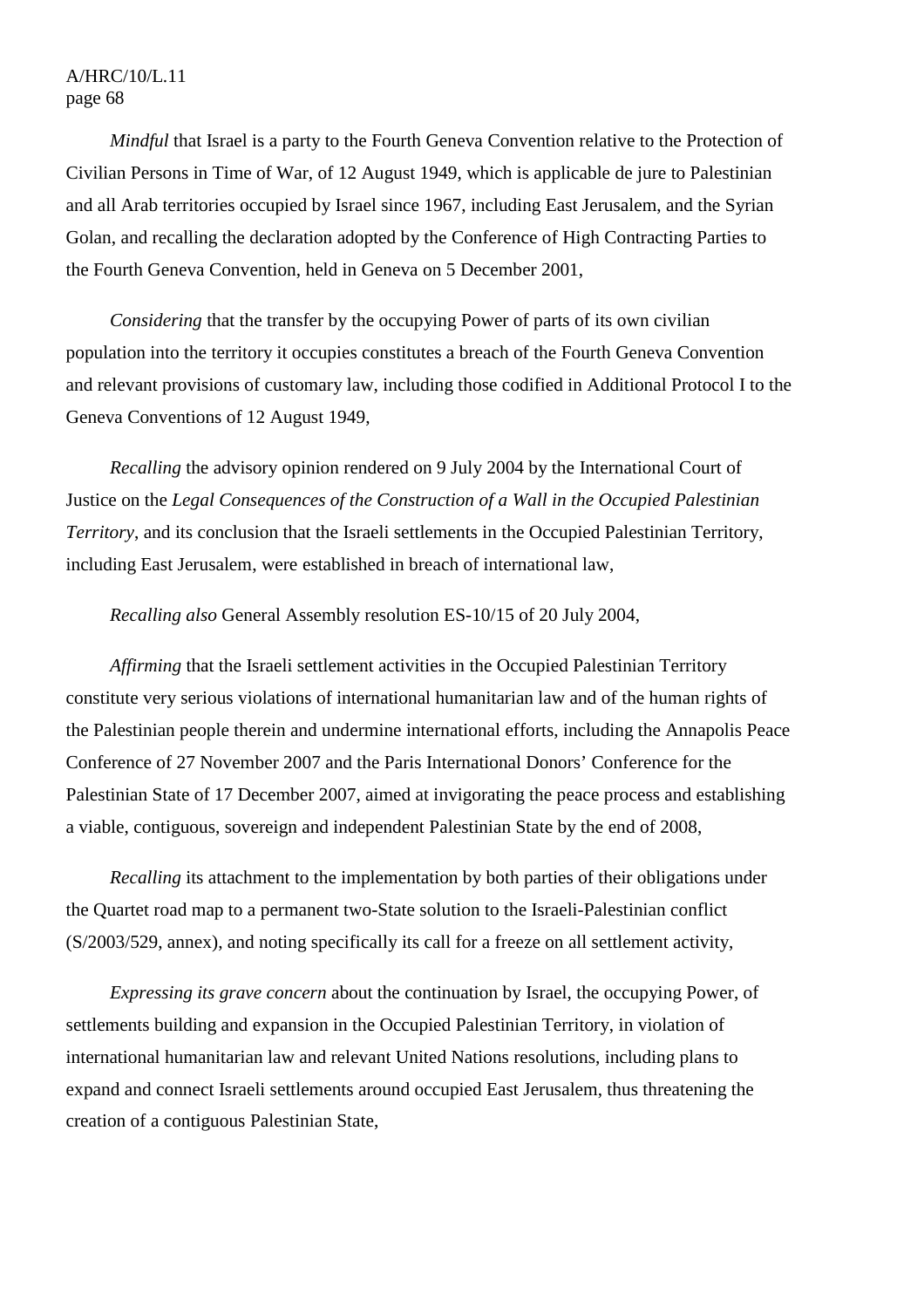*Expressing its concern* that continuing Israeli settlement activity undermines the realization of a two-State solution,

 *Expressing grave concern* at the continuing construction, contrary to international law, by Israel of the wall inside the Occupied Palestinian Territory, including in and around East Jerusalem, and expressing its concern in particular about the route of the wall in departure from the Armistice Line of 1949, which could prejudge future negotiations and make the two-State solution physically impossible to implement and which is causing the Palestinian people further humanitarian hardship,

 *Deeply concerned* that the route of the wall has been traced in such a way as to include the great majority of the Israeli settlements in the Occupied Palestinian Territory, including East Jerusalem,

 *Expressing its concern* at the failure of the Government of Israel to cooperate fully with the relevant United Nations mechanisms, in particular the Special Rapporteur on the situation of human rights in the Palestinian territories occupied since 1967,

 1. *Welcomes* the report of the Special Rapporteur on the situation of human rights in the Palestinian Territories occupied since 1967 (A/HRC/10/20), and calls upon the Government of Israel to cooperate with all relevant special rapporteurs in accordance with Council resolution S-9/1 to allow them to discharge their mandates fully;

 2. *Deplores* the recent Israeli announcements of the construction of new housing units for Israeli settlers in the Occupied Palestinian Territory, particularly in and around occupied East Jerusalem, as they undermine the peace process and the creation of a contiguous, sovereign and independent Palestinian State and are in violation of international law and Israeli pledges at the Annapolis Peace Conference;

3. *Expresses its grave concern* at:

 (*a*) The continuing Israeli settlement and related activities, in violation of international law, including the expansion of settlements, the expropriation of land, the demolition of houses, the confiscation and destruction of property, the expulsion of Palestinians and the construction of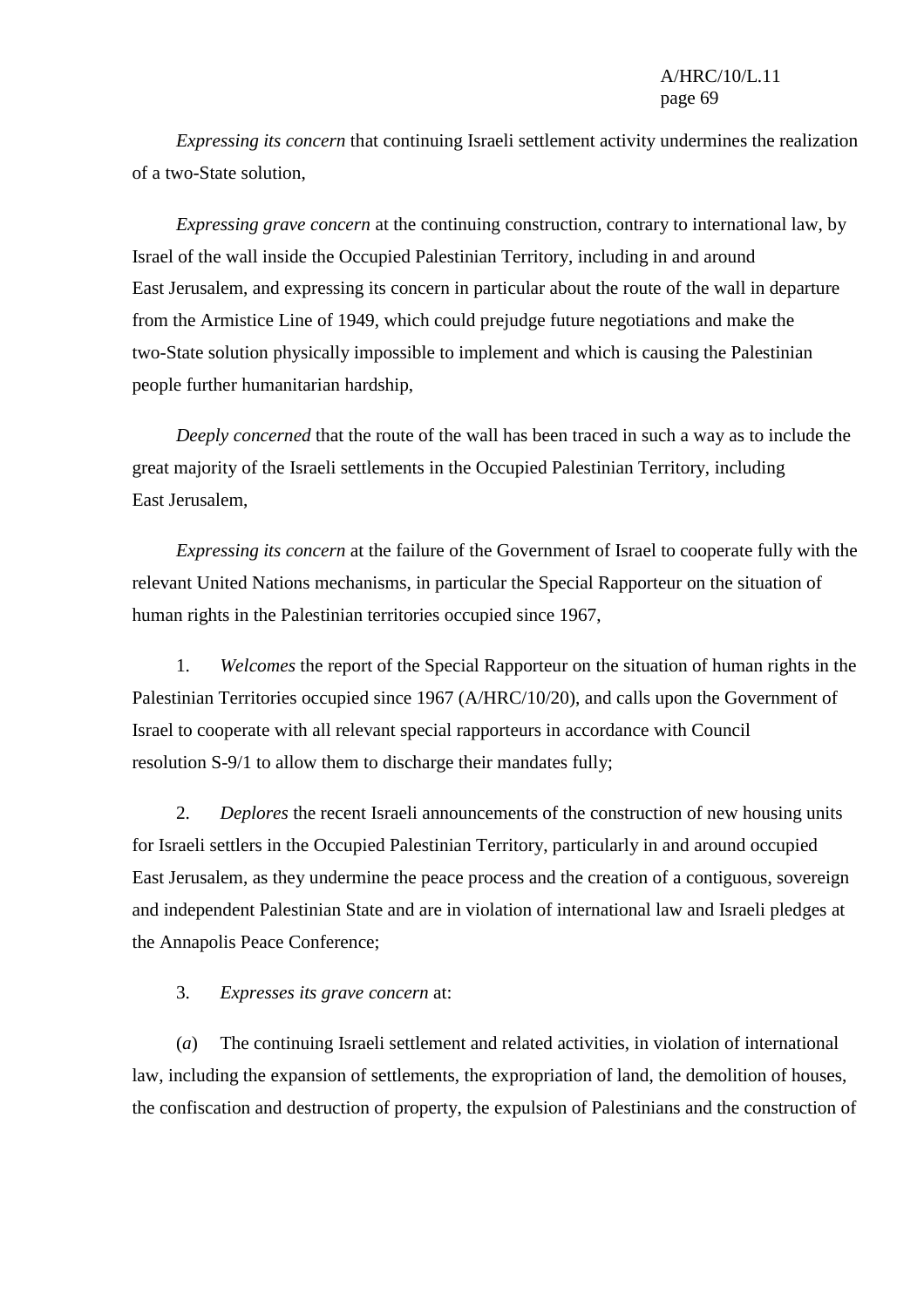bypass roads, which change the physical character and demographic composition of the Occupied Palestinian Territories, including East Jerusalem, and the Syrian Golan, and constitute a violation of the Fourth Geneva Convention relative to the Protection of Civilian Persons in Time of War, of 12 August 1949, and in particular article 49 of that Convention; and recalls that settlements are a major obstacle to the establishment of a just and comprehensive peace and to the creation of an independent, viable, sovereign and democratic Palestinian State;

 (*b*) The Israeli planned settlement construction in the vicinity of the Adam settlements in the occupied West Bank, which constitutes a new settlement block;

 (*c*) The increasing number of newly built structures, in 2008 amounting to 1,257, including 748 permanent buildings and 509 mobile structures, which obstruct the efforts of the international community to advance the Middle East peace process;

 (*d*) The implications for the final status negotiations of the announcement by Israel that it will retain the major settlement blocks in the Occupied Palestinian Territory, including settlements located in the Jordan Valley;

 (*e*) The expansion of Israeli settlements and the construction of new ones in the Occupied Palestinian Territory rendered inaccessible behind the wall, which create a fait accompli on the ground that could well be permanent and would be tantamount to de facto annexation;

 (*f*) The continued closures of and within the Occupied Palestinian Territory, and the restriction of the freedom of movement of people and goods, including the repeated closures of the crossing points of the Occupied Gaza Strip, which have created an extremely precarious humanitarian situation for the civilian population as well as impaired the economic and social rights of the Palestinian people;

 (*g*) The continued construction, contrary to international law, of the wall inside the Occupied Palestinian Territory, including in and around East Jerusalem;

 (*h*) The latest Israeli plan to demolish more than 88 houses in Al-Bustan neighbourhood of Silwan, which will result in the displacement of more than 1,500 Palestinian residents of East Jerusalem;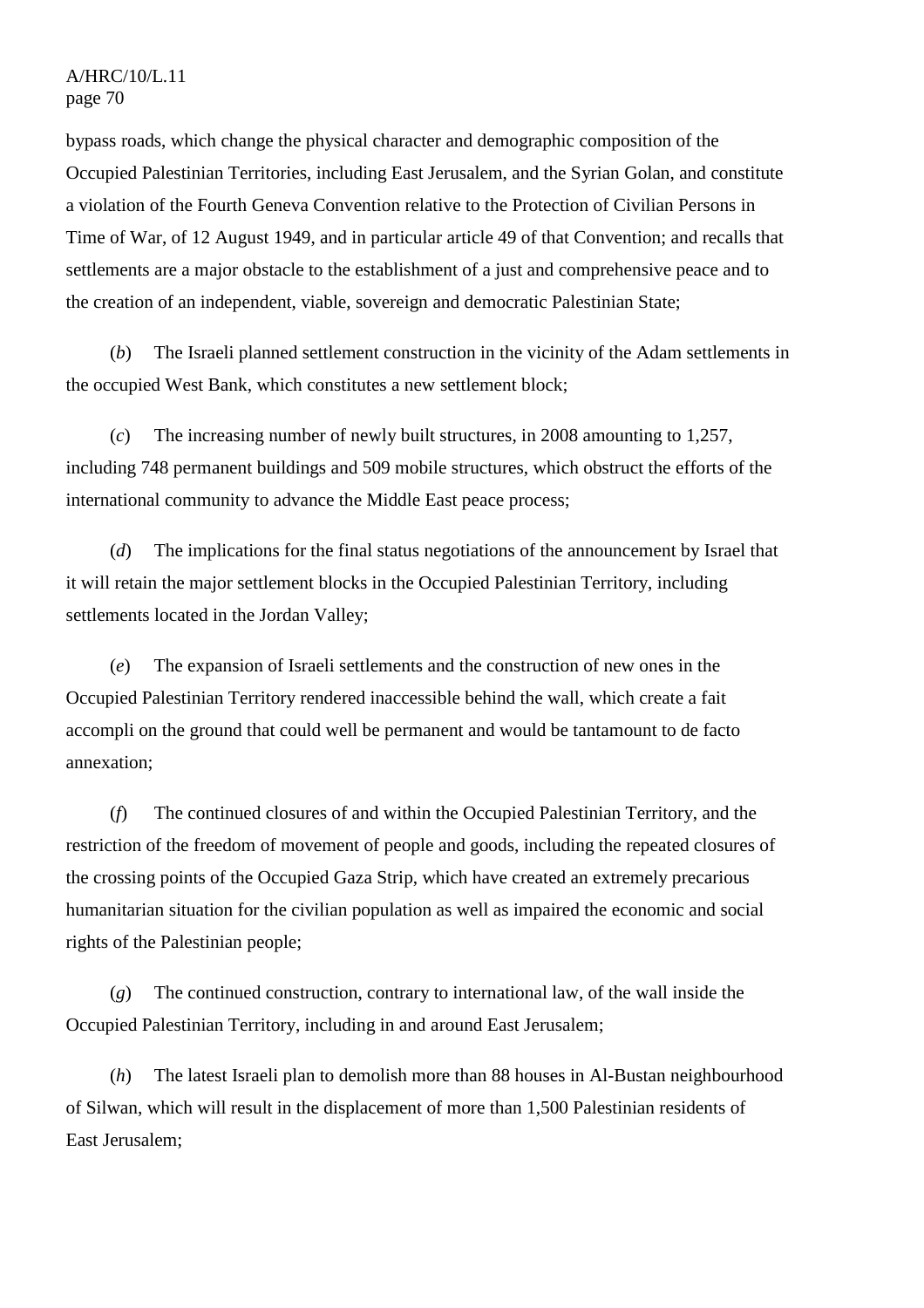4. *Urges* Israel, the occupying Power:

 (*a*) To reverse the settlement policy in the occupied territories, including in East Jerusalem and the Syrian Golan and, as a first step towards their dismantlement, to stop immediately the expansion of the existing settlements, including "natural growth" and related activities;

(*b*) To prevent any new installation of settlers in the occupied territories;

 5. *Urges* the full implementation of the Agreement on Movement and Access of 15 November 2005, particularly the urgent reopening of the Rafah and Karni crossings, which are crucial to the passage of foodstuffs and essential supplies, as well as the access of United Nations agencies to and within the Occupied Palestinian Territory;

 *6. Calls upon* Israel to take and implement serious measures, including confiscation of arms and enforcement of criminal sanctions, with the aim of preventing acts of violence by Israeli settlers, and other measures to guarantee the safety and protection of the Palestinian civilians and Palestinian properties in the Occupied Palestinian Territory, including East Jerusalem;

7. *Calls upon* Israel to implement the recommendations regarding the settlements made by the United Nations High Commissioner for Human Rights in her report to the Commission on Human Rights on her visit to the Occupied Palestinian Territory, Israel, Egypt and Jordan (E/CN.4/2001/114);

 8. *Demands* that Israel, the occupying Power, comply fully with its legal obligations, as mentioned in the advisory opinion rendered on 9 July 2004 by the International Court of Justice;

 9. *Urges* the parties to give renewed impetus to the peace process in line with the Annapolis Peace Conference and the Paris International Donors' Conference for the Palestinian State and to implement fully the road map endorsed by the Security Council in its resolution 1515 (2003) of 19 November 2003, with the aim of reaching a comprehensive political settlement in accordance with the resolutions of the Security Council, including resolutions 242 (1967) and 338 (1973), and other relevant United Nations resolutions, the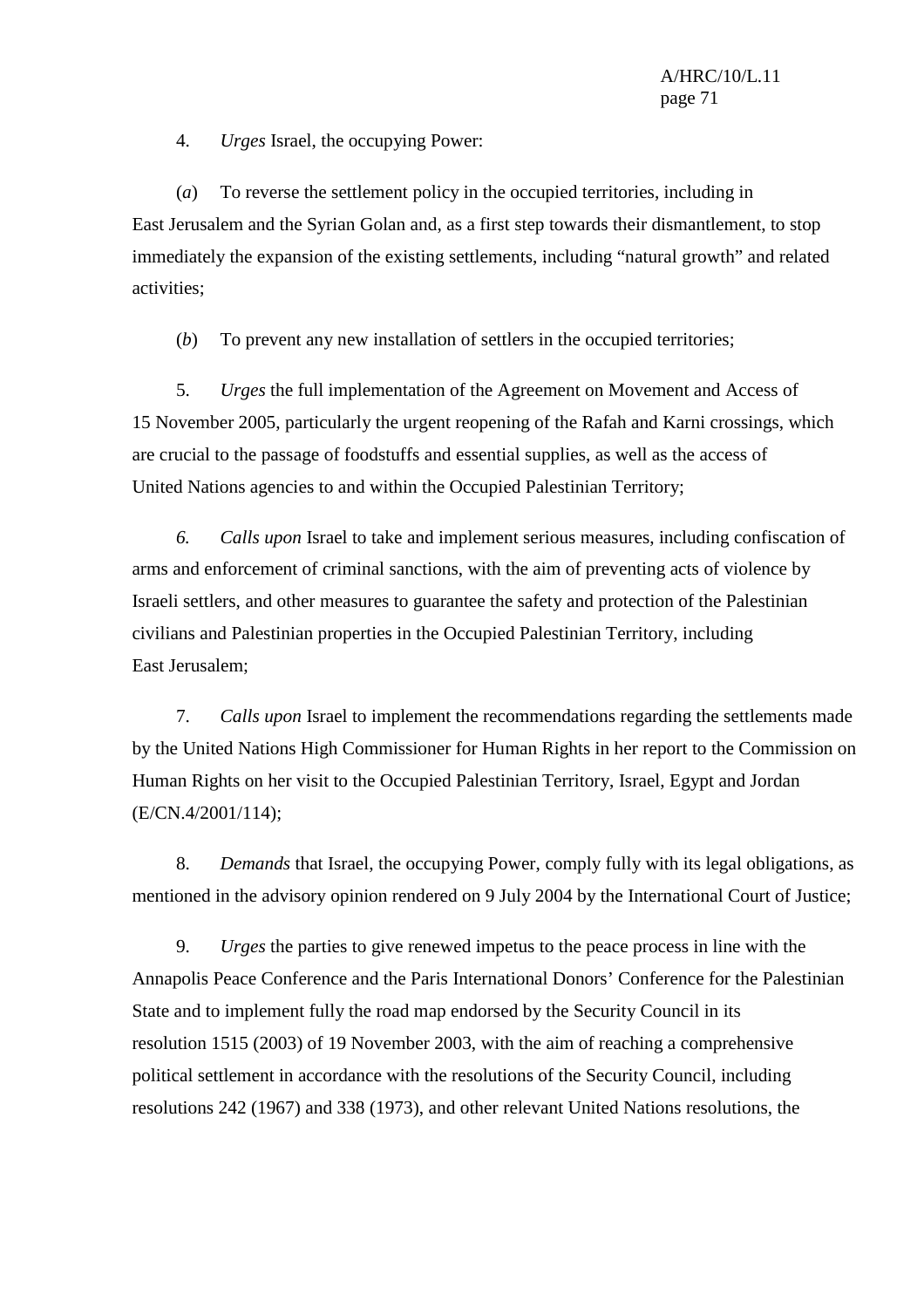principles of the Peace Conference on the Middle East, held in Madrid on 30 October 1991, the Oslo accords and subsequent agreements, which will allow two States, Israel and Palestine, to live in peace and security;

 10. *Decides* to continue the consideration of this question at its thirteenth session in March 2010.

> *43rd meeting 26 March 2009*

[Adopted by a recorded vote of 46 to 1, with no abstention. See chapter VII, The voting was as follows:

*In favour*: Angola, Argentina, Azerbaijan, Bahrain, Bangladesh, Bolivia, Bosnia and Herzegovina, Brazil, Burkina Faso, Cameroon, Chile, China, Cuba, Djibouti, Egypt, France, Gabon, Germany, Ghana, India, Indonesia, Italy, Japan, Jordan, Madagascar, Malaysia, Mauritius, Mexico, Netherlands, Nicaragua, Nigeria, Pakistan, Philippines, Qatar, Republic of Korea, Russian Federation, Saudi Arabia, Senegal, Slovakia, Slovenia, South Africa, Switzerland, Ukraine, United Kingdom of Great Britain and Northern Ireland, Uruguay, Zambia;

*Against*: Canada.]

#### **10/19. Human rights violations emanating from the Israeli military attacks and operations in the Occupied Palestinian Territory**

 *The Human Rights Council*,

 *Guided* by the principles and objectives of the Charter of the United Nations, the Universal Declaration of Human Rights and the International Covenants on Human Rights,

 *Guided also* by the right of the Palestinian people to self-determination and the inadmissibility of the acquisition of land by the use of force, as enshrined in the Charter of the United Nations,

 *Affirming* the applicability of the Fourth Geneva Convention relative to the Protection of Civilian Persons in Time of War, of 12 August 1949, to the Occupied Palestinian Territory, including East Jerusalem,

 *Affirming also* the applicability of international human rights law to the Occupied Palestinian Territory, including East Jerusalem,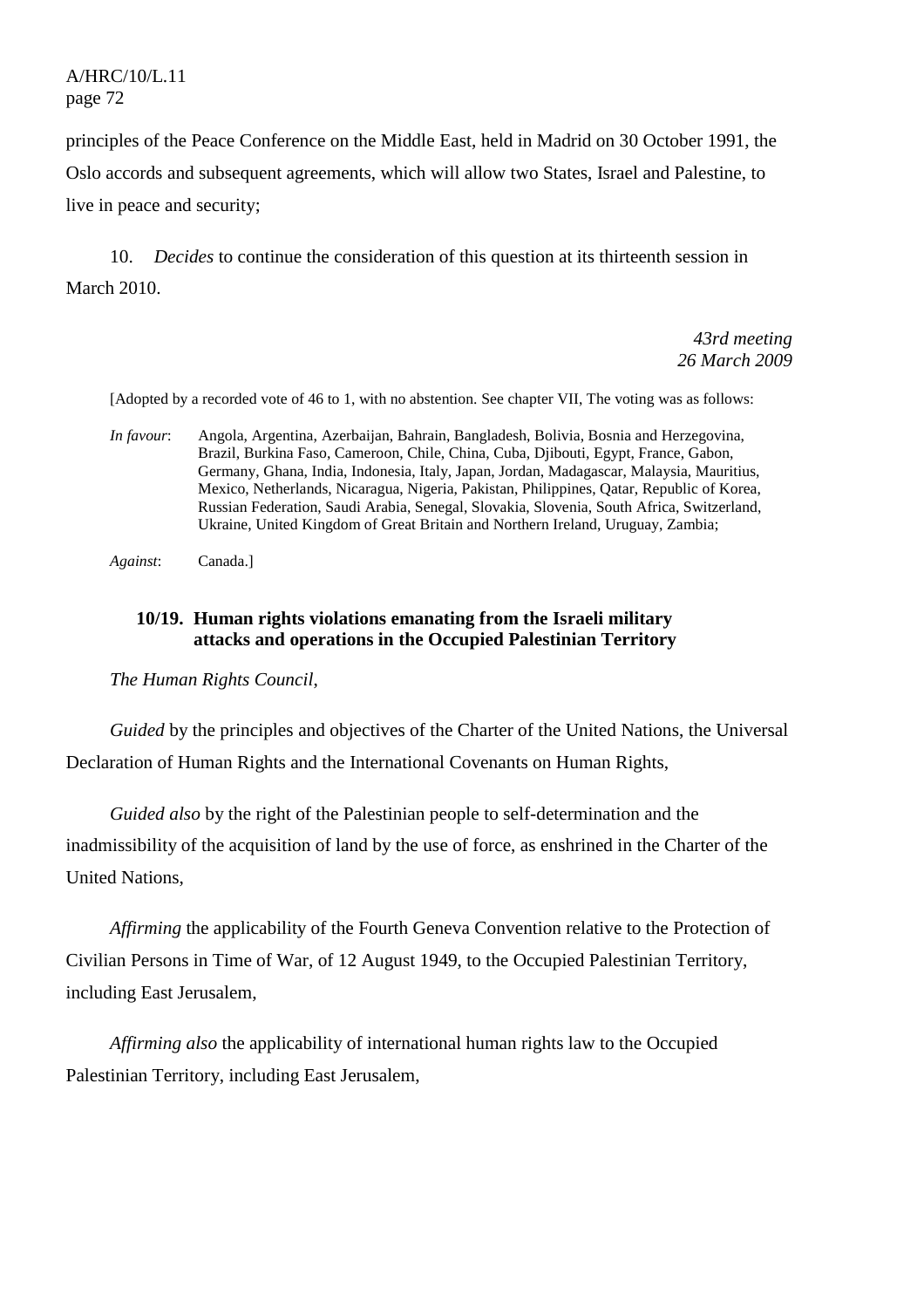*Expressing* serious concern at the lack of implementation by the occupying Power, Israel, of previously adopted resolutions and recommendations of the Council relating to the human rights situation in the Occupied Palestinian Territory, including East Jerusalem,

*Condemning* all forms of violence against civilians and deploring the loss of human lives in the context of the current situation,

*Recognizing* that the Israeli military attacks and operations in the Occupied Palestinian Territory have caused severe violations of international humanitarian law and of the human rights of the Palestinian people therein and undermine international efforts towards achieving a just and lasting peace in the region based on the two-State solution.

*Recognizing also* that the Israeli siege imposed on the occupied Gaza Strip, including the closure of border crossings, leads to disastrous humanitarian, economic and environmental consequences,

 1. *Demands* that the occupying Power, Israel, end its occupation of the Palestinian land occupied since 1967, and to respect its commitments within the peace process towards the establishment of the independent sovereign Palestinian State, with East Jerusalem as its capital, living in peace and security with all its neighbours;

 2. *Strongly condemns* the Israeli military attacks and operations in the Occupied Palestinian Territory, particularly the recent ones in the occupied Gaza Strip, which have resulted in the killing and injury of thousands of Palestinians civilians, including a large number of women and children, and also condemns the firing of crude rockets on Israeli civilians;

 3. *Demands* that the occupying Power, Israel, stop the targeting of civilians and the systematic destruction of the cultural heritage of the Palestinian people, in addition to the destruction of public and private properties, and the targeting of United Nations facilities, as laid down in the Fourth Geneva Convention;

 4. *Also demands* that Israel, the occupying Power, cease immediately all current excavations beneath and around the Al-Aqsa Mosque compound, and refrain from any act that may endanger the structure or change the nature of the holy sites both Islamic and Christian, in the Occupied Palestinian Territory, particularly in and around Jerusalem;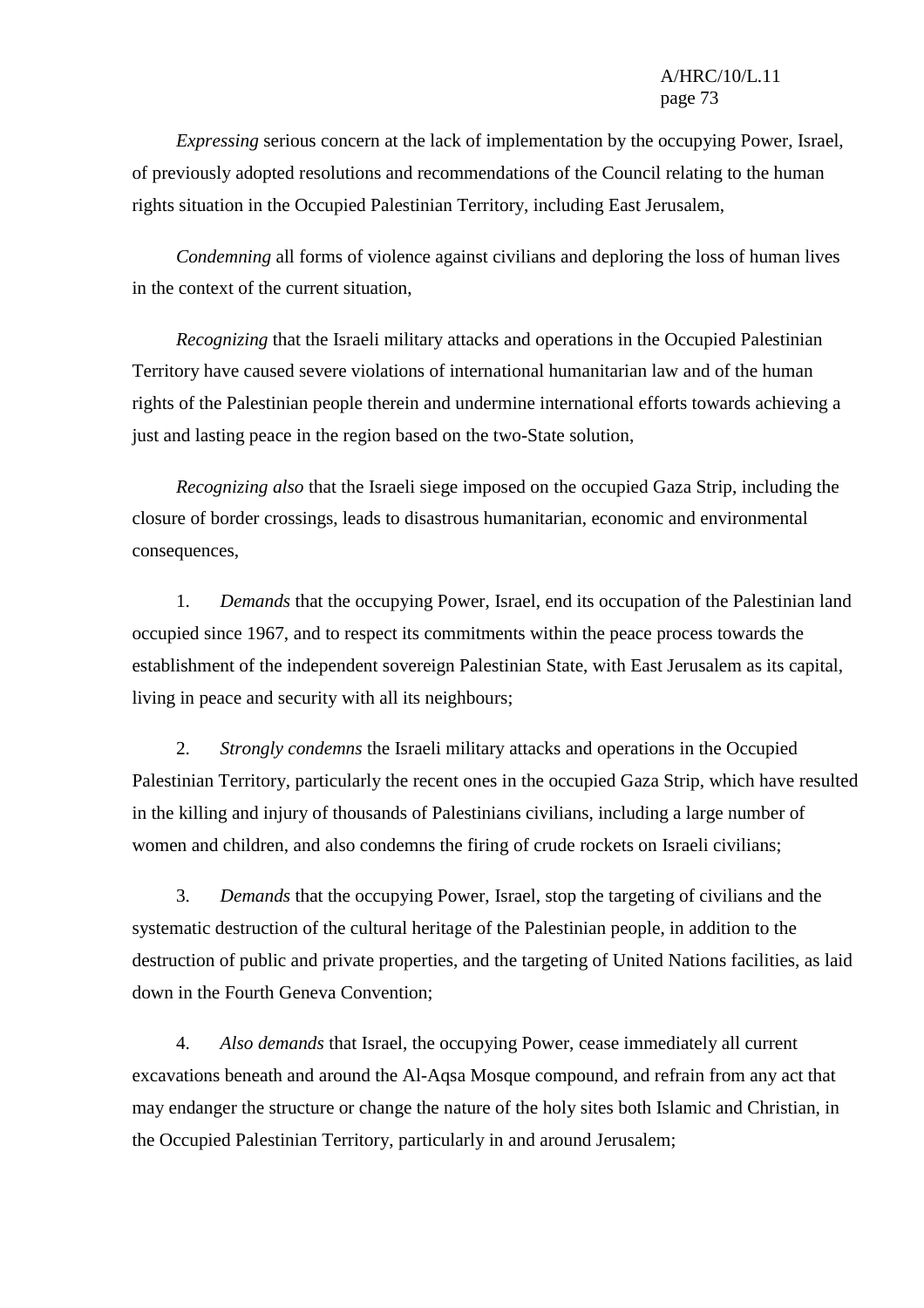5. *Calls for* immediate protection of all civilians including an international protection for the Palestinian people in the Occupied Palestinian Territory, in compliance with international human rights and humanitarian law both applicable in the Occupied Palestinian Territory, including East Jerusalem;

 6. *Also calls for* the immediate cessation of all Israeli military attacks and operations throughout the Occupied Palestinian Territory and of the firing of crude rockets by Palestinian combatants against southern Israel;

 7. *Also demands* that the occupying Power, Israel, immediately stop its illegal decision to demolish a large number of Palestinian houses in the East Jerusalem neighbourhood of Al-Bustan in the Selwan area, near the Al-Aqsa Mosque, which will result in the displacement of more than 1,500 Palestinian residents of East Jerusalem;

 8. *Demands* that the occupying Power, Israel, release Palestinian prisoners and detainees;

 9. *Calls upon* the occupying Power, Israel, to lift checkpoints and to open all crossing points and borders in accordance with international agreements;

 10. *Urges* all parties concerned to respect the rules of international human rights and humanitarian law and to refrain from violence against civilian populations;

 11. *Decides* to continue the consideration of this question at its thirteenth session in March 2010.

> *43rd meeting 26 March 2009*

[Adopted by a recorded vote of 35 to 4, with 8 abstentions. See chapter VII. The voting was as follows:

| In favour: | Angola, Argentina, Azerbaijan, Bahrain, Bangladesh, Bolivia, Bosnia and Herzegovina, Brazil, |
|------------|----------------------------------------------------------------------------------------------|
|            | Burkina Faso, Chile, China, Cuba, Djibouti, Egypt, Gabon, Ghana, India, Indonesia, Jordan,   |
|            | Madagascar, Malaysia, Mauritius, Mexico, Nicaragua, Nigeria, Pakistan, Philippines, Qatar,   |
|            | Russian Federation, Saudi Arabia, Senegal, South Africa, Switzerland, Uruguay, Zambia;       |

*Against*: Canada, Germany, Italy, Netherlands;

*Abstaining*: Cameroon, France, Japan, Republic of Korea, Slovakia, Slovenia, Ukraine, United Kingdom of Great Britain and Northern Ireland.]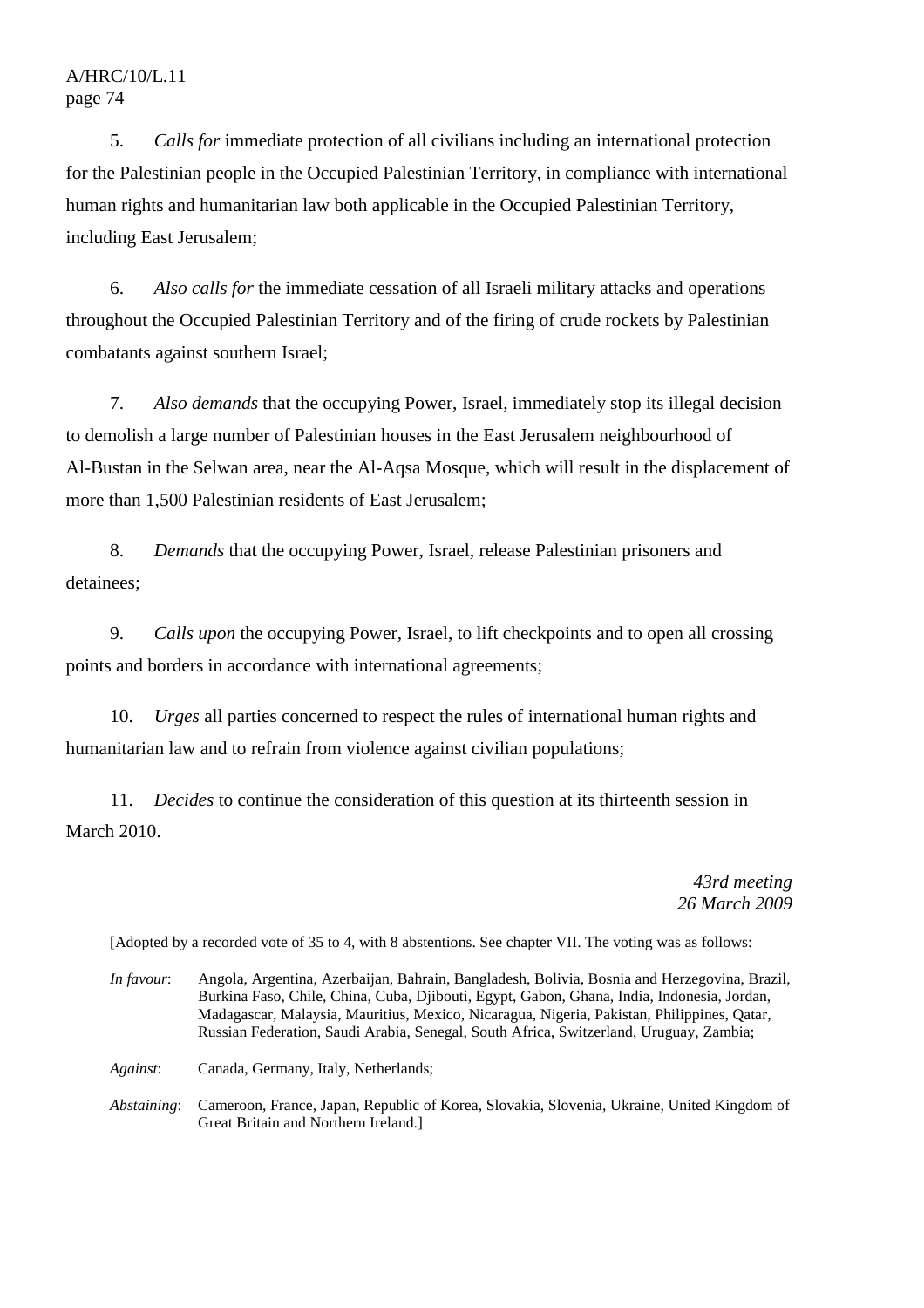#### **10/20. Right of the Palestinian people to self-determination**

*The Human Rights Council*,

*Guided* by the purposes and principles of the Charter of the United Nations, in particular the provisions of Articles 1 and 55 thereof, which affirm the right of peoples to self-determination, and reaffirming the need for the scrupulous respect of the principle of refraining in international relations from the threat or use of force, as specified in the Declaration on Principles of International Law concerning Friendly Relations and Cooperation among States in accordance with the Charter of the United Nations, adopted by the General Assembly in its resolution 2625 (XXV) on 24 October 1970,

*Guided also* by the provisions of article 1 of the International Covenant on Economic, Social and Cultural Rights and article 1 of the International Covenant on Civil and Political Rights, which affirm that all peoples have the right to self-determination,

*Guided further* by the International Covenants on Human Rights, the Universal Declaration of Human Rights, the Declaration on the Granting of Independence to Colonial Countries and Peoples and the provisions of the Vienna Declaration and Programme of Action, adopted on 25 June 1993 by the World Conference on Human Rights (A/CONF.157/23), and in particular part I, paragraphs 2 and 3, relating to the right of self-determination of all peoples and especially those subject to foreign occupation,

*Recalling* General Assembly resolutions 181 A and B (II) of 29 November 1947 and 194 (III) of 11 December 1948, as well as all other resolutions, which confirm and define the inalienable rights of the Palestinian people, particularly their right to self-determination,

*Recalling also* Security Council resolutions 242 (1967) of 22 November 1967, 338 (1973) of 22 October 1973, 1397 (2002) of 12 March 2002 and 1402 (2002) of 30 March 2002,

*Recalling further* the conclusion of the International Court of Justice, in its advisory opinion of 9 July 2004, that the construction of the wall by Israel, the occupying Power,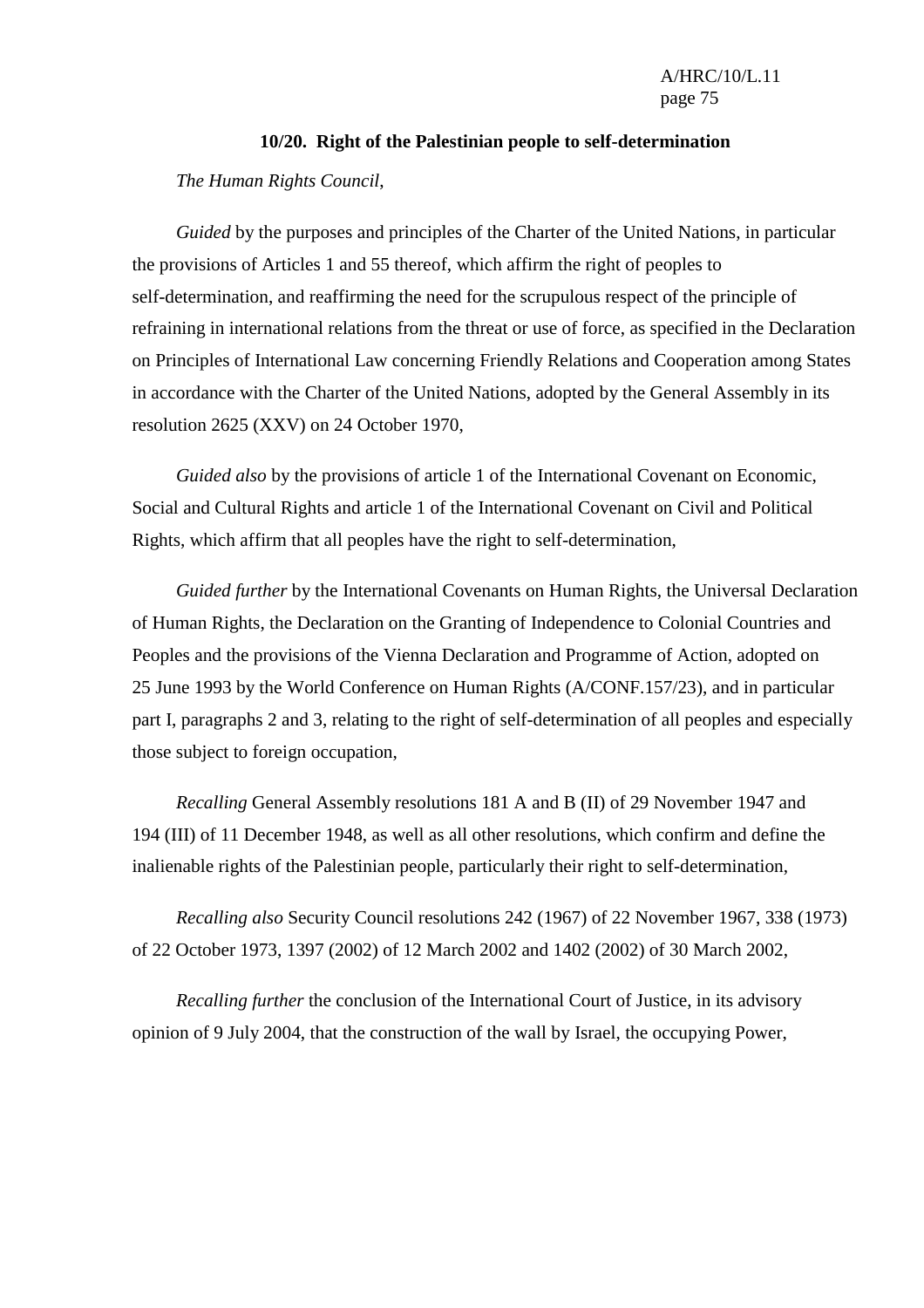in the Occupied Palestinian Territory, including East Jerusalem, along with measures previously taken, severely impedes the right of the Palestinian people to self-determination,

*Recalling* the resolutions adopted in this regard by the Commission on Human Rights, the latest being resolution 2005/1 of 7 April 2005,

*Reaffirming* the right of the Palestinian people to self-determination in accordance with the provisions of the Charter of the United Nations, the relevant United Nations resolutions and declarations, and the provisions of international covenants and instruments relating to the right to self-determination as an international principle and as a right of all peoples in the world, as it is a *jus cogens* in international law and a basic condition for achieving a just, lasting and comprehensive peace in the region of the Middle East,

 1. *Reaffirms* the inalienable, permanent and unqualified right of the Palestinian people to self-determination, including their right to live in freedom, justice and dignity and to establish their sovereign, independent, democratic and viable contiguous State;

 2. *Also reaffirms* its support for the solution of two States, Palestine and Israel, living side by side in peace and security;

 3. *Stresses* the need for respect for and preservation of the territorial unity, contiguity and integrity of all of the Occupied Palestinian Territory, including East Jerusalem;

 4. *Urges* all Member States and relevant bodies of the United Nations system to support and assist the Palestinian people in the early realization of their right to self-determination;

 5. *Decides* to continue the consideration of this question at its thirteenth session in March 2010.

> *43rd meeting 26 March 2009*  [Adopted without a vote.]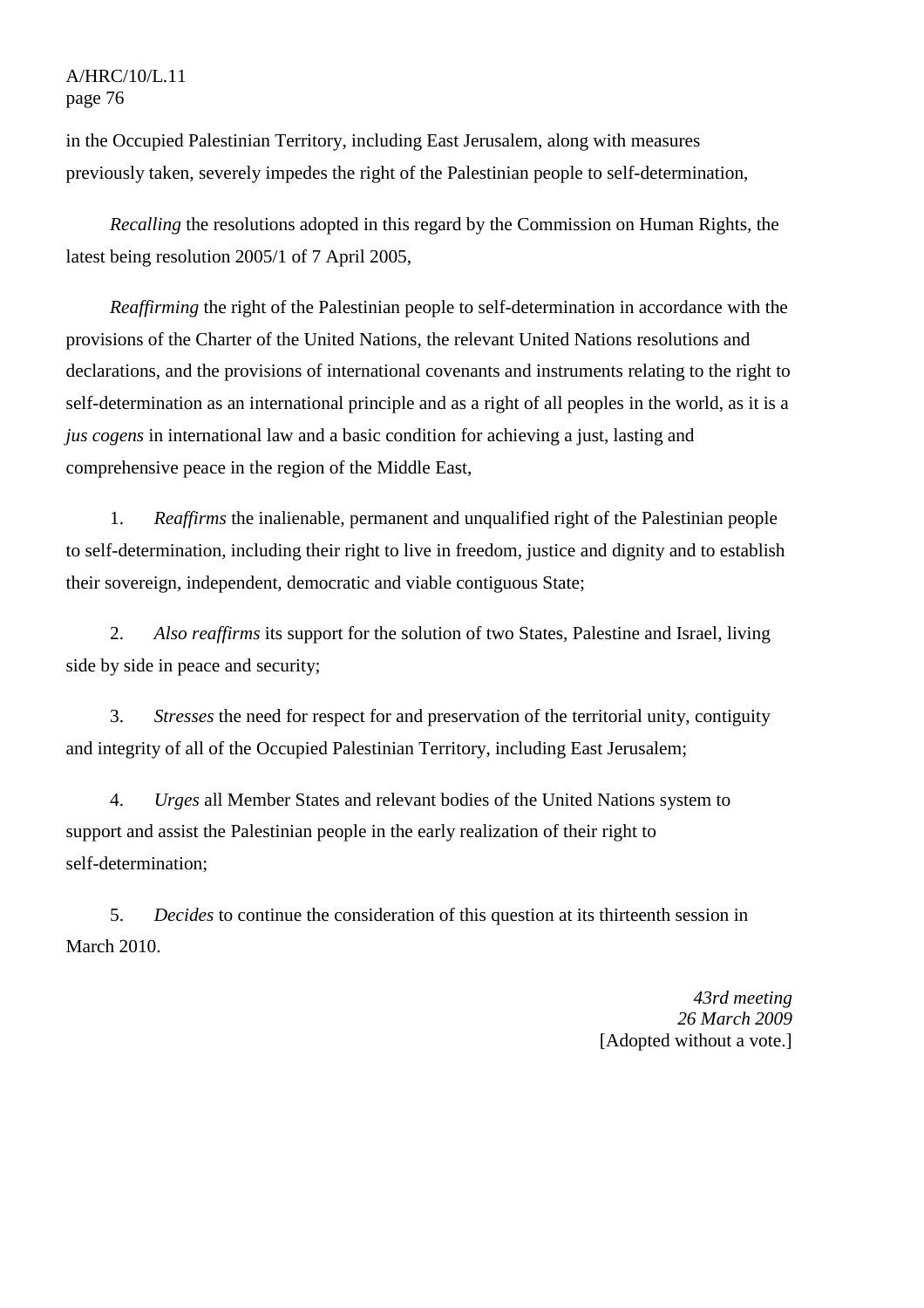# **10/21. Follow-up to Council resolution S-9/1 on the grave violations of human rights in the Occupied Palestinian Territory, particularly due to the recent Israeli military attacks against the occupied Gaza Strip**

*The Human Rights Council*,

*Recalling* its resolution S-9/1 of 12 January 2009,

*Recalling also* its decision to dispatch an urgent, independent international fact-finding mission, to be appointed by the President of the Council, to investigate all violations of international human rights law and international humanitarian law by the occupying Power, Israel, against the Palestinian people throughout the Occupied Palestinian Territory, particularly in the occupied Gaza Strip, due to the latest aggression, and that it called upon Israel not to obstruct the process of investigation and to fully cooperate with the mission,

*Expressing with regret* that resolution S-9/1 has not been fully implemented to date,

 1*. Requests* the President of the Council to continue his tireless efforts to appoint the independent international fact-finding mission;

 2. *Calls upon* the occupying Power, Israel, to abide by its obligations under international law, international humanitarian law and international human rights law;

 3. *Demands* that the occupying Power, Israel, fully cooperate with all relevant special procedures mandate-holders in the discharge of their mandates;

 4. *Also demands* that the occupying Power, Israel, facilitate and provide unhindered access to the members of the independent international fact-finding mission;

5. *Decides* to remain seized of the matter.

*43rd meeting 26 March 2009* 

[Adopted by a recorded vote of 33 to 1, with 13 abstentions. See chapter VII. The voting was as follows:

*In favour*: Angola, Argentina, Azerbaijan, Bahrain, Bangladesh, Bolivia, Brazil, Burkina Faso, Chile, China, Cuba, Djibouti, Egypt, Gabon, Ghana, India, Indonesia, Jordan,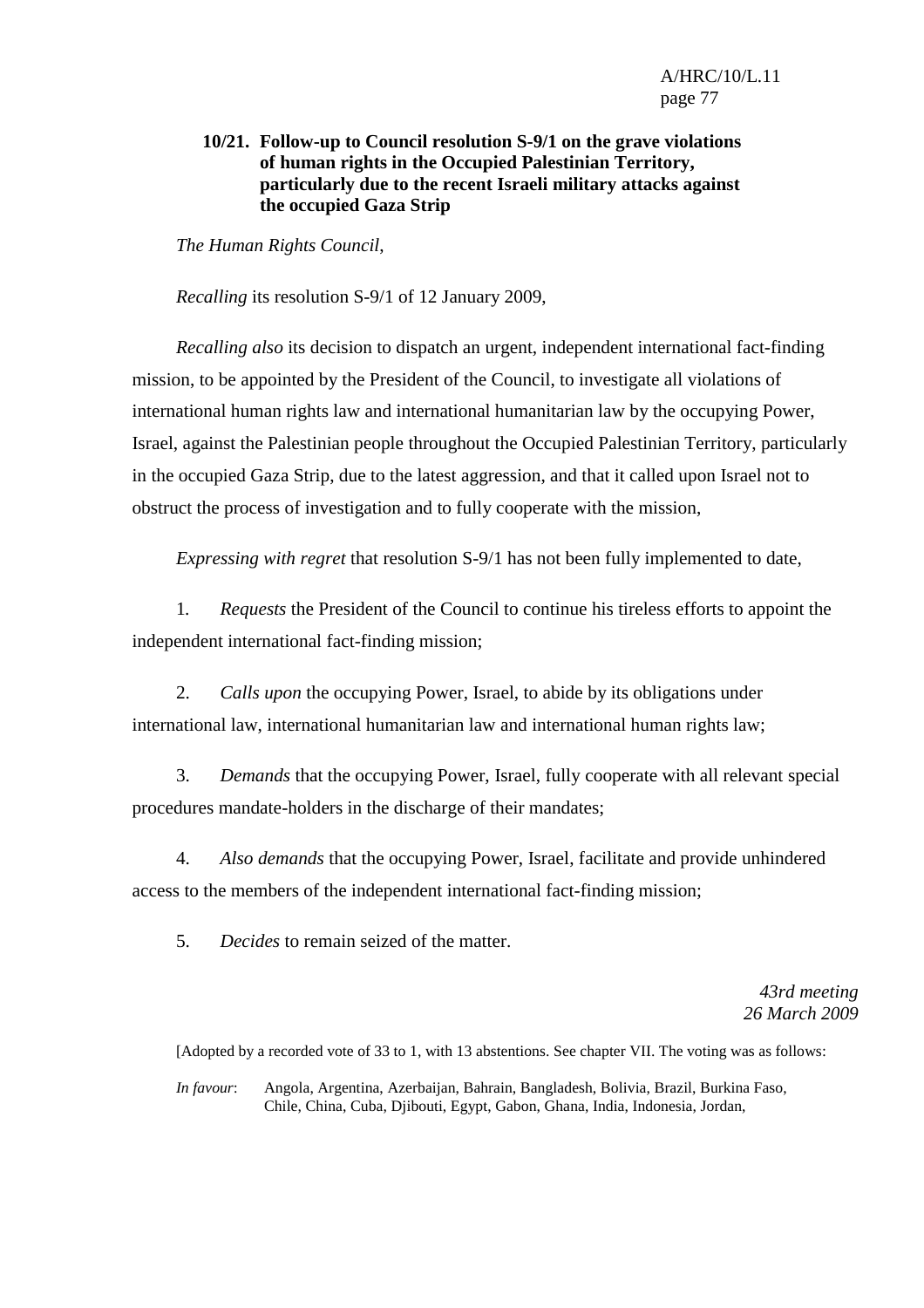|                    | Madagascar, Malaysia, Mauritius, Mexico, Nicaragua, Nigeria, Pakistan, Philippines,<br>Oatar, Russian Federation, Saudi Arabia, Senegal, South Africa, Uruguay, Zambia;                                |
|--------------------|--------------------------------------------------------------------------------------------------------------------------------------------------------------------------------------------------------|
| Against:           | Canada:                                                                                                                                                                                                |
| <i>Abstaining:</i> | Bosnia and Herzegovina, Cameroon, France, Germany, Italy, Japan, Netherlands, Republic<br>of Korea, Slovakia, Slovenia, Switzerland, Ukraine, United Kingdom of Great Britain and<br>Northern Ireland. |

#### **10/22. Combating defamation of religions**

 *The Human Rights Council*,

 *Reaffirming* the pledge made by all States under the Charter of the United Nations to promote and encourage universal respect for and observance of human rights and fundamental freedoms for all, without distinction as to race, sex, language or religion,

 *Reaffirming also* that all human rights are universal, indivisible, interdependent and interrelated,

 *Recalling* the 2005 World Summit Outcome adopted by the General Assembly in its resolution 60/1 of 16 September 2005, in which the Assembly emphasized the responsibilities of all States, in conformity with the Charter of the United Nations, to respect human rights and fundamental freedoms for all, without distinction of any kind, and acknowledged the importance of respect and understanding for religious and cultural diversity throughout the world,

 *Recognizing* the valuable contribution of all religions to modern civilization and the contribution that dialogue among civilizations can make towards improved awareness and understanding of the common values shared by all humankind,

 *Welcoming* the resolve expressed in the United Nations Millennium Declaration, adopted by the General Assembly on 8 September 2000, to take measures to eliminate the increasing acts of racism and xenophobia in many societies and to promote greater harmony and tolerance in all societies, and looking forward to its effective implementation at all levels,

*Underlining* in this regard the importance of the Durban Declaration and Programme of Action, adopted by the World Conference against Racism, Racial Discrimination, Xenophobia and Related Intolerance, held in Durban, South Africa, in 2001, welcoming the progress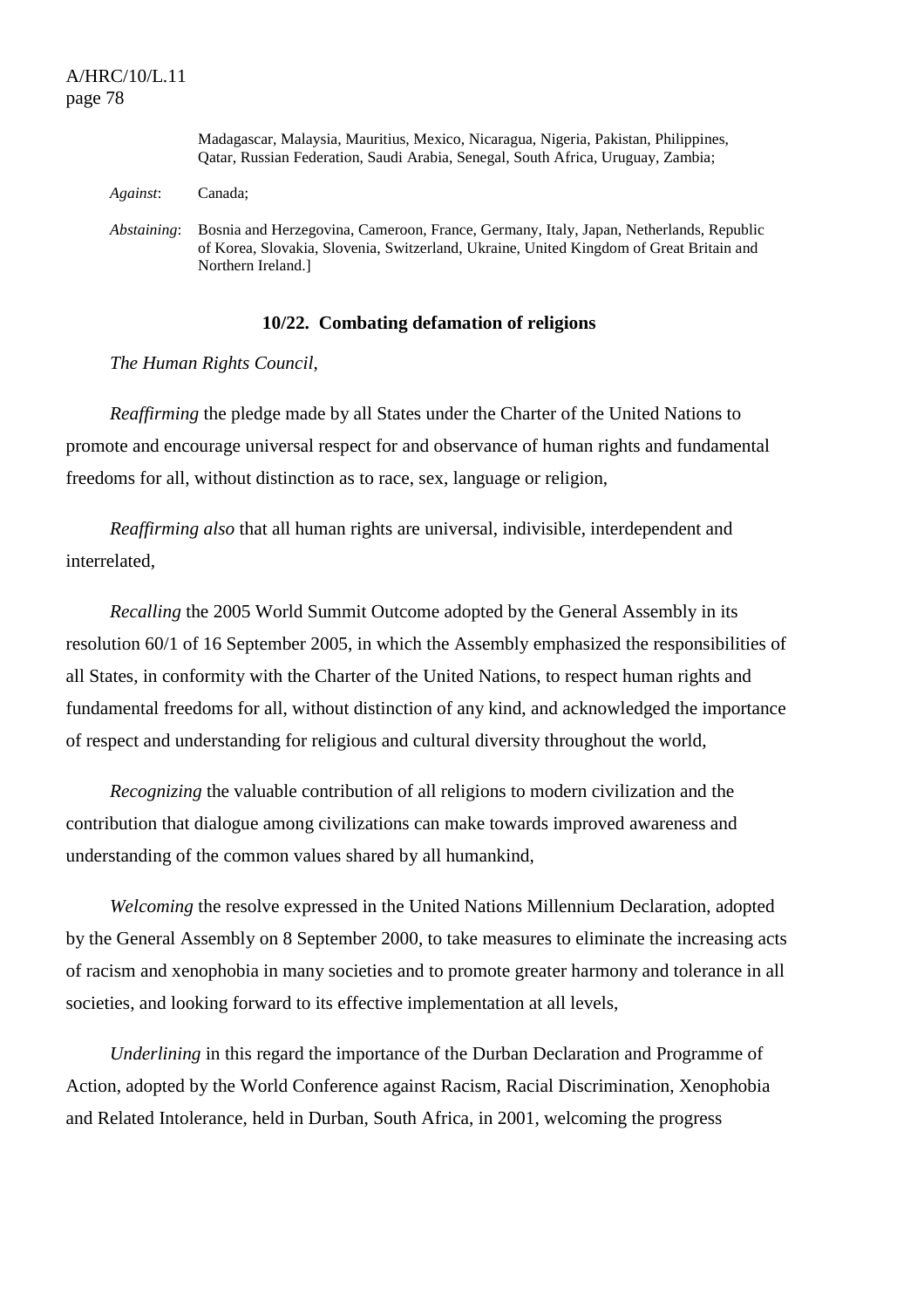achieved in implementing them, and emphasizing that they constitute a solid foundation for the elimination of all scourges and manifestations of racism, racial discrimination, xenophobia and related intolerance,

 *Welcoming* all international and regional initiatives to promote cross-cultural and interfaith harmony, including the Alliance of Civilizations and the International Dialogue on Interfaith Cooperation for Peace and Harmony, and their valuable efforts in the promotion of a culture of peace and dialogue at all levels,

*Welcoming also* the reports of the Special Rapporteur on contemporary forms of racism, racial discrimination, xenophobia and related intolerance submitted to the Council at its fourth, sixth and ninth sessions (A/HRC/4/19, A/HRC/6/6 and A/HRC/9/12), in which the Special Rapporteur highlighted the serious nature of the defamation of all religions and the need to complement legal strategies,

 *Noting with deep concern* the instances of intolerance, discrimination and acts of violence against followers of certain faiths occurring in many parts of the world, in addition to the negative projection of certain religions in the media and the introduction and enforcement of laws and administrative measures that specifically discriminate against and target persons with certain ethnic and religious backgrounds, particularly Muslim minorities following the events of 11 September 2001, and that threaten to impede their full enjoyment of human rights and fundamental freedoms,

*Stressing* that defamation of religions is a serious affront to human dignity leading to a restriction on the freedom of religion of their adherents and incitement to religious hatred and violence,

 *Noting with concern* that defamation of religions and incitement to religious hatred in general could lead to social disharmony and violations of human rights, and alarmed at the inaction of some States to combat this burgeoning trend and the resulting discriminatory practices against adherents of certain religions and, in this context, stressing the need to effectively combat defamation of all religions and incitement to religious hatred in general and against Islam and Muslims in particular,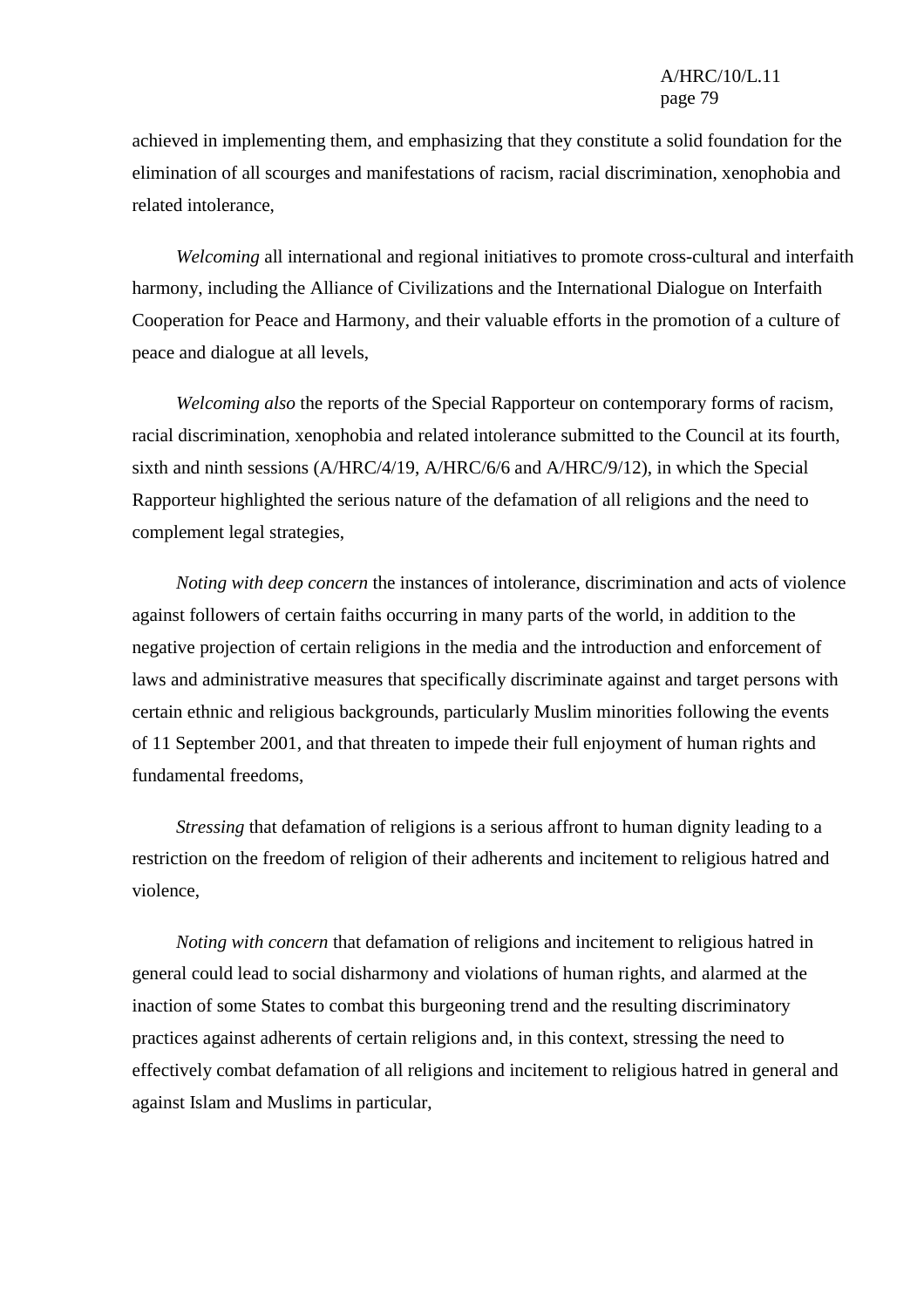*Convinced* that respect for cultural, ethnic, religious and linguistic diversity, as well as dialogue among and within civilizations, are essential for global peace and understanding, while manifestations of cultural and ethnic prejudice, religious intolerance and xenophobia generate hatred and violence among peoples and nations,

*Underlining* the important role of education in the promotion of tolerance, which involves acceptance by the public of and its respect for diversity,

 *Noting* the various regional and national initiatives to combat religious and racial intolerance against specific groups and communities and emphasizing, in this context, the need to adopt a comprehensive and non-discriminatory approach to ensure respect for all races and religions,

 *Recalling* its resolution 7/19 of 27 March 2008 and General Assembly resolution 63/171 of 18 December 2008,

1. *Takes note* of the study of the United Nations High Commissioner for Human Rights on the compilation of existing legislation and jurisprudence concerning defamation of and contempt for religions (A/HRC/9/25) and the report of the Special Rapporteur on contemporary forms of racism, racial discrimination, xenophobia and related intolerance (A/HRC/9/12) presented to the Council at its ninth session;

 2. *Expresses deep concern* at the negative stereotyping and defamation of religions and manifestations of intolerance and discrimination in matters of religion or belief still evident in the world, which have led to intolerance against the followers of these religions;

 3. *Strongly deplores* all acts of psychological and physical violence and assaults, and incitement thereto, against persons on the basis of their religion or belief, and such acts directed against their businesses, properties, cultural centres and places of worship, as well as targeting of holy sites, religious symbols and venerated personalities of all religions;

 4. *Expresses deep concern* at the continued serious instances of deliberate stereotyping of religions, their adherents and sacred persons in the media, as well as programmes and agendas pursued by extremist organizations and groups aimed at creating and perpetuating stereotypes about certain religions, in particular when condoned by Governments;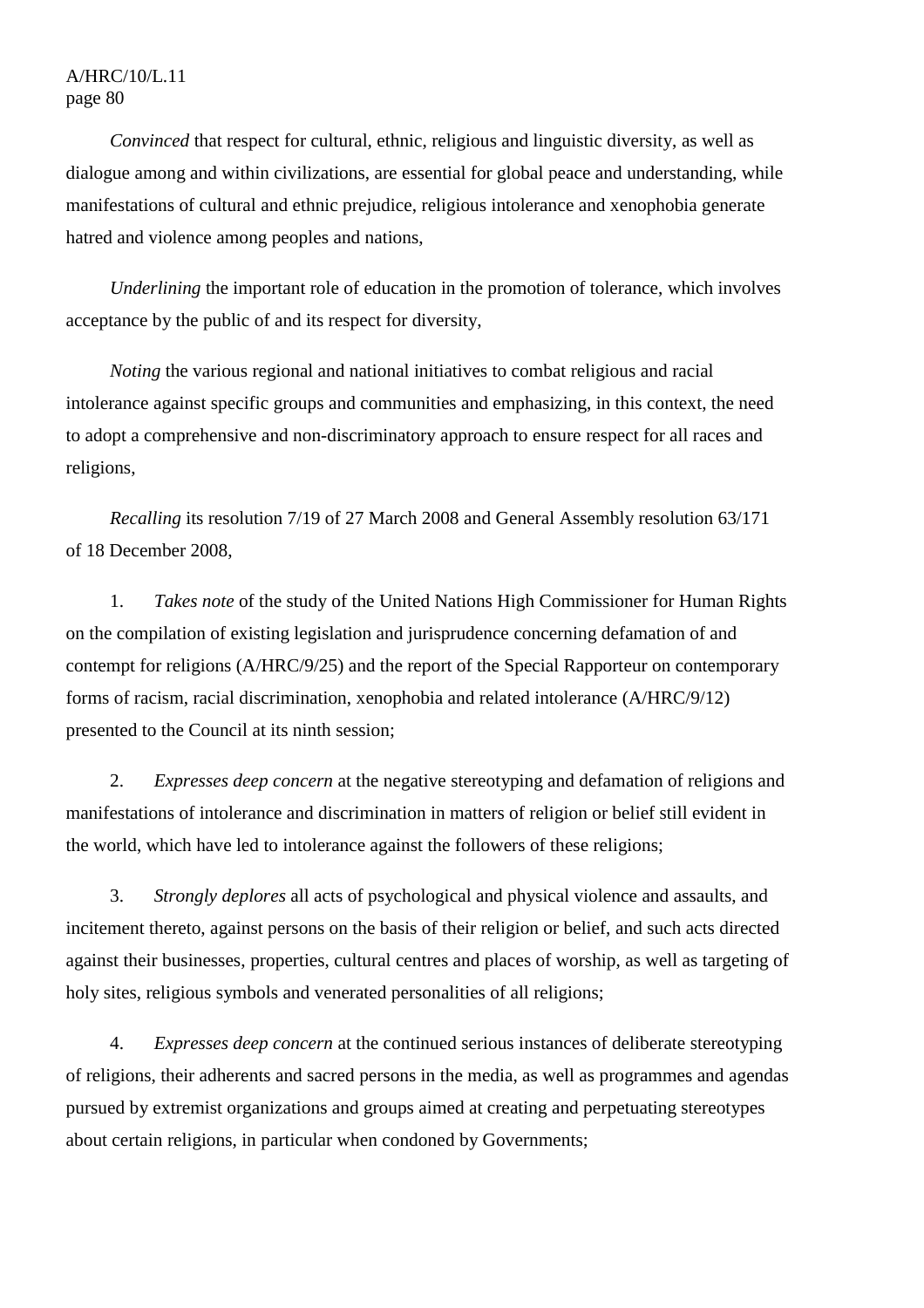5. *Notes with deep concern* the intensification of the overall campaign of defamation of religions and incitement to religious hatred in general, including the ethnic and religious profiling of Muslim minorities in the aftermath of the tragic events of 11 September 2001;

 6. *Recognizes* that, in the context of the fight against terrorism, defamation of religions and incitement to religious hatred in general have become aggravating factors that contribute to the denial of fundamental rights and freedoms of members of target groups, as well as to their economic and social exclusion;

 7. *Expresses deep concern* in this respect that Islam is frequently and wrongly associated with human rights violations and terrorism and, in this regard, regrets the laws or administrative measures specifically designed to control and monitor Muslim minorities, thereby stigmatizing them and legitimizing the discrimination they experience;

 8. *Reaffirms* the commitment of all States to the implementation, in an integrated manner, of the United Nations Global Counter-Terrorism Strategy, adopted without a vote by the General Assembly in its resolution 60/288 of 8 September 2006 and reaffirmed by the Assembly in its resolution 62/272 of 5 September 2008, in which it clearly reaffirms, inter alia, that terrorism cannot and should not be associated with any religion, nationality, civilization or group, as well as the need to reinforce the commitment of the international community to promote, among other things, a culture of peace and respect for all religions, beliefs, and cultures and to prevent the defamation of religions;

 9. *Deplores* the use of the print, audio-visual and electronic media, including the Internet, and any other means to incite acts of violence, xenophobia or related intolerance and discrimination against any religion, as well as the targeting of religious symbols and venerated persons;

 10. *Emphasizes* that, as stipulated in international human rights law, including articles 19 and 29 of the Universal Declaration of Human Rights and articles 19 and 20 of the International Covenant on Civil and Political Rights, everyone has the right to hold opinions without interference and the right to freedom of expression, the exercise of which carries with it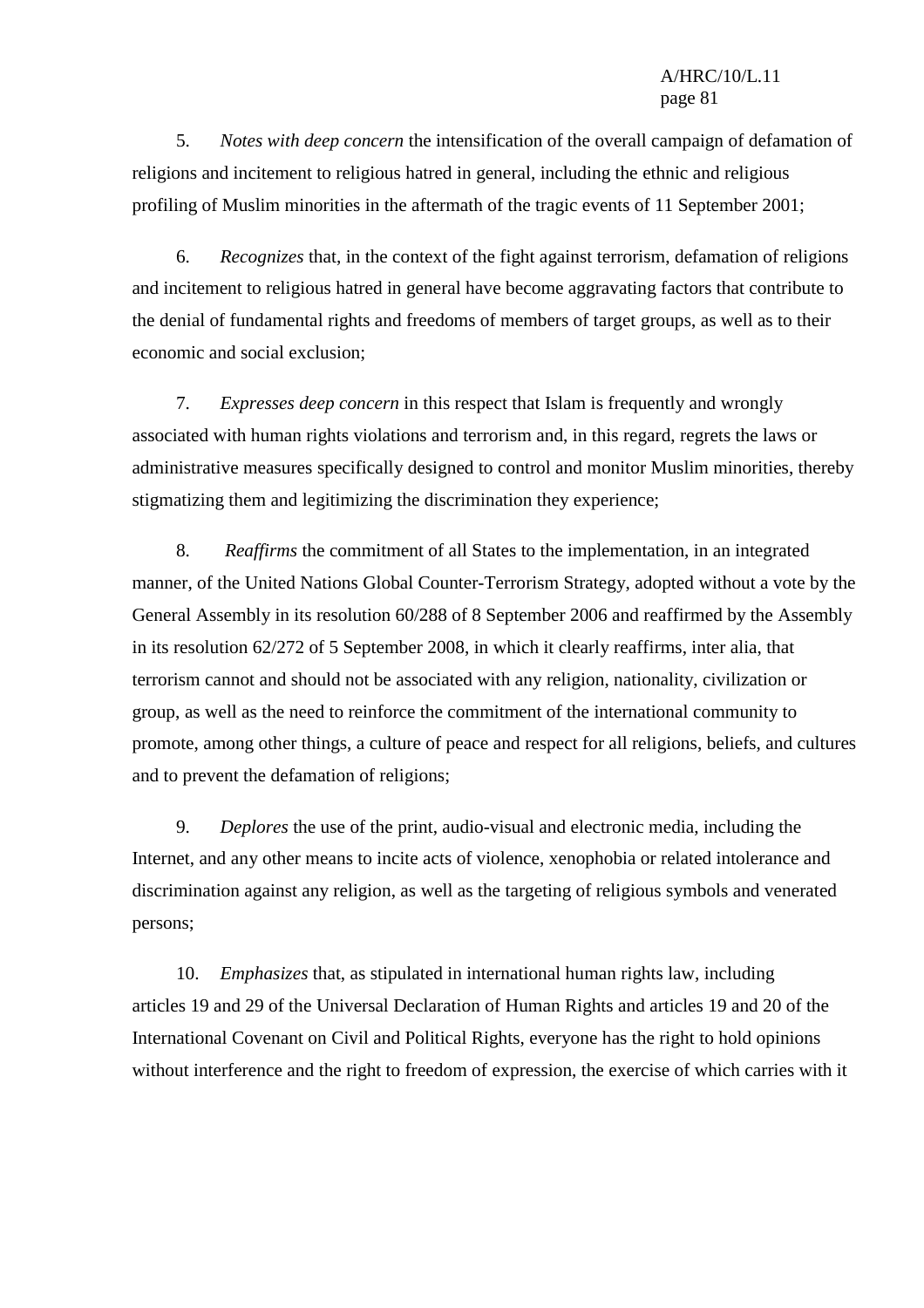special duties and responsibilities and may therefore be subject to limitations only as provided for by law and are necessary for respect of the rights or reputations of others, protection of national security or of public order, public health or morals and general welfare;

 11. *Reaffirms* that general comment No. 15 of the Committee on the Elimination of Racial Discrimination, in which the Committee stipulated that the prohibition of the dissemination of all ideas based upon racial superiority or hatred is compatible with freedom of opinion and expression, is equally applicable to the question of incitement to religious hatred;

 12. *Strongly condemns* all manifestations and acts of racism, racial discrimination, xenophobia and related intolerance against national or ethnic, religious and linguistic minorities and migrants and the stereotypes often applied to them, including on the basis of religion or belief, and urges all States to apply and, where required, reinforce existing laws when such xenophobic or intolerant acts, manifestations or expressions occur, in order to deny impunity for those who commit such acts;

 13. *Urges* all States to provide, within their respective legal and constitutional systems, adequate protection against acts of hatred, discrimination, intimidation and coercion resulting from defamation of religions and incitement to religious hatred in general, and to take all possible measures to promote tolerance and respect for all religions and beliefs;

 14. *Underscores* the need to combat defamation of religions and incitement to religious hatred in general by strategizing and harmonizing actions at the local, national, regional and international levels through education and awareness-building;

 15. *Calls upon* all States to make the utmost effort, in accordance with their national legislation and in conformity with international human rights and humanitarian law, to ensure that religious places, sites, shrines and symbols are fully respected and protected, and to take additional measures in cases where they are vulnerable to desecration or destruction;

 16. *Calls for* strengthened international efforts to foster a global dialogue for the promotion of a culture of tolerance and peace at all levels, based on respect for human rights and diversity of religions and beliefs, and urges States, non-governmental organizations, religious leaders as well as the print and electronic media to support and foster such a dialogue;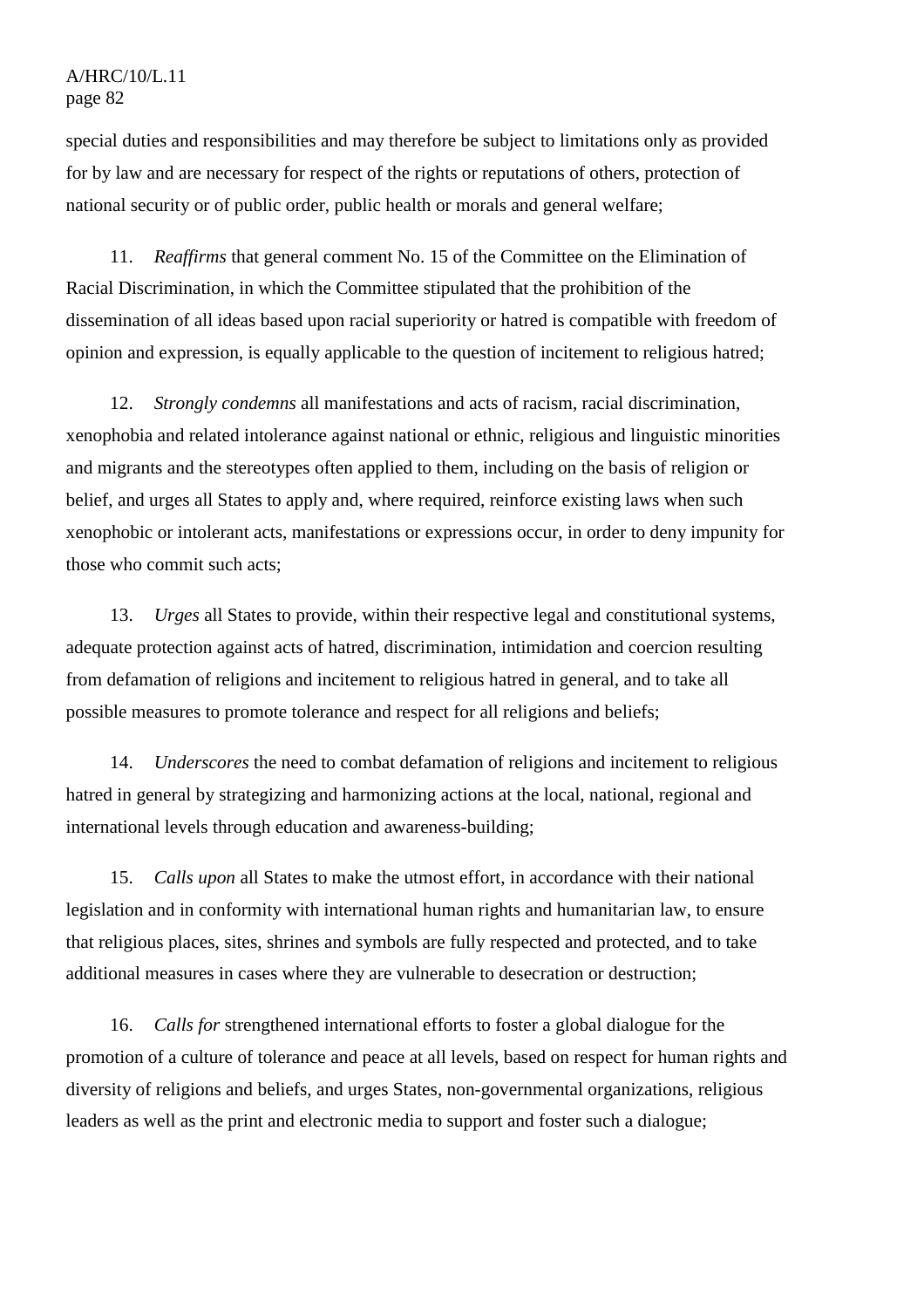17. *Expresses its appreciation* to the High Commissioner for holding a seminar on freedom of expression and advocacy of religious hatred that constitutes incitement to discrimination, hostility or violence, in October 2008, and requests her to continue to build on this initiative, with a view to contributing concretely to the prevention and elimination of all such forms of incitement and the consequences of negative stereotyping of religions or beliefs, and their adherents, on the human rights of those individuals and their communities;

 18. *Requests* the Special Rapporteur on contemporary forms of racism, racial discrimination, xenophobia and related intolerance to report on all manifestations of defamation of religions, and in particular on the serious implications of Islamophobia, on the enjoyment of all rights by their followers, to the Council at its twelfth session;

 19. *Requests* the High Commissioner for Human Rights to report to the Council at its twelfth session on the implementation of the present resolution, including on the possible correlation between defamation of religions and the upsurge in incitement, intolerance and hatred in many parts of the world.

> *43rd meeting 26 March 2009*

[Adopted by a recorded vote of 23 to 11, with 13 abstentions. See chapter IX. The voting was as follows:

- *In favour*: Angola, Azerbaijan, Bahrain, Bangladesh, Bolivia, Cameroon, China, Cuba, Djibouti, Egypt, Gabon, Indonesia, Jordan, Malaysia, Nicaragua, Nigeria, Pakistan, Philippines, Qatar, Russian Federation, Saudi Arabia, Senegal, South Africa;
- *Against*: Canada, Chile, France, Germany, Italy, Netherlands, Slovakia, Slovenia, Switzerland, Ukraine, United Kingdom of Great Britain and Northern Ireland;
- *Abstaining*: Argentina, Brazil, Bosnia and Herzegovina, Burkina Faso, Ghana, India, Japan, Madagascar, Mauritius, Mexico, Republic of Korea, Uruguay, Zambia.]

#### **10/23. Independent Expert in the field of cultural rights**

 *The Human Rights Council*,

 *Guided* by the purposes and principles of the Charter of the United Nations,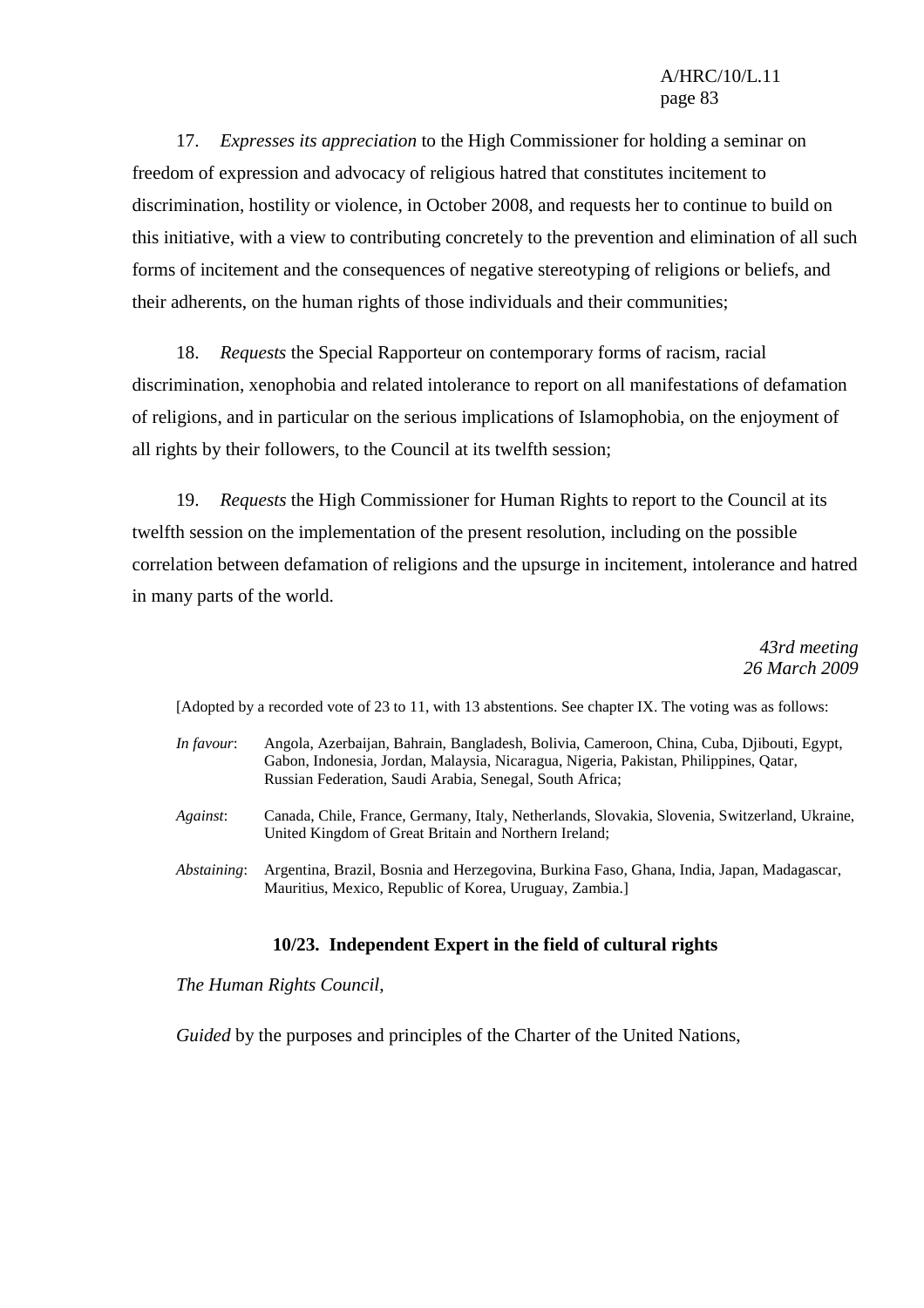*Recalling* the Universal Declaration of Human Rights, the International Covenant on Economic, Social and Cultural Rights, the International Covenant on Civil and Political Rights, the Vienna Declaration and Programme of Action, and all other relevant human rights instruments,

 *Recalling also* all relevant resolutions of the General Assembly, the Commission on Human Rights and the Human Rights Council, including Assembly resolutions 62/155 of 18 December 2007 and 63/22 of 13 November 2008, and Council resolution 6/6 of 28 September 2007,

 *Noting* the declarations within the United Nations system on cultural diversity and international cultural cooperation, in particular the Declaration of the Principles of International Cultural Cooperation and the Universal Declaration on Cultural Diversity, adopted by the General Conference of the United Nations Educational, Scientific and Cultural Organization in 1966 and 2001 respectively,

 *Recalling* Council resolutions 5/1 on institution-building of the United Nations Human Rights Council and 5/2 on the Code of Conduct for Special Procedures Mandate-holders of the Human Rights Council of 18 June 2007, and stressing that all mandate-holders shall discharge their duties in accordance with these resolutions and annexes thereto,

 *Welcoming* the increasing number of States parties to the Convention on the Protection and Promotion of the Diversity of Cultural Expressions, adopted by the General Conference of the United Nations Educational, Scientific and Cultural Organization on 20 October 2005 and which entered into force on 18 March 2007,

 *Convinced* that international cooperation in promoting and encouraging respect for human rights and fundamental freedoms for all should be based on an understanding of the economic, social and cultural specificities of each country and on the full realization and recognition of the universality of all human rights and the principles of freedom, justice, equality and non-discrimination,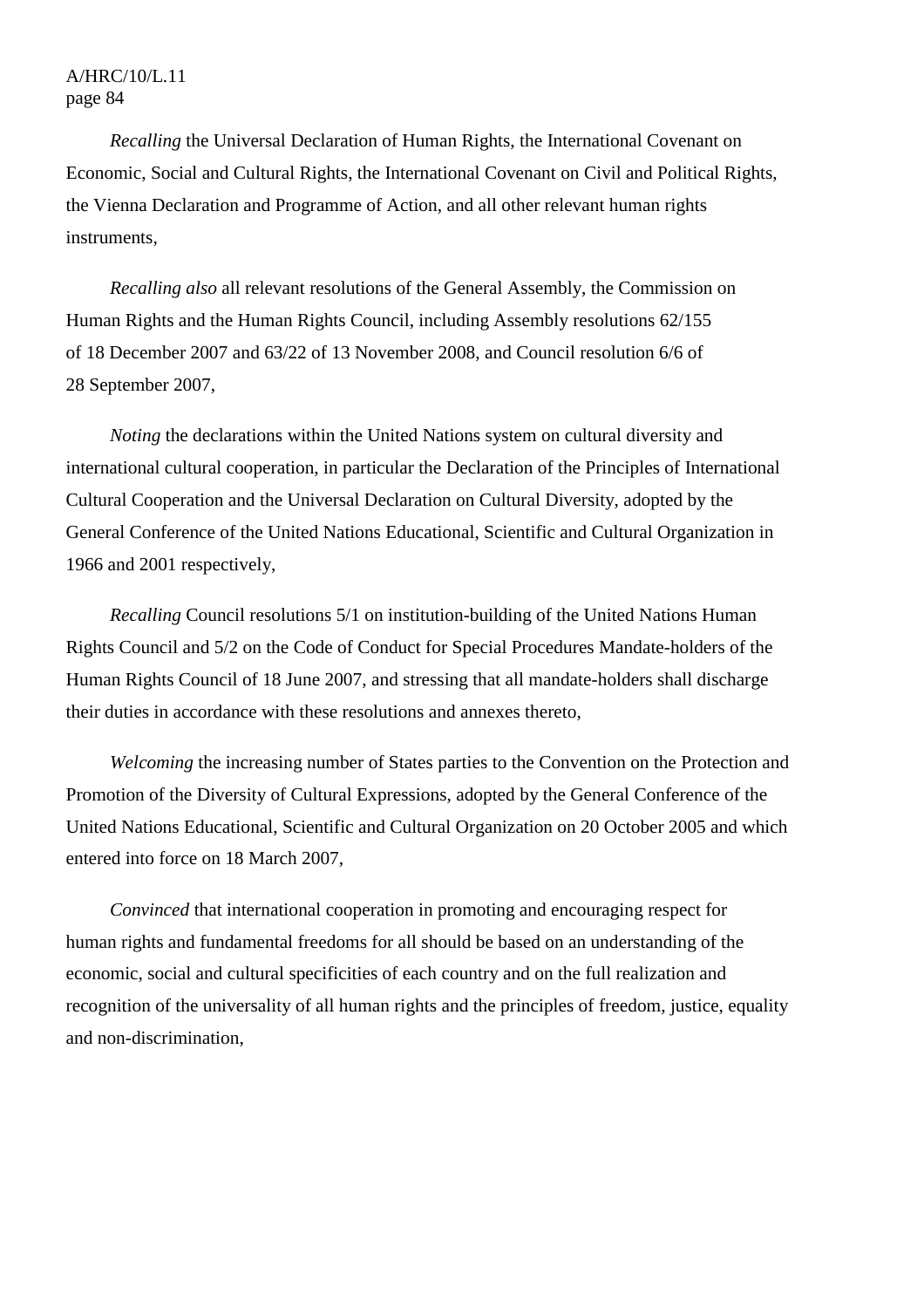*Recognizing* that cultural diversity and the pursuit of cultural development by all peoples and nations are a source of mutual enrichment for the cultural life of humankind,

 *Determined* to treat human rights globally in a fair and equal manner, on the same footing, and with the same emphasis,

 1. *Reaffirms* that cultural rights are an integral part of human rights, which are universal, indivisible, interrelated and interdependent;

 2. *Recognizes* the right of everyone to take part in cultural life and to enjoy the benefits of scientific progress and its applications;

 3. *Reaffirms* that, while the significance of national and regional particularities and various historical, cultural and religious backgrounds must be borne in mind, it is the duty of the States, regardless of their political, economic and cultural systems, to promote and protect all human rights and fundamental freedoms;

 4. *Recalls*, as expressed in the Universal Declaration on Cultural Diversity, that no one may invoke cultural diversity to infringe upon human rights guaranteed by international law, nor to limit their scope;

5. *Reaffirms* that States have the responsibility to promote and protect cultural rights;

 6. *Takes note* of the report of the United Nations High Commissioner for Human Rights on the promotion of the enjoyment of the cultural rights of everyone and respect for cultural diversity (A/HRC/10/60);

 7. *Expresses its appreciation* to the States and intergovernmental and non-governmental organizations that responded to or participated in the consultations held pursuant to Commission on Human Rights resolutions 2002/26 of 22 April 2002, 2003/26 of 22 April 2003, 2004/20 of 16 April 2004 and 2005/20 of 14 April 2005, and pursuant to Council resolution 6/6 of 28 September 2007;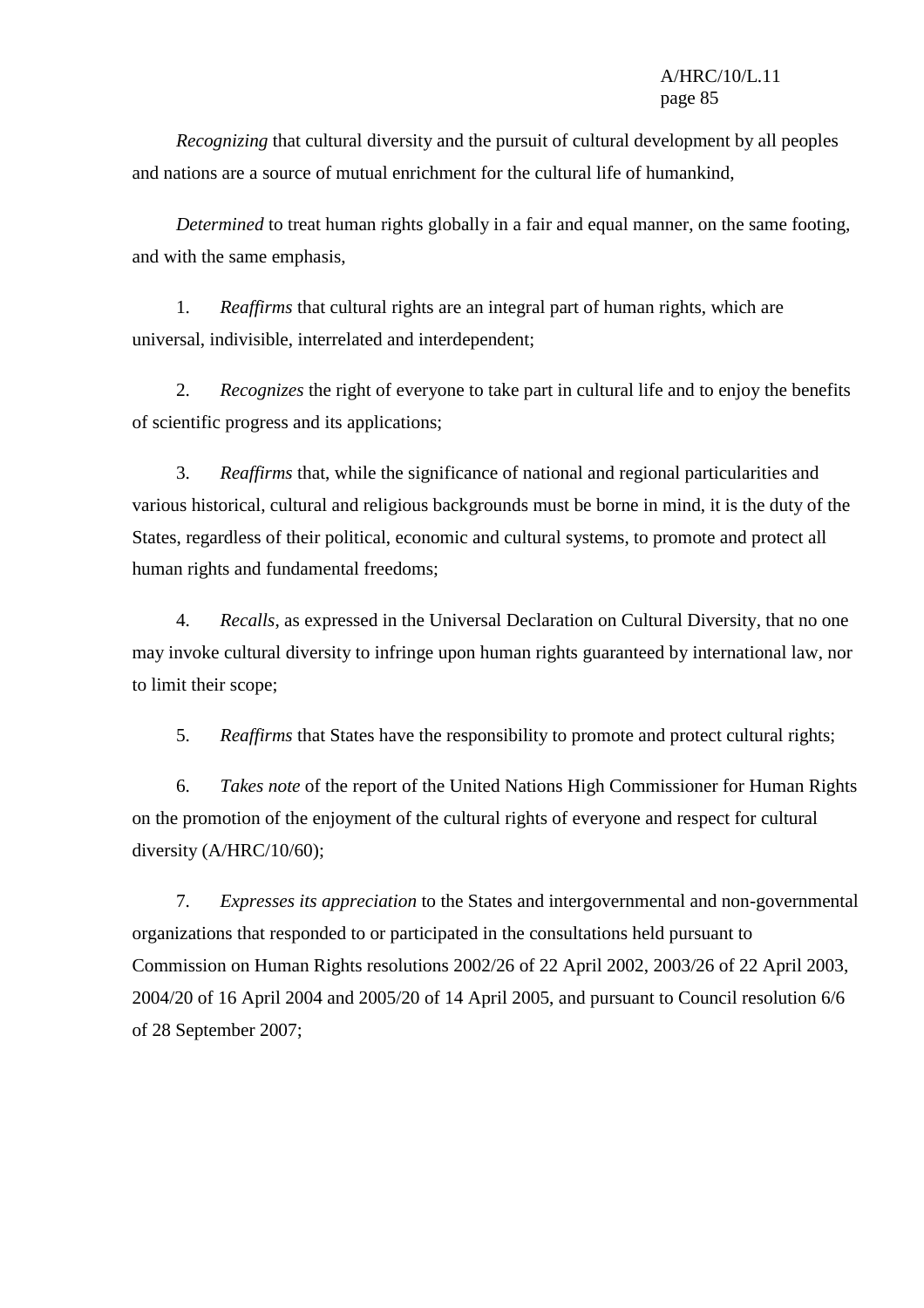8. *Recognizes* that respect for the cultural diversity and cultural rights of all enhances cultural pluralism, contributing to a wider exchange of knowledge and understanding of cultural background, advancing the application and enjoyment of human rights throughout the world and fostering stable, friendly relations among peoples and nations worldwide;

 9. *Decides* to establish, for a period of three years, a new special procedure entitled "Independent Expert in the field of cultural rights", as set out in the relevant United Nations human rights instruments, with the following mandate:

 (*a*) To identify best practices in the promotion and protection of cultural rights at the local, national, regional and international levels;

 (*b*) To identify possible obstacles to the promotion and protection of cultural rights, and to submit proposals and/or recommendations to the Council on possible actions in that regard;

 (*c*) To work in cooperation with States in order to foster the adoption of measures at the local, national, regional and international levels aimed at the promotion and protection of cultural rights through concrete proposals enhancing subregional, regional and international cooperation in that regard;

 (*d*) To study the relationship between cultural rights and cultural diversity, in close collaboration with States and other relevant actors, including in particular the United Nations Educational, Scientific and Cultural Organization, with the aim of further promoting cultural rights;

(*e*) To integrate a gender and disabilities perspective into his and her work;

 (*f*) To work in close coordination, while avoiding unnecessary duplication, with intergovernmental and non-governmental organizations, other special procedures of the Council, the Committee on Economic, Social and Cultural Rights and the United Nations Educational, Scientific and Cultural Organization, as well as with other relevant actors representing the broadest possible range of interests and experiences, within their respective mandates, including by attending and following up on relevant international conferences and events;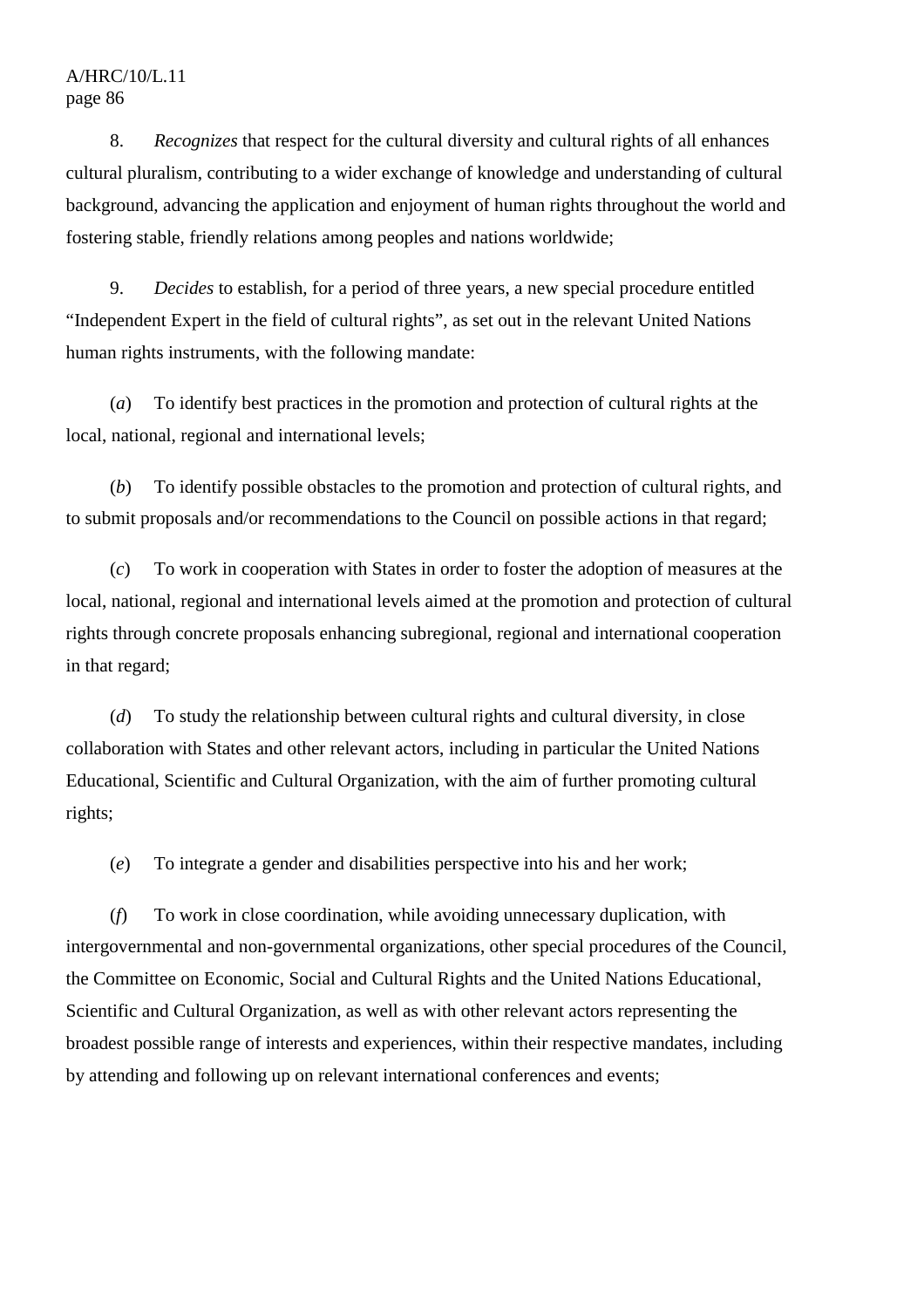10. *Calls upon* all Governments to cooperate with and assist the independent expert in the discharge of his or her mandate, to provide him or her with all the necessary information requested by him or her and to give serious consideration to responding favourably to his or her requests to visit their countries in order to enable him or her to fulfil his or her duties effectively;

11. *Requests* the High Commissioner to provide all the necessary human and financial resources for the effective fulfilment of the mandate by the independent expert;

 12. *Requests* the independent expert to present his or her first report to the Council in March 2010 in accordance with its programme of work;

 13. *Decides* to continue its consideration of this matter under the same agenda item in accordance with its programme of work.

> *43rd meeting 26 March 2009*  [Adopted without a vote.]

# **10/24. Torture and other cruel, inhuman or degrading treatment or punishment: the role and responsibility of medical and other health personnel**

*The Human Rights Council*,

*Recalling* all resolutions on torture and other cruel, inhuman or degrading treatment or punishment and on forensic science adopted by the General Assembly, the Commission on Human Rights and the Human Rights Council,

*Recalling also* the Principles of Medical Ethics relevant to the Role of Health Personnel, particularly Physicians, in the Protection of Prisoners and Detainees against Torture and Other Cruel, Inhuman or Degrading Treatment or Punishment,

*Reaffirming* that no one shall be subjected to torture or to other cruel, inhuman or degrading treatment or punishment,

*Recalling* that freedom from torture and other cruel, inhuman or degrading treatment or punishment is a non-derogable right that must be protected under all circumstances, including in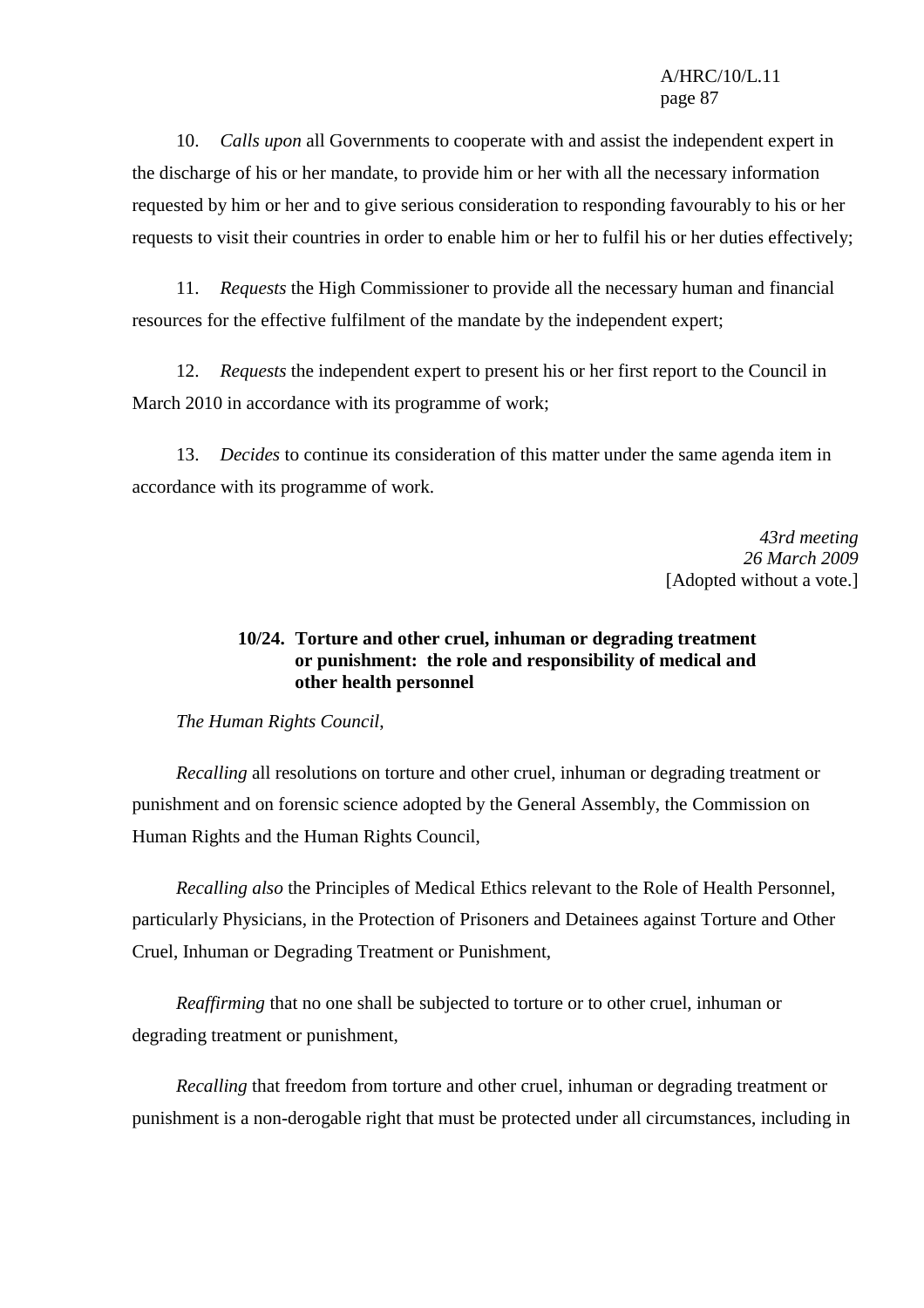times of international or internal armed conflict or disturbance and state of emergency, and that the absolute prohibition of torture and other cruel, inhuman or degrading treatment or punishment is affirmed in relevant international instruments,

*Noting* the duty of medical and other health personnel to practice for the good of the patients and never do harm or injustice pursuant to the Hippocratic Oath and their respective professional codes of ethics,

*Recalling* that it is a gross contravention of medical ethics for medical and other health personnel to engage, actively or passively, in acts which constitute participation in, complicity in, incitement to or attempts to commit torture or other cruel, inhuman or degrading treatment or punishment pursuant to the Principles of Medical Ethics,

*Stressing* that medical and other health personnel have a duty to provide competent medical service in full professional and moral independence, with compassion and respect for human dignity, and to always bear in mind human life and to act in the patient's best interest under their respective professional codes of ethics,

*Noting* the duty of all medical and other health personnel to report or denounce acts of torture or cruel, inhuman or degrading treatment of which they are aware to relevant medical, judicial, national or international authorities as appropriate under and consistent with their respective professional codes of ethics,

*Noting also* that, under the Geneva Conventions of 1949, torture and inhuman treatment are a grave breach and that under the statute of the International Tribunal for the Prosecution of Persons Responsible for Serious Violations of International Humanitarian Law Committed in the Territory of the Former Yugoslavia since 1991, the statute of the International Criminal Tribunal for the Prosecution of Persons Responsible for Genocide and Other Serious Violations of International Humanitarian Law Committed in the Territory of Rwanda and Rwandan Citizens Responsible for Genocide and Other Such Violations Committed in the Territory of Neighbouring States between 1 January and 31 December 1994 and the Rome Statute of the International Criminal Court, acts of torture can constitute crimes against humanity and, when committed in a situation of armed conflict, constitute war crimes,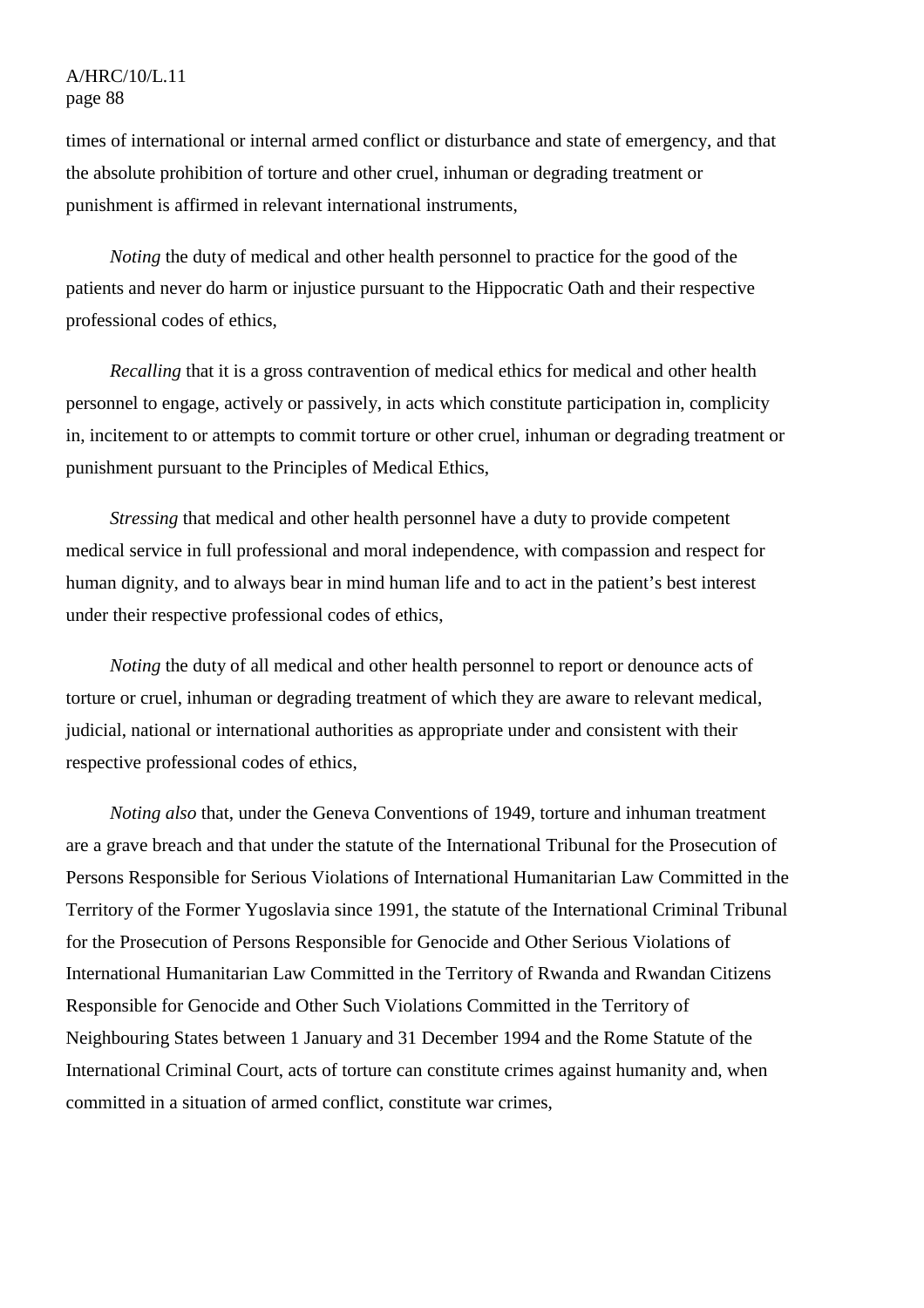1. *Condemns* all forms of torture and other cruel, inhuman or degrading treatment or punishment, including through intimidation, which are and shall remain prohibited at any time and in any place whatsoever and can thus never be justified, and calls upon all States to implement fully the absolute prohibition of torture and other cruel, inhuman or degrading treatment or punishment;

 2. *Emphasizes* that States must take persistent, determined and effective measures to prevent and combat torture and other cruel, inhuman or degrading treatment or punishment, and stresses that all acts of torture must be made offences under domestic criminal law;

 3. *Stresses* that an order or instruction from a superior officer or a public authority should not be invoked as a justification of torture or other cruel, inhuman or degrading treatment or punishment and that States must never request or require anyone, including any medical or other health personnel, to commit any act of torture or other cruel, inhuman or degrading treatment or punishment;

 4. *Urges* States to respect the professional and moral independence, duties and responsibilities of medical and other health personnel;

 5. *Also urges* States to ensure that all medical and other health personnel may fulfil their duty to report or denounce acts of torture or cruel, inhuman or degrading treatment of which they are aware to relevant medical, judicial, national or international authorities as appropriate under and consistent with their respective codes of ethics, without fear of retribution or harassment;

 6. *Stresses* that all allegations of torture and other cruel, inhuman or degrading treatment or punishment must be examined promptly and impartially by the competent domestic authority, including where relevant through examination by forensic experts and other relevant medical personnel, in order for those who encourage, order, tolerate or perpetrate such acts to be held responsible, brought to justice and punished commensurate with the severity of the offence;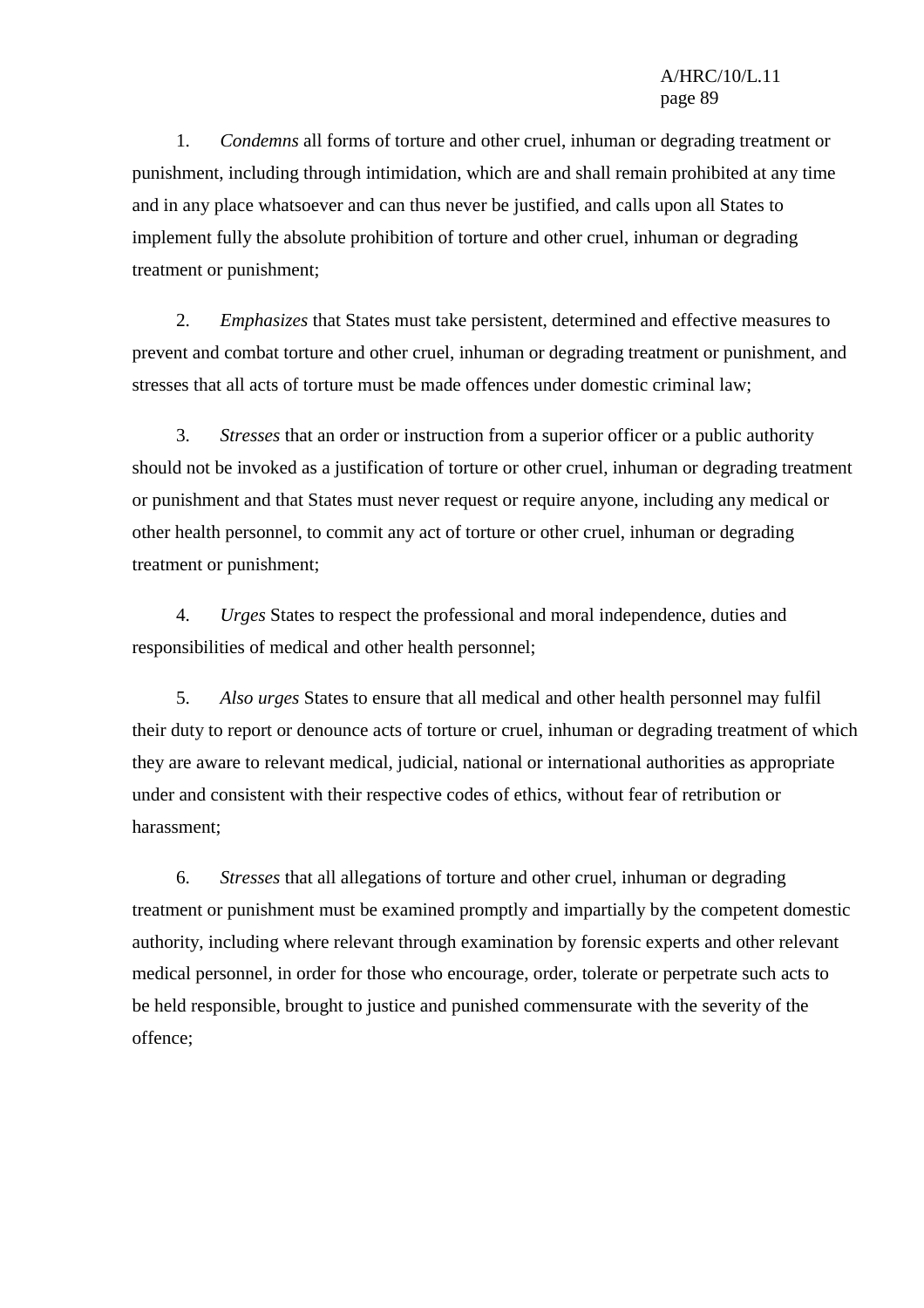7. *Urges* States to establish effective investigation and documentation procedures, and takes note of the Principles on the Effective Investigation and Documentation of Torture and Other Cruel, Inhuman or Degrading Treatment or Punishment as a useful tool in this respect;

 8. *Stresses* that States must not punish or otherwise intimidate medical and other health personnel for not obeying orders or instructions to commit, facilitate or conceal acts amounting to torture or other cruel, inhuman or degrading treatment or punishment or for speaking out against it;

 9. *Urges* all States to provide all persons deprived of their liberty, in prisons or any other detention facility, with a professional medical examination at their admission to and transfer between such facilities and thereafter on a regular basis as a means to help prevent torture or other cruel, inhuman or degrading treatment or punishment;

 10. *Also urges* all States to provide all persons deprived of their liberty with protection of their physical and mental health, treatment of any disease or care specifically needed by persons with disabilities of the same quality and standard as is afforded to persons not deprived of their liberty as a means to help prevent torture or other cruel, inhuman or degrading treatment or punishment;

 11. *Recognizes* that forensic investigation can play an important role in combating impunity by providing the evidentiary basis on which prosecutions can successfully be brought against persons responsible for violations of human rights and, where applicable, international humanitarian law and encourages further coordination concerning, inter alia, the planning and realization of such investigations, as well as the protection of forensic and related experts, between Governments, intergovernmental organizations and non-governmental organizations;

 12. *Calls upon* all States to ensure that education and information regarding the absolute prohibition of torture and cruel, inhuman or degrading treatment or punishment are fully included in the training of medical and other health personnel who may be involved in the custody, interrogation and treatment of any individual subjected to any form of arrest, detention or imprisonment;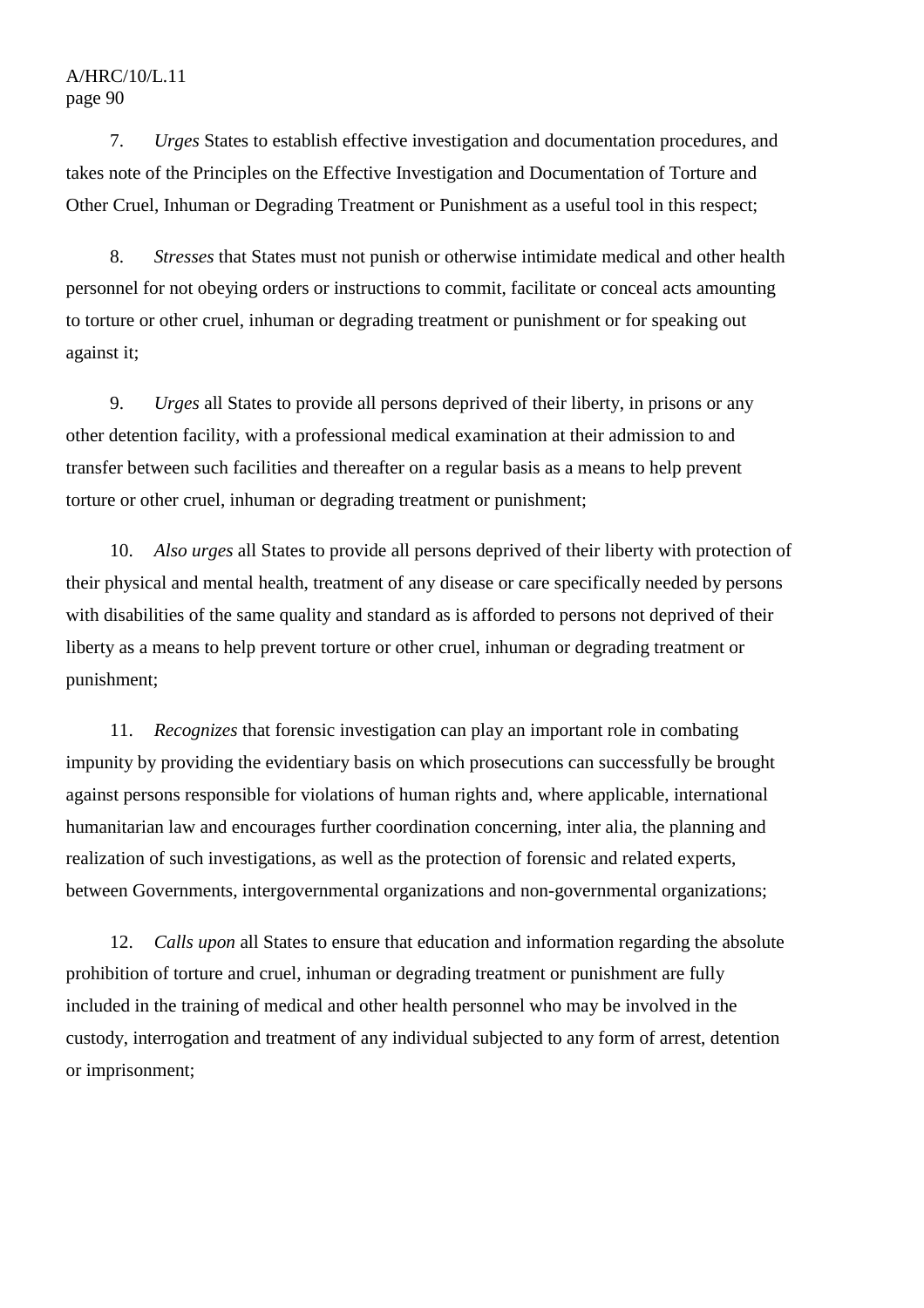13. *Urges* all States that have not yet done so to become parties to the Convention against Torture and Other Cruel, Inhuman or Degrading Treatment or Punishment as a matter of priority and calls upon States parties to give early consideration to signing and ratifying the Optional Protocol to the Convention;

 14. *Welcomes* the designation or establishment of independent national preventive mechanisms to prevent torture, with the participation of relevant medical and other health personnel, encourages all States that have not yet established such mechanisms to do so and calls upon States parties to the Optional Protocol to the Convention against Torture and Other Cruel, Inhuman or Degrading Treatment or Punishment to fulfil their obligation to designate or establish truly independent and effective national preventive mechanisms;

 15. *Requests* the Special Rapporteur on torture and other cruel, inhuman or degrading treatment or punishment and other relevant special procedures and invites relevant treaty bodies, within their respective mandates:

 (*a*) To remain vigilant with regard to medical and other health personnel's active or passive participation in torture and other cruel, inhuman or degrading treatment or punishment and to their functional independence of the institution in which they serve;

 (*b*) To discuss possible areas of cooperation with the relevant United Nations bodies, specialized agencies and programmes, in particular the World Health Organization, to address the role and responsibility of medical and other health personnel in the documentation and prevention of torture and other cruel, inhuman or degrading treatment or punishment;

 (*c*) To respond effectively to credible and reliable information submitted to their attention regarding alleged cases of the active or passive participation of medical and other health personnel in torture and other cruel, inhuman or degrading treatment or punishment;

 (*d*) To consider including in their reports submitted to the Council information on the problem of medical and other health personnel's participation in torture and other cruel, inhuman or degrading treatment or punishment;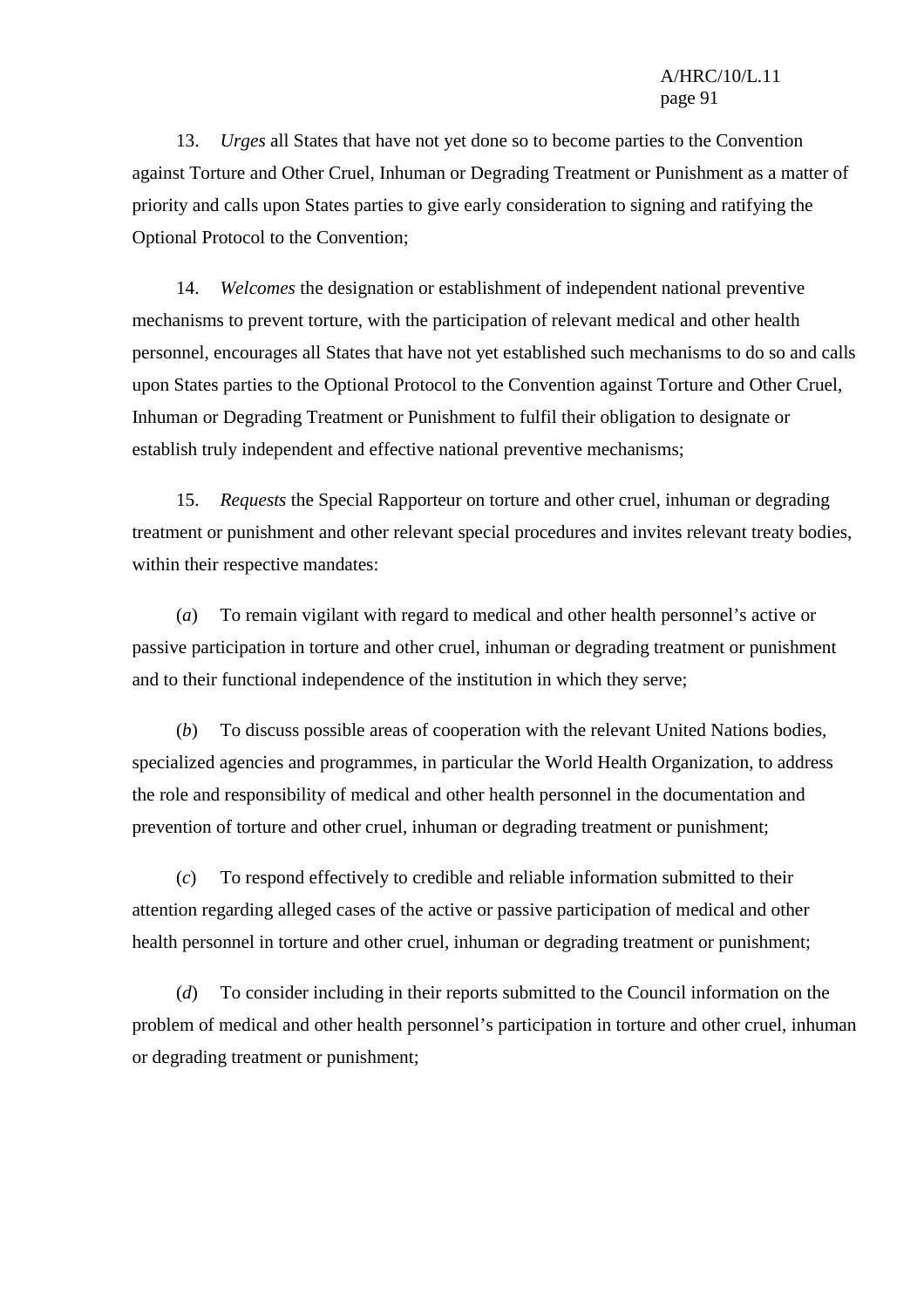16. *Also requests* States to cooperate fully and in good faith with the relevant special procedures;

 17. *Calls upon* the Office of the United Nations High Commissioner for Human Rights to continue to provide advisory services to States for the prevention of torture and cruel, inhuman or degrading treatment or punishment, including concerning tools, for the investigation of alleged cases of torture;

18. *Takes note* of the report of the Special Rapporteur (A/HRC/10/44).

*44th meeting 27 March 2009*

[Adopted by a recorded vote of 34 to 0, with 13 abstentions. See chapter III. The voting was as follows:

- *In favour*: Angola, Argentina, Azerbaijan, Bolivia, Bosnia and Herzegovina, Brazil, Burkina Faso, Cameroon, Canada, Chile, Cuba, France, Gabon, Germany, Indonesia, Italy, Japan, Madagascar, Mauritius, Mexico, Netherlands, Nicaragua, Nigeria, Philippines, Republic of Korea, Russian Federation, Slovakia, Slovenia, South Africa, Switzerland, Ukraine, United Kingdom of Great Britain and Northern Ireland, Uruguay, Zambia;
- *Abstaining*: Bahrain, Bangladesh, China, Djibouti, Egypt, Ghana, India, Jordan, Malaysia, Pakistan, Qatar, Saudi Arabia, Senegal.]

#### **10/25. Discrimination based on religion or belief and its impact on the enjoyment of economic, social and cultural rights**

*The Human Rights Council*,

*Recalling* General Assembly resolution 36/55 of 25 November 1981, in which the Assembly proclaimed the Declaration on the Elimination of All Forms of Intolerance and of Discrimination Based on Religion or Belief,

*Recalling also* article 18 of the International Covenant on Civil and Political Rights, article 18 of the Universal Declaration of Human Rights, article 2 (2) of the International Covenant on Economic, Social and Cultural Rights and other relevant human rights provisions,

*Recalling further* its resolution 6/37 of 14 December 2007 and the resolutions on the elimination of all forms of intolerance and of discrimination based on religion or belief adopted by the General Assembly and by the Commission on Human Rights,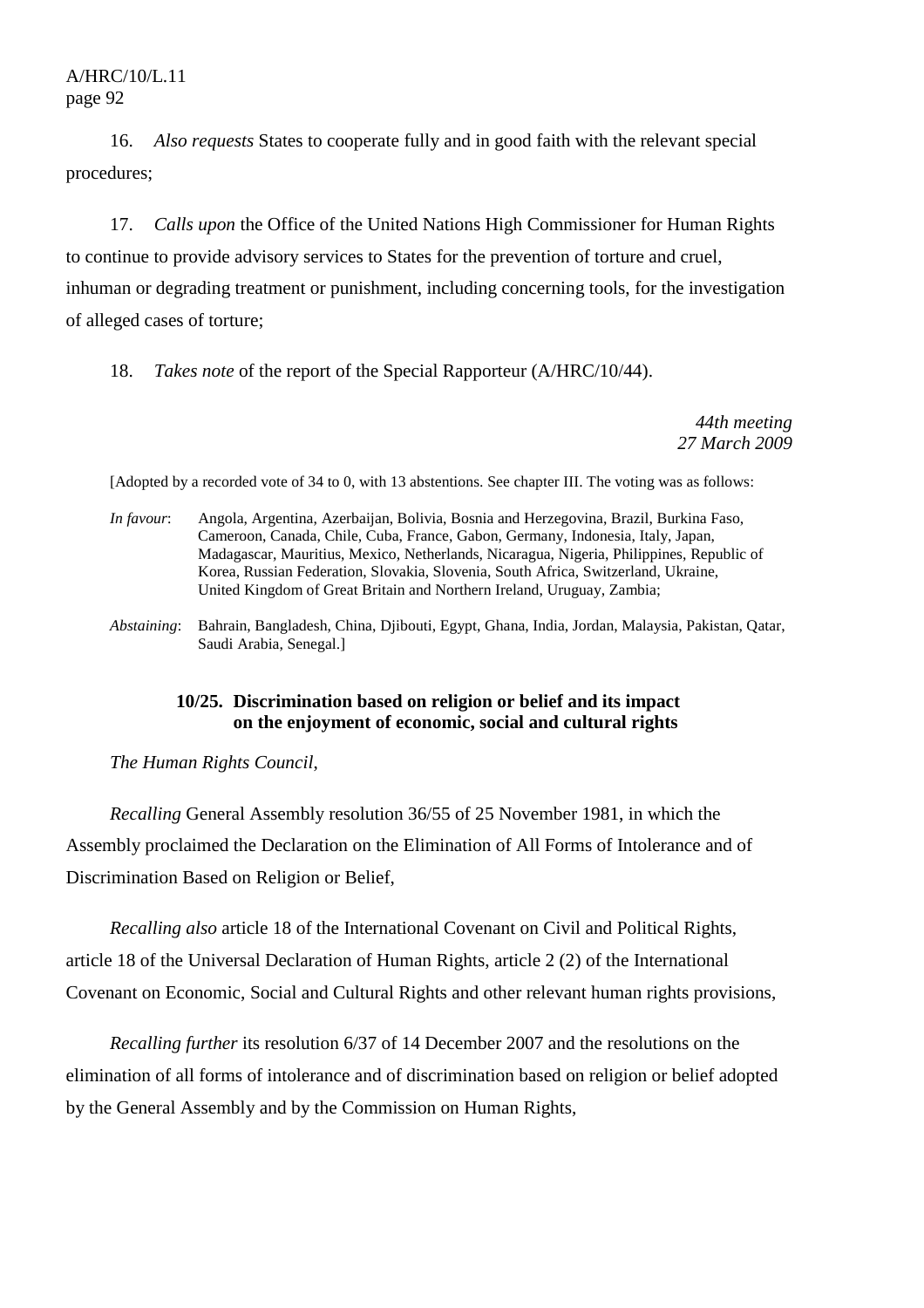*Noting with interest* the recent adoption of the Optional Protocol to the International Covenant on Economic, Social and Cultural Rights by the General Assembly,

*Reaffirming* that all human rights are universal, indivisible, interdependent and interrelated,

*Firmly believing* that further intensified and strong efforts are required to promote and protect the right to freedom of thought, conscience and religion or belief and to eliminate all forms of hatred, intolerance and discrimination based on religion or belief, as also noted at the World Conference against Racism, Racial Discrimination, Xenophobia and Related Intolerance,

*Noting* that a formal or legal distinction at the national level between different kinds of faith-based communities may constitute discrimination and may impinge on the enjoyment of the freedom of religion or belief,

*Recognizing* that persons belonging to religious minorities are often particularly vulnerable to discrimination based on religion or belief with regard to the enjoyment of all their human rights and fundamental freedoms, including their economic, social and cultural rights,

*Seriously concerned* at all attacks on religious places, sites and shrines, including any deliberate destruction on relics and monuments, particularly when in violation of international law, in particular human rights and humanitarian law,

*Recognizing* the importance of enhanced inter-religious and intra-religious dialogue in promoting tolerance in matters relating to religion or belief, and welcoming different initiatives in this regard, including the Alliance of Civilizations and the programmes led by the United Nations Educational, Scientific and Cultural Organization,

*Emphasizing* that States, regional organizations, non-governmental organizations, religious bodies and the media have an important role to play in promoting tolerance, respect for religious and cultural diversity and in the universal promotion and protection of human rights, including freedom of religion or belief,

 1. *Condemns* all forms of intolerance and discrimination based on religion or belief as well as violations of the freedom of thought, conscience, religion or belief;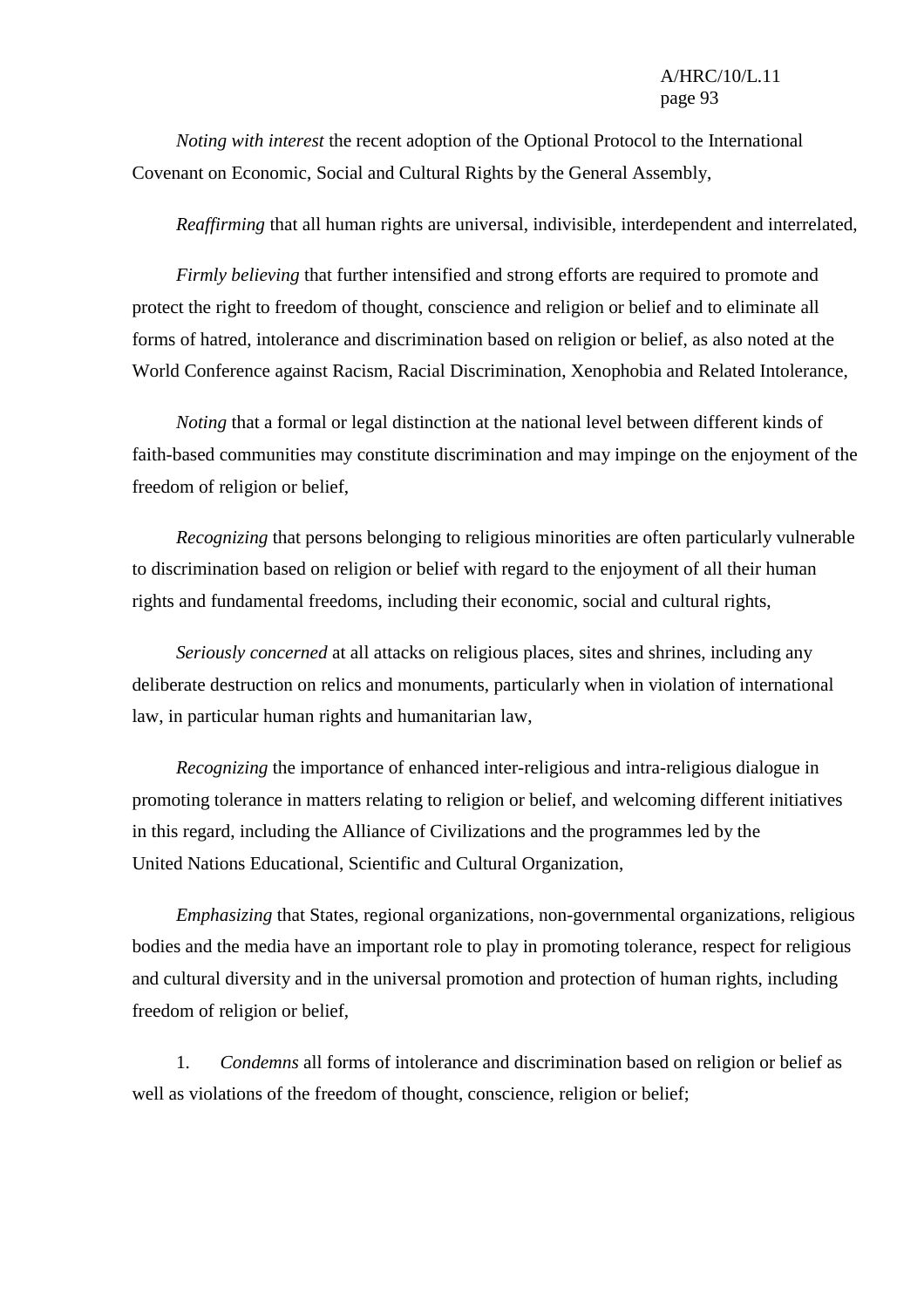2. *Stresses* that the right to freedom of thought, conscience and religion applies equally to all people, regardless of their religions or beliefs, and without any discrimination as to their equal protection by the law;

 3. *Welcomes* the report presented by the Special Rapporteur on freedom of religion or belief (A/HRC/10/8) addressing discrimination based on religion or belief and its impact on the enjoyment of economic, social and cultural rights, and encourages States to consider implementing the recommendations contained therein;

 4. *Emphasizes* that discrimination based on religion or belief often has an adverse impact on the enjoyment of economic, social and cultural rights, particularly with regard to persons belonging to religious minorities and other persons in vulnerable situations;

5. *Urges* States:

 (*a*) To ensure that everyone has the right, inter alia, to education, work, an adequate standard of living, the enjoyment of the highest attainable standard of physical and mental health and to take part in cultural life, without any discrimination on the basis of religion or belief;

 (*b*) To ensure that no one is discriminated against on the basis of his or her religion or belief, in particular with regard to access to, inter alia, humanitarian assistance, social benefits or the public service in one's country;

 (*c*) To ensure that no one is affected, because of his or her religion or belief, in the enjoyment of his or her economic, social and cultural rights by, inter alia, discriminatory laws on housing, property or land trust, or any discriminatory practices;

 (*d*) To take the necessary measures, in accordance with international human rights law, to combat discrimination based on religion or belief by non-State actors, with particular regard to members of religious minorities and other persons in vulnerable situations;

 (*e*) To devote particular attention to discriminatory practices against women on the basis of their religion or belief that adversely affect the enjoyment of their economic, social and cultural rights;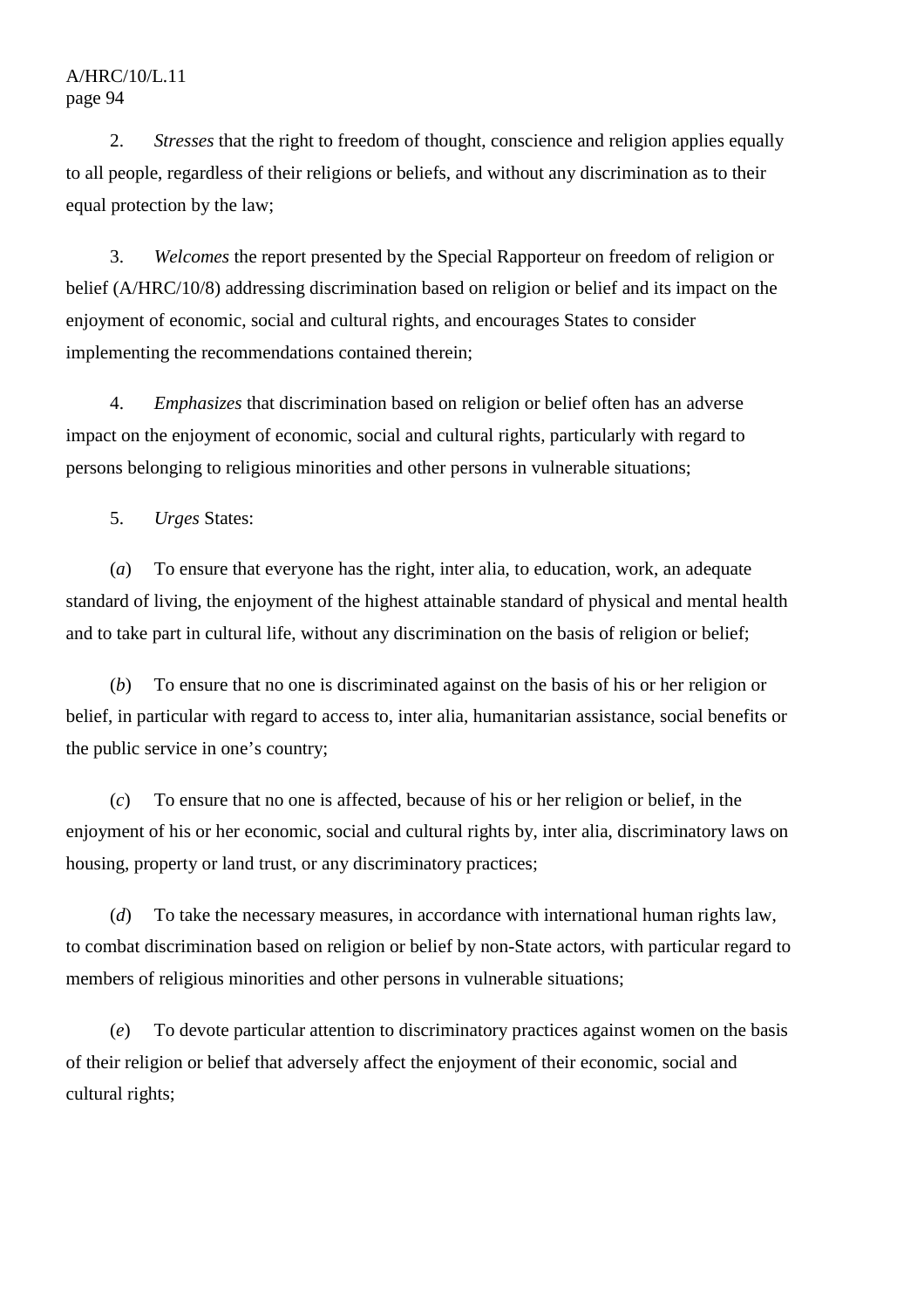(*f*) To ensure that appropriate legal and other remedies, in accordance with international human rights law, are available to individuals in order to allow them to seek redress against discrimination based on religion or belief that affects the enjoyment of their economic, social and cultural rights;

 (*g*) To promote and encourage, through all available means, including education and inter-religious dialogue, understanding, tolerance and respect in all matters relating to freedom of religion or belief and religious tolerance, and to make all appropriate efforts to encourage those engaged in teaching, as well as social workers, to promote mutual understanding, tolerance and respect;

 6. *Welcomes and encourages* the continuing efforts of all actors in society, including non-governmental organizations and bodies and groups based on religion or belief, to promote the implementation of the Declaration on the Elimination of All Forms of Intolerance and of Discrimination Based on Religion or Belief, and further encourages their work in promoting freedom of religion or belief and in highlighting cases of religious intolerance, discrimination and persecution;

 7. *Requests* the Special Rapporteur to submit her next annual report to the Council at its thirteenth session;

 8. *Decides* to remain seized of the question of the elimination of all forms of intolerance and discrimination based on religion or belief under the same agenda item.

> *44th meeting 27 March 2009*

[Adopted by a recorded vote of 22 to 1, with 24 abstentions. See chapter III. The voting was as follows:

- *In favour*: Angola, Argentina, Brazil, Canada, Chile, France, Germany, India, Italy, Japan, Mauritius, Mexico, Netherlands, Nicaragua, Republic of Korea, Russian Federation, Slovakia, Slovenia, Switzerland, Ukraine, United Kingdom of Great Britain and Northern Ireland, Uruguay;
- *Against*: South Africa;
- *Abstaining*: Azerbaijan, Bahrain, Bangladesh, Bolivia, Bosnia and Herzegovina, Burkina Faso, Cameroon, China, Cuba, Djibouti, Egypt, Gabon, Ghana, Indonesia, Jordan, Madagascar, Malaysia, Nigeria, Pakistan, Philippines, Qatar, Saudi Arabia, Senegal, Zambia.]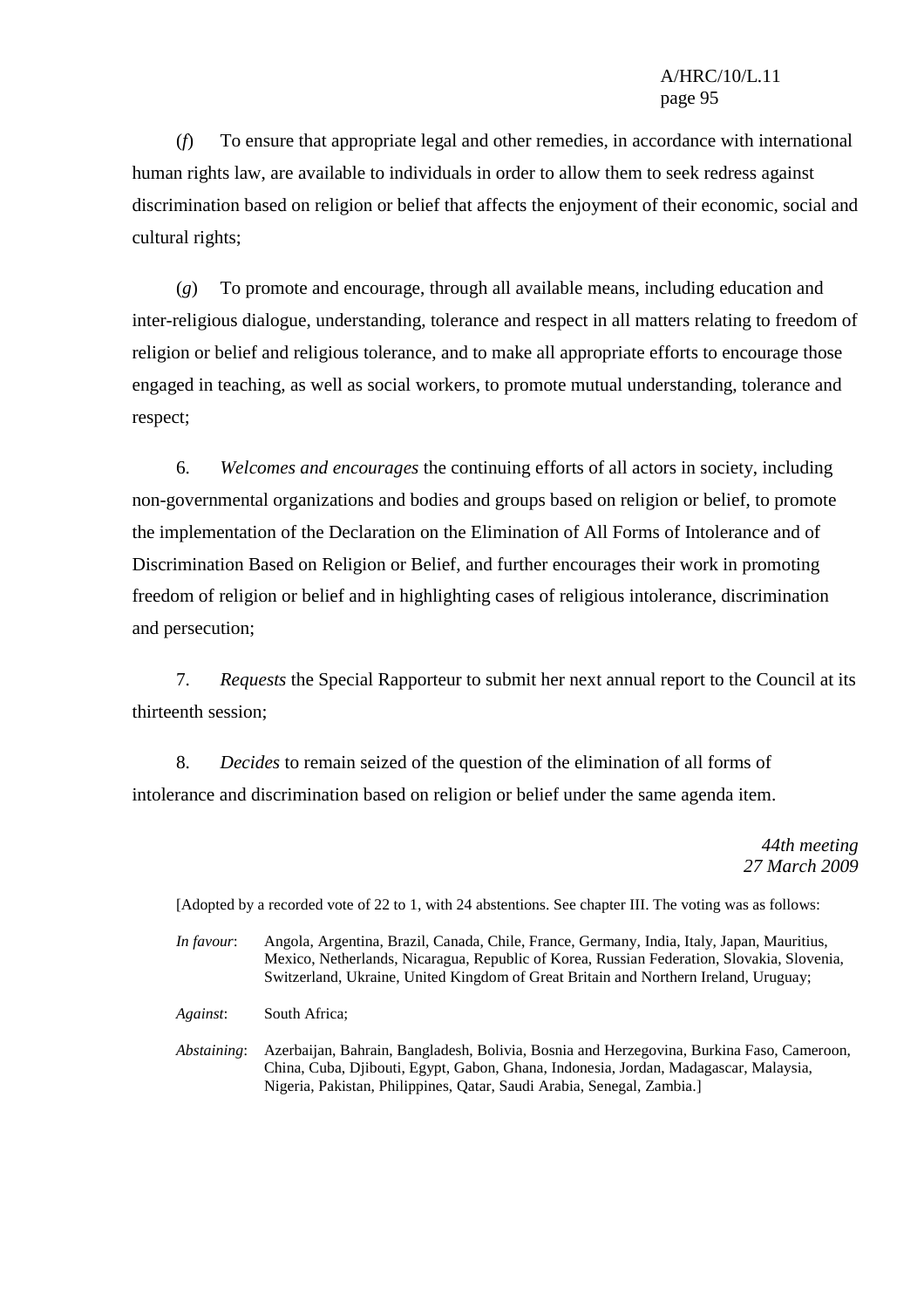#### **10/26. Forensic genetics and human rights**

*The Human Rights Council*,

*Recalling* the Charter of the United Nations, the Universal Declaration of Human Rights, the International Covenant on Civil and Political Rights, the Geneva Conventions of 12 August 1949, and the Additional Protocols thereto of 1977, and other relevant instruments of international human rights law and international humanitarian law, as well as the Vienna Declaration and Programme of Action,

*Taking into account* resolution 2005/66 of the Commission on Human Rights, decision 2/105 and resolution 9/11 of the Council and the reports of the Office of the United Nations High Commissioner for Human Rights (E/CN.4/2006/91 and A/HRC/5/7) on the right to the truth,

*Taking into account also* resolutions 1993/33, 1994/31, 1996/31, 1998/36, 2000/32, 2003/33 and 2005/26 of the Commission on Human Rights on human rights and forensic science,

*Recalling* article 32 of Additional Protocol I to the Geneva Conventions, of 12 August 1949, which recognizes the right of families to know the fate of their relatives, article 33 of Additional Protocol I, which provides that the parties to an armed conflict shall search for the persons who have been reported missing as soon as circumstances permit, and article 24 (2) of the International Convention for the Protection of All Persons from Enforced Disappearance, which sets out the right of victims to know the truth regarding the circumstances of the enforced disappearance, the progress and results of the investigation and the fate of the disappeared person, and sets forth State party obligations to take appropriate measures in this regard,

*Recalling also* General Assembly resolution 61/155 on missing persons, in which the Assembly emphasized the importance of forensics in identifying such persons and recognized the progress achieved in this regard with the development of genetics, as well as the report of the Secretary-General on missing persons (A/63/299),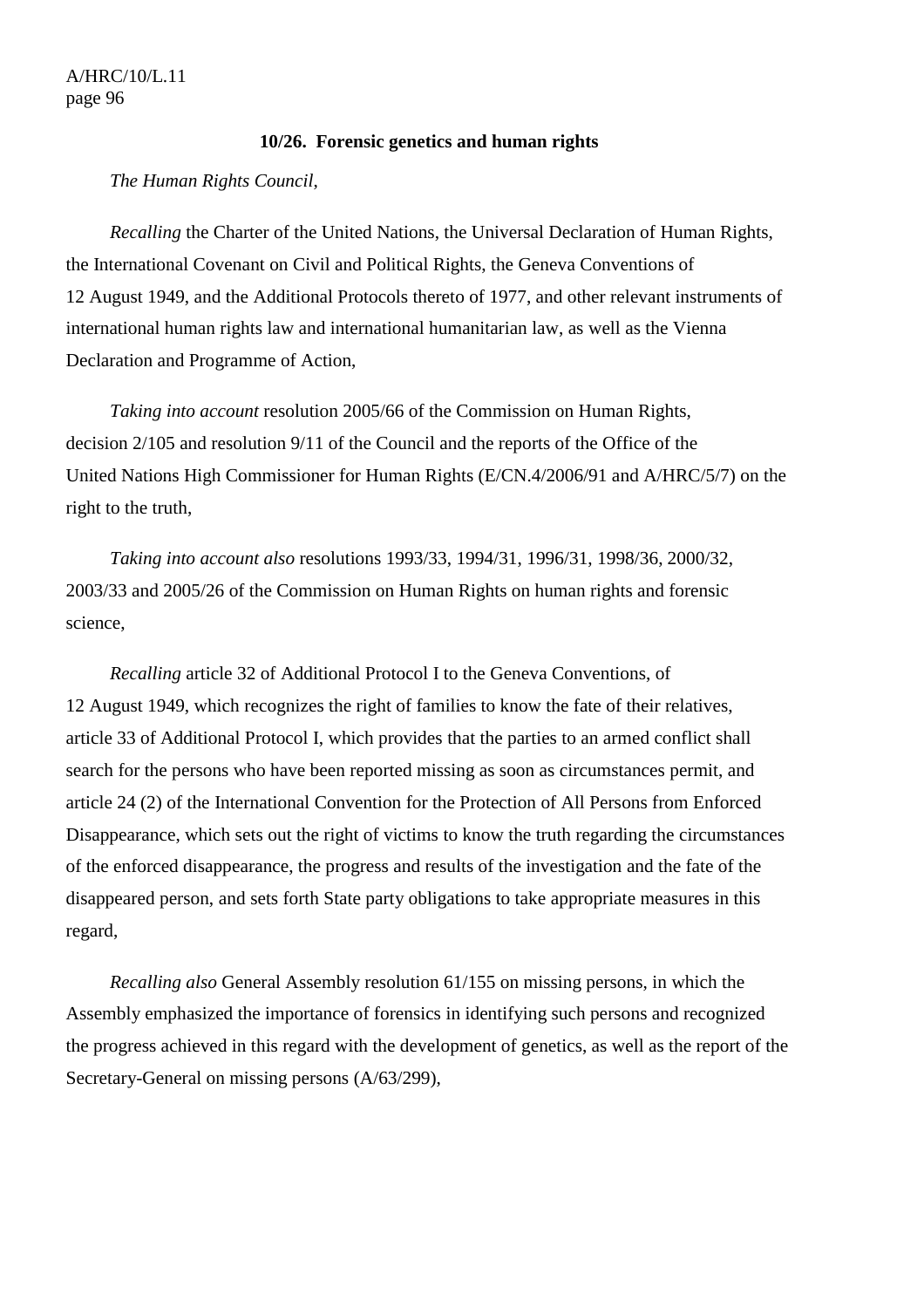*Noting* the report of the International Committee of the Red Cross on missing persons and their families of February 2003,

*Stressing* that adequate steps to identify victims should also be taken in situations of serious violations of human rights and, in the context of armed conflicts, of violations of international humanitarian law,

*Recognizing* the importance of restoring identity to those persons who were separated from their families of origin, including those cases where they were taken away from their relatives when they were children, in situations of serious violations of human rights and, in the context of armed conflicts, of violations of international humanitarian law,

*Recognizing also* that forensic genetics, when applied in an independent manner and subject to international standards, may effectively contribute to the identification of remains of victims, to the restitution of identity to those persons illegally taken away and to address the issue of impunity,

*Mindful* of the fact that ethical issues arising from the swift progress of science and its technological uses must be examined not only in the light of due respect for a human being's dignity, but also of the observance of human rights and fundamental freedoms, and recalling in this regard the Universal Declaration on Bioethics and Human Rights, the International Declaration on Human Genetic Data and the Universal Declaration on the Human Genome and Human Rights of the United Nations Educational, Scientific and Cultural Organization,

 1. *Encourages* States to consider the use of forensic genetics to contribute to the identification of the remains of victims of serious violations of human rights and of international humanitarian law, and to address the issue of impunity;

 2. *Also encourages* States to consider the use of forensic genetics to contribute to the restoration of the identity to those persons who were separated from their families, including those taken away from their relatives when they were children, in situations of serious violations of human rights and, in the context of armed conflicts, of violations of international humanitarian law;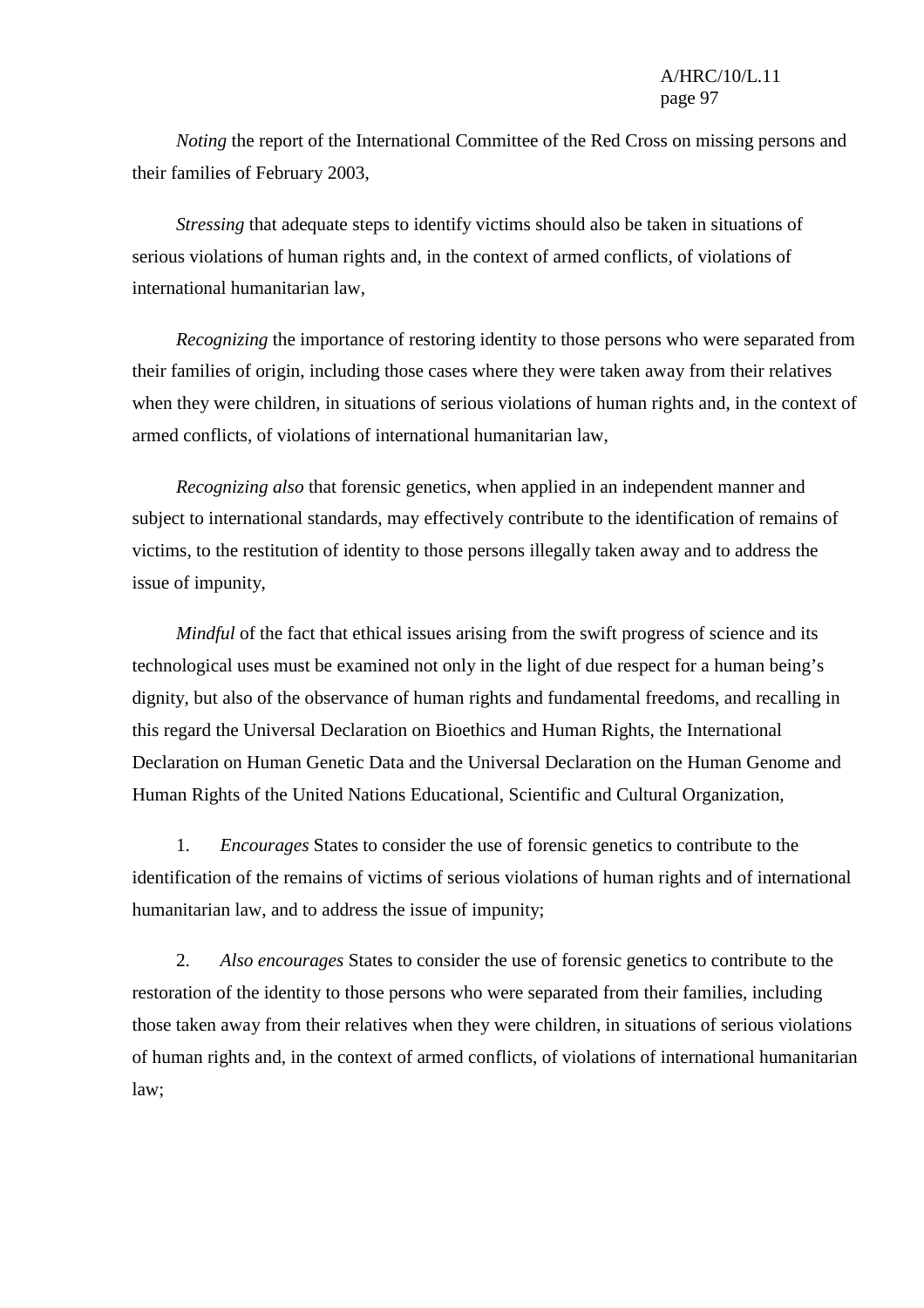3. *Stresses* the importance of providing the results of the investigations of forensic genetics to national authorities, in particular, where appropriate, to competent judicial authorities;

 4. *Welcomes* the increasing use of forensic genetics in the investigations of serious violations of human rights and international humanitarian law, and calls for further cooperation between States, intergovernmental organizations and non-governmental organizations in planning and conducting such investigations consistent with applicable domestic and international law;

 5. *Encourages* States to consider the use of forensic genetics to be applied pursuant to the international standards accepted by the scientific community in relation to quality assurance and control, and to ensure, where appropriate, the utmost respect for the principles of protection and confidentiality of information and restricted access to such information, and recognizes that many States have domestic legislation in place designed to protect the privacy of individuals;

 6. *Requests* the Office of the United Nations High Commissioner for Human Rights to request information from States, intergovernmental and non-governmental organizations on best practices in the use of forensic genetics for identifying victims of serious violations of human rights and international humanitarian law with a view to considering the possibility of drafting a manual that may serve as a guide for the application of forensic genetics, including, where appropriate, the voluntary creation and operation of genetic banks, with appropriate safeguards;

 7. *Asks* the Office of the High Commissioner to include the information requested above in a report on the use of forensic experts, to be submitted to the Council at its fifteenth session, pursuant to Council resolution 9/11 on the right to the truth;

8. *Decides* to consider this matter at its fifteenth session under the same agenda item.

*44th meeting 27 March 2009*  [Adopted without a vote.]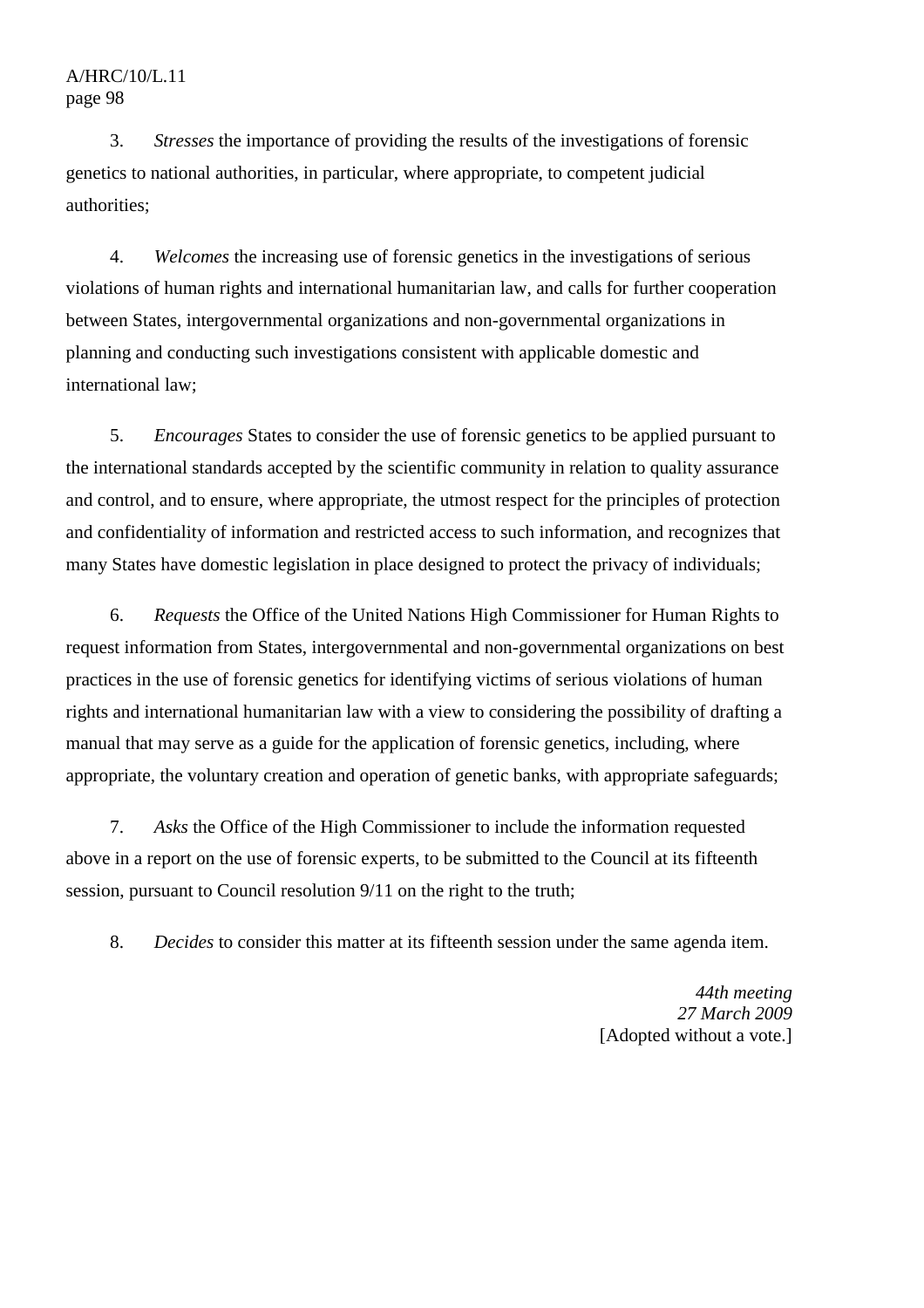#### **10/27. Situation of human rights in Myanmar**

*The Human Rights Council*,

*Guided* by the purposes and principles of the Charter of the United Nations, the Universal Declaration of Human Rights and the International Covenants on Human Rights, and reaffirming also previous resolutions on the situation of human rights in Myanmar of the Commission on Human Rights, Council resolutions S-5/1 of 2 October 2007, 6/33 of 14 December 2007, 7/31 of 28 March 2008 and 8/14 of 18 June 2008, as well as resolutions of the General Assembly, the most recent being resolution 63/245 of 24 December 2008,

*Welcoming* the agreement by the Government of Myanmar to the visits of the Special Rapporteur from 3 to 7 August 2008 and from 14 to 19 February 2009, and also the report of the Special Rapporteur on the situation of human rights in Myanmar (A/HRC/10/19), while urging the implementation of the recommendations contained therein and encouraging the continuation of regular visits and the extension of full cooperation of Myanmar authorities to the Special Rapporteur,

*Welcoming also* the agreement by the Government of Myanmar to the visit of the Special Representative of the Secretary-General to Myanmar from 31 January to 3 February 2009, as well as the report of the Secretary-General on the situation of human rights in Myanmar (A/HRC/10/17),

*Being concerned* that the urgent calls contained in the above-mentioned resolutions and of other United Nations bodies concerning the human rights situation in Myanmar have not been met and further emphasizing the need for significant progress towards meeting these calls of the international community,

*Being concerned also* that the violent crackdown on peaceful mass demonstrations of September 2007 and the ensuing human rights violations, including enforced disappearances, arbitrary detentions, torture and ill-treatment, have not been investigated and their perpetrators prosecuted,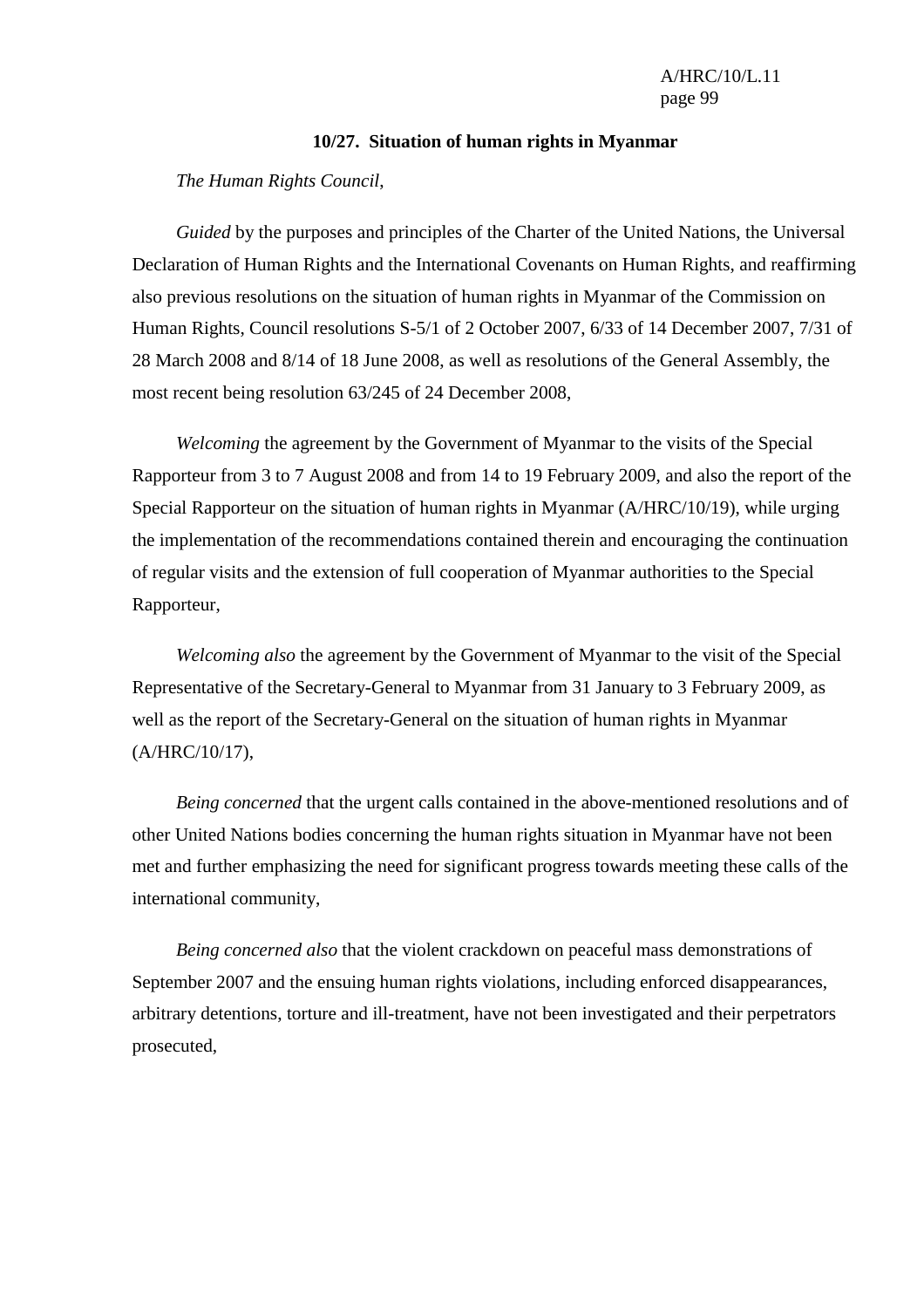*Expressing its concern* that the drafting process of the Constitution and the constitutional referendum did not meet the expectations that the political process would be free and fair, and reiterating its calls to the Government of Myanmar to ensure that the country's political processes are transparent, inclusive, free and fair,

*Being concerned* by the continued arbitrary house arrest of the General Secretary of the National League for Democracy, Daw Aung San Suu Kyi, and by reports that, despite the recent release of 29 political prisoners, 2,100 others still remain imprisoned, in harsh conditions, in unknown locations or without charge,

*Reaffirming* that it is the responsibility of the Government of Myanmar to ensure the full enjoyment of all human rights and fundamental freedoms of its entire population, as stated in the Charter of the United Nations, the Universal Declaration of Human Rights and other applicable human rights instruments,

*Recalling* Council resolutions 5/1 on institution-building of the United Nations Human Rights Council, and 5/2 on the Code of Conduct for Special Procedures Mandate-holders of the Human Rights Council, of 18 June 2007, and stressing that the mandate-holder shall discharge his/her duties in accordance with these resolutions and annexes thereto,

 1. *Condemns* the ongoing systematic violations of human rights and fundamental freedoms of the people of Myanmar;

 2. *Strongly urges* the Government of Myanmar to desist from further politically motivated arrests, to release without delay and without conditions all political prisoners, including the General Secretary of the National League for Democracy, Daw Aung San Suu Kyi, the Chairman of the Shan Nationalities League for Democracy, U Khun Tun Oo and the leader of 88 Generation Students Group, U Min Ko Naing;

 3. *Calls for* fair and public hearings by competent, independent and impartial tribunals established by law, and expresses its concern at the deficiencies of trials leading to the harsh sentences delivered in Yangon and Mandalay since October 2008, and calls on the Government of Myanmar to rectify those deficiencies;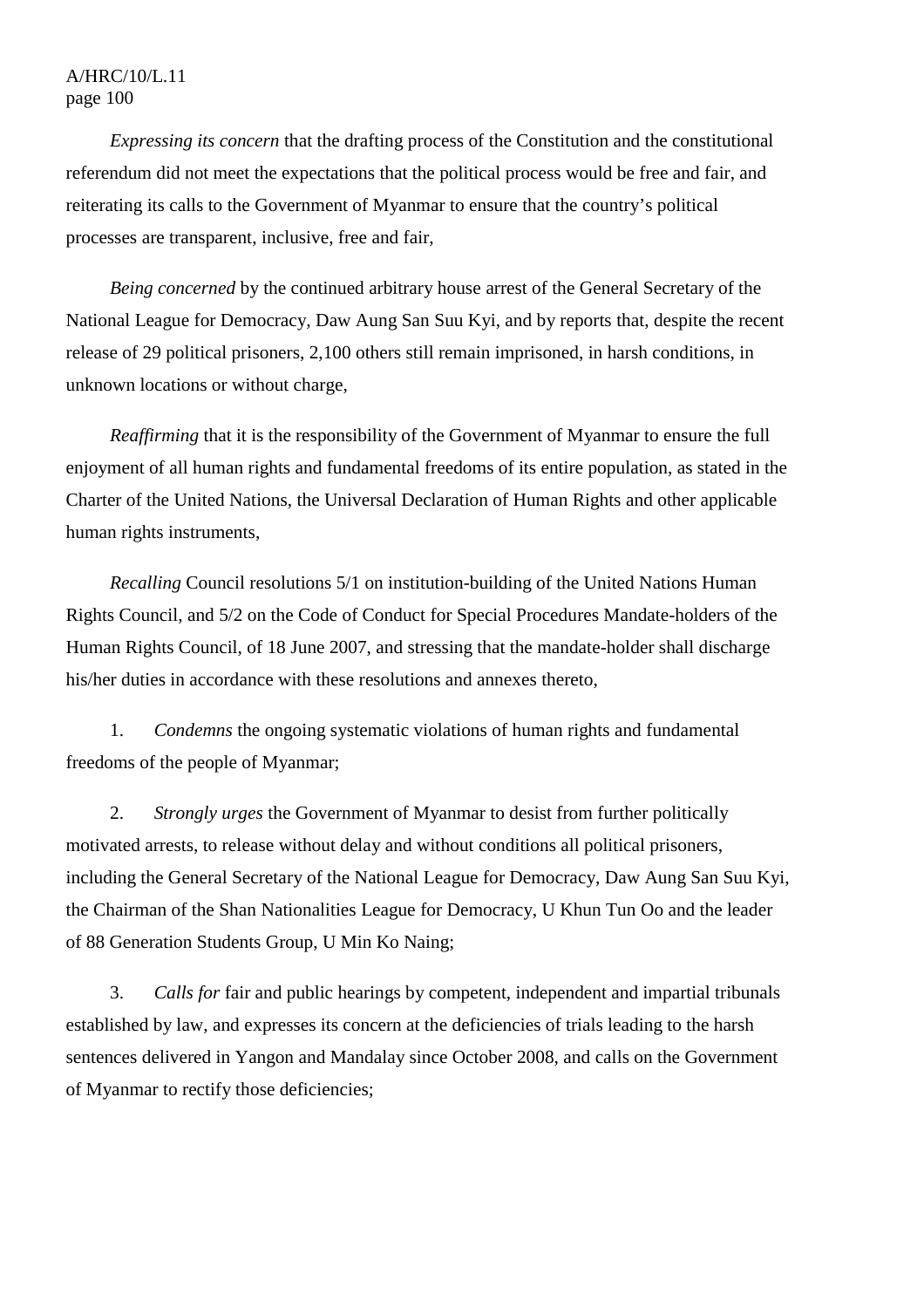4. *Also calls for* a full, transparent, effective, impartial and independent investigation into all reports of human rights violations, including enforced disappearances, arbitrary detentions, rape and other forms of sexual violence, torture and other forms of ill-treatment, and for bringing those responsible to justice in order to end impunity for violations of human rights;

 5. *Strongly urges* the Government of Myanmar to end all forms of discrimination and to protect civil, political, economic, social and cultural rights on the basis of the Universal Declaration of Human Rights and, in particular, to comply with its human rights obligations under the Convention on the Elimination of All Forms of Discrimination against Women and the Convention on the Rights of the Child in this regard;

 6. *Welcomes* the prolongation in February 2009 of the trial period of the supplementary understanding between the International Labour Organization and the Government of Myanmar, and urges the Government of Myanmar to intensify measures to end its practice of forced labour, to strengthen its cooperation with the liaison office of the Organization and to ensure that there are no negative repercussions, in particular against those that seek redress;

 7. *Strongly calls upon* the Government of Myanmar to put an immediate end to the recruitment and use of child soldiers in violation of international law by all parties, to intensify measures to ensure the protection of children from armed conflict and to pursue its collaboration with the Special Representative of the Secretary-General for Children and Armed Conflict;

 8. *Notes with appreciation* the cooperation of the Government of Myanmar with the international community, including the United Nations, in delivering humanitarian assistance to the people affected by Cyclone Nargis, and the recent extension of the Tripartite Core Group mechanism, mindful that timely access contributes to reduced suffering and loss of life;

 9. *Calls upon* the Government of Myanmar to address urgently the dire humanitarian situation and to allow and facilitate rapid and unimpeded humanitarian access to all persons in need in all areas of Myanmar, while paying special attention to internally displaced persons;

 10. *Expresses its concern* over the situation of the persons belonging to the Rohingya ethnic minority in Northern Rakhine State, and urges the Government of Myanmar to recognize the right of these persons to nationality and to protect all of their human rights;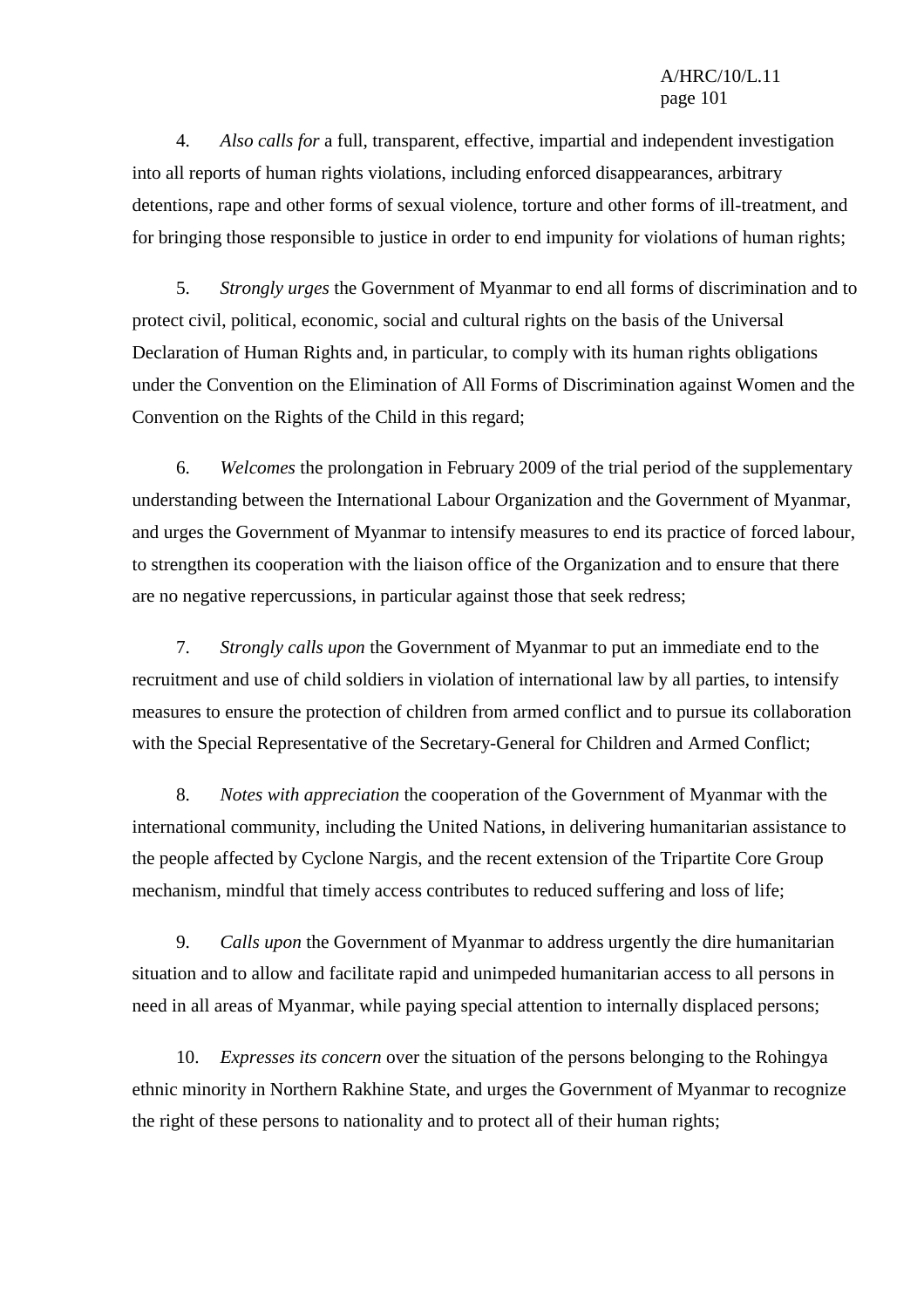11. *Calls upon* the Government of Myanmar to consider acceding to remaining international core human rights treaties;

 12. *Takes note* of the information that a number of domestic laws have been sent for review, calls upon the Government of Myanmar to ensure a transparent, inclusive and comprehensive review of compliance of all its national legislation with international human rights law, while engaging constructively with democratic opposition and ethnic groups, and to refrain from implementing and to revoke those national legal provisions that are found to be contrary to international human rights law;

 13. *Urges* the Government of Myanmar to ensure the independence and impartiality of the judiciary and to guarantee due process of law, and welcomes in this context the assurances given by the authorities of Myanmar to the Special Rapporteur on the situation of human rights in Myanmar to begin a dialogue on judicial reform, and calls upon the authorities to fulfil those assurances as early as possible;

 14. *Also urges* the Government of Myanmar to provide, in cooperation with the Office of the United Nations High Commissioner for Human Rights, adequate human rights and international humanitarian law training for its armed forces, police and prison personnel, to ensure their strict compliance with international human rights law and international humanitarian law and to hold them accountable for any violations thereof;

 15. *Calls on* the Government of Myanmar to engage in a meaningful, substantive and time-bound process of open dialogue and national reconciliation with the full participation of representatives of all political parties and ethnic groups;

 16. *Also calls on* the Government of Myanmar to ensure free and fair electoral process that is transparent and inclusive, with full and genuine participation of all stakeholders;

 17. *Urges* the Government of Myanmar to guarantee the rights to the freedom of assembly, association and freedom of expression, including for free and independent media, and to lift immediately all restrictions on the exercise of these rights;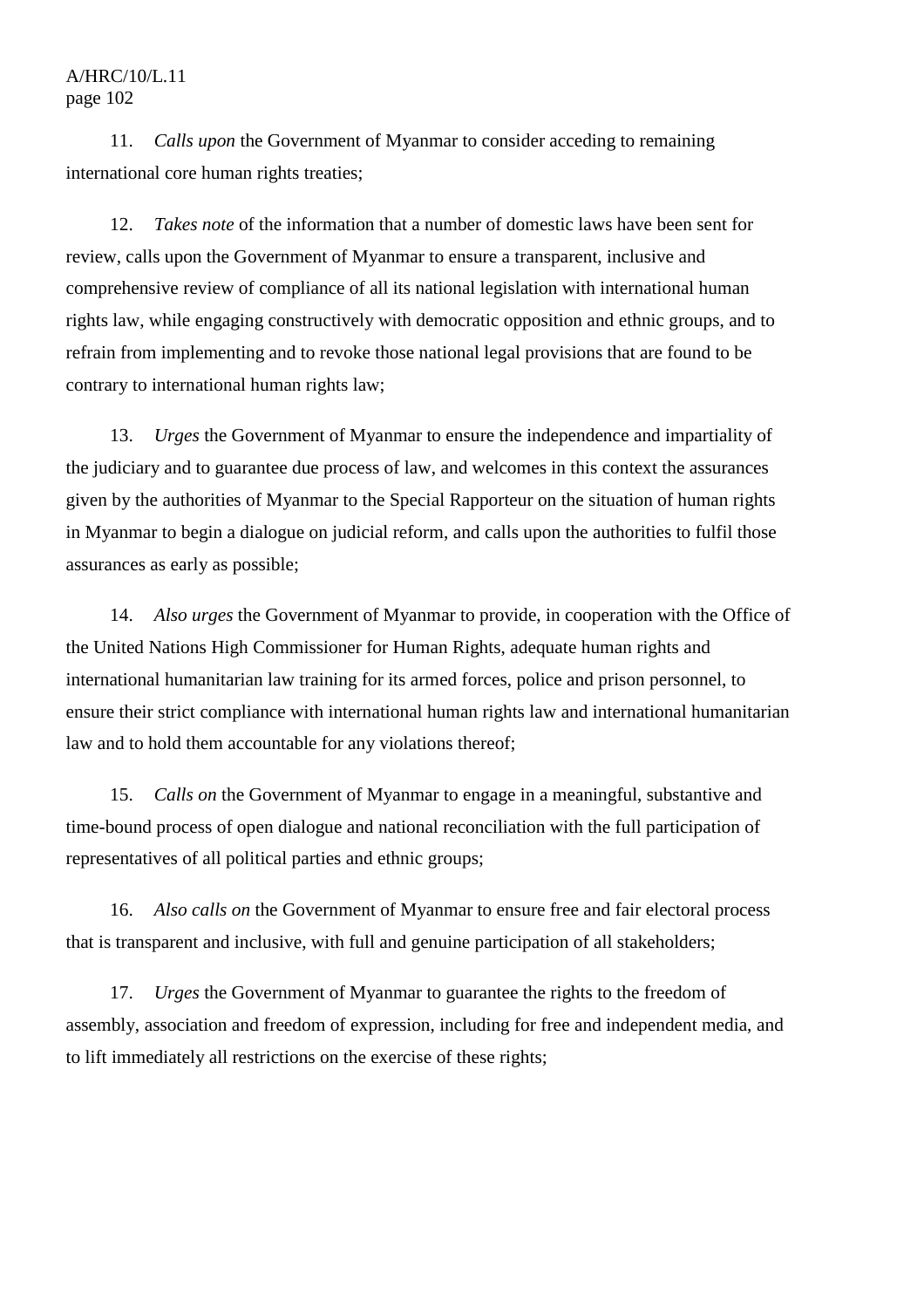18. *Decides* to extend for one year the mandate of the Special Rapporteur on the situation of human rights in Myanmar, in accordance with Commission on Human Rights resolutions 1992/58 of 3 March 1992 and 2005/10 of 14 April 2005, and Council resolution 7/32 of 28 March 2008;

 19. *Urges* the Government of Myanmar to continue to respond favourably to the Special Rapporteur's requests to visit the country and to cooperate fully with him by providing access to all relevant information, bodies, institutions and persons, so as to enable him to fulfil his mandate effectively, and to implement the recommendations contained in his reports (A/HRC/6/14, A/HRC/7/18, A/HRC/7/24, A/HRC/8/12 and A/HRC/10/19) and in Council resolutions S-5/1, 6/33, 7/31 and 8/14;

 20. *Requests* the Special Rapporteur to submit a progress report to the General Assembly at its sixty-fourth session and to the Council in accordance with its annual programme of work;

 21. *Calls upon* the Office of the High Commissioner to provide the Special Rapporteur with all necessary assistance and resources to enable him to discharge his mandate fully;

 22. *Calls upon* the Government of Myanmar to continue to engage in a dialogue with the Office of the High Commissioner with a view to ensuring full respect for all human rights and fundamental freedoms;

 23. *Expresses its strong support* for the good offices mission and commitment of the Secretary-General, encourages the Government of Myanmar to allow regular visits of his Special Representative on Myanmar to facilitate a genuine and inclusive political process, and calls on the Government of Myanmar to ensure full cooperation with the Secretary-General, his representative and the Special Rapporteur.

> *44th meeting 27 March 2009*  [Adopted without a vote.]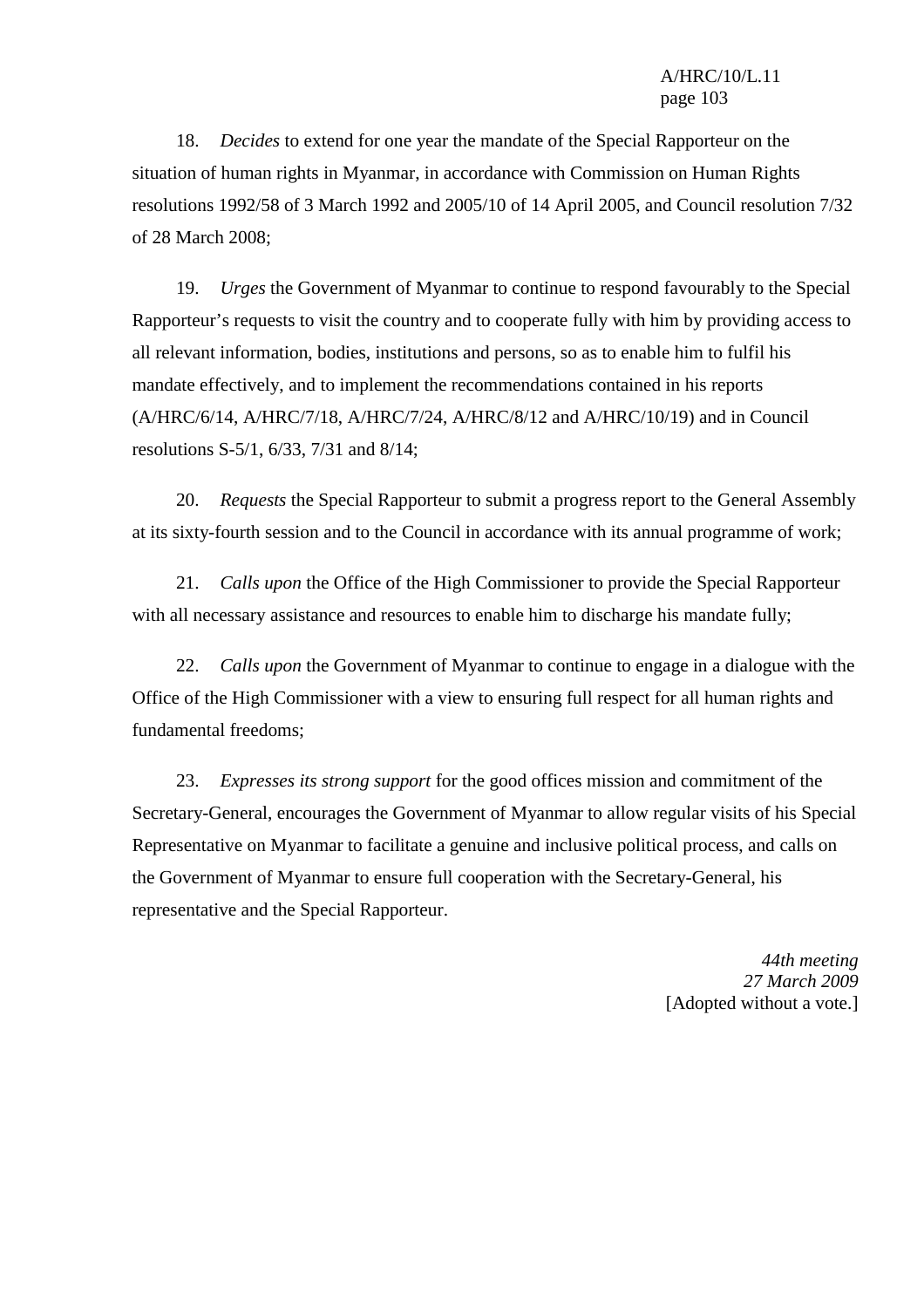# **10/28. United Nations Declaration on Human Rights Education and Training**  *The Human Rights Council*,

*Recalling* resolution 6/10 of the Human Rights Council of 28 September 2007 by which the Council requested the Human Rights Council Advisory Committee to prepare a draft Declaration on Human Rights Education and Training, to be presented to the Human Rights Council for consideration,

*Mindful and appreciative* of the efforts made on this issue by the International Labour Organization, the United Nations Children's Fund, the United Nations Development Programme and the Office of the United Nations High Commissioner for Human Rights as well as by other relevant stakeholders, including educators and non-governmental organizations,

*Underlining* in particular the role of the United Nations Educational, Scientific and Cultural Organization in promoting human rights education,

*Welcoming* the interest expressed by a high number of stakeholders in their answers to the questionnaire prepared by the Advisory Committee seeking their views and inputs on the possible elements of the content of the draft Declaration on Human Rights Education and Training,

*Welcoming with satisfaction* the progress report on the draft Declaration on Human Rights Education and Training presented to the Council by the Committee at the current session,

 1. *Urges* all relevant stakeholders that have not yet done so to submit their responses to the questionnaire prepared by the Advisory Committee on the possible elements of the content of the Declaration and to take into account existing relevant instruments;

 2. *Welcomes* the initiative of the Platform for Human Rights Education and Training to organize a seminar, with the participation of experts and specialists and the assistance and expertise of the Office of the United Nations High Commissioner for Human Rights and all interested parties, in order to further the reflection on elements to be included in the draft Declaration;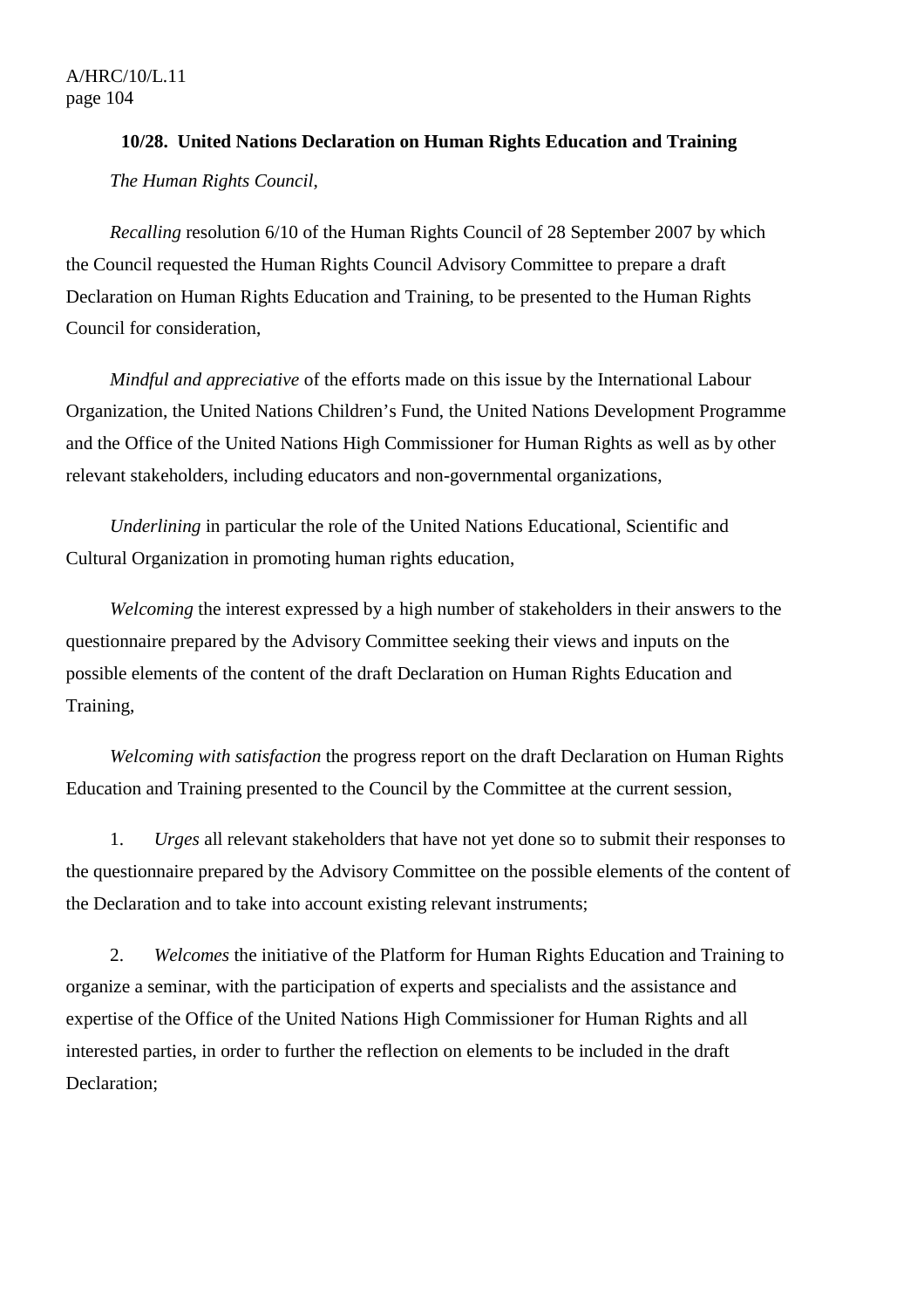3. *Requests* the Human Rights Council Advisory Committee to submit its draft Declaration on Human Rights Education and Training to the Council for consideration at its thirteenth session in March 2010.

> *45th meeting 27 March 2009*  [Adopted without a vote.]

#### **10/29. The Social Forum**

 *The Human Rights Council*,

*Recalling* all previous resolutions and decisions adopted on this issue by the former Commission on Human Rights and its Subcommission on the Promotion and Protection of Human Rights, as well as by the Economic and Social Council,

*Recalling also* its resolutions 5/1 of 18 June 2007, and 6/13 of 28 September 2007,

*Bearing in mind* that the reduction of poverty and the elimination of extreme poverty remain an ethical and moral imperative of humankind, based on respect for human dignity, and noting the report of the Chairperson-Rapporteur of the 2008 Social Forum, held from 1 to 3 September 2008, which focused on questions relating to the eradication of poverty in the context of human rights, best practices in the fight against poverty, and the social dimension of the globalization process,

*Reaffirming* the unique nature within the United Nations of the Social Forum, which makes possible a dialogue and an exchange between the representatives of Member States, civil society, including grass-roots organizations, and intergovernmental organizations, and stressing that the current reform of the United Nations should take into account the contribution of the Social Forum as a vital space for open and fruitful dialogue on issues linked with the national and international environment needed for the promotion of the enjoyment of all human rights by all,

 1. *Takes note with satisfaction* of the report of the 2008 Social Forum held in Geneva from 1 to 3 September 2008 submitted by the Chairman-Rapporteur (A/HRC/10/65);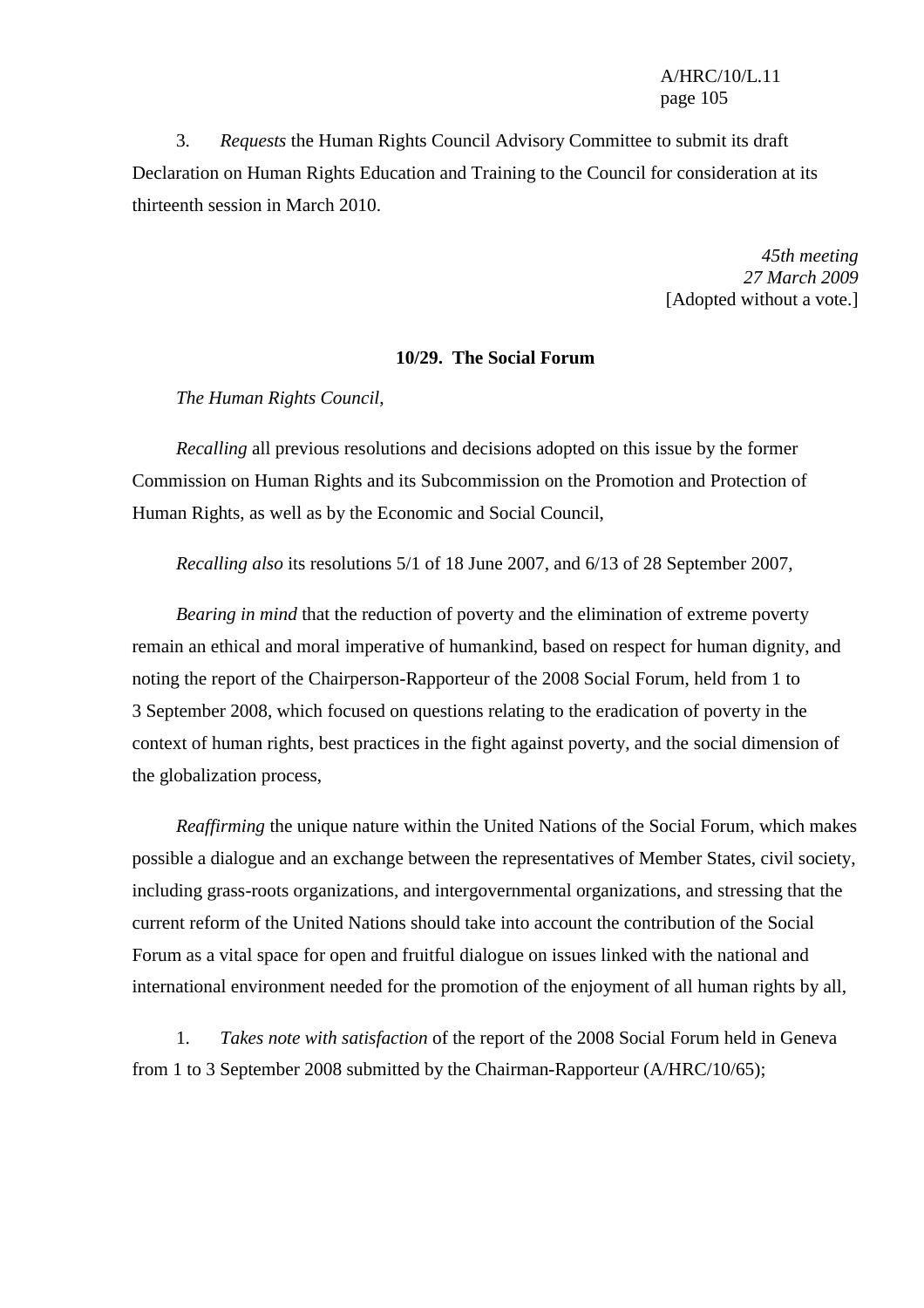2. *Takes note with interest* of the conclusions and recommendations of the 2008 Social Forum and of the innovative nature of many of them, and calls upon States, international organizations, in particular those with a mandate for poverty eradication, non-governmental organizations, civil society organizations, trade unions and other relevant actors to take them into account when designing and implementing poverty-eradication programmes and strategies;

 3. *Reaffirms* the Social Forum as a unique space for interactive dialogue between the United Nations human rights machinery and various stakeholders, including grass-roots organizations, and stresses the need to ensure a larger participation of grass-roots organizations and of those living in poverty, particularly women, especially from developing countries, in the Social Forum sessions, and to this end considers, inter alia, the possibility of the establishment of a voluntary United Nations Fund to contribute to providing resources to these organizations so that they can participate in and contribute to the deliberations of future sessions;

 4. *Underlines* the importance of coordinated efforts at national, regional and international levels for the promotion of social cohesion based on the principles of social justice, equity and solidarity and of addressing the social dimension and challenges of the ongoing globalization process and the negative impacts of the current economic and financial crises;

 5. *Requests* that the next meeting of the Social Forum be held during 2009, in Geneva, on dates suitable for the participation of representatives of United Nations Member States and of the broadest possible range of other stakeholders, especially from developing countries, and decides that at its next meeting the Social Forum should focus on:

(*a*) Negative impacts of economic and financial crises on efforts to combat poverty;

 (*b*) National anti-poverty programmes: best practices of States in implementing social security programmes from a human rights perspective;

(*c*) International assistance and cooperation in combating poverty;

 6. *Decides* that the Social Forum will meet for three working days, in order that it may devote:

(*a*) Two days to thematic discussions on the topics of the Forum;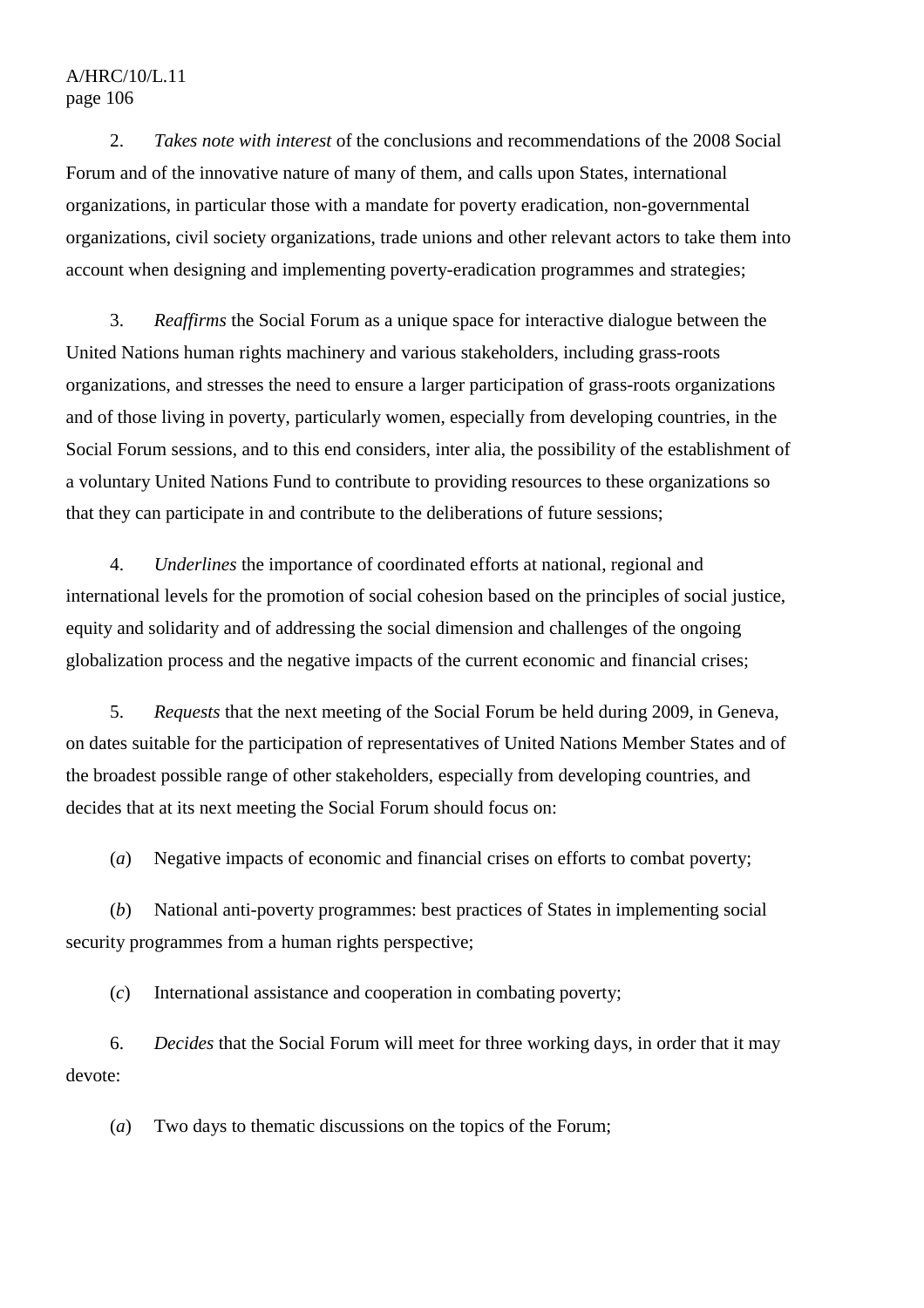(*b*) One day to an interactive debate with relevant thematic procedures mandate-holders of the Human Rights Council on issues related to the topics of the Social Forum, and to formulating conclusions and recommendations to be presented to relevant bodies through the Human Rights Council;

 7. *Requests* the President of the Council to appoint, as early as possible, from candidates nominated by regional groups, the Chairperson-Rapporteur for the 2009 Social Forum bearing in mind the principle of regional rotation;

 8. *Invites* the appointed Chairperson-Rapporteur to announce, in a timely manner, the most appropriate dates for convening the 2009 Social Forum, after holding consultations with United Nations Member States and other stakeholders;

 9. *Requests* the United Nations High Commissioner for Human Rights to consult all actors identified in the present resolution on the issues referred to in paragraph 5 above and to present a report as a background contribution for the dialogues and debates that will be held at the 2009 Social Forum;

 10. *Also requests* the United Nations High Commissioner for Human Rights to facilitate the participation in the 2009 Social Forum, in order to assist the Chairperson-Rapporteur as resource persons, of up to four relevant Human Rights Council thematic procedures mandate-holders, in particular the independent expert on the question of human rights and extreme poverty and the independent expert on human rights and international solidarity;

 11. *Decides* that the Social Forum will remain open to the participation of representatives of United Nations Member States and all other interested stakeholders such as intergovernmental organizations, different components of the United Nations system, especially mandate-holders of thematic procedures and mechanisms of the human rights machinery, regional economic commissions, specialized agencies and organizations, in particular the United Nations Development Programme, the World Bank, the International Monetary Fund, the World Trade Organization, and the United Nations Conference on Trade and Development, as well as representatives designated by human rights national institutions and non-governmental organizations in consultative status with the Economic and Social Council, and shall also be open to other non-governmental organizations, whose aims and purposes are in conformity with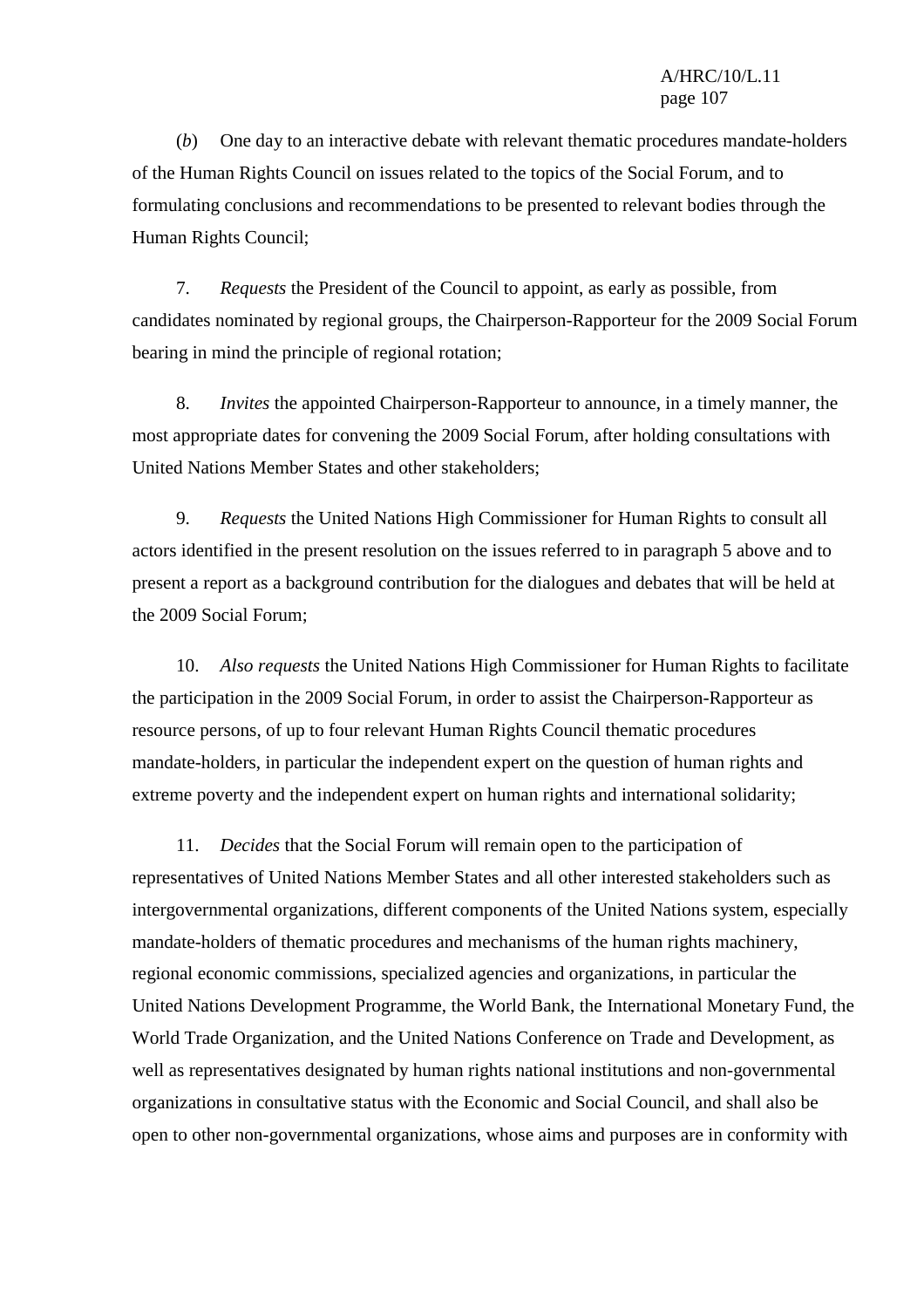the spirit, purposes and principles of the Charter of the United Nations, in particular newly emerging actors such as small groups and rural and urban associations from the North and the South, anti-poverty groups, peasants' and farmers' organizations and their national and international associations, voluntary organizations, youth associations, community organizations, trade unions and associations of workers, as well as representatives of the private sector, regional banks, and other financial institutions and international development agencies, based on arrangements, including Economic and Social Council resolution 1996/31 of 25 July 1996, and practices observed by the Commission on Human Rights, through an open and transparent accreditation procedure, in accordance with the Rules of Procedure of the Human Rights Council, while ensuring the most effective contribution of these entities;

 12. *Requests* the Office of the United Nations High Commissioner for Human Rights to seek effective means of ensuring consultation and the broadest possible participation of representatives from every region, especially those from developing countries, in the Social Forum, including by establishing partnerships with non-governmental organizations, the private sector and international organizations;

 13. *Also requests* the Secretary-General to adopt the appropriate measures to disseminate information about the Social Forum, invite the relevant individuals and organizations to the Social Forum and take all practical measures required for the success of this initiative;

14. *Invites* the 2009 Social Forum to submit a report to the Human Rights Council;

 15. *Requests* the Secretary-General to provide the Social Forum with all the services and facilities necessary to fulfil its activities, and also requests the United Nations High Commissioner for Human Rights to provide all the necessary support to facilitate the convening and proceedings of the Social Forum;

 16. *Decides* to continue consideration of this issue under the relevant agenda item when the report of the 2009 Social Forum is submitted to the Human Rights Council.

> *45th meeting 27 March 2009*  [Adopted without a vote.]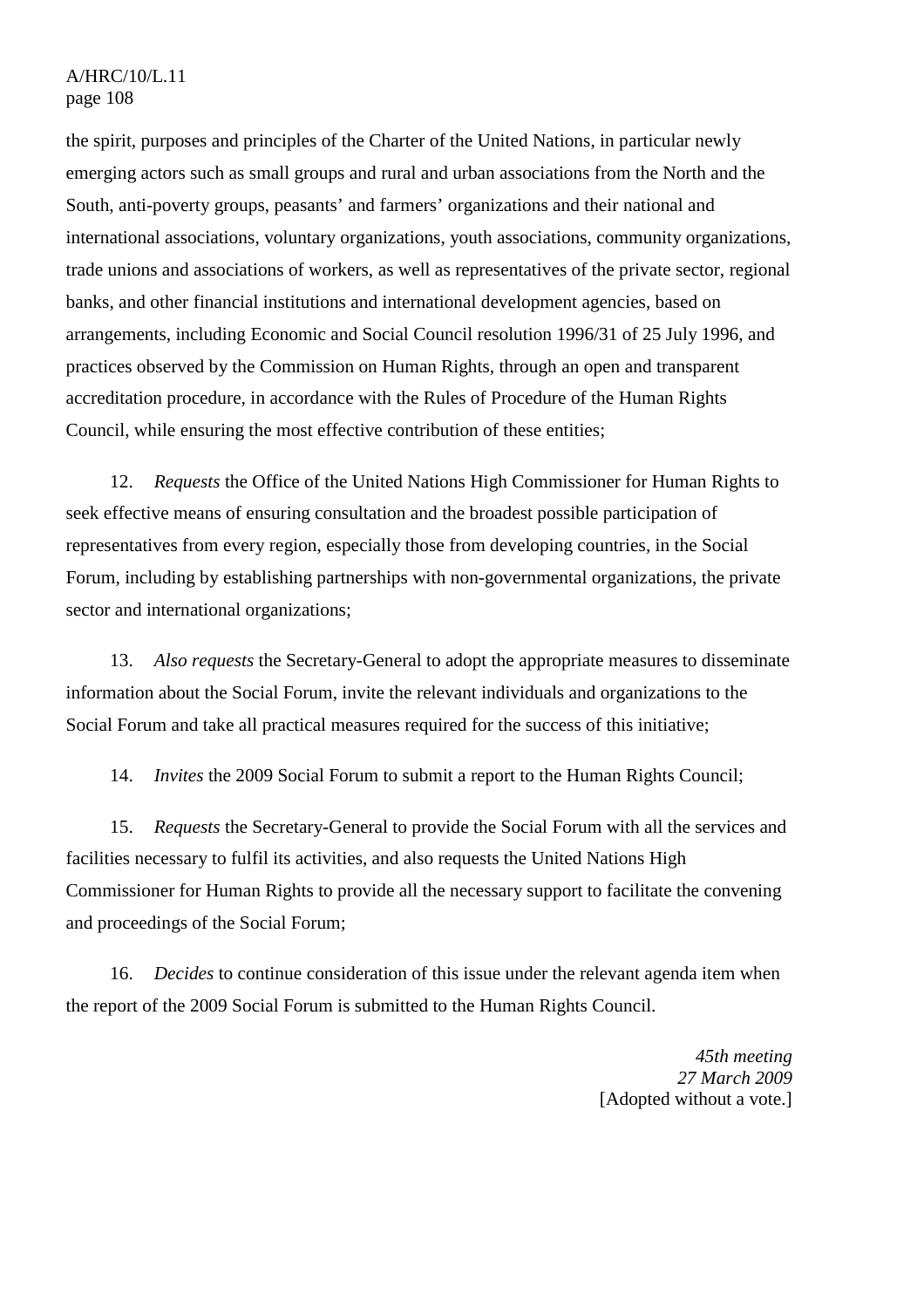#### **10/30. Elaboration of complementary standards to the International Convention on the Elimination of All Forms of Racial Discrimination**

#### *The Human Rights Council*,

*Recalling* its decision 3/103 of 8 December 2006 by which, heeding the decision and instruction of the 2001 World Conference against Racism, Racial Discrimination, Xenophobia and Related Intolerance, it decided to establish the Ad Hoc Committee of the Human Rights Council on the Elaboration of Complementary Standards, with a mandate to elaborate, as a matter of priority and necessity, complementary standards in the form of either a convention or additional protocol(s) to the International Convention on the Elimination of All Forms of Racial Discrimination, filling the existing gaps in the Convention and also providing new normative standards aimed at combating all forms of contemporary racism, including incitement to racial and religious hatred,

*Recalling also* its resolution 3/2 of 8 December 2006, in which it reaffirmed that there would be no renegotiation of the Durban Declaration and Programme of Action,

*Welcoming* the progress achieved during the meetings held during the first and second parts of the first session of the Ad Hoc Committee of the Human Rights Council on the Elaboration of Complementary Standards, and expressing the common desire of the international human rights system and the need to enhance the momentum of this process with a view to ensuring the timely fulfilment of the mandate of the Ad Hoc Committee,

*Recalling* the need to provide adequate protection for victims of racism, racial discrimination, xenophobia and related intolerance, as well as appropriate remedies while combating all forms of impunity in this regard,

 1. *Endorses* the road map adopted by the Ad Hoc Committee of the Human Rights Council on the Elaboration of Complementary Standards during the second part of its first session as a guiding framework document for all future work in this regard;

 2. *Requests* the Chairperson-Rapporteur to ensure that the outcome referred to in the road map is circulated in a timely manner to all stakeholders, in order that complementary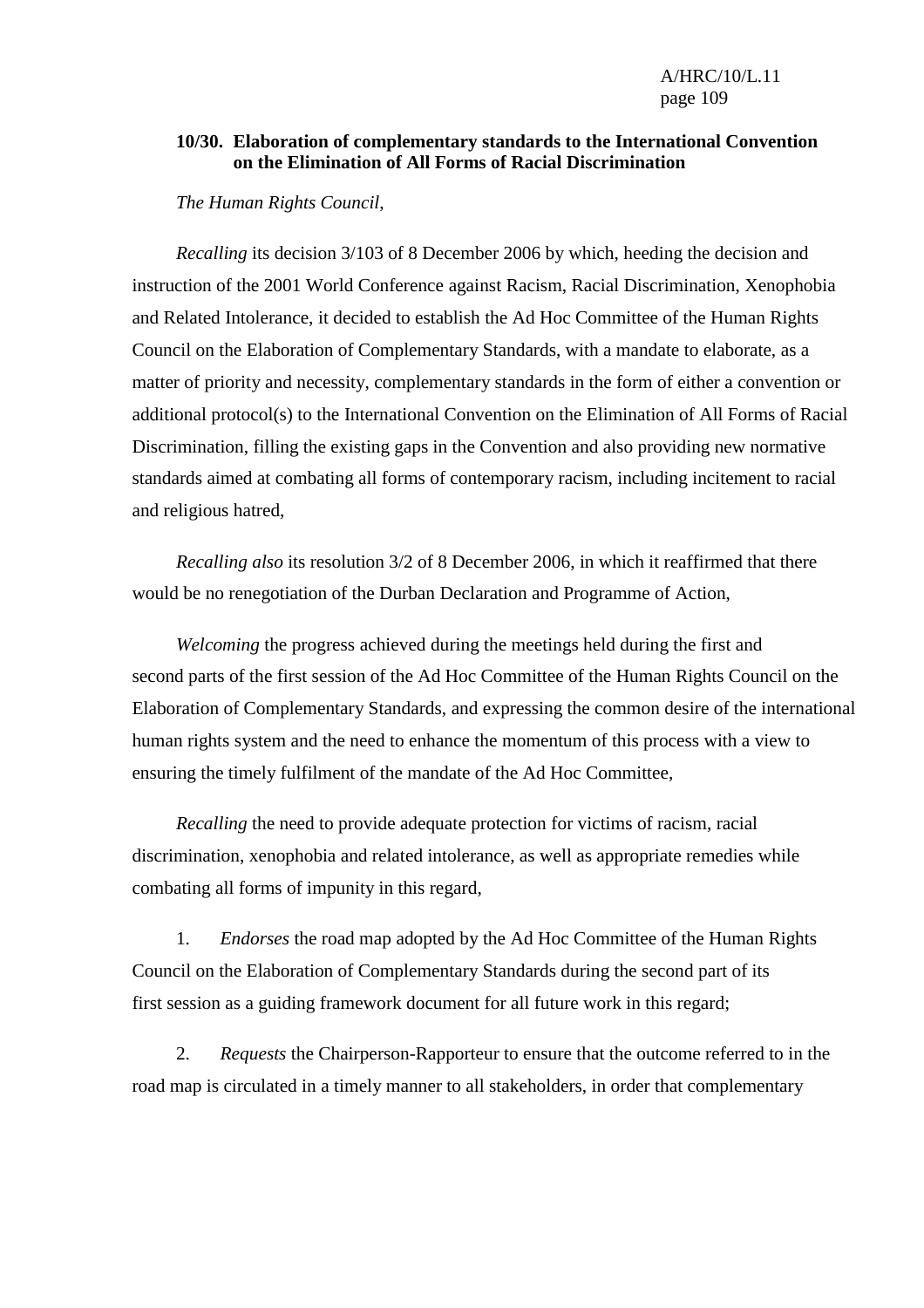standards to strengthen and update international instruments against racism, racial discrimination, xenophobia and related intolerance in all their aspects may be elaborated from the second session onwards;

 3. *Decides* that all future sessions of the Ad Hoc Committee shall be convened in a consolidated period of 10 consecutive working days;

 4. *Also decides* that the second session of the Ad Hoc Committee will be held in October 2009;

 5. *Further decides* to retain this priority issue on its programme of work and to review progress at its thirteenth session.

> *45th meeting 27 March 2009*

[Adopted by a recorded vote of 34 to 13, with no abstentions. See chapter IX. The voting was as follows:

| In favour: | Angola, Argentina, Azerbaijan, Bahrain, Bangladesh, Bolivia, Brazil, Burkina Faso,<br>Cameroon, Chile, China, Cuba, Djibouti, Egypt, Gabon, Ghana, India, Indonesia, Jordan,<br>Madagascar, Malaysia, Mauritius, Mexico, Nicaragua, Nigeria, Pakistan, Philippines, Qatar,<br>Russian Federation, Saudi Arabia, Senegal, South Africa, Uruguay, Zambia; |
|------------|---------------------------------------------------------------------------------------------------------------------------------------------------------------------------------------------------------------------------------------------------------------------------------------------------------------------------------------------------------|
|            | $\mathbf{r}$ , $\mathbf{r}$ , $\mathbf{r}$ , $\mathbf{r}$ , $\mathbf{r}$ , $\mathbf{r}$ , $\mathbf{r}$ , $\mathbf{r}$ , $\mathbf{r}$ , $\mathbf{r}$ , $\mathbf{r}$ , $\mathbf{r}$ , $\mathbf{r}$ , $\mathbf{r}$ , $\mathbf{r}$ , $\mathbf{r}$ , $\mathbf{r}$ , $\mathbf{r}$ , $\mathbf{r}$ , $\mathbf{r}$ , $\$                                         |

*Against*: Bosnia and Herzegovina, Canada, France, Germany, Italy, Japan, Netherlands, Republic of Korea, Slovakia, Slovenia, Switzerland, Ukraine, United Kingdom of Great Britain and Northern Ireland.]

# **10/31. From rhetoric to reality: a global call for concrete action against racism, racial discrimination, xenophobia and related intolerance**

*The Human Rights Council*,

*Recalling* General Assembly resolution 56/266 of 27 March 2002, by which the Assembly endorsed the Durban Declaration and Programme of Action, as well as Commission on Human Rights resolutions 2002/68 of 25 April 2002 and 2003/30 of 23 April 2003,

*Recalling also* its resolutions 1/5 of 30 June 2006, 3/2 of 8 December 2006 and 9/14 of 24 September 2008,

*Noting with interest* the work of the Working Group of Experts on People of African Descent as set out in its mandate, to continue to find ways and means to fulfil its mandate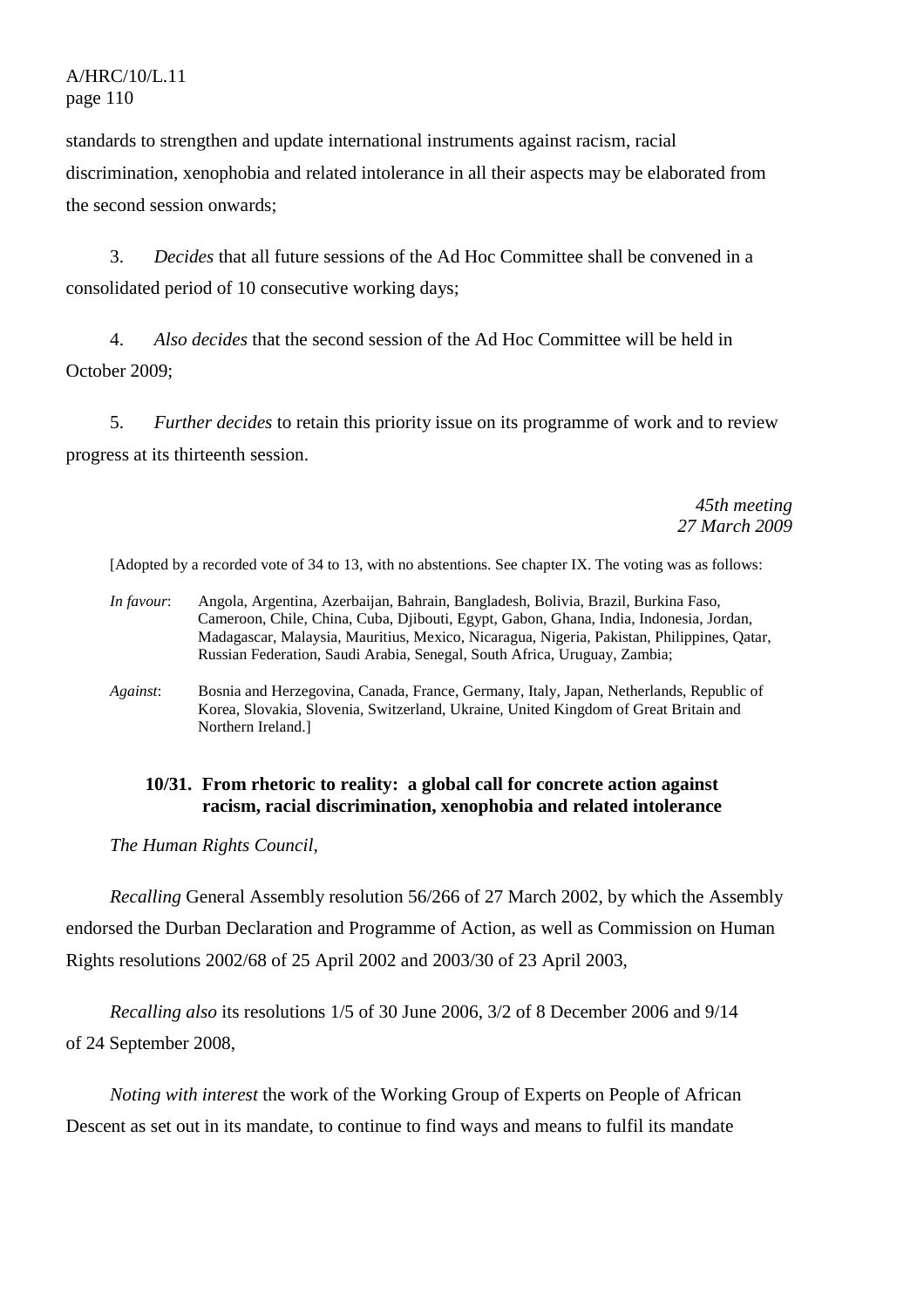optimally, particularly in the areas of directly linking and consulting with the affected communities of people of African descent living in the diaspora, including liaising with financial and developmental institutions with a view to contributing to developmental programmes for the benefit of people of African descent, as well as conducting country visits,

*Recognizing* the challenges that have impeded the Group of Five Independent Eminent Experts from fully discharging its mandate in following up on the implementation of the Durban Declaration and Programme of Action,

*Appreciating* all efforts made by the Intergovernmental Working Group on the effective implementation of the Durban Declaration and Programme of Action in its constructive work aimed at the effective implementation of the Durban Declaration and Programme of Action, in accordance with its mandate,

 1. *Takes note of* the work of the Five Independent Eminent Experts on the follow-up to the implementation of the provisions of the Durban Declaration and Programme of Action in line with their mandate;

 2. *Takes note of* the report of the Working Group of Experts on People of African Descent and welcomes its workplan for the period 2009-2011, and stressed the need to ensure the availability of the necessary resources, and furthermore calls on the Office of the United Nations High Commissioner for Human Rights to avail the necessary resources and support to enable the Working Group to discharge its mandate fully, in particular the undertaking of country visits and holding of public meetings with people of African descent living in the diaspora;

 3. *Welcomes* the report of the Intergovernmental Working Group on the effective implementation of the Durban Declaration and Programme of Action;

4. *Decides* to remain seized of this important issue.

*45th meeting 27 March 2009*  [Adopted without a vote.]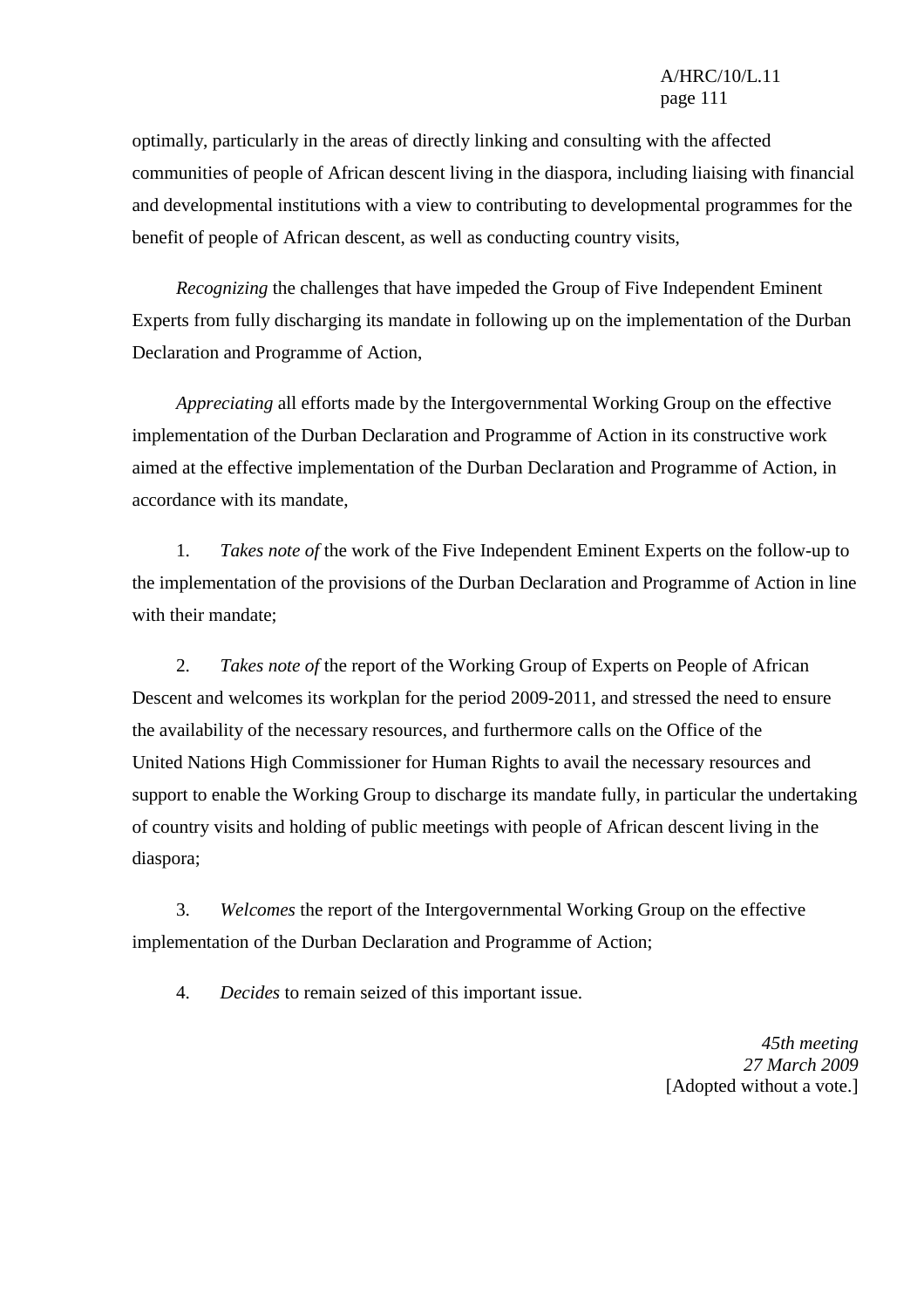#### **10/32. Assistance to Somalia in the field of human rights**

*The Human Rights Council*,

*Guided* by the Charter of the United Nations and the Universal Declaration of Human Rights,

*Recalling* its resolution 7/35 of 28 March 2008,

*Reaffirming* its respect for sovereignty, territorial integrity, political independence and unity in Somalia,

*Welcoming* the positive political developments and progress made in the Djibouti peace process in Somalia, including the voluntary resignation of former President Abdullahi Yusuf Ahmed on 29 December 2008, 10 months ahead of the conclusion of his term, the convening of the Transitional Federal Parliament in Djibouti, the election of President Shaikh Sharif Sheik Ahmed on 30 January 2009, the endorsement by the Parliament of Prime Minister Omar Abdirashid Ali Sharmarke on 14 February 2009 and the subsequent formation of a new Government,

*Recalling* Council resolutions 5/1 on institution-building of the United Nations Human Rights Council and 5/2 on the Code of Conduct for Special Procedures Mandate-holders of the Human Rights Council, of 18 June 2007,

*Welcoming* the commitment and efforts undertaken by the African Union to support Somali-led efforts towards reconciliation and stability and the efforts made by the international and regional stakeholders to help Somalia re-establish stability, peace and security in its national territory, as well as the recent extension of the mandate of the African Union Mission in Somalia for an additional three months,

*Reiterating* that humanitarian, human rights and development assistance are of paramount importance to alleviate poverty and to promote a more peaceful, equitable and democratic society in Somalia,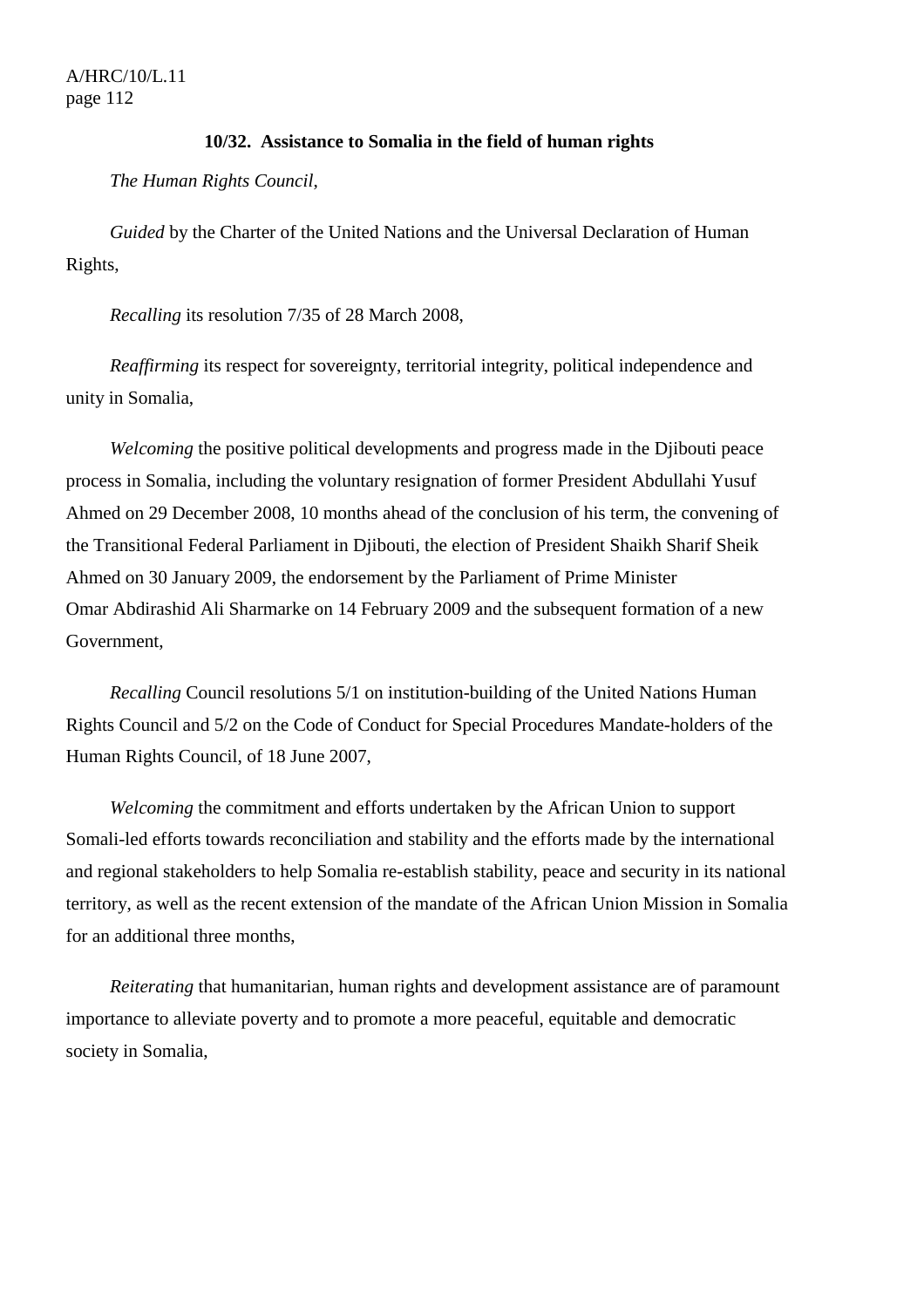1. *Expresses its serious concern* at the human rights and humanitarian situation in Somalia, and calls for an immediate end to all violations;

 2. *Takes note with appreciation* of the work undertaken by the independent expert on the situation of human rights in Somalia and of his report (A/HRC/10/85);

 3. *Invites* the independent expert to continue his work until the end of September 2009, without prejudice to the relevant provision of Human Rights Council resolution 5/1;

 4. *Encourages* in the meantime the Office of the United Nations High Commissioner for Human Rights to reach a comprehensive agreement with Somali authorities on technical cooperation and human and institutional capacity-building at the national and regional level in the field of human rights inside Somalia, including for the legislative sector, the judiciary, law enforcement agencies and education, as well as conducting public-awareness campaigns, all in line with the priorities and the framework determined by the Somali authorities, including, inter alia, the creation of the most favourable conditions for the work of the independent expert, in order to further renew his mandate;

 5. *Calls upon* the international community to stand by the legitimate Somali institutions and to provide adequate, timely and tangible support in order to enhance their capacity, as part of an integrated approach that encompasses political, security and human rights dimensions;

 6. *Requests* the Secretary-General to provide the independent expert with all necessary human, technical and financial assistance in carrying out his mandate;

 7. *Requests* the independent expert to present an update to his report at the twelfth session of the Council;

8. *Decides* to remain seized of the matter.

*45th meeting 27 March 2009*  [Adopted without a vote.]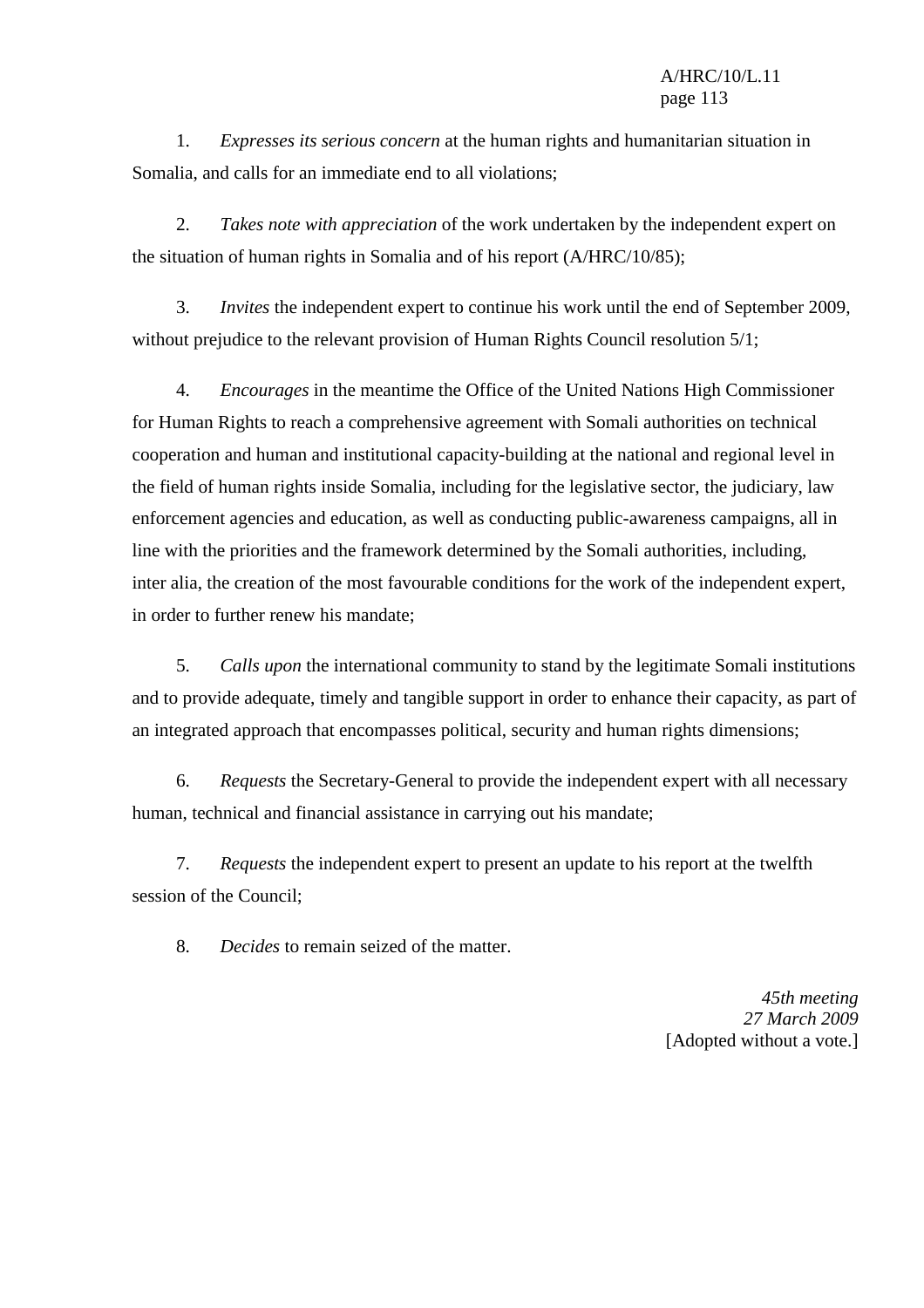## **10/33. Situation of human rights in the Democratic Republic of the Congo and the strengthening of technical cooperation and consultative services**

*The Human Rights Council*,

*Recalling* General Assembly resolution 60/251 of 15 March 2006,

*Recalling also* Council resolution 5/1 of 18 June 2007,

*Recalling further* Council resolution 7/20 of 27 March 2008, in which it called on the international community to provide the Democratic Republic of the Congo with the various forms of assistance that the Democratic Republic of the Congo requests, with a view to improving the human rights situation,

*Recalling* its resolution S-8/1 of 1 December 2008, in which the Council condemned the acts of violence, human rights violations and abuses committed in Kivu, in particular sexual violence and the recruitment by the militia of child soldiers,

*Expressing* its appreciation for the role played by the international community, in particular by the African Union and the European Union, towards enhancing the rule of law and improving the human rights situation in the Democratic Republic of the Congo,

*Considering* that the pertinent work undertaken by the Office of the United Nations High Commissioner for Human Rights and the Human Rights Section of the United Nations Organization Mission in the Democratic Republic of the Congo is complementary to that of the thematic special rapporteurs and must be sufficiently reinforced,

*Taking into consideration* that the presence of the Office of the High Commissioner in the Democratic Republic of the Congo and the Human Rights Section of the United Nations Organization Mission in the Democratic Republic of the Congo have been merged with a view to achieving more efficiency in their work on the human rights situation in the country,

*Considering* the existence of a national programme for the promotion and protection of human rights in the Democratic Republic of the Congo and the willingness of the Government of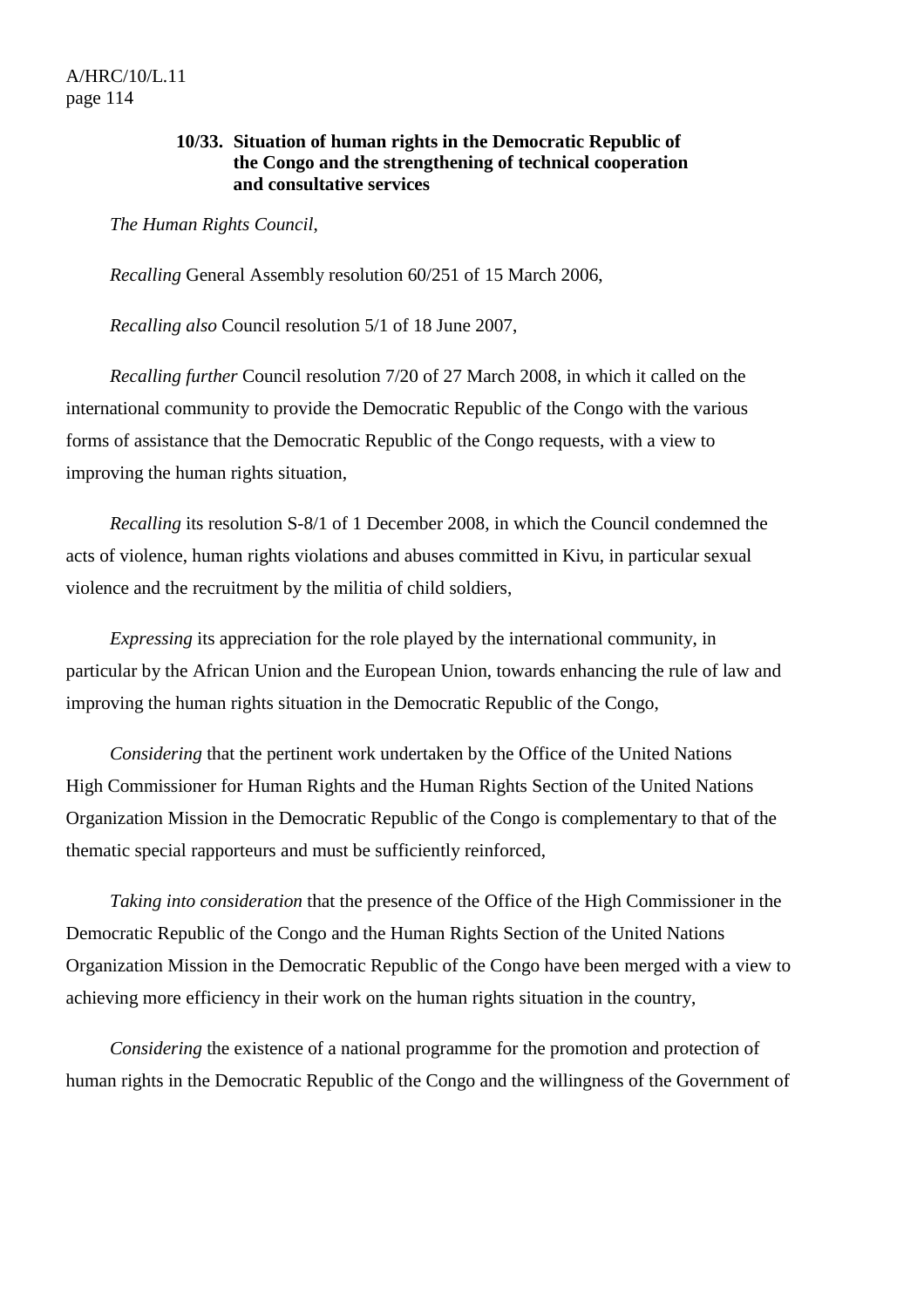the country to implement the same, in particular through the earmarking of greater budget allocations to the Ministry of Human Rights, whose structures will have to be expanded into provinces to enable greater protection of human rights,

*Having reviewed* the activity of the thematic special rapporteurs in relation to the human rights situation in the Democratic Republic of the Congo,

 1. *Welcomes* the commitment of the Democratic Republic of the Congo to pursuing technical cooperation with the various thematic representatives and special rapporteurs as part of the follow-up to the human rights situation in the Democratic Republic of the Congo;

 2. *Also welcomes* the cooperation of the Democratic Republic of the Congo with the thematic special procedures of the Council and its invitation to a number of them, including the Special Rapporteur on the situation of human rights defenders and the Representative of the Secretary-General on the human rights of internally displaced persons, to make recommendations within their respective mandates on how best to assist technically the Democratic Republic of the Congo in addressing the situation of human rights, with a view to obtaining tangible improvements on the ground, taking into account also the needs formulated by the Government of the Democratic Republic of the Congo;

 3. *Encourages* the Democratic Republic of the Congo to continue ratifying human rights-related international and regional instruments, in particular the Convention on the Rights of Persons with Disabilities and the protocol to the African Charter on Human and Peoples' Rights on the Rights of Women in Africa, and notes with satisfaction the decision by the Government to establish a national agency to combat sexual violence against women and children as part of its policy to fight impunity;

 4. *Also encourages* the Democratic Republic of the Congo to finalize the establishment process of a national commission for human rights, pursuant to the Paris Principles, welcomes the promulgation by the President of the Republic of the law concerning the protection of the child, and invites the Government to fulfil its objective to promote human rights education at school, in academia, the armed forces of the Democratic Republic of the Congo, the national police force and security services;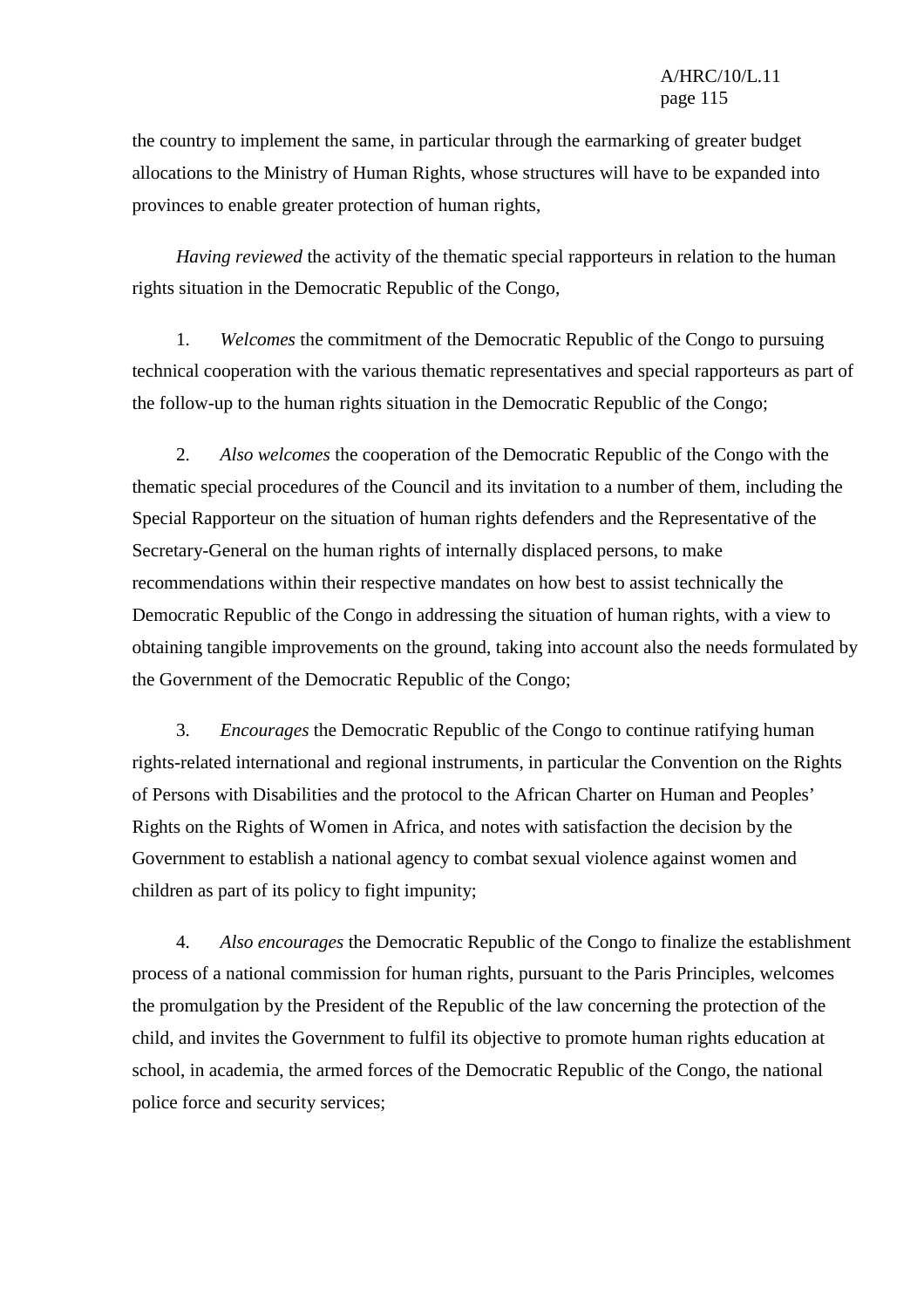5. *Notes* the report of the seven thematic special procedures on technical assistance to the Government of the Democratic Republic of the Congo and urgent examination of the situation in the east of the country (A/HRC/10/59) presented by the Special Representative of the Secretary-General on the human rights of internally displaced persons, acting on behalf of the other six representatives and special rapporteurs, and invites them to report again to the Council on the development of the situation at its thirteenth session;

 6. *Calls on* the international community to increase the various forms of assistance requested by the Democratic Republic of the Congo with a view to improving the human rights situation;

 7. *Invites* the Government of the Democratic Republic of the Congo to inform and update the Council, at its future sessions, on the human rights situation on the ground, specifying the difficulties it experiences and its relevant needs;

 8. *Takes note* of the report of the United Nations High Commissioner for Human Rights on the situation of human rights in the Democratic Republic of the Congo and the activities carried out in the country by the Office of the High Commissioner (A/HRC/10/58), and invites the Office to report again to the Council, at its thirteenth session, on the development of the situation and those activities;

 9. *Calls on* the international community to support the establishment of a local cooperation mechanism by the Government of the Democratic Republic of the Congo, the United Nations High Commissioner for Human Rights and the Human Rights Section of the United Nations Organization Mission in the Democratic Republic of the Congo, referred to as the *entité de liaison des droits de l'homme*;

 10. *Calls on* the Office of the High Commissioner to increase and enhance, through its presence in the Democratic Republic of the Congo, its technical assistance programmes and activities, in consultation with the authorities of the country;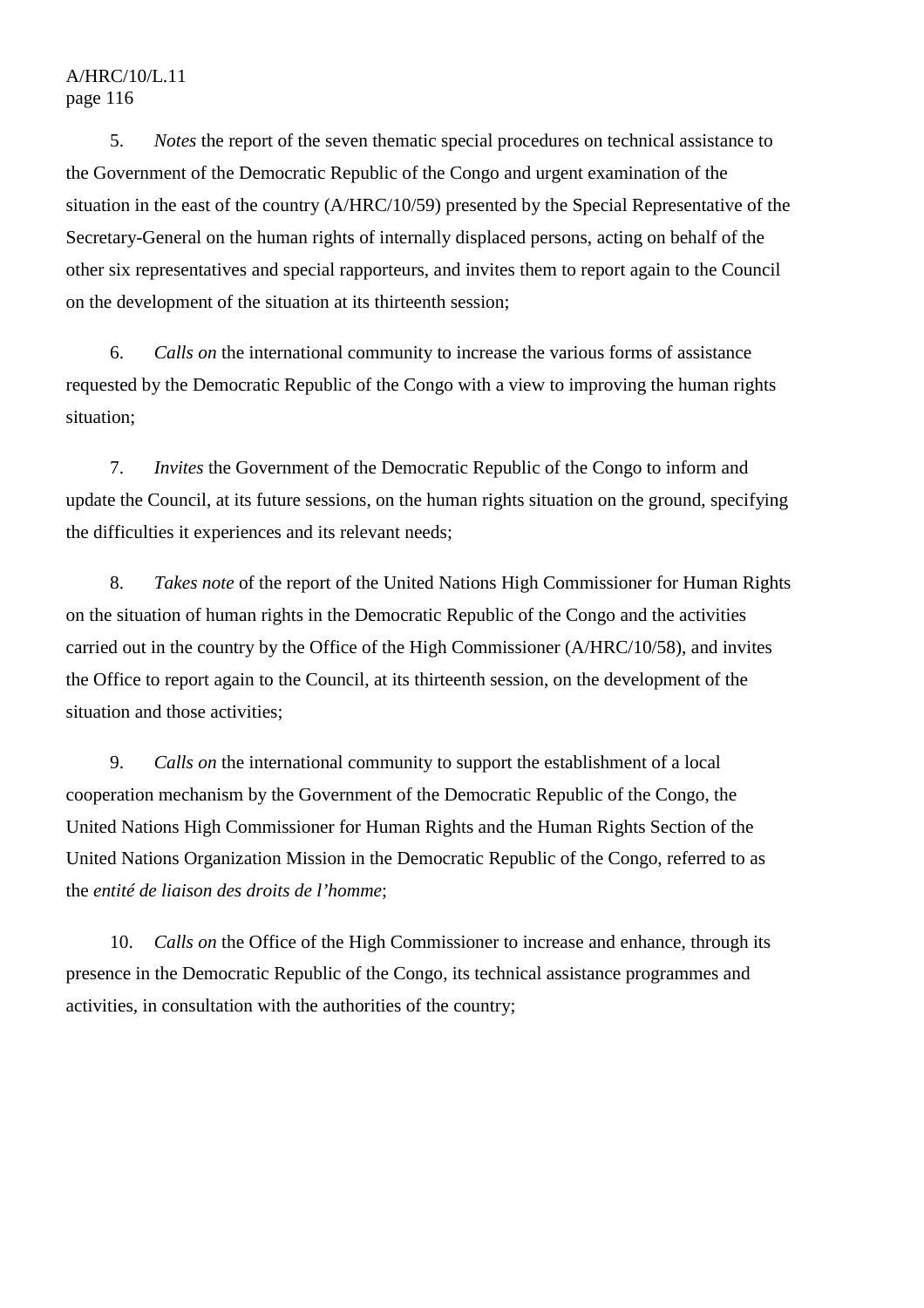11. *Decides* to continue monitoring the human rights situation in the Democratic

Republic of the Congo at its thirteenth session.

*45th meeting 27 March 2009* 

[Adopted by a recorded vote of 33 to 0, with 14 abstentions. See chapter X. The voting was as follows:

| In favour: | Angola, Argentina, Azerbaijan, Bahrain, Bangladesh, Bolivia, Brazil, Burkina Faso,     |
|------------|----------------------------------------------------------------------------------------|
|            | Cameroon, Chile, China, Cuba, Djibouti, Egypt, Gabon, Ghana, India, Indonesia, Jordan, |
|            | Madagascar, Malaysia, Mauritius, Mexico, Nigeria, Pakistan, Philippines, Qatar,        |
|            | Russian Federation, Saudi Arabia, Senegal, South Africa, Uruguay, Zambia;              |

*Abstaining*: Bosnia and Herzegovina, Canada, France, Germany, Italy, Japan, Netherlands, Nicaragua, Republic of Korea, Slovakia, Slovenia, Switzerland, Ukraine, United Kingdom of Great Britain and Northern Ireland.]

#### **B. Decisions**

#### **Decision 10/101. Outcome of the universal periodic review: Botswana**

 *The Human Rights Council*,

 *Acting in compliance* with the mandate entrusted to it by the General Assembly in its resolution 60/251 of 15 March 2006 and Council resolution 5/1 of 18 June 2007, and in accordance with the President's statement PRST/8/1 on modalities and practices for the universal periodic review process of 9 April 2008,

 *Having conducted* the review of Botswana on 1 December 2008 in conformity with all the relevant provisions contained in Council resolution 5/1,

 *Adopts* the outcome of the universal periodic review on Botswana which is constituted of the report of the Working Group on the review of Botswana (A/HRC/10/69), together with the views of Botswana concerning the recommendations and/or conclusions, as well as its voluntary commitments and its replies presented before the adoption of the outcome by the plenary to questions or issues that were not sufficiently addressed during the interactive dialogue in the Working Group (A/HRC/10/29, chap. VI and A/HRC/10/69/Add.1).

> *27th meeting 18 March 2009*  [Adopted without a vote.]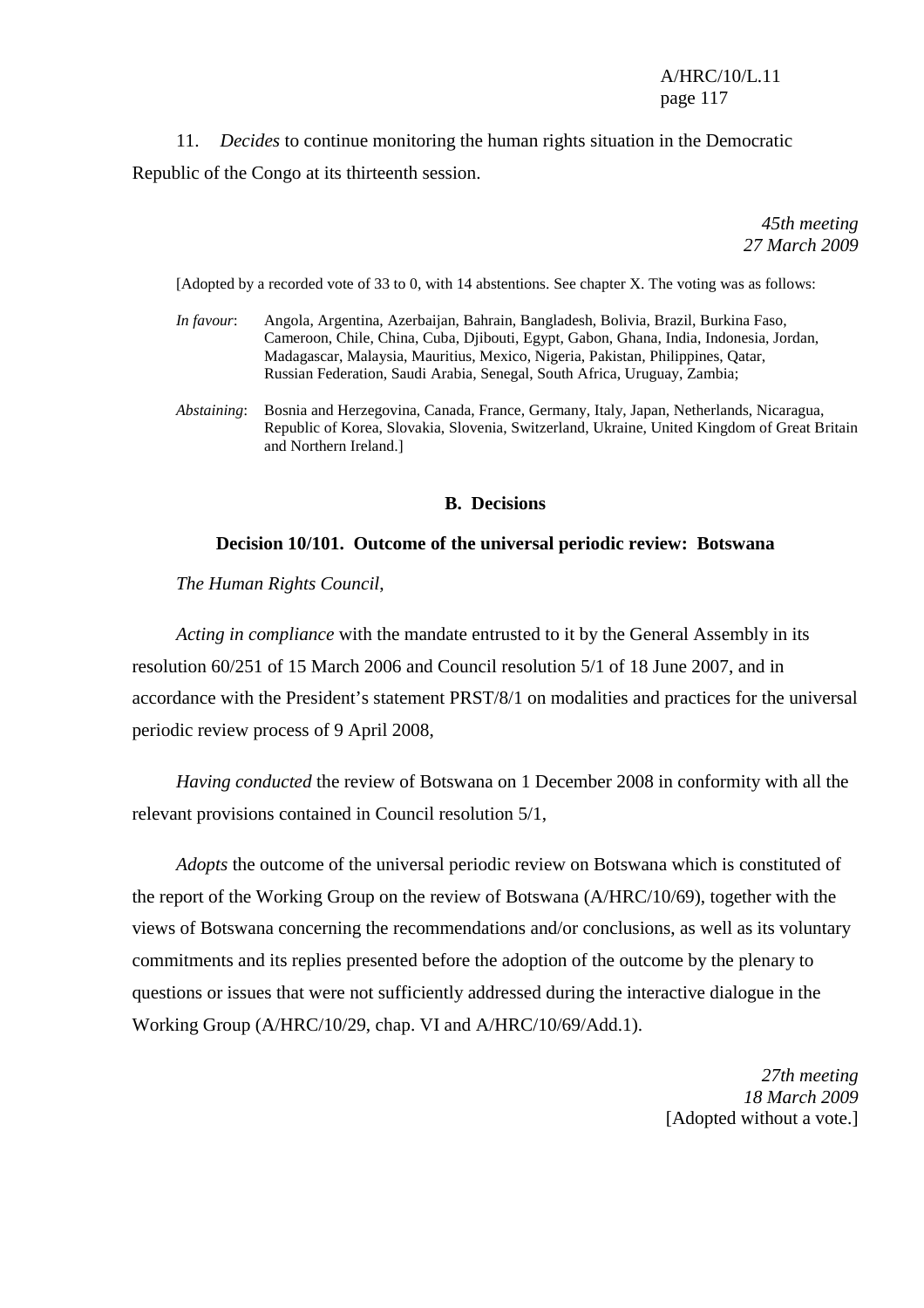# **Decision 10/102. Outcome of the universal periodic review: Bahamas**

 *The Human Rights Council*,

 *Acting in compliance* with the mandate entrusted to it by the General Assembly in its resolution 60/251 of 15 March 2006 and Council resolution 5/1 of 18 June 2007, and in accordance with the President's statement PRST/8/1 on modalities and practices for the universal periodic review process of 9 April 2008,

 *Having conducted* the review of Bahamas on 1 December 2008 in conformity with all the relevant provisions contained in Council resolution 5/1,

 *Adopts* the outcome of the universal periodic review on Bahamas which is constituted of the report of the Working Group on the review of Bahamas (A/HRC/10/70 and A/HRC/10/70/Corr.1), together with the views of Bahamas concerning the recommendations and/or conclusions, as well as its voluntary commitments and its replies presented before the adoption of the outcome by the plenary to questions or issues that were not sufficiently addressed during the interactive dialogue in the Working Group (A/HRC/10/29, chap. VI and A/HRC/10/70/Add.1).

> *27th meeting 18 March 2009*  [Adopted without a vote.]

#### **Decision 10/103. Outcome of the universal periodic review: Burundi**

 *The Human Rights Council*,

 *Acting in compliance* with the mandate entrusted to it by the General Assembly in its resolution 60/251 of 15 March 2006 and Council resolution 5/1 of 18 June 2007, and in accordance with the President's statement PRST/8/1 on modalities and practices for the universal periodic review process of 9 April 2008,

 *Having conducted* the review of Burundi on 2 December 2008 in conformity with all the relevant provisions contained in Council resolution 5/1,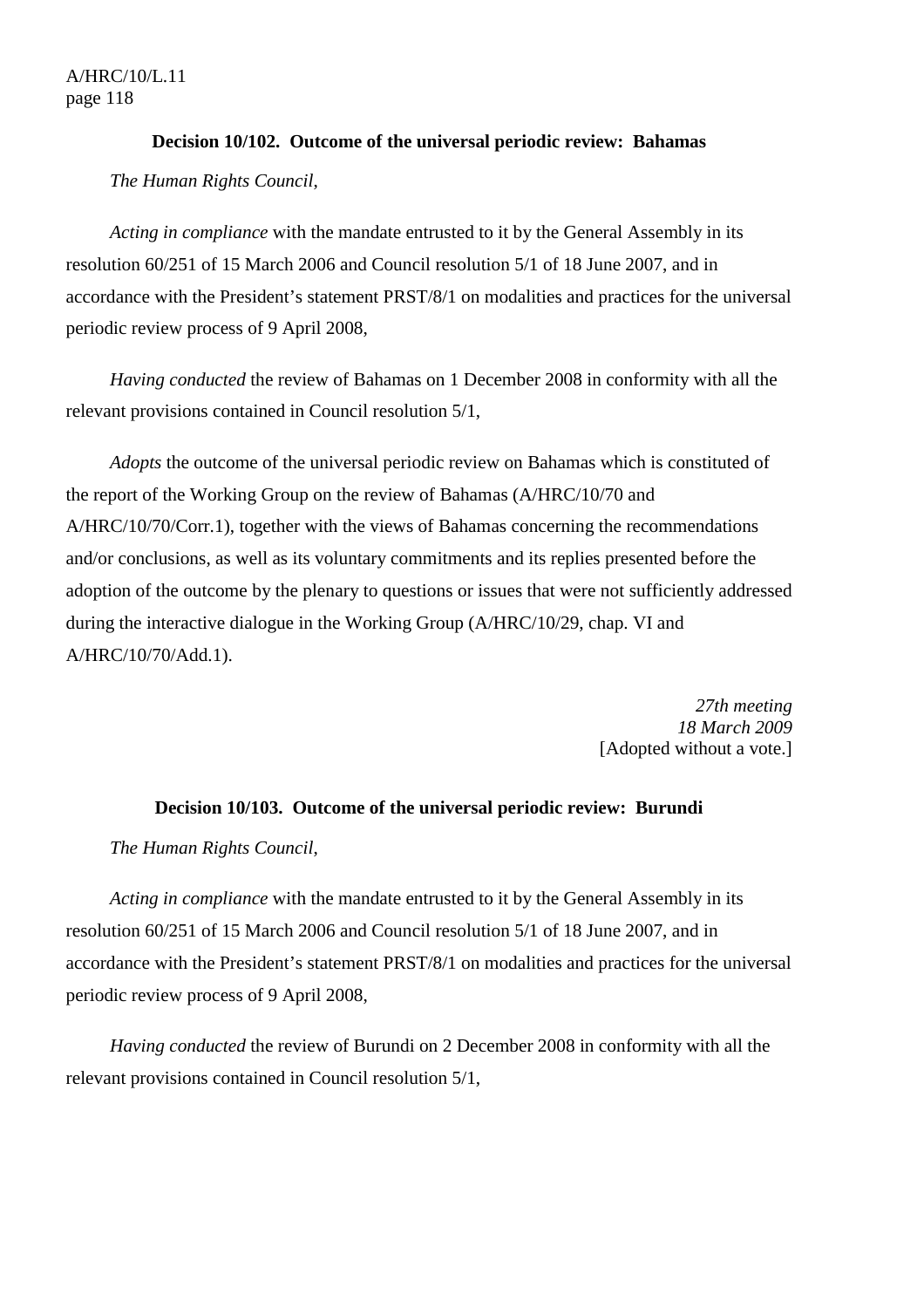*Adopts* the outcome of the universal periodic review on Burundi which is constituted of the report of the Working Group on the review of Burundi (A/HRC/10/71), together with the views of Burundi concerning the recommendations and/or conclusions, as well as its voluntary commitments and its replies presented before the adoption of the outcome by the plenary to questions or issues that were not sufficiently addressed during the interactive dialogue in the Working Group (A/HRC/10/29, chap. VI).

> *27th meeting 18 March 2009*  [Adopted without a vote.]

# **Decision 10/104. Outcome of the universal periodic review: Luxembourg**

 *The Human Rights Council*,

 *Acting in compliance* with the mandate entrusted to it by the General Assembly in its resolution 60/251 of 15 March 2006 and Council resolution 5/1 of 18 June 2007, and in accordance with the President's statement PRST/8/1 on modalities and practices for the universal periodic review process of 9 April 2008,

 *Having conducted* the review of Luxembourg on 2 December 2008 in conformity with all the relevant provisions contained in Council resolution 5/1,

 *Adopts* the outcome of the universal periodic review on Luxembourg which is constituted of the report of the Working Group on the review of Luxembourg (A/HRC/10/72), together with the views of Luxembourg concerning the recommendations and/or conclusions, as well as its voluntary commitments and its replies presented before the adoption of the outcome by the plenary to questions or issues that were not sufficiently addressed during the interactive dialogue in the Working Group (A/HRC/10/29, chap. VI and A/HRC/10/72/Add.1).

> *28th meeting 18 March 2009*  [Adopted without a vote.]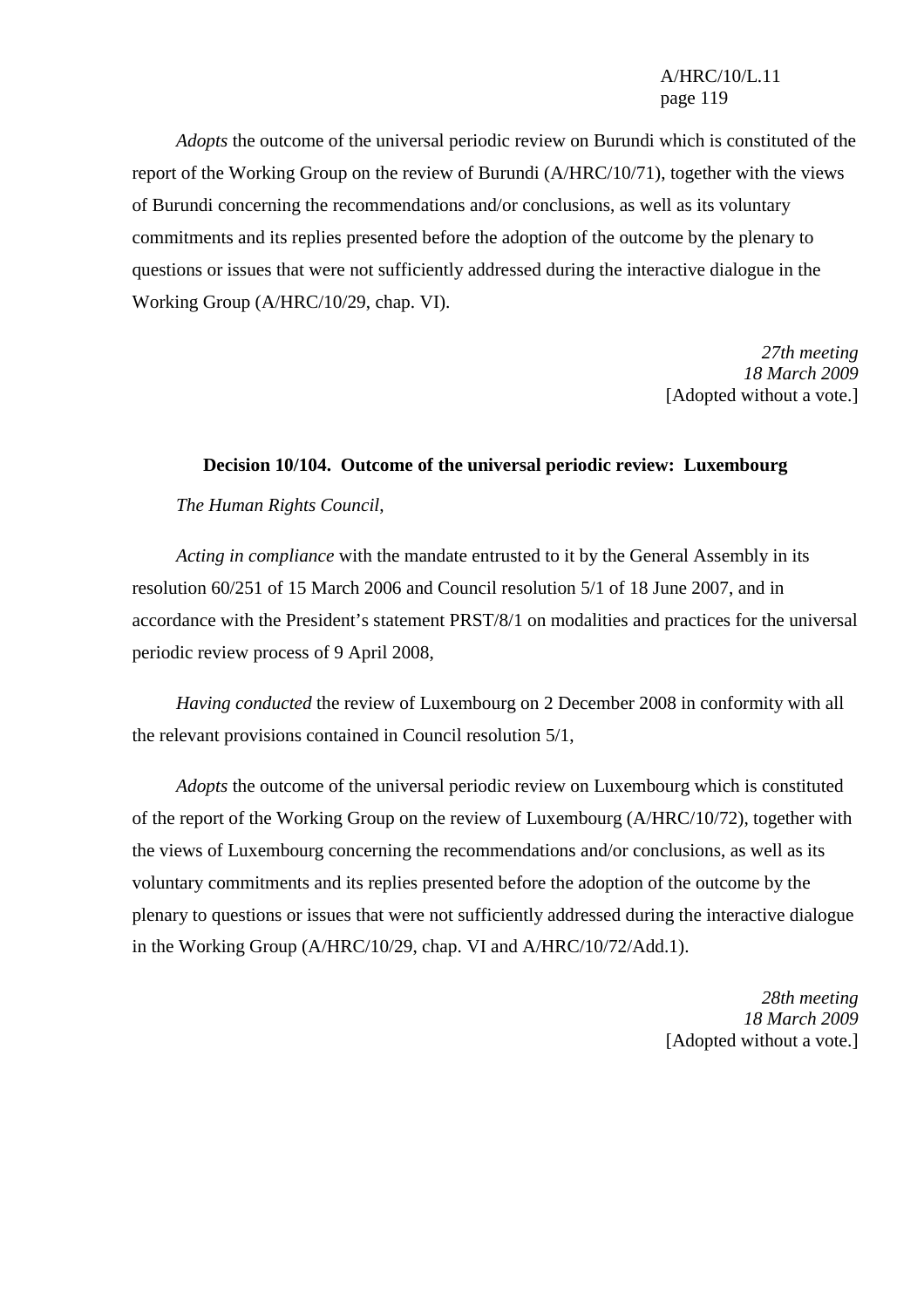#### **Decision 10/105. Outcome of the universal periodic review: Barbados**

 *The Human Rights Council*,

 *Acting in compliance* with the mandate entrusted to it by the General Assembly in its resolution 60/251 of 15 March 2006 and Council resolution 5/1 of 18 June 2007, and in accordance with the President's statement PRST/8/1 on modalities and practices for the universal periodic review process of 9 April 2008,

 *Having conducted* the review of Barbados on 3 December 2008 in conformity with all the relevant provisions contained in Council resolution 5/1,

 *Adopts* the outcome of the universal periodic review on Barbados which is constituted of the report of the Working Group on the review of Barbados (A/HRC/10/73), together with the views of Barbados concerning the recommendations and/or conclusions, as well as its voluntary commitments and its replies presented before the adoption of the outcome by the plenary to questions or issues that were not sufficiently addressed during the interactive dialogue in the Working Group (A/HRC/10/29, chap. VI and A/HRC/10/73/Add.1).

> *28th meeting 18 March 2009*  [Adopted without a vote.]

#### **Decision 10/106. Outcome of the universal periodic review: Montenegro**

# *The Human Rights Council*,

 *Acting in compliance* with the mandate entrusted to it by the General Assembly in its resolution 60/251 of 15 March 2006 and Council resolution 5/1 of 18 June 2007, and in accordance with the President's statement PRST/8/1 on modalities and practices for the universal periodic review process of 9 April 2008,

 *Having conducted* the review of Montenegro on 3 December 2008 in conformity with all the relevant provisions contained in Council resolution 5/1,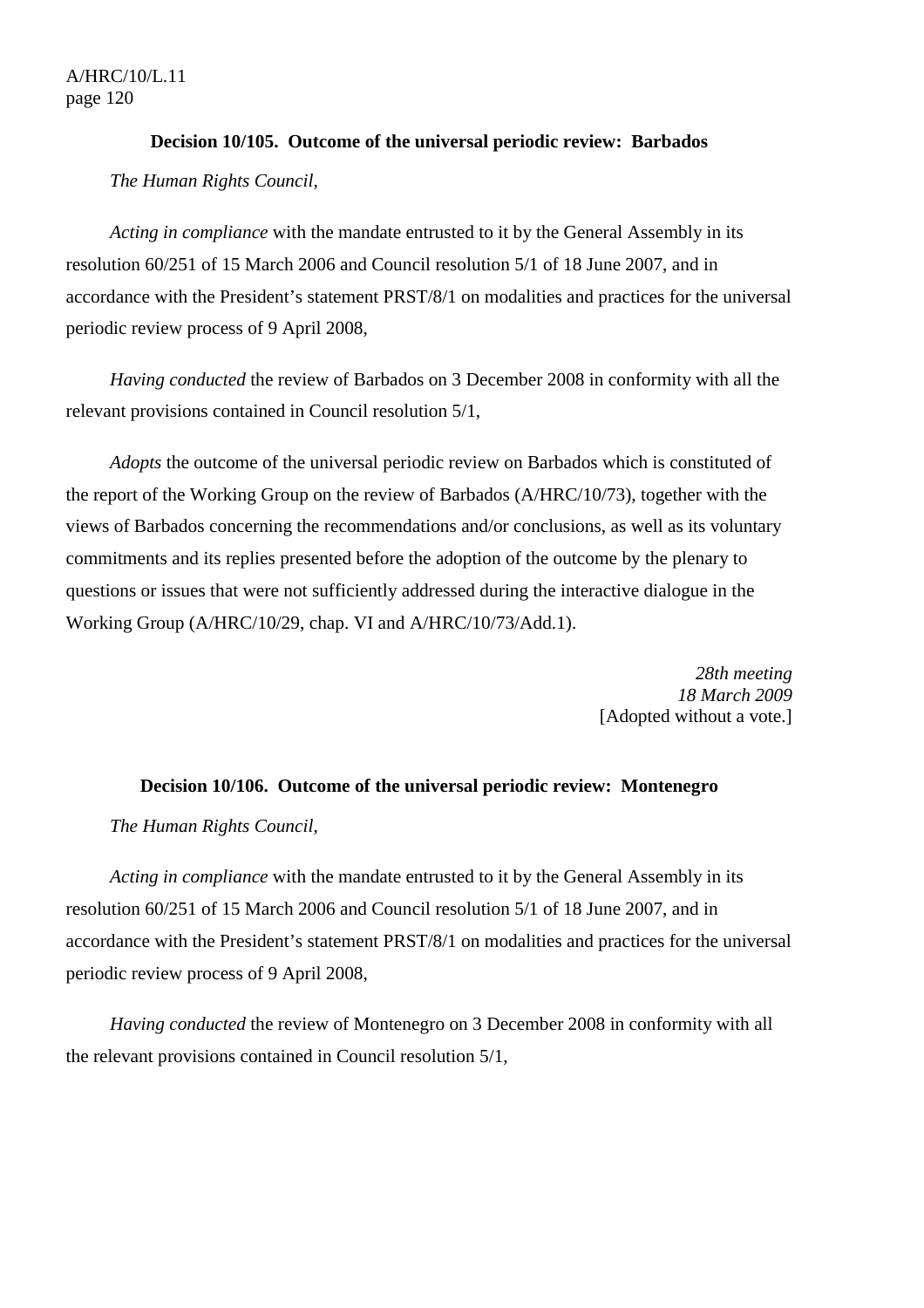*Adopts* the outcome of the universal periodic review on Montenegro which is constituted of the report of the Working Group on the review of Montenegro (A/HRC/10/74), together with the views of Montenegro concerning the recommendations and/or conclusions, as well as its voluntary commitments and its replies presented before the adoption of the outcome by the plenary to questions or issues that were not sufficiently addressed during the interactive dialogue in the Working Group (A/HRC/10/29, chap. VI and A/HRC/10/74/Add.1).

> *28th meeting 18 March 2009*  [Adopted without a vote.]

# **Decision 10/107. Outcome of the universal periodic review: United Arab Emirates**   *The Human Rights Council*,

 *Acting in compliance* with the mandate entrusted to it by the General Assembly in its resolution 60/251 of 15 March 2006 and Council resolution 5/1 of 18 June 2007, and in accordance with the President's statement PRST/8/1 on modalities and practices for the universal periodic review process of 9 April 2008,

 *Having conducted* the review of the United Arab Emirates on 4 December 2008 in conformity with all the relevant provisions contained in Council resolution 5/1,

 *Adopts* the outcome of the universal periodic review on the United Arab Emirates which is constituted of the report of the Working Group on the review of the United Arab Emirates (A/HRC/10/75), together with the views of the United Arab Emirates concerning the recommendations and/or conclusions, as well as its voluntary commitments and its replies presented before the adoption of the outcome by the plenary to questions or issues that were not sufficiently addressed during the interactive dialogue in the Working Group (A/HRC/10/29, chap. VI).

> *29th meeting 19 March 2009*  [Adopted without a vote.]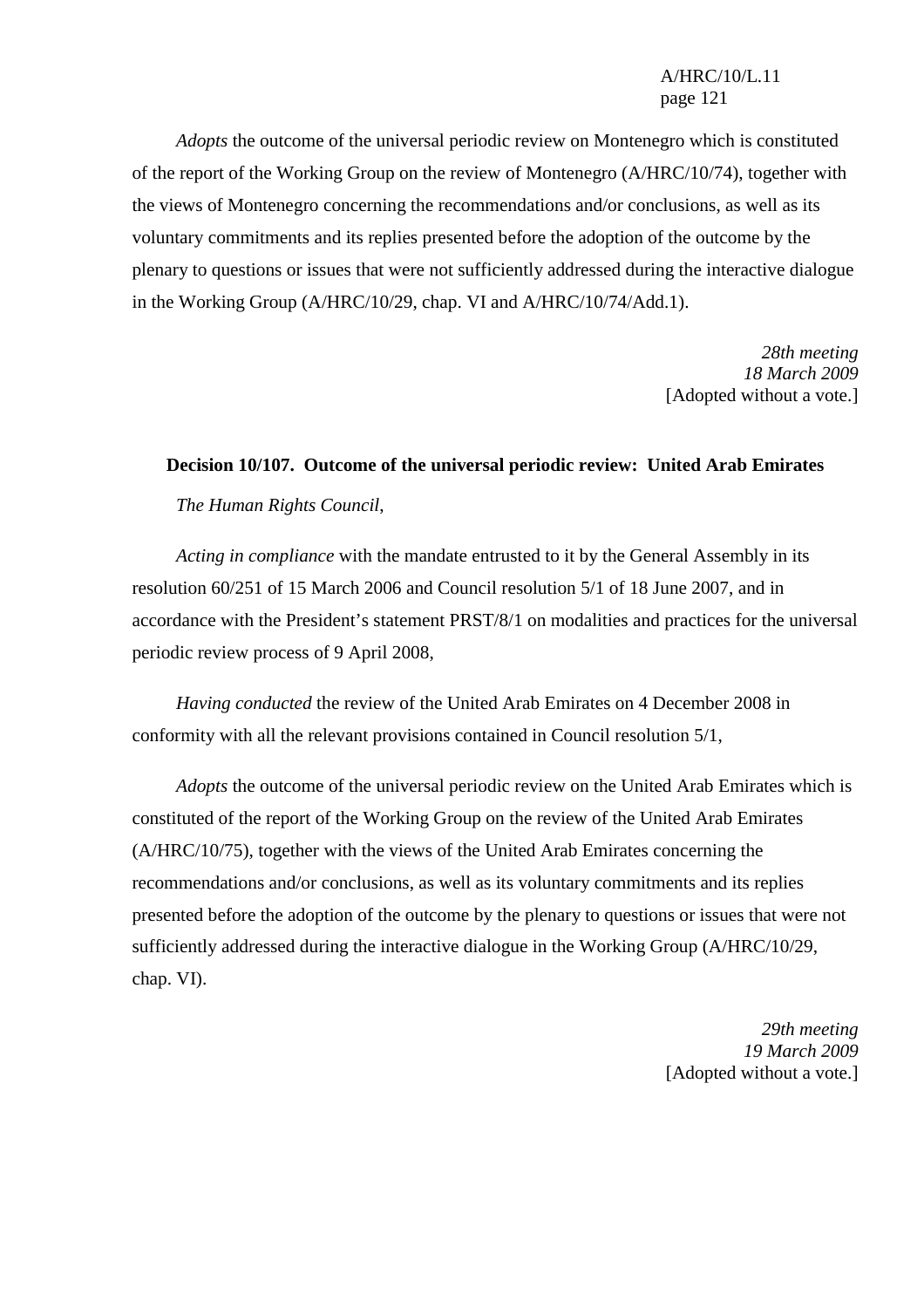# **Decision 10/108. Outcome of the universal periodic review: Liechtenstein**

 *The Human Rights Council*,

 *Acting in compliance* with the mandate entrusted to it by the General Assembly in its resolution 60/251 of 15 March 2006 and Council resolution 5/1 of 18 June 2007, and in accordance with the President's statement PRST/8/1 on modalities and practices for the universal periodic review process of 9 April 2008,

 *Having conducted* the review of Liechtenstein on 5 December 2008 in conformity with all the relevant provisions contained in Council resolution 5/1,

 *Adopts* the outcome of the universal periodic review on Liechtenstein which is constituted of the report of the Working Group on the review of Liechtenstein (A/HRC/10/77), together with the views of Liechtenstein concerning the recommendations and/or conclusions, as well as its voluntary commitments and its replies presented before the adoption of the outcome by the plenary to questions or issues that were not sufficiently addressed during the interactive dialogue in the Working Group (A/HRC/10/29, chap. VI and A/HRC/10/77/Add.1).

> *29th meeting 19 March 2009*  [Adopted without a vote.]

# **Decision 10/109. Outcome of the universal periodic review: Serbia**

# *The Human Rights Council*,

 *Acting in compliance* with the mandate entrusted to it by the General Assembly in its resolution 60/251 of 15 March 2006 and Council resolution 5/1 of 18 June 2007, and in accordance with the President's statement PRST/8/1 on modalities and practices for the universal periodic review process of 9 April 2008,

 *Having conducted* the review of Serbia on 5 December 2008 in conformity with all the relevant provisions contained in Council resolution 5/1,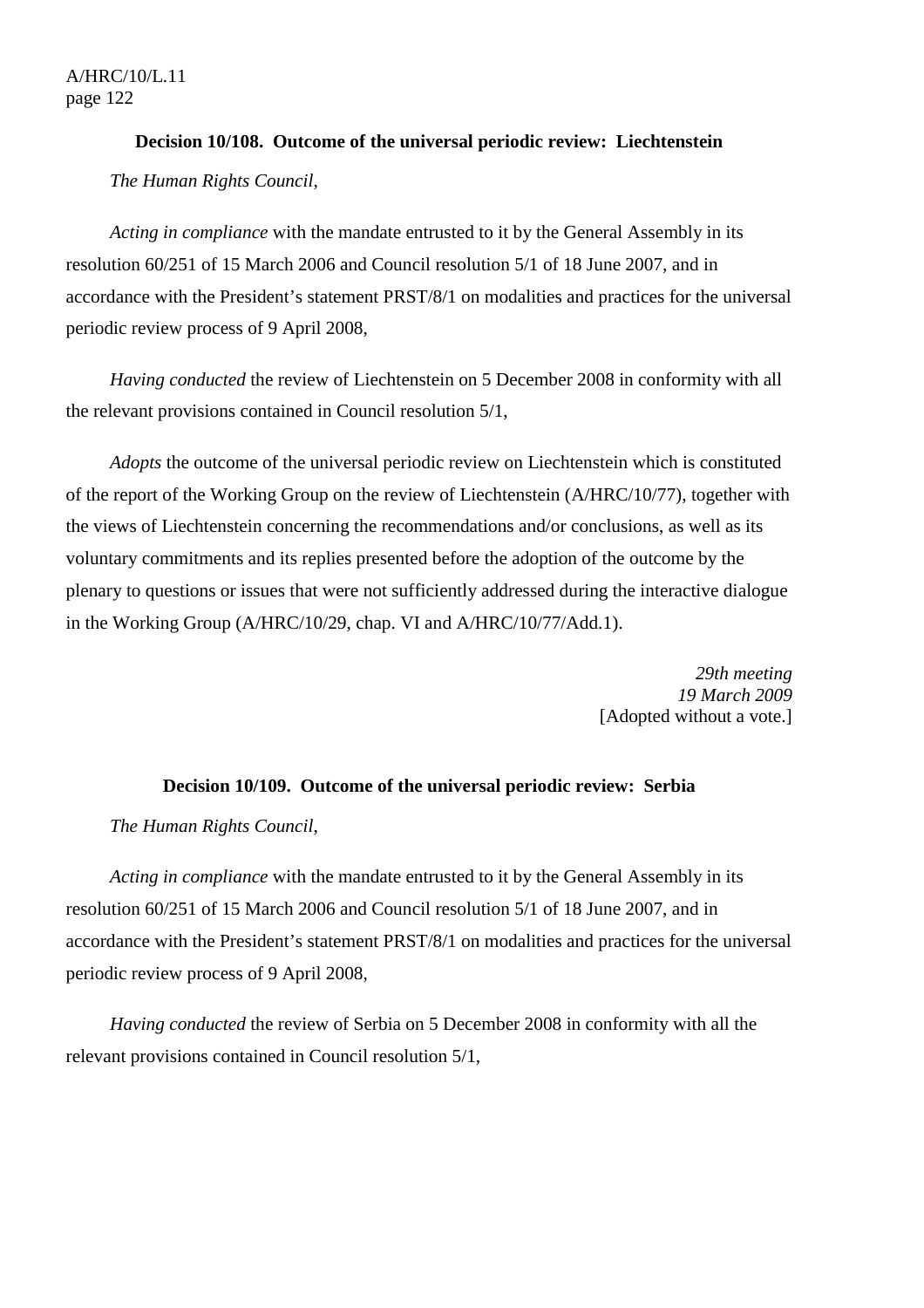*Adopts* the outcome of the universal periodic review on Serbia which is constituted of the report of the Working Group on the review of Serbia (A/HRC/10/78), together with the views of Serbia concerning the recommendations and/or conclusions, as well as its voluntary commitments and its replies presented before the adoption of the outcome by the plenary to questions or issues that were not sufficiently addressed during the interactive dialogue in the Working Group (A/HRC/10/29, chap. VI and A/HRC/10/78/Add.1).

> *30th meeting 19 March 2009*  [Adopted without a vote.]

#### **Decision 10/110. Outcome of the universal periodic review: Turkmenistan**

 *The Human Rights Council*,

 *Acting in compliance* with the mandate entrusted to it by the General Assembly in its resolution 60/251 of 15 March 2006 and Council resolution 5/1 of 18 June 2007, and in accordance with the President's statement PRST/8/1 on modalities and practices for the universal periodic review process of 9 April 2008,

 *Having conducted* the review of Turkmenistan on 9 December 2008 in conformity with all the relevant provisions contained in Council resolution 5/1,

 *Adopts* the outcome of the universal periodic review on Turkmenistan which is constituted of the report of the Working Group on the review of Turkmenistan (A/HRC/10/79), together with the views of Turkmenistan concerning the recommendations and/or conclusions, as well as its voluntary commitments and its replies presented before the adoption of the outcome by the plenary to questions or issues that were not sufficiently addressed during the interactive dialogue in the Working Group (A/HRC/10/29, chap. VI and A/HRC/10/79/Add.1 ).

> *30th meeting 19 March 2009*  [Adopted without a vote.]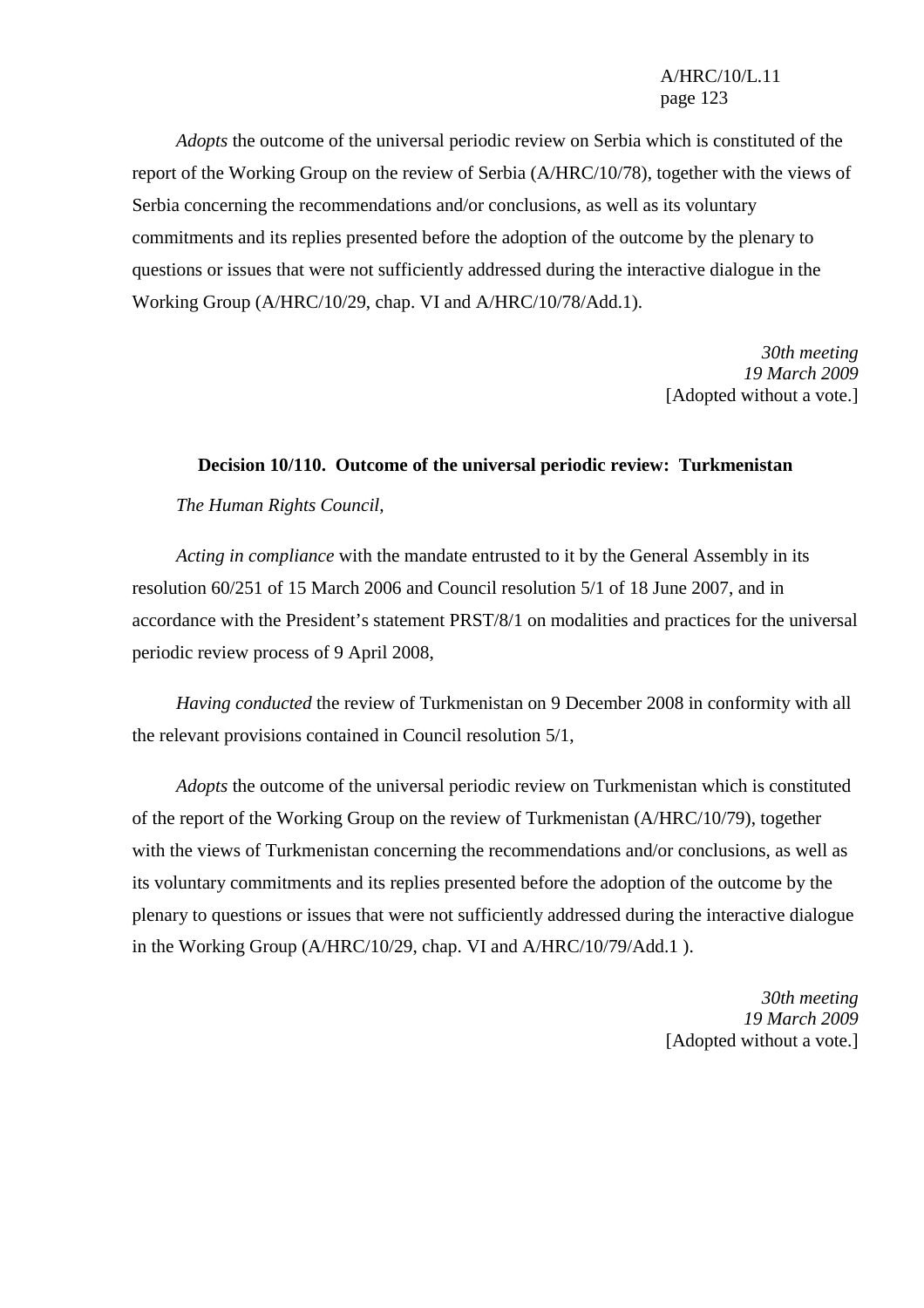# **Decision 10/111. Outcome of the universal periodic review: Burkina Faso**   *The Human Rights Council*,

 *Acting in compliance* with the mandate entrusted to it by the General Assembly in its resolution 60/251 of 15 March 2006 and Council resolution 5/1 of 18 June 2007, and in accordance with the President's statement PRST/8/1 on modalities and practices for the universal periodic review process of 9 April 2008,

 *Having conducted* the review of Burkina Faso on 9 December 2008 in conformity with all the relevant provisions contained in Council resolution 5/1,

 *Adopts* the outcome of the universal periodic review on Burkina Faso which is constituted of the report of the Working Group on the review of Burkina Faso (A/HRC/10/80 and A/HRC/10/80/Corr.1), together with the views of Burkina Faso concerning the recommendations and/or conclusions, as well as its voluntary commitments and its replies presented before the adoption of the outcome by the plenary to questions or issues that were not sufficiently addressed during the interactive dialogue in the Working Group (A/HRC/10/29, chap. VI).

> *30th meeting 19 March 2009*  [Adopted without a vote.]

#### **Decision 10/112. Outcome of the universal periodic review: Israel**

# *The Human Rights Council*,

 *Acting in compliance* with the mandate entrusted to it by the General Assembly in its resolution 60/251 of 15 March 2006 and Council resolution 5/1 of 18 June 2007, and in accordance with the President's statement PRST/8/1 on modalities and practices for the universal periodic review process of 9 April 2008,

 *Having conducted* the review of Israel on 4 December 2008 in conformity with all the relevant provisions contained in Council resolution 5/1,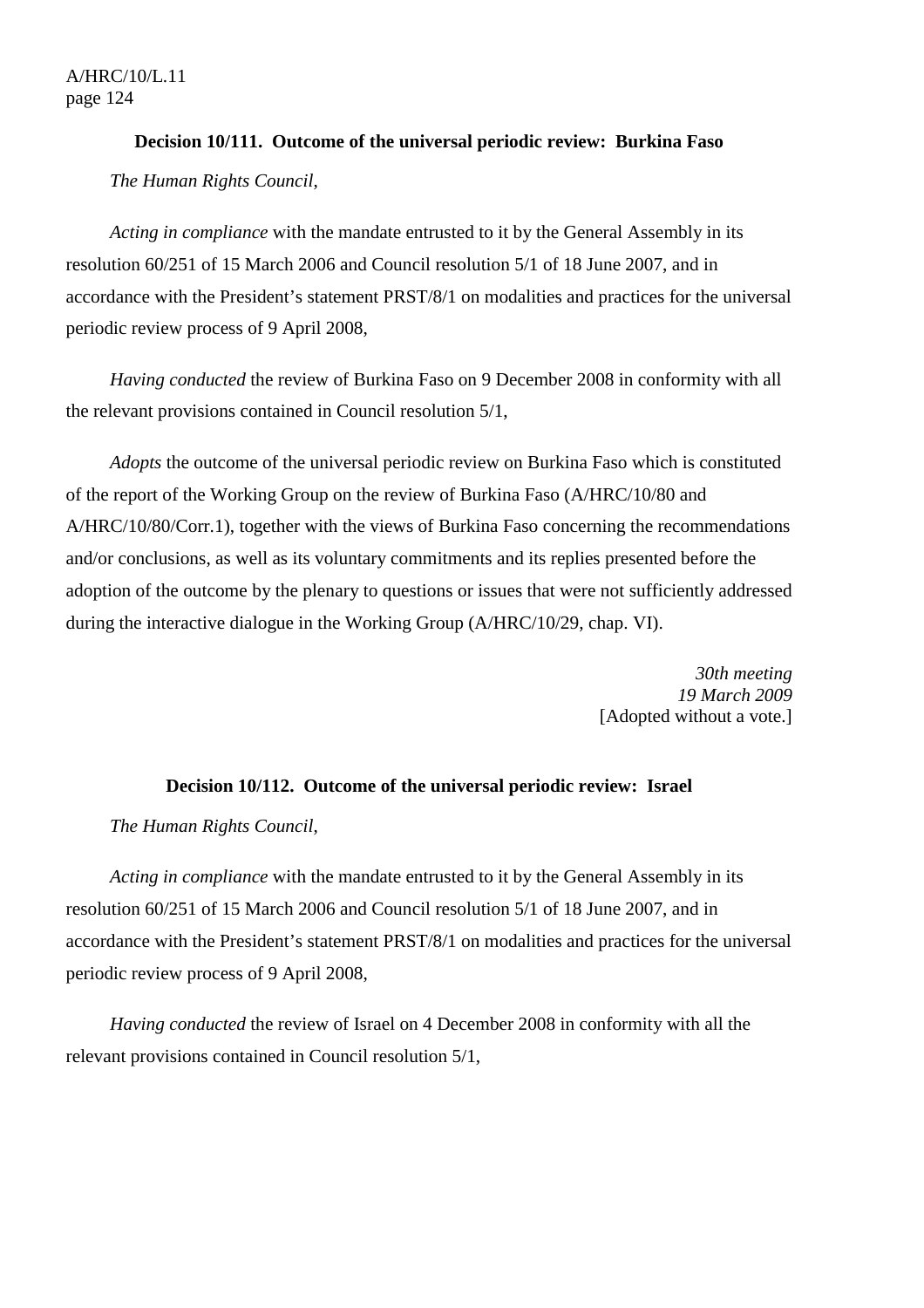*Adopts* the outcome of the universal periodic review on Israel which is constituted of the report of the Working Group on the review of Israel (A/HRC/10/76), together with the views of Israel concerning the recommendations and/or conclusions, as well as its voluntary commitments and its replies presented before the adoption of the outcome by the plenary to questions or issues that were not sufficiently addressed during the interactive dialogue in the Working Group (A/HRC/10/29, chap. VI).

> *31st meeting 20 March 2009*  [Adopted without a vote.]

#### **Decision 10/113. Outcome of the universal periodic review: Cape Verde**

 *The Human Rights Council*,

 *Acting in compliance* with the mandate entrusted to it by the General Assembly in its resolution 60/251 of 15 March 2006 and Council resolution 5/1 of 18 June 2007, and in accordance with the President's statement PRST/8/1 on modalities and practices for the universal periodic review process of 9 April 2008,

 *Having conducted* the review of Cape Verde on 10 December 2008 in conformity with all the relevant provisions contained in Council resolution 5/1,

 *Adopts* the outcome of the universal periodic review on Cape Verde which is constituted of the report of the Working Group on the review of Cape Verde (A/HRC/10/81), together with the views of Cape Verde concerning the recommendations and/or conclusions, as well as its voluntary commitments and its replies presented before the adoption of the outcome by the plenary to questions or issues that were not sufficiently addressed during the interactive dialogue in the Working Group (A/HRC/10/29, chap. VI).

> *31st meeting 20 March 2009*  [Adopted without a vote.]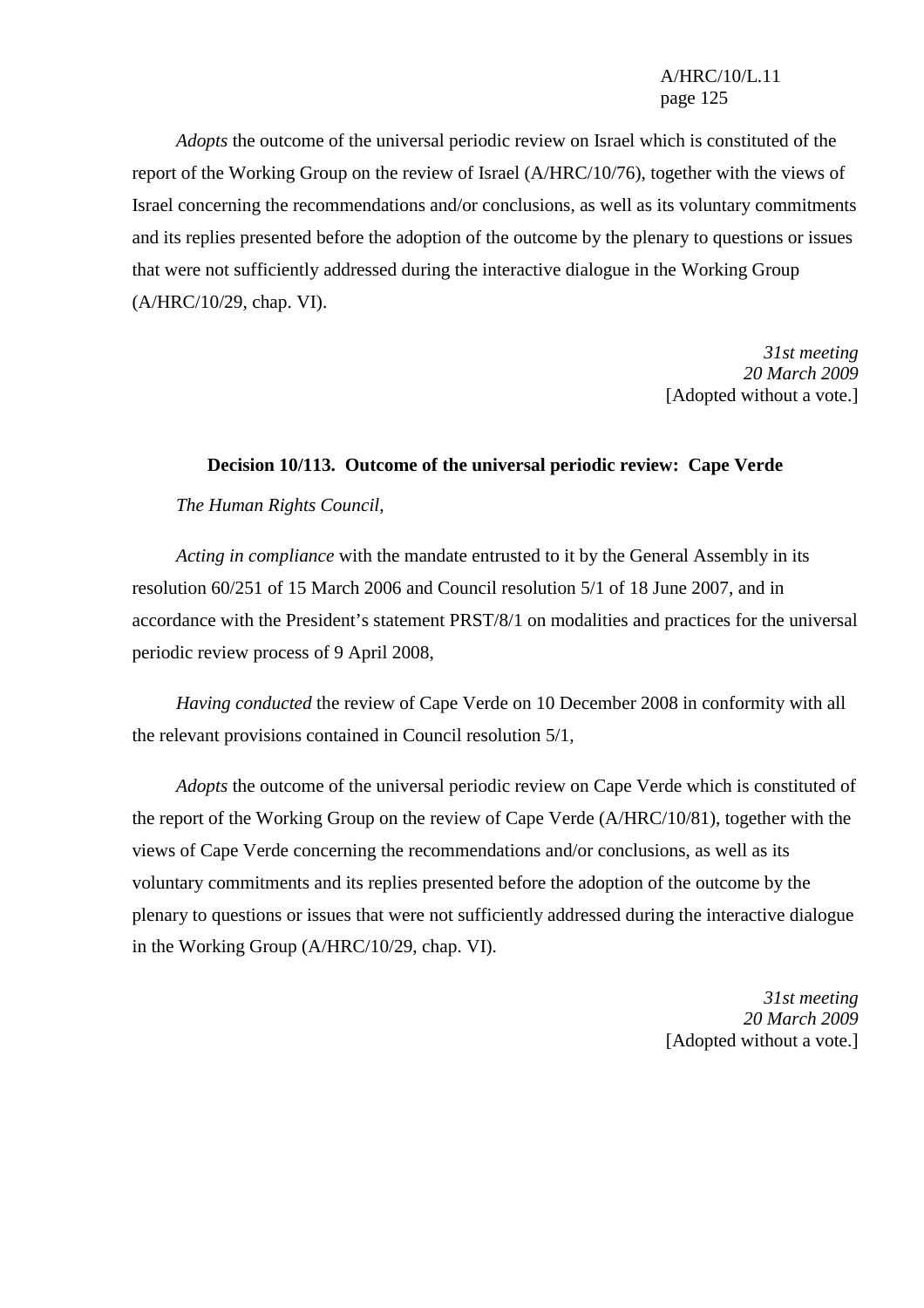## **Decision 10/114. Outcome of the universal periodic review: Colombia**

 *The Human Rights Council*,

 *Acting in compliance* with the mandate entrusted to it by the General Assembly in its resolution 60/251 of 15 March 2006 and Council resolution 5/1 of 18 June 2007, and in accordance with the President's statement PRST/8/1 on modalities and practices for the universal periodic review process of 9 April 2008,

 *Having conducted* the review of Colombia on 10 December 2008 in conformity with all the relevant provisions contained in Council resolution 5/1,

 *Adopts* the outcome of the universal periodic review on Colombia which is constituted of the report of the Working Group on the review of Colombia (A/HRC/10/82), together with the views of Colombia concerning the recommendations and/or conclusions, as well as its voluntary commitments and its replies presented before the adoption of the outcome by the plenary to questions or issues that were not sufficiently addressed during the interactive dialogue in the Working Group (A/HRC/10/29, chap. VI and A/HRC/10/82/Add.1).

> *31st meeting 20 March 2009*  [Adopted without a vote.]

#### **Decision 10/115. Outcome of the universal periodic review: Uzbekistan**

# *The Human Rights Council*,

 *Acting in compliance* with the mandate entrusted to it by the General Assembly in its resolution 60/251 of 15 March 2006 and Council resolution 5/1 of 18 June 2007, and in accordance with the President's statement PRST/8/1 on modalities and practices for the universal periodic review process of 9 April 2008,

 *Having conducted* the review of Uzbekistan on 11 December 2008 in conformity with all the relevant provisions contained in Council resolution 5/1,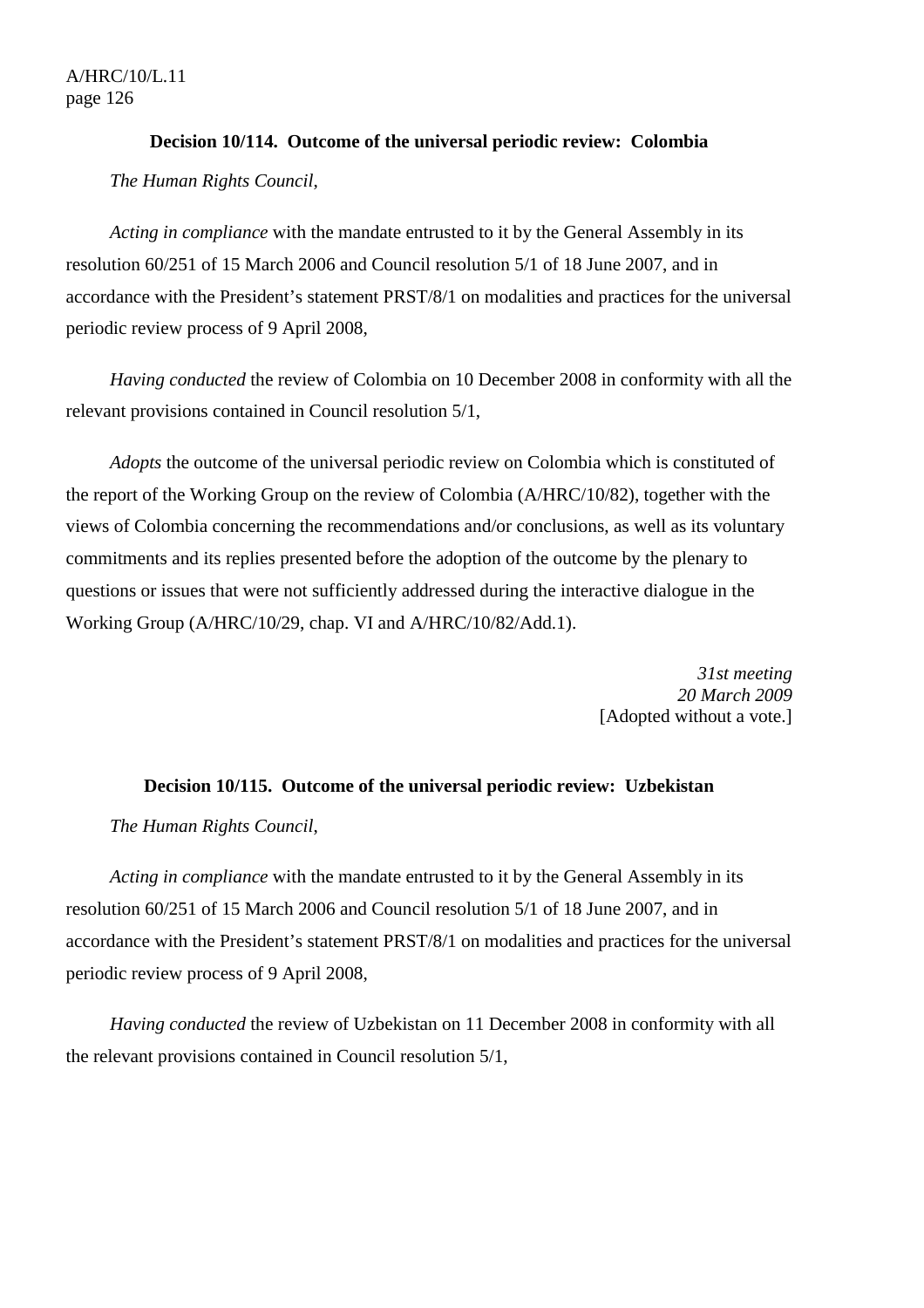*Adopts* the outcome of the universal periodic review on Uzbekistan which is constituted of the report of the Working Group on the review of Uzbekistan (A/HRC/10/83), together with the views of Uzbekistan concerning the recommendations and/or conclusions, as well as its voluntary commitments and its replies presented before the adoption of the outcome by the plenary to questions or issues that were not sufficiently addressed during the interactive dialogue in the Working Group (A/HRC/10/29, chap. VI and A/HRC/10/83/Add.1).

> *31st meeting 20 March 2009*  [Adopted without a vote.]

#### **Decision 10/116. Outcome of the universal periodic review: Tuvalu**

 *The Human Rights Council*,

 *Acting in compliance* with the mandate entrusted to it by the General Assembly in its resolution 60/251 of 15 March 2006 and Council resolution 5/1 of 18 June 2007, and in accordance with the President's statement PRST/8/1 on modalities and practices for the universal periodic review process of 9 April 2008,

 *Having conducted* the review of Tuvalu on 11 December 2008 in conformity with all the relevant provisions contained in Council resolution 5/1,

 *Adopts* the outcome of the universal periodic review on Tuvalu which is constituted of the report of the Working Group on the review of Tuvalu (A/HRC/10/84), together with the views of Tuvalu concerning the recommendations and/or conclusions, as well as its voluntary commitments and its replies presented before the adoption of the outcome by the plenary to questions or issues that were not sufficiently addressed during the interactive dialogue in the Working Group (A/HRC/10/29, chap. VI).

> *32nd meeting 20 March 2009*  [Adopted without a vote.]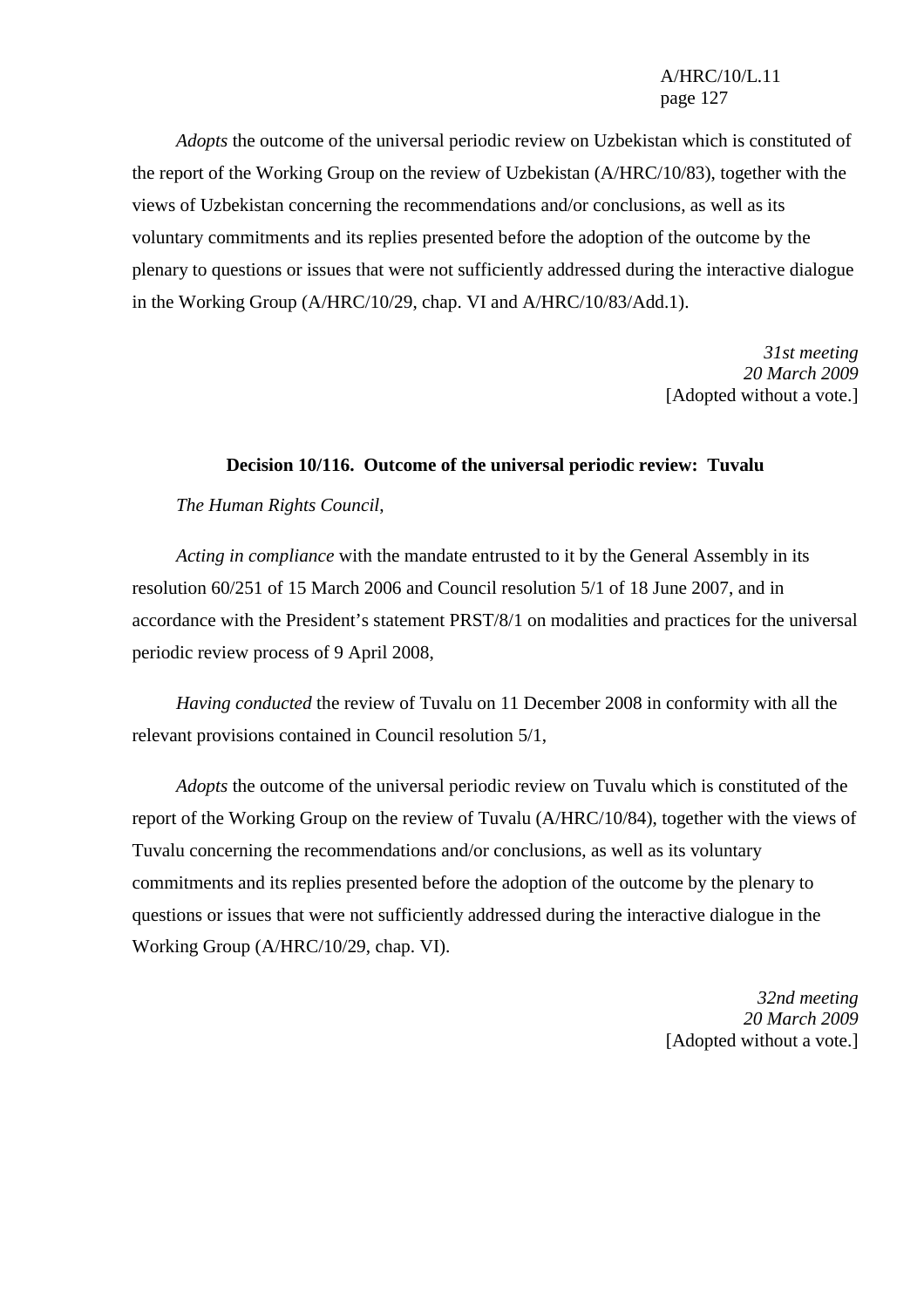#### **10/117. Publication of reports completed by the Subcommission on the Promotion and Protection of Human Rights**

 At its 45th meeting, on 27 March 2009, the Human Rights Council decided, by a recorded vote of 29 to 3, with 15 abstentions, to adopt the following text:

"*The Human Rights Council*,

 *Bearing in mind* that all mandates, mechanisms, functions and responsibilities of the Commission on Human Rights, including the Subcommission on the Promotion and Protection of Human Rights, were assumed, as of 19 June 2006, by the Council, in accordance with General Assembly resolution 60/251,

 *Recalling* the functions of the Human Rights Council Advisory Committee as described by the Council in its resolution 5/1 of 18 June 2007,

 *Decides* that all reports of the Subcommission on the Promotion and Protection of Human Rights mandated by the Commission on Human Rights that have been completed and submitted to the Office of the United Nations High Commissioner for Human Rights pursuant to the resolutions and decisions of the Subcommission at its fifty-eighth session be issued as United Nations documents."

[See chapter V. The voting was as follows:

*In favour*: Argentina, Azerbaijan, Bahrain, Bangladesh, Bolivia, Bosnia and Herzegovina, Burkina Faso, Canada, Chile, Egypt, France, Gabon, Germany, Italy, Japan, Jordan, Mexico, Netherlands, Nicaragua, Pakistan, Qatar, Republic of Korea, Saudi Arabia, Slovakia, Slovenia, Switzerland, Ukraine, United Kingdom of Great Britain and Northern Ireland, Uruguay;

*Against*: Brazil, India, Mauritius;

*Abstaining*: Angola, Cameroon, China, Cuba, Djibouti, Ghana, Indonesia, Madagascar, Malaysia, Nigeria, Philippines, Russian Federation, Senegal, South Africa, Zambia.]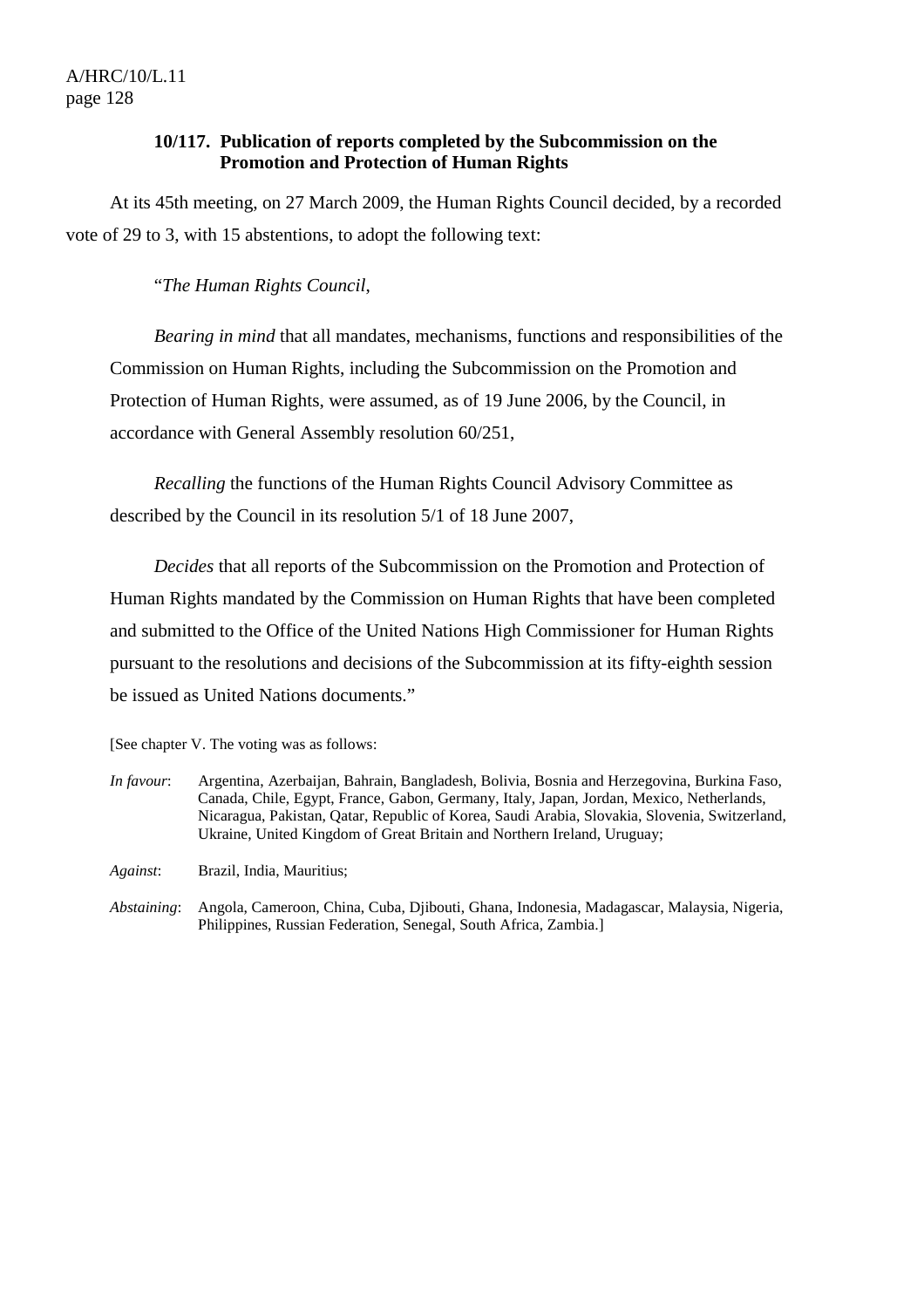#### **C. President's statement**

#### **PRST/10/1**

 At the 45th meeting, on 27 March 2009, the President of the Council read out the following statement:

"*The Human Rights Council*,

1. *Takes note* of the report of the first session of the Advisory Committee (A/HRC/10/2-A/HRC/AC/2008/1/2) and notes that some suggestions therein have been incorporated in the report of the Advisory Committee on its second session or other decisions and resolutions of the Council, and other suggestions could be considered in future sessions.

2. *Also takes note* of the report of the second session of the Advisory Committee (A/HRC/AC/2/2), which includes five suggestions related to the following:

(a) A draft declaration on human rights education and training;

 (b) A draft set of principles and guidelines for the elimination of discrimination against persons affected by leprosy and their family members;

- (c) Gender mainstreaming;
- (d) Expert consultation on the issue of protection of civilians in armed conflict;
- (e) A study on the food crisis.
- 3. *Notes* that:

 (a) The first and the fifth suggestions have been addressed by draft resolutions A/HRC/10/L.16 and A/HRC/10/L.25, respectively, while the second suggestion has been addressed in the context of Council resolution 8/13;

 (b) The suggestion for the Advisory Committee with regard to the gender mainstreaming may be addressed in the context of the work of the Council at its future sessions;